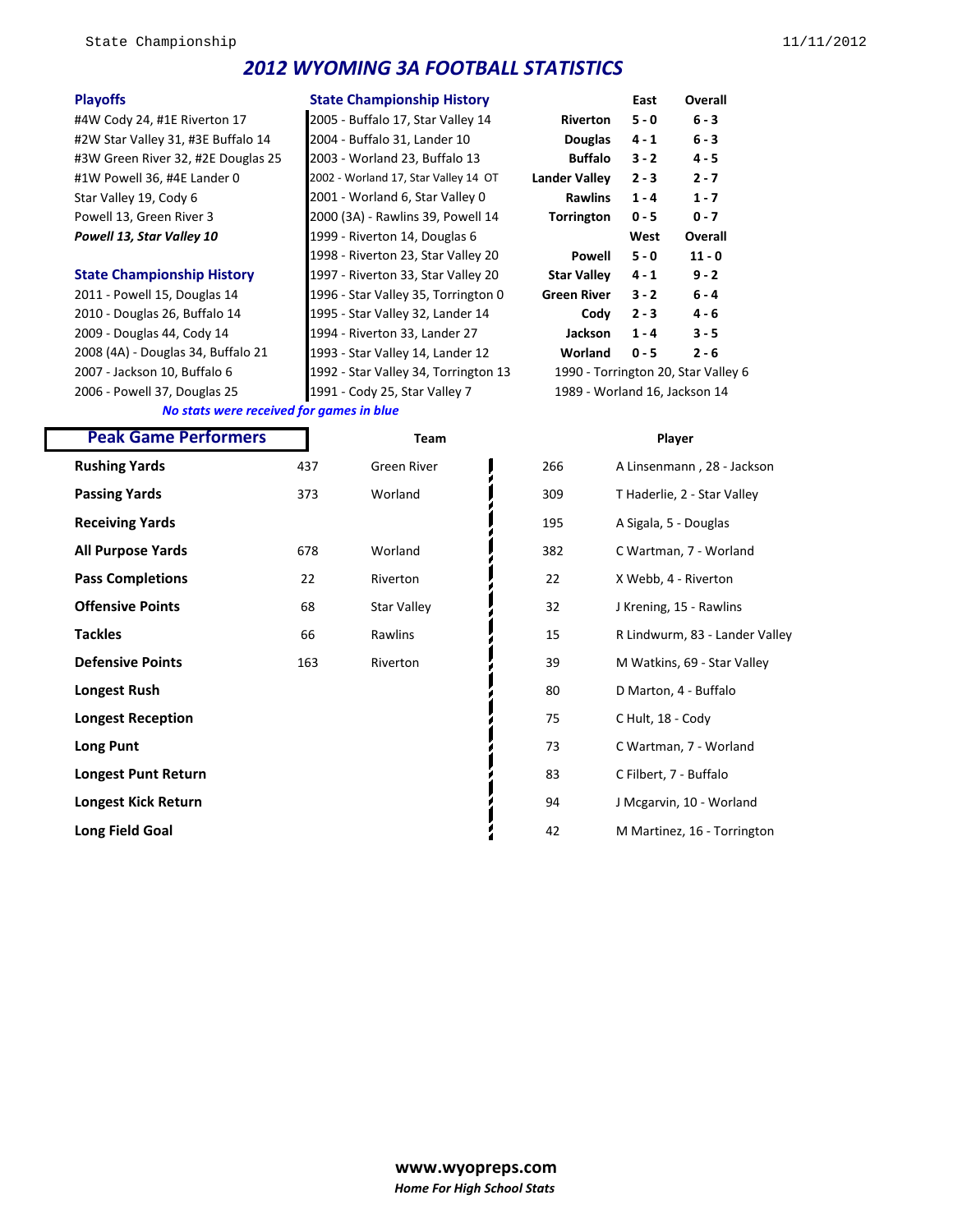**OFFENSE** 

| <b>TEAM RUSHING</b> | YD/GM | YD/ATT        | <b>TOT YD</b> | <b>ATT</b>  | TD         |       | <b>1ST DWN LOST FUM REC FUM</b> |                         |                |        |
|---------------------|-------|---------------|---------------|-------------|------------|-------|---------------------------------|-------------------------|----------------|--------|
| 1 Green River       | 241.5 | 6.2           | 2415          | 390         | 26         | 115   | 8                               | 5                       |                |        |
| 2 Jackson           | 225.4 | 5.1           | 1803          | 354         | 17         | 76    | 10                              | 4                       |                |        |
| 3 Star Valley       | 224.8 | 6.6           | 2473          | 376         | 30         | 96    | 4                               | 8                       |                |        |
| 4 Powell            | 218.8 | 5.7           | 2407          | 419         | 27         | 101   | 6                               | 0                       |                |        |
| 5 Buffalo           | 201.7 | 5.8           | 1815          | 313         | 21         | 70    | 9                               | 5                       |                |        |
| 6 Riverton          | 184.4 | 5.1           | 1660          | 326         | 26         | 82    | 4                               | 5                       |                |        |
| 7 Cody              | 174.2 | 4.5           | 1742          | 386         | 17         | 80    | 12                              | 6                       |                |        |
| 8 Douglas           | 172.4 | 5.3           | 1552          | 295         | 16         | 78    | 5                               | 9                       |                |        |
| 9 Torrington        | 118.1 | 3.9           | 827           | 213         | $\bf 8$    | 42    | 5                               | 5                       |                |        |
| 10 Rawlins          | 113.4 | 3.1           | 907           | 291         | 13         | 34    | 15                              | 6                       |                |        |
| 11 Worland          | 107.3 | 3.8           | 858           | 227         | 6          | 34    | 13                              | $\overline{\mathbf{c}}$ |                |        |
| 12 Lander Valley    | 95.3  | 2.9           | 858           | 297         | 4          | 42    | 14                              | 4                       |                |        |
| <b>TEAM PASSING</b> |       | YD/GM YD/COMP | <b>TOT YD</b> | <b>COMP</b> | <b>ATT</b> | COMP% | TD                              | 1ST DWN                 | INT'S          | QB EFF |
| 1 Riverton          | 165.4 | 12.1          | 1489          | 123         | 197        | 62%   | 6                               | 64                      | 7              | 128.9  |
| 2 Star Valley       | 156.0 | 14.5          | 1716          | 118         | 224        | 53%   | 16                              | 63                      | 9              | 132.6  |
| 3 Worland           | 152.5 | 14.4          | 1220          | 85          | 198        | 43%   | 9                               | 38                      | 16             | 93.5   |
| 4 Rawlins           | 149.8 | 16.2          | 1198          | 74          | 170        | 44%   | $\overline{7}$                  | 39                      | 17             | 96.3   |
| 5 Douglas           | 143.6 | 14.0          | 1292          | 92          | 197        | 47%   | 14                              | 39                      | 5              | 120.2  |
| 6 Powell            | 141.2 | 16.3          | 1553          | 95          | 177        | 54%   | 22                              | 64                      | $\overline{7}$ | 160.5  |
| 7 Torrington        | 115.0 | 11.7          | 805           | 69          | 166        | 42%   | 4                               | 24                      | 12             | 75.8   |
| 8 Green River       | 95.2  | 11.8          | 952           | 81          | 164        | 49%   | 8                               | 42                      | 9              | 103.3  |
| 9 Lander Valley     | 83.7  | 13.4          | 753           | 56          | 136        | 41%   | 6                               | 24                      | 22             | 69.9   |
| 10 Buffalo          | 72.7  | 11.5          | 654           | 57          | 119        | 48%   | 6                               | 22                      | 6              | 100.6  |
| 11 Cody             | 64.7  | 10.6          | 647           | 61          | 152        | 40%   | 3                               | 28                      | 15             | 62.7   |
| 12 Jackson          | 55.5  | 13.9          | 444           | 32          | 73         | 44%   | 6                               | 12                      | 4              | 111.1  |
| <b>TEAM OFFENSE</b> | YD/GM | YD/ATT        | <b>TOT YD</b> | <b>ATT</b>  | TD         | PT/GM | 1ST DWN 1ST/GM                  |                         | TO's           |        |
| 1 Star Valley       | 380.8 | $7.0$         | 4189          | 600         | 46         | 32.1  | 152                             | 0.0                     | 13             |        |
| 2 Powell            | 360.0 | 6.6           | 3960          | 596         | 49         | 36.7  | 115                             | 0.0                     | 13             |        |
| 3 Riverton          | 349.9 | 6.0           | 3149          | 523         | 32         | 28.0  | 151                             | 0.0                     | 11             |        |
| 4 Green River       | 336.7 | 6.1           | 3367          | 554         | 34         | 23.9  | 136                             | 0.0                     | 17             |        |
| 5 Douglas           | 316.0 | 5.8           | 2844          | 492         | 30         | 22.7  | 122                             | 0.0                     | 10             |        |
| 6 Jackson           | 280.9 | 5.3           | 2247          | 427         | 23         | 20.4  | 87                              | 0.0                     | 14             |        |
| 7 Buffalo           | 274.3 | 5.7           | 2469          | 432         | 27         | 22.4  | 85                              | 0.0                     | 15             |        |
| 8 Rawlins           | 263.1 | 4.6           | 2105          | 461         | 20         | 18.1  | 121                             | 0.0                     | 32             |        |
| 9 Worland           | 259.8 | 4.9           | 2078          | 425         | 15         | 18.1  | 149                             | 0.0                     | 29             |        |
| 10 Cody             | 238.9 | 4.4           | 2389          | 538         | 20         | 15.8  | 107                             | 0.0                     | 27             |        |
| 11 Torrington       | 233.1 | 4.3           | 1632          | 379         | 12         | 14.3  | 69                              | 0.0                     | 17             |        |
| 12 Lander Valley    | 179.0 | 3.7           | 1611          | 433         | 10         | 9.1   | 114                             | 0.0                     | 36             |        |
|                     |       |               |               |             |            |       |                                 |                         |                |        |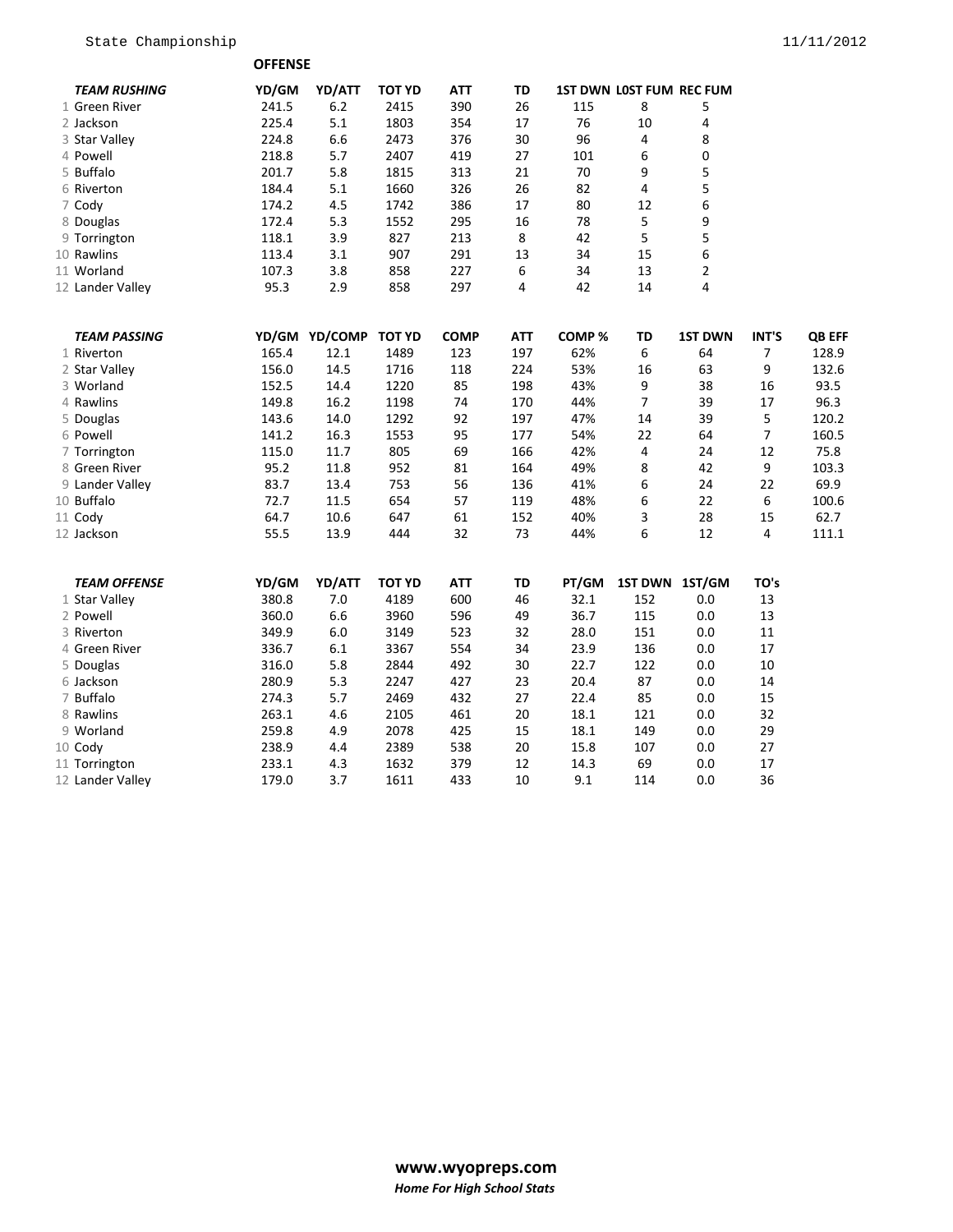**DEFENSE**

| <b>RUSH DEFENSE</b> | YD/GM | YD/ATT  | YD VS | <b>ATT VS</b> | TD <sub>VS</sub> |                         | 1ST DWN FUM REC TKL LOSS |                |                  |
|---------------------|-------|---------|-------|---------------|------------------|-------------------------|--------------------------|----------------|------------------|
| 1 Powell            | 92.8  | 3.3     | 1021  | 313           | $\overline{2}$   | 45                      | 13                       | 53             |                  |
| 2 Buffalo           | 155.2 | 4.3     | 1397  | 324           | 20               | 60                      | 9                        | 24             |                  |
| 3 Cody              | 159.5 | 4.6     | 1595  | 350           | 17               | 72                      | $\overline{7}$           | 29             |                  |
| 4 Riverton          | 163.6 | 4.7     | 1472  | 316           | 11               | 78                      | 6                        | 24             |                  |
| 5 Star Valley       | 164.1 | 4.3     | 1805  | 418           | $\overline{7}$   | 82                      | 12                       | 44             |                  |
| 6 Green River       | 174.8 | 4.9     | 1748  | 354           | 20               | 84                      | 5                        | 41             |                  |
| 7 Douglas           | 181.1 | 4.5     | 1630  | 361           | 15               | 78                      | 10                       | 24             |                  |
| 8 Lander Valley     | 197.2 | 5.3     | 1775  | 335           | 21               | 79                      | 14                       | 27             |                  |
| 9 Torrington        | 199.3 | 5.8     | 1395  | 241           | 22               | 41                      | 5                        | 29             |                  |
| 10 Rawlins          | 213.1 | 5.9     | 1705  | 291           | 25               | 78                      | 9                        | 35             |                  |
| 11 Jackson          | 218.6 | 6.1     | 1749  | 285           | 18               | 72                      | 10                       | 31             |                  |
| 12 Worland          | 293.6 | 6.8     | 2349  | 343           | 34               | 101                     | $\overline{7}$           | 36             |                  |
| <b>PASS DEFENSE</b> | YD/GM | YD/ATT  | YD VS | ATT VS        | CMP % VS         | <b>TDVS</b>             | <b>1ST DWN</b>           | INT'S          | <b>SACKS</b>     |
| 1 Powell            | 69.1  | 3.8     | 760   | 199           | 42%              | 4                       | 32                       | 31             | 7                |
| 2 Star Valley       | 77.0  | 4.5     | 847   | 189           | 35%              | 5                       | 24                       | 14             | 20               |
| 3 Douglas           | 83.4  | 4.9     | 751   | 154           | 40%              | $\overline{\mathbf{4}}$ | 31                       | 11             | 13               |
| 4 Lander Valley     | 104.1 | 6.7     | 937   | 139           | 51%              | $\overline{7}$          | 41                       | $\overline{7}$ | $\boldsymbol{9}$ |
| 5 Cody              | 112.0 | 6.3     | 1120  | 179           | 54%              | 5                       | 49                       | 12             | $\overline{7}$   |
| 6 Riverton          | 114.4 | 7.1     | 1030  | 145           | 52%              | 8                       | 36                       | 9              | 16               |
| 7 Buffalo           | 124.1 | 6.6     | 1117  | 170           | 43%              | $\overline{7}$          | 33                       | 16             | 3                |
| 8 Rawlins           | 129.0 | 7.9     | 1032  | 131           | 49%              | 14                      | 35                       | 8              | 5                |
| 9 Worland           | 142.8 | 8.0     | 1142  | 142           | 51%              | 15                      | 41                       | 6              | $\mathbf 2$      |
| 10 Green River      | 145.9 | 6.5     | 1459  | 225           | 50%              | 13                      | 58                       | 5              | 3                |
| 11 Torrington       | 160.1 | 8.8     | 1121  | 128           | 57%              | 10                      | 43                       | 5              | $\mathbf 2$      |
| 12 Jackson          | 178.0 | 8.5     | 1424  | 168           | 54%              | 16                      | 37                       | 5              | 16               |
| <b>TEAM DEFENSE</b> | YD/GM | YD/ATT  | YD VS | <b>ATT VS</b> | PT/GM            | <b>TD VS</b>            | <b>1ST DWN</b>           | TO'S           | +/- Ratio        |
| 1 Powell            | 161.9 | 3.5     | 1781  | 512           | 4.5              | 6                       | 82                       | 44             | 31               |
| 2 Star Valley       | 241.1 | 4.4     | 2652  | 607           | 8.1              | 12                      | 116                      | 26             | 13               |
| 3 Douglas           | 264.6 | $4.6\,$ | 2381  | 515           | 15.7             | 19                      | 113                      | 21             | 11               |
| 4 Cody              | 271.5 | 5.1     | 2715  | 529           | 20.3             | 22                      | 128                      | 19             | -8               |
| 5 Riverton          | 278.0 | 5.4     | 2502  | 461           | 14.7             | 19                      | 123                      | 15             | $\overline{4}$   |
| 6 Buffalo           | 279.3 | 5.1     | 2514  | 494           | 22.4             | 27                      | 105                      | 25             | 10               |
| 7 Lander Valley     | 301.3 | 5.7     | 2712  | 474           | 25.0             | 28                      | 124                      | 21             | $-15$            |
| 8 Green River       | 320.7 | 5.5     | 3207  | 579           | 23.3             | 33                      | 152                      | 10             | $-7$             |
| 9 Rawlins           | 342.1 | 6.5     | 2737  | 422           | 38.6             | 39                      | 116                      | 17             | $-15$            |
| 10 Torrington       | 359.4 | 6.8     | 2516  | 369           | 35.7             | 32                      | 87                       | 10             | $-7$             |
| 11 Jackson          | 396.6 | 7.0     | 3173  | 453           | 33.4             | 34                      | 114                      | 15             | $\mathbf 1$      |
| 12 Worland          | 436.4 | 7.2     | 3491  | 485           | 44.9             | 49                      | 150                      | 13             | $-16$            |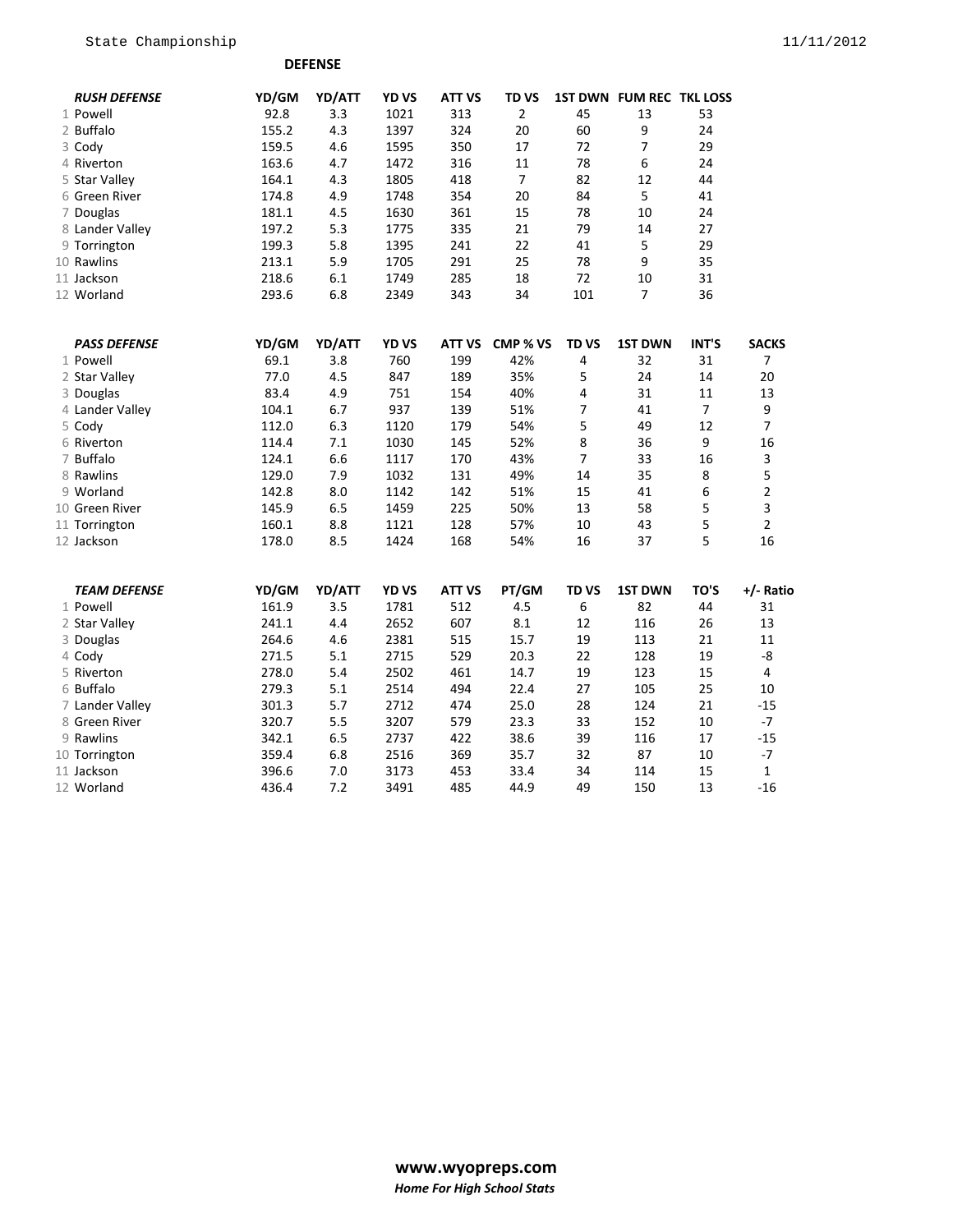#### **INDIVIDUAL OFFENSE**

| <b>RUSHING</b>             | YD/GM | YD/ATT         | TOT YD                                          | ATT         | TD             | <b>SCHOOL</b>      |                    |               |                |
|----------------------------|-------|----------------|-------------------------------------------------|-------------|----------------|--------------------|--------------------|---------------|----------------|
| 1 Andrew Linsenmann, 28    | 149.3 | 6.7            | 1194                                            | 177         | 13             | Jackson            |                    |               |                |
| 2 Ryan Brough, 3           | 137.3 | 7.4            | 1510                                            | 205         | 19             | Star Valley        |                    |               |                |
| 3 Logan Barker, 34         | 112.0 | 5.7            | 1008                                            | 178         | 9              | Douglas            |                    |               |                |
| 4 Tyler Rogers, 21         | 110.0 | 6.8            | 990                                             | 145         | 9              | <b>Buffalo</b>     |                    |               |                |
| 5 Zack Huber, 12           | 85.2  | 5.8            | 852                                             | 146         | 10             | Green River        |                    |               |                |
| 6 Tate Pehringer, 22       | 83.3  | 4.9            | 833                                             | 171         | 10             | Cody               |                    |               |                |
| 7 Blaine Christensen, 23   | 71.7  | 7.0            | 717                                             | 103         | 9              | Green River        |                    |               |                |
| 8 Thomas Gamblin, 40       | 71.5  | 5.2            | 572                                             | 110         | 3              | Rawlins            |                    |               |                |
| 9 Cory Heny, 20            | 71.4  | 6.5            | 785                                             | 121         | 9              | Powell             |                    |               |                |
| 10 Ty Galey, 22            | 64.7  | 4.2            | 582                                             | 138         | 10             | Riverton           |                    |               |                |
|                            |       |                |                                                 |             |                |                    |                    |               |                |
| <b>PASSING</b>             | YD/GM | YD/COMP TOT YD |                                                 | <b>COMP</b> | <b>ATT</b>     | COMP%              | TD / INT           | <b>QB EFF</b> | <b>SCHOOL</b>  |
| 1 Xavier Webb, 4           | 162.4 | 7.7            | 1462                                            | 121         | 191            | 63%                | 6/6                | 131.7         | Riverton       |
| 2 Trace Haderlie, 2        | 145.9 | 7.5            | 1605                                            | 112         | 214            | 52%                | 16/9               | 131.6         | Star Valley    |
| 3 Hayden Cragoe, 17        | 138.0 | 8.9            | 1518                                            | 93          | 170            | 55%                | 22/6               | 165.4         | Powell         |
| 4 Jalen Krening, 15        | 137.8 | 7.3            | 1102                                            | 70          | 152            | 46%                | 7/12               | 106.4         | Rawlins        |
| 5 Colby Wartman, 7         | 127.4 | 6.7            | 1019                                            | 67          | 151            | 44%                | 7/12               | 100.5         | Worland        |
| 6 Austyn Matthews, 10      | 98.9  | 6.9            | 890                                             | 53          | 129            | 41%                | 9/3                | 117.4         | Douglas        |
| 7 Zack Huber, 12           | 95.2  | 5.8            | 952                                             | 81          | 164            | 49%                | 8/9                | 103.3         | Green River    |
| 8 Caden Coffelt, 8         | 79.6  | 5.8            | 557                                             | 39          | 96             | 41%                | 3/8                | 83.0          | Torrington     |
| 9 Andrew Vonrein, 11       | 78.6  | 6.0            | 707                                             | 49          | 117            | 42%                | 6/18               | 78.8          | Lander Valley  |
| 10 Dylan Marton, 4         | 72.7  | 5.5            | 654                                             | 57          | 119            | 48%                | 6/6                | 100.6         | <b>Buffalo</b> |
|                            |       |                |                                                 |             |                |                    |                    |               |                |
| <b>RECEIVING</b>           | YD/GM | <b>YD/REC</b>  | <b>TOT YD</b>                                   | <b>REC</b>  | TD             | SCHOOL             |                    |               |                |
| 1 Jacob Mcgarvin, 10       | 68.4  | 24.9           | 547                                             | 22          | 6              | Worland            |                    |               |                |
| 2 Kade Salisbury, 8        | 63.0  | 12.9           | 567                                             | 44          | 2              | Riverton           |                    |               |                |
| 3 Blake Wisroth, 1         | 59.7  | 12.7           | 418                                             | 33          | 3              | Torrington         |                    |               |                |
| 4 Dewey Schwahn, 3         | 52.5  | 17.0           | 578                                             | 34          | 12             | Powell             |                    |               |                |
| 5 Ty Etchemendy, 2         | 46.8  | 13.2           | 421                                             | 32          | 3              | Douglas            |                    |               |                |
| 6 Adam Sigala, 5           | 46.3  | 18.1           | 417                                             | 23          | 4              | Douglas            |                    |               |                |
| 7 Kohl Battleson, 20       | 44.7  | 14.9           | 492                                             | 33          | 4              | <b>Star Valley</b> |                    |               |                |
| 8 Jess Oldham, 15          | 43.2  | 15.6           | 389                                             | 25          | 2              | Lander Valley      |                    |               |                |
| 9 Ivan Varela, 10          | 42.8  | 22.8           | 342                                             | 15          | 1              | Rawlins            |                    |               |                |
| 10 Logan Harkbank, 1       | 41.7  | 11.7           | 375                                             | 32          | 0              | Riverton           |                    |               |                |
|                            |       |                | (RUSH, PASS, RECEIVE, PUNT RETURN, KICK RETURN) |             |                |                    |                    |               |                |
| <b>ALL PURPOSE OFFENSE</b> | YD/GM | YD/ATT         | TOT YD                                          | ATT         | TD             | PT/GM              | <b>SCHOOL</b>      |               |                |
| 1 Xavier Webb, 4           | 226.9 | 7.5            | 2042                                            | 271         | 10             | 6.7                | Riverton           |               |                |
| 2 Andrew Linsenmann, 28    | 185.9 | 7.5            | 1487                                            | 198         | 14             | 11.8               | Jackson            |               |                |
| 3 Zack Huber, 12           | 180.4 | 5.8            | 1804                                            | 310         | 10             | $6.0\,$            | Green River        |               |                |
| 4 Colby Wartman, 7         | 167.4 | 5.5            | 1339                                            | 244         | 4              | 3.3                | Worland            |               |                |
| 5 Hayden Cragoe, 17        | 161.5 | 7.5            | 1776                                            | 236         | 2              | $1.1\,$            | Powell             |               |                |
| 6 Jalen Krening, 15        | 160.4 | 5.1            | 1283                                            | 251         | 9              | 7.5                | Rawlins            |               |                |
| 7 Trace Haderlie, 2        | 155.7 | 7.0            | 1713                                            | 246         | $\overline{2}$ | 1.1                | <b>Star Valley</b> |               |                |
| 8 Ryan Brough, 3           | 141.1 | 7.4            | 1552                                            | 211         | 19             | 10.4               | <b>Star Valley</b> |               |                |
| 9 Cory Heny, 20            | 138.9 | 9.2            | 1528                                            | 166         | 15             | 8.4                | Powell             |               |                |
| 10 Caden Coffelt, 8        | 138.7 | 5.1            | 971                                             | 191         | 5              | 4.3                | Torrington         |               |                |
|                            |       |                |                                                 |             |                |                    |                    |               |                |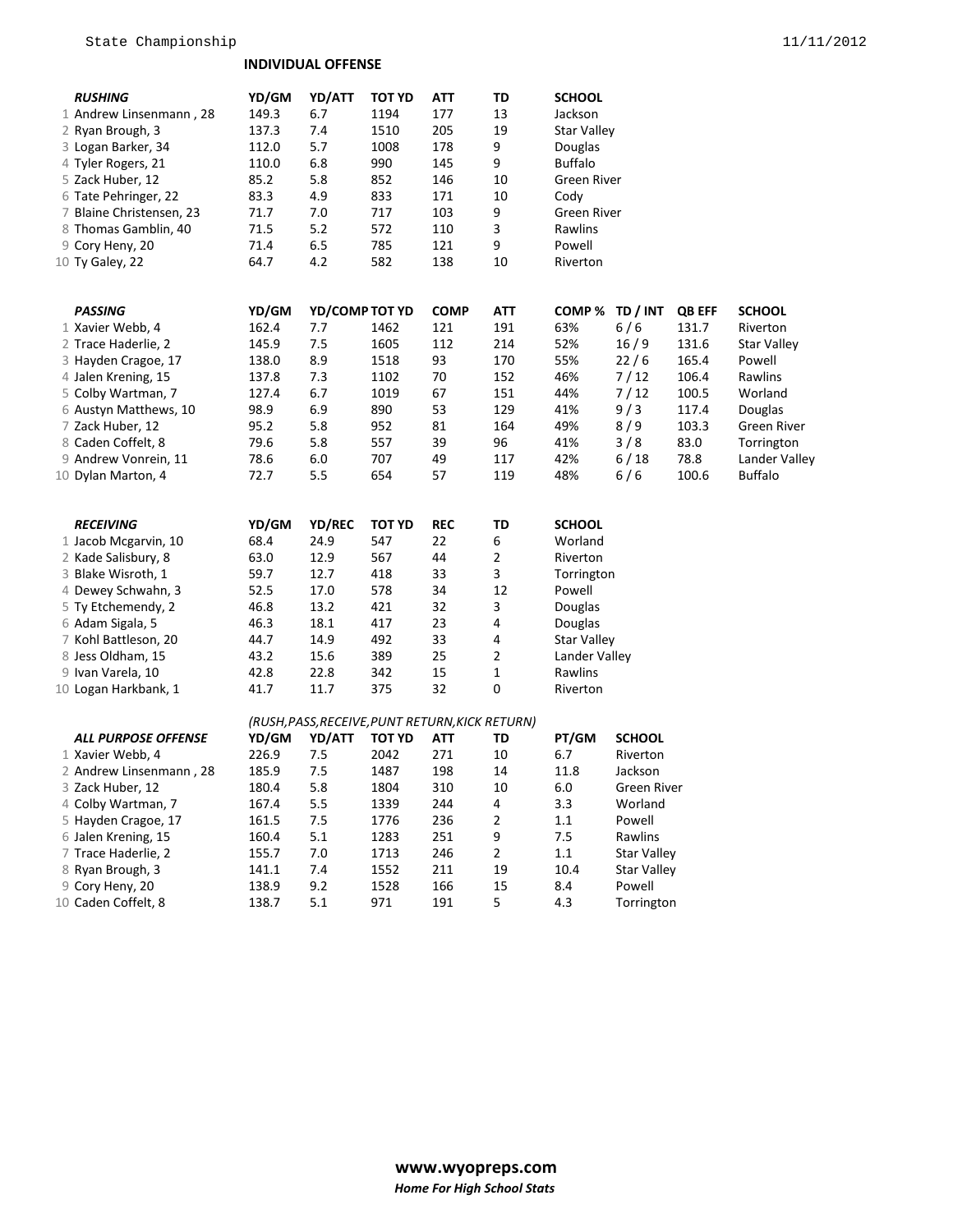|      | <b>PUNT RETURN</b>       | YD/RET        | YD/GM | TOT YD                       | RET        | <b>SCHOOL</b>      |      |             |                    |
|------|--------------------------|---------------|-------|------------------------------|------------|--------------------|------|-------------|--------------------|
|      | 1 Garrett Monroe, 17     | 14.8          | 6.6   | 59                           | 4          | <b>Buffalo</b>     |      |             |                    |
|      | 2 Cory Heny, 20          | 13.0          | 14.2  | 156                          | 12         | Powell             |      |             |                    |
|      | 3 Bryan Burton, 4        | 12.5          | 9.1   | 100                          | 8          | <b>Star Valley</b> |      |             |                    |
|      | 4 Logan Harkbank, 1      | 12.3          | 12.3  | 111                          | 9          | Riverton           |      |             |                    |
|      | 5 Brandon Hinze, 28      | 11.5          | 6.9   | 69                           | 6          | Cody               |      |             |                    |
|      | 6 Kohl Battleson, 20     | 10.6          | 6.7   | 74                           | 7          | <b>Star Valley</b> |      |             |                    |
|      |                          |               |       |                              |            |                    |      |             |                    |
|      | 7 Jaxon Hedges, 29       | 7.7           | 9.4   | 85                           | 11         | Lander Valley      |      |             |                    |
|      | 8 Brandon Fullerton, 5   | 6.8           | 4.6   | 41                           | 6          | Riverton           |      |             |                    |
|      | 9 Adam Sigala, 5         | 3.6           | 6.0   | 54                           | 15         | Douglas            |      |             |                    |
| 10 0 |                          | 0.0           | 0.0   | 0                            | 0          |                    |      |             |                    |
|      |                          |               |       |                              |            |                    |      |             |                    |
|      | <b>KICK RETURN</b>       | <b>YD/RET</b> | YD/GM | TOT YD                       | <b>RET</b> | <b>SCHOOL</b>      |      |             |                    |
|      | 1 Ty Herd, 44            | 38.3          | 13.9  | 153                          | 4          | Powell             |      |             |                    |
|      | 2 Logan Harkbank, 1      | 36.7          | 28.6  | 257                          | 7          | Riverton           |      |             |                    |
|      | 3 Kohl Battleson, 20     | 28.4          | 18.1  | 199                          | 7          | Star Valley        |      |             |                    |
|      | 4 Jacob Mcgarvin, 10     | 27.9          | 24.4  | 195                          | 7          | Worland            |      |             |                    |
|      | 5 Cory Heny, 20          | 25.9          | 16.5  | 181                          | 7          | Powell             |      |             |                    |
|      | 6 Brandon Hinze, 28      | 25.4          | 12.7  | 127                          | 5          | Cody               |      |             |                    |
|      | 7 Patrick Hunter, 4      | 23.9          | 26.9  | 215                          | 9          | Worland            |      |             |                    |
|      | 8 Tristan White, 27      | 23.3          | 10.3  | 93                           | 4          | Riverton           |      |             |                    |
|      | 9 Alexmcanery, 34        | 22.5          | 35.4  | 248                          | 11         | Torrington         |      |             |                    |
|      | 10 Will Elzemeyer, 81    | 22.2          | 36.1  | 289                          | 13         | Jackson            |      |             |                    |
|      |                          |               |       |                              |            |                    |      |             |                    |
|      |                          |               |       |                              |            |                    |      |             |                    |
|      | <b>SCORING</b>           | PT/GM         | PТ    | TD                           | FG         | 1 EP               | 2 EP | <b>SFTY</b> | <b>SCHOOL</b>      |
|      | 1 Dewey Schwahn, 3       | 12.2          | 134   | 14                           | 1          | 47                 | 0    | 0           | Powell             |
|      | 2 Andrew Linsenmann, 28  | 11.8          | 94    | 14                           | 0          | 0                  | 5    | 0           | Jackson            |
|      | 3 Ryan Brough, 3         | 10.4          | 114   | 19                           | 0          | 0                  | 0    | 0           | <b>Star Valley</b> |
|      | 4 Cory Heny, 20          | 8.4           | 92    | 15                           | 0          | 0                  | 1    | 0           | Powell             |
|      | 5 Blaine Christensen, 23 | 8.0           | 80    | 13                           | 0          | 0                  | 1    | 0           | Green River        |
|      | 6 Jalen Krening, 15      | 7.5           | 60    | 9                            | 0          | 0                  | 3    | 0           | Rawlins            |
|      | 7 Vince Sleep, 46        | 7.5           | 82    | 13                           | 0          | 0                  | 2    | 0           | Powell             |
|      | 8 Tyler Rogers, 21       | 7.3           | 66    | 11                           | 0          | 0                  | 0    | 0           | <b>Buffalo</b>     |
|      | 9 Logan Barker, 34       | 6.7           | 60    | 9                            | 0          | 0                  | 3    | 0           | Douglas            |
|      | 10 Xavier Webb, 4        | 6.7           | 60    | 10                           | 0          | 0                  | 0    | 0           | Riverton           |
|      |                          |               |       |                              |            |                    |      |             |                    |
|      | <b>PUNTING</b>           |               |       | TOT AVG NET AVG PUNT/GM PUNT |            | <b>SCHOOL</b>      |      |             |                    |
|      | 1 Tristan Shockley, 23   | 38.0          | 32.3  | 3.1                          | 25         | Jackson            |      |             |                    |
|      | 2 Carter Myers, 34       | 38.0          | 35.1  | 3.4                          | 34         | Cody               |      |             |                    |
|      | 3 Tanner Trumble, 11     | 37.9          | 32.0  | 3.0                          | 30         | Green River        |      |             |                    |
|      | 4 Jaxon Hedges, 29       | 37.6          | 33.8  | 4.7                          | 42         | Lander Valley      |      |             |                    |
|      | 5 Bryon Anderson, 82     | 36.6          | 33.9  | 3.1                          | 34         | <b>Star Valley</b> |      |             |                    |
|      |                          |               |       |                              |            |                    |      |             |                    |
|      | 6 Colby Wartman, 7       | 36.1          | 33.3  | 2.9                          | 23         | Worland            |      |             |                    |
|      | 7 Dewey Schwahn, 3       | 36.0          | 33.4  | 2.5                          | 27         | Powell             |      |             |                    |
|      | 8 Tanner Alseike, 37     | 35.7          | 32.9  | 4.3                          | 39         | Douglas            |      |             |                    |
|      | 9 Blake Wisroth, 1       | 34.0          | 26.9  | 3.1                          | 22         | Torrington         |      |             |                    |
|      | 10 Ivan Varela, 10       | 33.6          | 25.8  | 3.1                          | 25         | Rawlins            |      |             |                    |
|      |                          |               |       |                              |            |                    |      |             |                    |
|      | <b>KICKING</b>           |               |       | TOT AVG NET AVG KICK/GM KICK |            | <b>SCHOOL</b>      |      |             |                    |
|      | 1 Xavier Webb, 4         | 49.9          | 33.5  | 5.1                          | 46         | Riverton           |      |             |                    |
|      | 2 Tanner Trumble, 11     | 49.5          | 32.2  | 4.6                          | 46         | <b>Green River</b> |      |             |                    |
|      | 3 Bryon Anderson, 82     | 48.1          | 34.2  | 5.9                          | 65         | Star Valley        |      |             |                    |
|      | 4 Manny Martinez, 16     | 46.4          | 27.6  | 1.9                          | 13         | Torrington         |      |             |                    |
|      | 5 Jackson Reed, 6        | 45.4          | 26.6  | 3.9                          | 31         | Jackson            |      |             |                    |
|      | 6 Dewey Schwahn, 3       | 45.3          | 33.0  | 6.3                          | 69         | Powell             |      |             |                    |
|      | 7 Zane Hengel, 23        | 44.0          | 30.0  | 2.7                          | 24         | <b>Buffalo</b>     |      |             |                    |
|      | 8 Tanner Alseike, 37     | 43.2          | 25.1  | 4.3                          | 39         | Douglas            |      |             |                    |
|      | 9 Alec Vines, 45         | 40.8          | 27.9  | 2.9                          | 23         | Worland            |      |             |                    |
|      | 10 Kyle Latorre, 56      | 38.6          | 30.4  | 2.0                          | 18         | Lander Valley      |      |             |                    |
|      |                          |               |       |                              |            |                    |      |             |                    |

### **www.wyopreps.com**

*Home For High School Stats*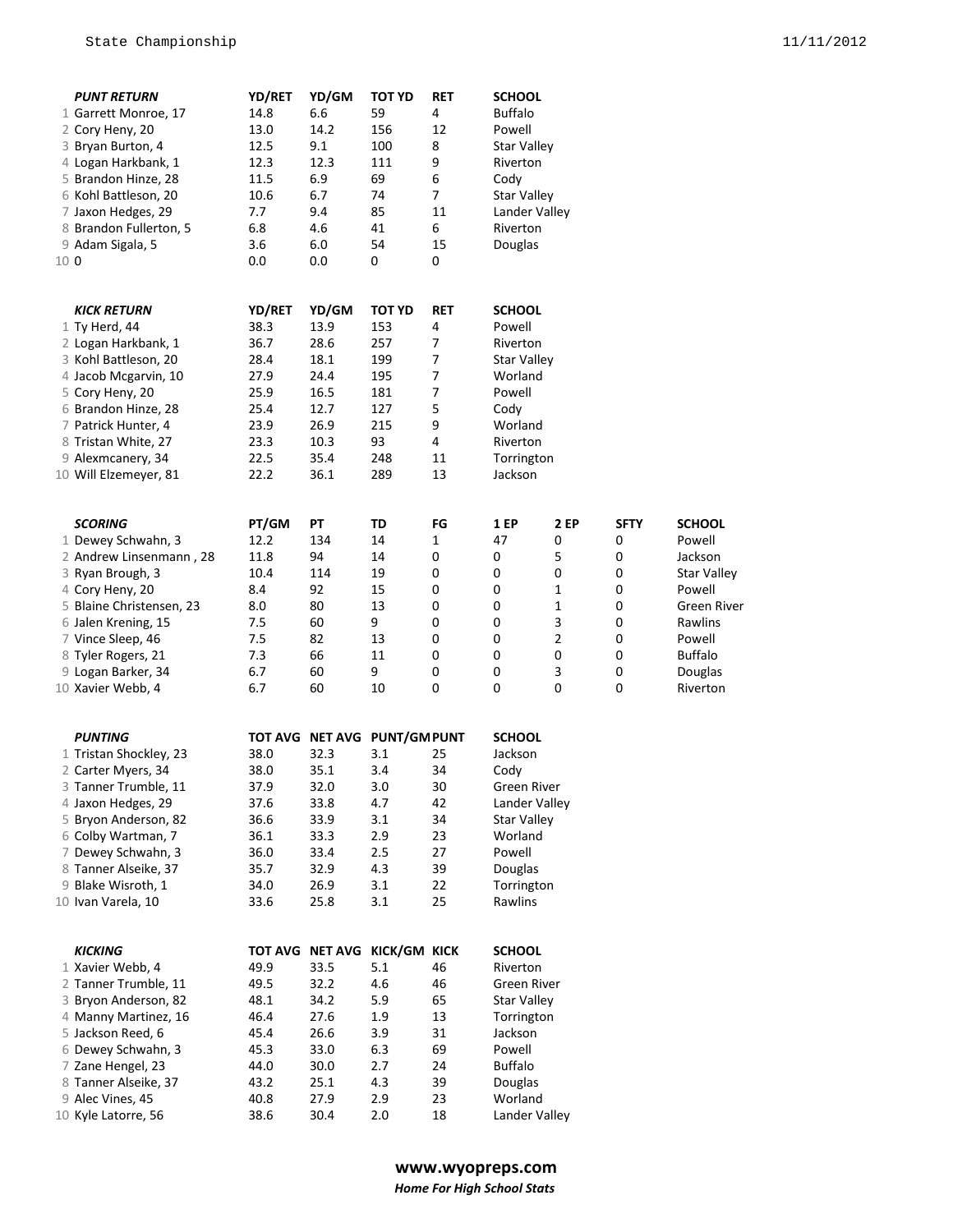|                           |       |        |               |                |                        | <b>TKL LOSS</b> |                         | <b>FUM REC</b> |                        |                    |
|---------------------------|-------|--------|---------------|----------------|------------------------|-----------------|-------------------------|----------------|------------------------|--------------------|
| <b>INDIVIDUAL DEFENSE</b> | PT/GM | ΡT     | <b>TKL/GM</b> | <b>AST TKL</b> | <b>SOLO TKL / SACK</b> |                 | PASS BRK / INT          |                | <b>BLK KICK SCHOOL</b> |                    |
| 1 Ivan Varela, 10         | 22.1  | 177    | 9.3           | 55             | 40                     | 6.5/0           | 1                       | 3/1            | 0                      | Rawlins            |
| 2 George Hopkins, 44      | 18.9  | 152    | 7.5           | 43             | 28                     | 7.5/3           | 1                       | 1/0            | 2                      | Rawlins            |
| 3 Vince Sleep, 46         | 16.9  | 186    | 6.3           | 52             | 34                     | 7/2             | 2                       | 4/3            | 0                      | Powell             |
| 4 Logan Barker, 34        | 16.1  | 145    | 7.5           | 71             | 31                     | 1/0             | $\mathbf{1}$            | 0/0            | 1                      | Douglas            |
| 5 Brett Spencer, 4        | 14.9  | 105    | 6.3           | 29             | 24                     | 5.5/0           | 3                       | 1/0            | 0                      | Torrington         |
| 6 Reb Lindwurm, 83        | 14.6  | 131    | 5.9           | 35             | 30                     | 6/0             | 4                       | 2/0            | 0                      | ander Valle        |
| 7 Anthony Lujan, 53       | 14.4  | 159    | 6.1           | 63             | 28                     | 6.5/1           | 1                       | 3/0            | 0                      | Powell             |
| 8 Dan Probst, 44          | 14.3  | 143    | 6.3           | 75             | 21                     | 4/0             | 0                       | 0/0            | 2                      | Green River        |
| 9 Carter Myers, 34        | 14.2  | 142    | 6.1           | 66             | 25                     | 3/0             | 0                       | 1/1            | 1                      | Cody               |
| 10 Nate Barrus, 14        | 14.0  | 112    | 6.2           | 43             | 25                     | 2/1             | 0                       | 0/2            | 0                      | Worland            |
| 11 Aaron Fenner, 33       | 13.4  | 121    | 5.9           | 26             | 34                     | 6.5/0           | 1                       | 0/1            | 0                      | <b>Buffalo</b>     |
| 12 Dylan Lewis, 30        | 13.3  | 120    | 6.0           | 30             | 34                     | 4/1             | 0                       | 0/0            | 1                      | Riverton           |
| 13 Jordan Semadeni, 68    | 13.3  | 146    | 5.9           | 61             | 22                     | 9/3             | 0                       | 1/0            | 0                      | <b>Star Valley</b> |
| 14 Blake Wisroth, 1       | 13.1  | 92     | 5.1           | 20             | 22                     | 4/0             | 3                       | 1/1            | 0                      | Torrington         |
| 15 Ross Sloss, 72         | 12.7  | 114    | 4.3           | 24             | 18                     | $7/2$           | 1                       | 5/0            | 0                      | ander Valle        |
| 16 Marshall Watkins, 69   | 12.6  | 139    | 5.0           | 40             | 18                     | $6/11$          | 0                       | 1/0            | 1                      | <b>Star Valley</b> |
| 17 Jason Hanson, 50       | 12.6  | 113    | 5.6           | 31             | 29                     | 2/4             | 3                       | 0/0            | 0                      | ander Valle        |
| 18 Garrett Wilson, 5      | 12.1  | 121    | 5.3           | 54             | 21                     | 5/0             | 0                       | 2/0            | 0                      | Green River        |
| 19 Kris Lunde, 53         | 12.0  | 96     | 5.3           | 33             | 20                     | 4/2             | 0                       | 1/0            | 0                      | Jackson            |
| 20 Brandon Hinze, 28      | 12.0  | 120    | 5.2           | 40             | 29                     | 3/0             | 4                       | 1/0            | 0                      | Cody               |
| 21 Brian Nichols, 37      | 11.7  | 129    | 4.5           | 60             | 16                     | 3/0             | 4                       | 3/1            | 0                      | <b>Star Valley</b> |
| 22 Ryan Nieters, 8        | 11.7  | 117    | 3.8           | 26             | 25                     | 0/0             | 6                       | 0/3            | 2                      | Cody               |
| 23 Hayden Cragoe, 17      | 11.5  | 126    | 3.0           | 18             | 23                     | 1/0             | 2                       | 1/10           | 0                      | Powell             |
| 24 Garrett Monroe, 17     | 11.4  | 103    | 4.7           | 44             | 18                     | 2/0             | 1                       | 0/3            | 0                      | <b>Buffalo</b>     |
| 25 Ty Etchemendy, 2       | 11.4  | 103    | 3.7           | 20             | 22                     | 0/1             | 7                       | 0/3            | 1                      | Douglas            |
| 26 Josh Frantz, 83        | 11.4  | 91     | 4.8           | 22             | 25                     | 1/1             | 4                       | 0/1            | 0                      | Jackson            |
| 27 Blaine Christensen, 23 | 11.3  | 113    | 4.1           | 28             | 14                     | 12/1            | 4                       | 1/1            | 0                      | Green River        |
| 28 Dawson Steeds, 77      | 11.3  | 102    | 5.2           | 38             | 24                     | 1.5/2           | 0                       | 1/0            | 0                      | Riverton           |
| 29 Brandon Hernandez, 25  | 11.3  | $90\,$ | 4.7           | 19             | 25                     | 2/1             | $\mathbf{1}$            | 2/0            | 0                      | Jackson            |
| 30 Ryan Brough, 3         | 11.0  | 121    | 4.5           | 39             | 21                     | 8/1             | 3                       | 0/0            | 1                      | <b>Star Valley</b> |
| 31 James Musselman, 12    | 11.0  | 99     | 4.9           | 37             | 22                     | 4/0             | 3                       | 0/0            | 0                      | <b>Buffalo</b>     |
| 32 Casey Sellers, 40      | 10.9  | 98     | 4.9           | 42             | 20                     | 1.5/1.5         | 1                       | 1/0            | 0                      | <b>Buffalo</b>     |
| 33 Bryan Burton, 4        | 10.7  | 118    | 4.0           | 38             | 23                     | 1/1             | 9                       | 1/1            | 0                      | <b>Star Valley</b> |
| 34 Matthew Widdicombe, 11 | 10.7  | 118    | 3.4           | 26             | 20                     | 4.5/0           | 4                       | 1/5            | 0                      | Powell             |
| 35 Chris Crisler, 25      | 10.6  | 106    | 5.2           | 51             | 23                     | 2/1             | 0                       | 0/0            | 0                      | Green River        |
| 36 Ezekiel Mamalis, 15    | 10.3  | 103    | 3.6           | 34             | 19                     | 0/0             | 3                       | 1/4            | 0                      | <b>Green River</b> |
| 37 Jeremia Nicholson, 50  | 10.3  | 93     | 4.6           | 25             | 23                     | 4.5/1           | 0                       | 0/1            | 0                      | <b>Buffalo</b>     |
| 38 Andrew Linsenmann, 28  | 10.3  | 82     | 4.0           | 16             | 22                     | 1/1             | 3                       | 0/2            | 0                      | Jackson            |
| 39 Brock Goodwin, 27      | 10.2  | 102    | 3.2           | 21             | 21                     | 0/0             | 7                       | 2/3            | 0                      | Cody               |
| 40 Jacob Mcgarvin, 10     | 10.0  | 80     | 3.1           | 11             | 18                     | 1/0             | 5                       | 1/3            | 0                      | Worland            |
| 41 Colby Wartman, 7       | 9.9   | 79     | 4.1           | 15             | 21                     | 4/0             | 0                       | 2/0            | 0                      | Worland            |
| 42 Kohl Battleson, 20     | 9.8   | 108    | 2.8           | 7              | 25                     | 1/1             | 10                      | 0/5            | 0                      | <b>Star Valley</b> |
| 43 Trey Faessler, 22      | 9.8   | 69     | 3.8           | 8              | 22                     | 0/0.5           | 0                       | 0/3            | 0                      | Torrington         |
| 44 Isaiah Jefferson, 2    | 9.8   | 78     | 3.8           | 24             | 16                     | 1/1             | 3                       | 0/2            | 0                      | Rawlins            |
| 45 Hunter Rackley, 77     | 9.6   | 96     | 4.2           | 52             | 8                      | 8/0             | $\overline{\mathbf{c}}$ | 0/0            | 0                      | Green River        |
| 46 Isaac Jefferson, 7     | 9.5   | 76     | 3.8           | 11             | 20                     | 5/0             | 0                       | 0/2            | 0                      | Rawlins            |
| 47 Andrew Jarvis, 52      | 9.4   | 66     | 3.9           | 22             | 11                     | 4.5/0.5         | 0                       | 0/0            | $\mathbf{1}$           | Torrington         |
| 48 Jorden Schulte, 73     | 9.4   | 66     | 4.4           | 22             | 16                     | 4/0             | 0                       | 0/0            | 0                      | Torrington         |
| 49 Will Elzemeyer, 81     | 9.4   | 75     | 3.1           | 8              | 19                     | 1/1             | 4                       | 2/1            | 0                      | Jackson            |
| 50 Braxton Martinez, 32   | 9.4   | 75     | 4.1           | 24             | 17                     | 4/0             | 0                       | 1/0            | 0                      | Worland            |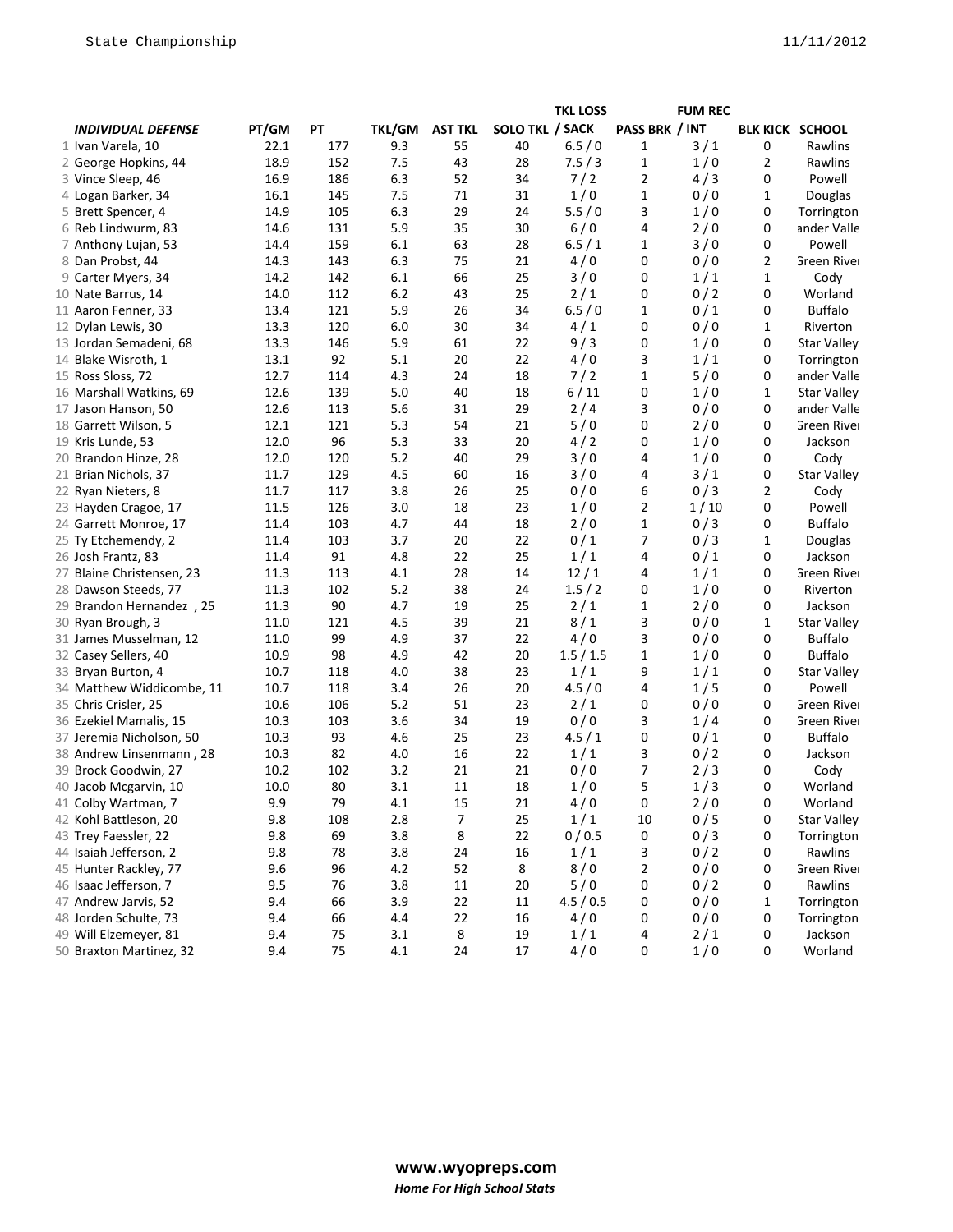## *Powell Panthers* **2012 Overall Record: 11 - 0**

**3A West** State Champion

| <b>Team Per Game Averag</b> |               | <b>Powell</b>  |                         |               | <b>Opp vs. Powell</b> |                        |
|-----------------------------|---------------|----------------|-------------------------|---------------|-----------------------|------------------------|
| <b>Rushing</b>              | YD            | <b>ATT</b>     | YD/ATT                  | YD            | <b>ATT</b>            | YD/ATT                 |
|                             | 218.8         | 38.1           | 5.7                     | 92.8          | 28.5                  | 3.3                    |
| Passing                     | YD            | <b>COMP</b>    | COMP %                  | YD            | <b>COMP</b>           | COMP%                  |
|                             | 141.2         | 8.6            | 54%                     | 69.1          | 7.6                   | 42%                    |
| otal Offense = Rush + Pas   | YD            | ATT            | YD/ATT                  | YD            | <b>ATT</b>            | YD/ATT                 |
|                             | 360.0         | 54.2           | 6.6                     | 161.9         | 46.5                  | 3.5                    |
| <b>Punt Return</b>          | # RET         | <b>RET YD</b>  | YD / RET                | # RET         | <b>RET YD</b>         | YD / RET               |
|                             | 1.4           | 16.6           | 12.2                    | 1.0           | 4.4                   | 4.4                    |
| <b>Kick Return</b>          | # RET         | <b>RET YD</b>  | YD / RET                | # RET         | <b>RET YD</b>         | YD / RET               |
|                             | 1.2           | 32             | 27.1                    | 4.6           | 63                    | 13.7                   |
| <b>Scoring</b>              | <b>POINTS</b> | <b>RUSH TD</b> | <b>PASS TD</b>          | <b>POINTS</b> | <b>RUSH TD</b>        | <b>PASS TD</b>         |
|                             | 36.7          | 2.5            | 2.0                     | 4.8           | 0.2                   | 0.4                    |
| <b>First Downs</b>          | <b>RUSH</b>   | <b>PASS</b>    | <b>TOTAL</b>            | <b>RUSH</b>   | <b>PASS</b>           | <b>TOTAL</b>           |
|                             | 9.2           | 5.8            | 15.5                    | 4.1           | 2.9                   | 7.5                    |
| <b>Turnovers - Totals</b>   | <b>FUM</b>    | <b>INT</b>     | $+/-$                   | <b>FUM</b>    | <b>INT</b>            | $+/-$                  |
|                             | 6             | 7              | 31                      | 13            | 30                    | $-31$                  |
| <b>Punts</b>                | # PUNTS       |                | TOT AVG NET AVG # PUNTS |               |                       | <b>TOT AVG NET AVG</b> |
|                             | 33.7          | 30.3           | 3.0                     | 3.0           | 34.7                  | 30.2                   |
| <b>Kick Offs</b>            | # KICKS       | <b>TOT AVG</b> | NET AVG                 | # KICKS       | <b>TOT AVG</b>        | <b>NET AVG</b>         |
|                             | 6.4           | 45.0           | 32.9                    | 1.8           | 45.2                  | 26.6                   |

| <b>Game Recaps</b>     |          |           | <b>Rushing</b> | Passing   |     | <b>All Purpose</b> | TD's<br>nusii- | <b>1st Downs</b><br>nusu - | TO's    |
|------------------------|----------|-----------|----------------|-----------|-----|--------------------|----------------|----------------------------|---------|
|                        |          |           |                | Comp/At   |     |                    | Pass /         | Pass /                     | Fum -   |
| <b>Opponent</b>        | Date     | Score     | Att - Yd       | t         | Yd  | Att - Yd           | Total          | Total                      | INT     |
| Riverton               | 8/31/12  | $21 - 0$  | $33 - 135$     | $8 - 17$  | 166 | $60 - 314$         |                | $0 - 3/3$ 4 - 7/11         | $1 - 1$ |
| Defensive Stats        |          |           | $31 - 77$      | $12 - 24$ | 96  | $74 - 215$         | $0 - 0/0$      | $3 - 6/9$                  | $1 - 4$ |
| <b>Buffalo</b>         | 9/7/12   | $41 - 14$ | $37 - 166$     | $5 - 12$  | 98  | 59 - 428           | $4 - 1/6$      | $8 - 5 / 16$               | $1 - 0$ |
| Defensive Stats        |          |           | $33 - 188$     | $9 - 14$  | 89  | $62 - 345$         |                | $1 - 1/2$ 6 - 4/10         | $1 - 0$ |
| Torrington             | 9/14/12  | 49 - 7    | $36 - 272$     | $14 - 19$ | 224 | 71 - 594           |                | $5 - 1/7$ 9 - 12/21        | $-2$    |
| <b>Defensive Stats</b> |          |           | $28 - 85$      | $10 - 22$ | 83  | $67 - 261$         | $0 - 0/1$      | $4 - 3/7$                  | $-2$    |
| Jackson                | 9/21/12  | $63 - 6$  | $31 - 259$     | $8 - 15$  | 200 | $57 - 529$         |                | $3 - 5/9$ 10 - $5/15$      | $-0$    |
| Defensive Stats        |          |           | $30 - 77$      | $3 - 14$  | 75  | $51 - 192$         | $0 - 1/1$      | $4 - 75$                   | $1 - 3$ |
| <b>Star Valley</b>     | 9/28/12  | $13 - 0$  | 39 - 194       | $8 - 15$  | 111 | $62 - 305$         | $0 - 2 / 2$    | $8 - 2 / 11$               | $-1$    |
| Defensive Stats        |          |           | $31 - 71$      | $7 - 18$  | 71  | $59 - 196$         | $0 - 0/0$      | $5 - 4/9$                  | $-2$    |
| Worland                | 10/5/12  | $63 - 7$  | 48 - 314       | $7 - 13$  | 136 | $70 - 470$         | $6 - 2/9$      | $17 - 5 / 22$              | $-0$    |
| Defensive Stats        |          |           | $15 - 42$      | $7 - 21$  | 34  | $53 - 212$         | $0 - 1/1$      | $2 - 2/4$                  | $1 - 5$ |
| Cody                   | 10/12/12 | $41 - 0$  | $36 - 145$     | $8 - 15$  | 54  | $62 - 215$         | $1 - 1/6$      | $6 - 3/9$                  | $2 - 1$ |
| Defensive Stats        |          |           | $37 - 114$     | $3 - 16$  | 12  | $62 - 223$         | $0 - 0 / 0$    | $5 - 1/6$                  | $3 - 5$ |
| <b>Green River</b>     | 10/19/12 | $51 - 6$  | $40 - 305$     | $11 - 18$ | 135 | 72 - 494           |                | $5 - 2 / 7 11 - 7 / 20$    | - 0     |
| Defensive Stats        |          |           | $27 - 124$     | $6 - 17$  | 53  | $59 - 292$         |                | $0 - 1/1$ 6 - 3/11         | $3 - 1$ |
| Lander Valley          | 10/26/12 | $36 - 0$  | $40 - 198$     | $14 - 25$ | 229 | $81 - 458$         |                | $1 - 3/5$ 9 - 10 / 19      | $1 - 1$ |
| Defensive Stats        |          |           | $28 - 27$      | $3 - 13$  | 20  | $50 - 101$         | $0 - 0/0$      | $2 - 1/3$                  | $2 - 6$ |
| <b>Green River</b>     | 11/2/12  | $13 - 3$  | $40 - 147$     | $9 - 17$  | 148 | $70 - 346$         | $1 - 1/2$      | $7 - 6 / 13$               | $1 - 0$ |
| <b>Defensive Stats</b> |          |           | $20 - 80$      | $11 - 17$ | 52  | 49 - 144           | $0 - 0/0$      | $3 - 1/5$                  | $1 - 1$ |
| <b>Star Valley</b>     | 11/9/12  | $13 - 10$ | $39 - 272$     | $3 - 11$  | 52  | $55 - 342$         |                | $1 - 1/2$ 12 - 2/14        | $-1$    |
| <b>Defensive Stats</b> |          |           | $33 - 136$     | $13 - 23$ | 175 | 72 - 346           |                | $1 - 0/1$ 5 - 7/13         | $-2$    |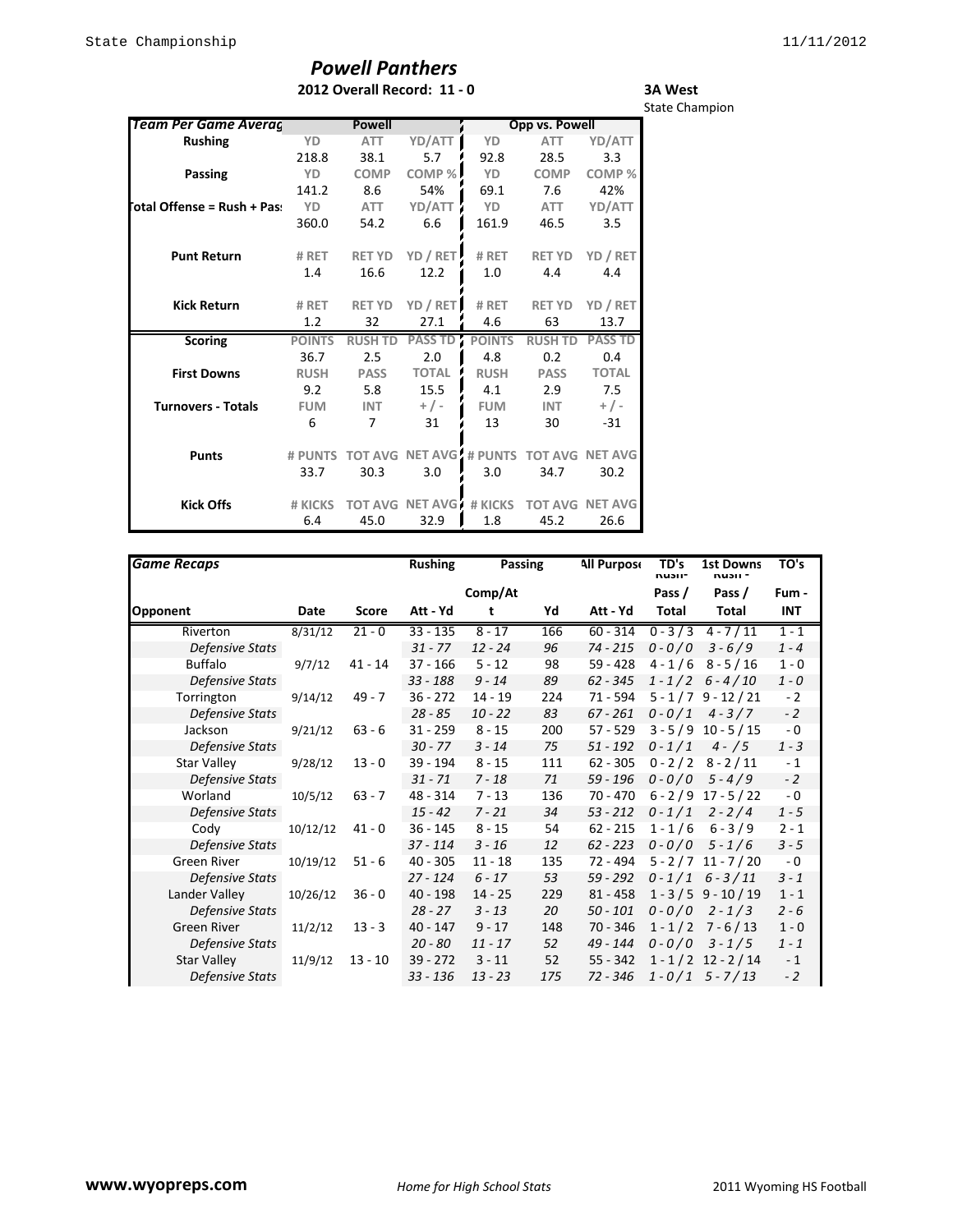| <b>RUSHING</b>             | YD/GM   | YD/ATT                                       | <b>TOT YD</b> | ATT            | TD               |         |               |    |              |
|----------------------------|---------|----------------------------------------------|---------------|----------------|------------------|---------|---------------|----|--------------|
| Cory Heny, 20              | 71.4    | 6.5                                          | 785           | 121            | 9                |         |               |    |              |
| Vince Sleep, 46            | 56.3    | 6.8                                          | 619           | 91             | 10               |         |               |    |              |
| Garrett Lynch, 39          | 23.5    | 5.9                                          | 258           | 44             | 1                |         |               |    |              |
| Hayden Cragoe, 17          | 23.5    | 3.9                                          | 258           | 66             | 2                |         |               |    |              |
| Ryan Ferro, 21             | 21.1    | 7.5                                          | 232           | 31             | 2                |         |               |    |              |
| Ty Herd, 44                | 19.0    | 5.2                                          | 209           | 40             | 2                |         |               |    |              |
| Jacob Davis, 33            | 4.0     | 3.7                                          | 44            | 12             | $\boldsymbol{0}$ |         |               |    |              |
| Brendon Phister, 30        | 2.7     | 3.0                                          | 30            | 10             | $\boldsymbol{0}$ |         |               |    |              |
| Carter Baxter, 4           | $-2.5$  | $-7.0$                                       | $-28$         | 4              | $\mathbf 0$      |         |               |    |              |
|                            |         |                                              |               |                |                  |         |               |    |              |
| <b>PASSING</b>             |         | YD/GM YD/COMP TOT YD                         |               | <b>COMP</b>    | <b>ATT</b>       | COMP%   | <b>QB EFF</b> | TD | INT          |
| Hayden Cragoe, 17          | 138.0   | 16.3                                         | 1518          | 93             | 170              | 55%     | 165.4         | 22 | 6            |
| Carter Baxter, 4           | 3.2     | 17.5                                         | 35            | $\overline{2}$ | 6                | 33%     | 49.0          | 0  | $\mathbf{1}$ |
| Cory Heny, 20              | 0.0     | 0.0                                          | 0             | 0              | 1                | 0%      | 0.0           | 0  | $\mathbf 0$  |
|                            |         |                                              |               |                |                  |         |               |    |              |
| <b>RECEIVING</b>           | YD/GM   | YD/REC                                       | <b>TOT YD</b> | <b>REC</b>     | TD               |         |               |    |              |
| Dewey Schwahn, 3           | 52.5    | 17.0                                         | 578           | 34             | 12               |         |               |    |              |
| Cory Heny, 20              | 36.9    | 16.2                                         | 406           | 25             | 4                |         |               |    |              |
| Ryan Ferro, 21             | 12.8    | 17.6                                         | 141           | 8              | $\mathbf 1$      |         |               |    |              |
| Vince Sleep, 46            | 11.9    | 18.7                                         | 131           | 7              | $\mathbf{1}$     |         |               |    |              |
| Brendon Phister, 30        | 8.5     | 31.3                                         | 94            | 3              | $\mathbf 1$      |         |               |    |              |
| Garrett Lynch, 39          | 6.2     | 9.7                                          | 68            | $\overline{7}$ | 2                |         |               |    |              |
| Carter Baxter, 4           | 5.5     | 12.0                                         | 60            | 5              | $\mathbf{1}$     |         |               |    |              |
| Blasé Gann, 80             | 2.8     | 31.0                                         | 31            | $\mathbf 1$    | 0                |         |               |    |              |
| Cameron Bennett, 40        | 2.0     | 11.0                                         | 22            | $\overline{2}$ | 0                |         |               |    |              |
| Tyler Patterson, 84        | 1.6     | 9.0                                          | 18            | $\overline{2}$ | $\boldsymbol{0}$ |         |               |    |              |
| Wyatt England, 82          | 0.4     | 4.0                                          | 4             | 1              | $\mathbf 0$      |         |               |    |              |
|                            |         |                                              |               |                |                  |         |               |    |              |
| <b>PUNT RETURN</b>         | YD/GM   | <b>YD/RET</b>                                | <b>TOT YD</b> | RET            |                  |         |               |    |              |
| Cory Heny, 20              | 14.2    | 13.0                                         | 156           | 12             |                  |         |               |    |              |
| Dewey Schwahn, 3           | 1.9     | 10.5                                         | 21            | $\overline{2}$ |                  |         |               |    |              |
| Matthew Widdicombe, 11     | 0.5     | 6.0                                          | 6             | 1              |                  |         |               |    |              |
| <b>KICK RETURN</b>         | YD/GM   | YD/RET                                       | <b>TOT YD</b> | <b>RET</b>     |                  |         |               |    |              |
| Cory Heny, 20              | 16.5    | 25.9                                         | 181           | 7              |                  |         |               |    |              |
| Ty Herd, 44                | 13.9    | 38.3                                         | 153           | 4              |                  |         |               |    |              |
| Carter Baxter, 4           | 0.9     | 10.0                                         | 10            | 1              |                  |         |               |    |              |
| Brendon Phister, 30        | 0.7     | 8.0                                          | 8             | $\mathbf{1}$   |                  |         |               |    |              |
|                            |         |                                              |               |                |                  |         |               |    |              |
|                            |         | (RUSH, PASS, RECEIVE, PUNT RET, KICK RETURN) |               |                |                  |         |               |    |              |
| <b>ALL PURPOSE OFFENSE</b> | YD/GM   | YD/ATT                                       | TOT YD        | ATT            | TD               | PT/GM   |               |    |              |
| Hayden Cragoe, 17          | 161.5   | 7.5                                          | 1776          | 236            | $\mathbf 2$      | $1.1\,$ |               |    |              |
| Cory Heny, 20              | 138.9   | 9.2                                          | 1528          | 166            | 15               | 8.4     |               |    |              |
| Vince Sleep, 46            | 68.2    | 7.7                                          | 750           | 98             | 13               | 7.5     |               |    |              |
| Dewey Schwahn, 3           | 54.5    | 16.6                                         | 599           | 36             | 14               | 12.2    |               |    |              |
| Ryan Ferro, 21             | 33.9    | 9.6                                          | 373           | 39             | 3                | 1.6     |               |    |              |
| Ty Herd, 44                | 32.9    | 8.2                                          | 362           | 44             | 3                | 1.6     |               |    |              |
| Garrett Lynch, 39          | 29.6    | 6.4                                          | 326           | 51             | 3                | 1.6     |               |    |              |
| Brendon Phister, 30        | 12.0    | 9.4                                          | 132           | 14             | $\mathbf{1}$     | 0.5     |               |    |              |
| Carter Baxter, 4           | 7.0     | 4.8                                          | 77            | 16             | $\mathbf 1$      | 0.5     |               |    |              |
| Jacob Davis, 33            | $4.0\,$ | 3.7                                          | 44            | 12             | 0                | 0.0     |               |    |              |
| Blasé Gann, 80             | 2.8     | 31.0                                         | 31            | $\mathbf{1}$   | 0                | 0.0     |               |    |              |
| Cameron Bennett, 40        | $2.0\,$ | 11.0                                         | 22            | $\overline{2}$ | 0                | 0.0     |               |    |              |
| Tyler Patterson, 84        | 1.6     | 9.0                                          | 18            | $\overline{2}$ | 0                | 0.0     |               |    |              |
| Matthew Widdicombe, 11     | 0.5     | 6.0                                          | 6             | 1              | 3                | 1.6     |               |    |              |
| Wyatt England, 82          | 0.4     | 4.0                                          | 4             | $\mathbf 1$    | 0                | $0.0\,$ |               |    |              |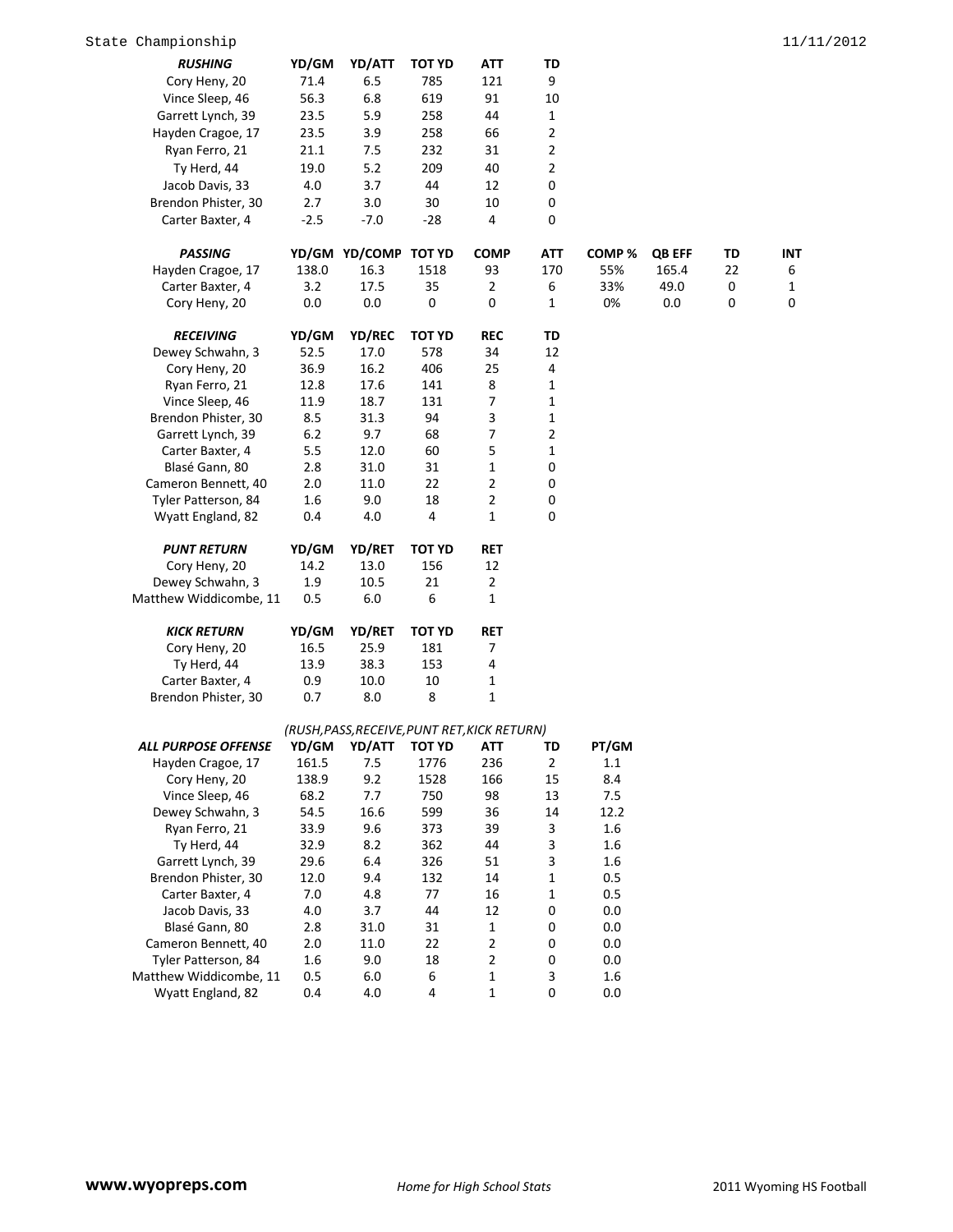| <b>SCORING</b>         | PT/GM      | PТ             | TD                      | FG           | 1 EP  | 2 EP | <b>SFTY</b> |
|------------------------|------------|----------------|-------------------------|--------------|-------|------|-------------|
| Dewey Schwahn, 3       | 12.2       | 134            | 14                      | $\mathbf{1}$ | 47    | 0    | 0           |
| Cory Heny, 20          | 8.4        | 92             | 15                      | $\Omega$     | 0     | 1    | 0           |
| Vince Sleep, 46        | 7.5        | 82             | 13                      | $\Omega$     | 0     | 2    | 0           |
| Garrett Lynch, 39      | 1.6        | 18             | 3                       | $\Omega$     | 0     | 0    | 0           |
| Matthew Widdicombe, 11 | 1.6        | 18             | 3                       | 0            | 0     | 0    | 0           |
| Ty Herd, 44            | 1.6        | 18             | 3                       | $\Omega$     | 0     | 0    | 0           |
| Ryan Ferro, 21         | 1.6        | 18             | 3                       | $\Omega$     | 0     | 0    | 0           |
| Hayden Cragoe, 17      | 1.1        | 12             | $\overline{2}$          | $\Omega$     | 0     | 0    | 0           |
| Brendon Phister, 30    | 0.5        | 6              | 1                       | $\Omega$     | 0     | 0    | 0           |
| Carter Baxter, 4       | 0.5        | 6              | 1                       | $\Omega$     | 0     | 0    | 0           |
| <b>PUNTING</b>         |            |                | TOT AVG NET AVG PUNT/GM | <b>PUNT</b>  |       |      |             |
|                        |            |                |                         |              |       |      |             |
| Dewey Schwahn, 3       | 36.0       | 33.4           | 2.5                     | 27           |       |      |             |
| Cameron Bennett, 40    | 24.0       | 24.0           | 0.1                     | $\mathbf{1}$ |       |      |             |
| <b>KICKING</b>         |            |                | TOT AVG NET AVG KICK/GM | <b>KICK</b>  |       |      |             |
| Dewey Schwahn, 3       | 45.3       | 33.0           | 6.3                     | 69           |       |      |             |
| Cameron Bennett, 40    | 27.0       | 27.0           | 0.1                     | $\mathbf{1}$ |       |      |             |
| <b>KICK ATTEMPTS</b>   | <b>FGM</b> | <b>FGA</b>     | <b>LONG</b>             | 1 EPM        | 1 EPA |      |             |
| Dewey Schwahn, 3       | 1          | $\overline{2}$ | 36                      | 47           | 52    |      |             |

|                           |       |       |               |                |                         | <b>TKL LOSS</b> |                 | <b>FUM REC</b> |                 |
|---------------------------|-------|-------|---------------|----------------|-------------------------|-----------------|-----------------|----------------|-----------------|
| <b>INDIVIDUAL DEFENSE</b> | PT/GM | PT    | <b>TKL/GM</b> |                | <b>AST TKL SOLO TKL</b> |                 | / SACK PASS BRK | / INT          | <b>BLK KICK</b> |
| Vince Sleep, 46           | 16.9  | 186   | 6.3           | 52             | 34                      | 7/2             | 2               | 4/3            | 0               |
| Anthony Lujan, 53         | 14.4  | 158.5 | 6.1           | 63             | 28                      | 6.5/1           | 1               | 3/0            | 0               |
| Hayden Cragoe, 17         | 11.5  | 126   | 3.0           | 18             | 23                      | 1/0             | $\overline{2}$  | 1/10           | $\Omega$        |
| Matthew Widdicombe, 11    | 10.7  | 117.5 | 3.4           | 26             | 20                      | 4.5/0           | 4               | 1/5            | 0               |
| Cory Heny, 20             | 8.0   | 88    | 2.3           | 19             | 16                      | 0/0             | 6               | 2/3            | 0               |
| Brendon Phister, 30       | 7.7   | 85    | 3.5           | 39             | 18                      | 1/0             | 1               | 1/0            | 0               |
| Dewey Schwahn, 3          | 7.0   | 77    | 1.7           | $\overline{7}$ | 12                      | 3/0             | $\mathbf{1}$    | 0/7            | $\Omega$        |
| Tyler Patterson, 84       | 6.5   | 71.5  | 2.5           | 23             | 6                       | 6.5/3           | 4               | 0/0            | 0               |
| Riley Stringer, 77        | 5.9   | 65    | 2.5           | 30             | 9                       | 4/0             | 0               | 1/0            | 0               |
| Garrett Lynch, 39         | 5.3   | 58    | 2.1           | 17             | 6                       | 8/1             | 1               | 0/0            | 0               |
| Mike Mundy, 65            | 5.2   | 57    | 2.2           | 25             | 9                       | 3/0             | 0               | 1/0            | $\Omega$        |
| Carter Baxter, 4          | 5.0   | 55    | 1.6           | 23             | 4                       | 2/0             | 4               | 1/1            | 0               |
| Dillon Ohman, 75          | 3.3   | 36    | 1.5           | 18             | 6                       | 2/0             | 0               | 0/0            | 0               |
| Hunter Werbelow, 50       | 2.4   | 26    | 1.0           | 9              | 6                       | 0/0             | 0               | 1/0            | 0               |
| Ryan Ferro, 21            | 2.3   | 25.5  | 0.6           | 5              | $\overline{3}$          | 1.5/0           | 0               | 1/1            | $\Omega$        |
| Ty Herd, 44               | 1.6   | 18    | 0.6           | 7              | 3                       | 0/0             | 0               | 1/0            | 0               |
| Cameron Bennett, 40       | 1.4   | 15    | 0.6           | 8              | $\overline{2}$          | 1/0             | 0               | 0/0            | 0               |
| Jordan Eversole, 79       | 0.8   | 9     | 0.4           | 7              | $\mathbf{1}$            | 0/0             | 0               | 0/0            | 0               |
| Jacob Davis, 33           | 0.7   | 8     | 0.4           | 4              | 2                       | 0/0             | 0               | 0/0            | $\Omega$        |
| Jonathan Bjornestad, 51   | 0.7   | 8     | 0.3           | 2              | 0                       | 2/0             | 0               | 0/0            | 0               |
| Zach Thompson, 62         | 0.6   | 7     | 0.3           | 1              | 3                       | 0/0             | 0               | 0/0            | 0               |
| Erik Denney, 64           | 0.5   | 5     | 0.2           | 3              | 1                       | 0/0             | 0               | 0/0            | 0               |
| Matthew Sweet, 7          | 0.4   | 4     | 0.2           | $\overline{2}$ | 1                       | 0/0             | 0               | 0/0            | $\Omega$        |
| Cecil Gallagher, 72       | 0.3   | 3     | 0.1           | 3              | $\mathbf 0$             | 0/0             | 0               | 0/0            | 0               |
| Logan Hartman, 85         | 0.3   | 3     | 0.1           | 1              | 1                       | 0/0             | 0               | 0/0            | 0               |
| Blasé Gann, 80            | 0.1   | 1     | 0.0           | 1              | $\mathbf 0$             | 0/0             | 0               | 0/0            | 0               |
| Matt Walsh, 55            | 0.1   | 1     | 0.0           | 1              | $\mathbf 0$             | 0/0             | 0               | 0/0            | 0               |
| Heston Swenson, 1         | 0.1   | 1     | 0.0           | 1              | 0                       | 0/0             | 0               | 0/0            | 0               |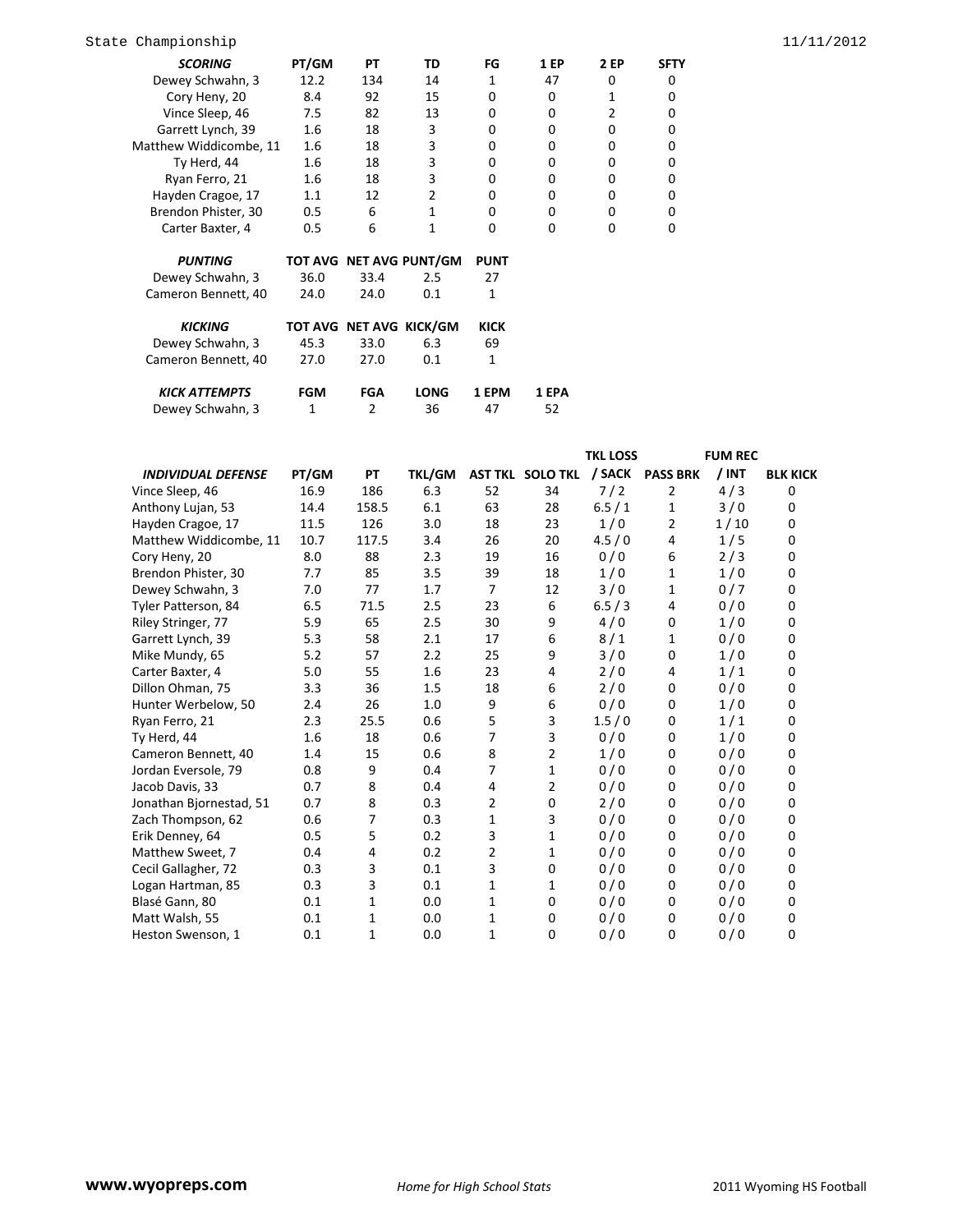## *Star Valley Braves* **2012 Overall Record: 9 - 2**

**3A West** State Runner Up

| <u>Team Per Game Averaç</u> |               | <b>Star Valley</b> |                                 | Opp vs. Star Valley |                |                        |  |
|-----------------------------|---------------|--------------------|---------------------------------|---------------------|----------------|------------------------|--|
| <b>Rushing</b>              | YD            | <b>ATT</b>         | YD/ATT                          | YD                  | <b>ATT</b>     | YD/ATT                 |  |
|                             | 224.8         | 34.2               | 6.6                             | 164.1               | 38.0           | 4.3                    |  |
| Passing                     | <b>YD</b>     | <b>COMP</b>        | COMP%                           | YD                  | <b>COMP</b>    | COMP <sup>%</sup>      |  |
|                             | 156.0         | 10.7               |                                 | 77.0                | 6.0            |                        |  |
|                             |               |                    | 53%                             |                     |                | 35%                    |  |
| otal Offense = Rush + Pas:  | YD            | <b>ATT</b>         | YD/ATT                          | YD                  | ATT            | YD/ATT                 |  |
|                             | 380.8         | 54.5               | 7.0                             | 241.1               | 55.2           | 4.4                    |  |
|                             |               |                    |                                 |                     |                |                        |  |
| <b>Punt Return</b>          | # RET         | <b>RET YD</b>      | YD / RET                        | # RET               | <b>RET YD</b>  | YD / RET               |  |
|                             | 1.4           | 15.8               | 11.6                            | 1.2                 | 4.7            | 4.0                    |  |
|                             |               |                    |                                 |                     |                |                        |  |
| <b>Kick Return</b>          | # RET         | <b>RET YD</b>      | YD / RET                        | # RET               | <b>RET YD</b>  | YD / RET               |  |
|                             | 1.5           | 31                 | 21.4                            | 3.8                 | 58             | 15.3                   |  |
| <b>Scoring</b>              | <b>POINTS</b> | <b>RUSH TD</b>     | <b>PASS TD</b>                  | <b>POINTS</b>       | <b>RUSH TD</b> | <b>PASS TD</b>         |  |
|                             | 32.1          | 2.7                | 1.5                             | 8.1                 | 0.6            | 0.5                    |  |
| <b>First Downs</b>          | <b>RUSH</b>   | <b>PASS</b>        | <b>TOTAL</b>                    | <b>RUSH</b>         | <b>PASS</b>    | <b>TOTAL</b>           |  |
|                             | 8.7           | 5.7                | 15.1                            | 7.5                 | 2.2            | 10.5                   |  |
| <b>Turnovers - Totals</b>   | <b>FUM</b>    | <b>INT</b>         | $+$ / -                         | <b>FUM</b>          | <b>INT</b>     | $+$ / -                |  |
|                             | 4             | 9                  | 13                              | 12                  | 12             | $-13$                  |  |
|                             |               |                    |                                 |                     |                |                        |  |
| <b>Punts</b>                | # PUNTS       |                    | <b>TOT AVG NET AVG, # PUNTS</b> |                     |                | <b>TOT AVG NET AVG</b> |  |
|                             | 33.7          | 30.3               | 3.0                             | 3.0                 | 37.2           | 32.1                   |  |
|                             |               |                    |                                 |                     |                |                        |  |
| <b>Kick Offs</b>            | # KICKS       | <b>TOT AVG</b>     | NET AVG                         | # KICKS             |                | <b>TOT AVG NET AVG</b> |  |
|                             | 5.9           | 48.1               | 34.2                            | 2.2                 | 41.3           | 26.2                   |  |

| <b>Game Recaps</b>     |          |           | <b>Rushing</b> | Passing   |                | <b>All Purpose</b> | TD's<br>nusii- | <b>1st Downs</b><br>nusii - | TO's       |
|------------------------|----------|-----------|----------------|-----------|----------------|--------------------|----------------|-----------------------------|------------|
|                        |          |           |                | Comp/At   |                |                    | Pass /         | Pass /                      | Fum -      |
| Opponent               | Date     | Score     | Att - Yd       | t         | Yd             | Att - Yd           | Total          | Total                       | <b>INT</b> |
| Snake River ID         | 8/31/12  | $20 - 10$ | $33 - 174$     | $8 - 20$  | 122            | $63 - 321$         |                | $2 - 1/3$ 9 - 5/15          | $0 - 0$    |
| <b>Defensive Stats</b> |          |           | $41 - 209$     | $4 - 22$  | 58             | $70 - 317$         | $1 - / 1$      | $8 - 2/12$                  | $1 - 1$    |
| Lander Valley          | 9/7/12   | $68 - 0$  | $30 - 374$     | $8 - 15$  | 89             | $56 - 510$         |                | $7 - 2 / 10 12 - 6 / 18$    | $1 - 0$    |
| <b>Defensive Stats</b> |          |           | $35 - 76$      | $2 - 8$   | $\overline{7}$ | $58 - 250$         |                | $0 - 0/0$ 3-0/4             | $4 - 2$    |
| <b>Douglas</b>         | 9/14/12  | $28 - 0$  | $40 - 252$     | $3 - 15$  | 66             | $62 - 350$         |                | $4 - 0/4$ 11 - 2/13         | $-0$       |
| <b>Defensive Stats</b> |          |           | $25 - 73$      | $8 - 26$  | 102            | $66 - 230$         |                | $0 - 0/0$ 5 - 2/8           | $1 - 2$    |
| Worland                | 9/21/12  | $47 - 7$  | $29 - 313$     | $15 - 24$ | 263            | $71 - 642$         |                | $3 - 3 / 6 11 - 10 / 21$    | $-1$       |
| <b>Defensive Stats</b> |          |           | $30 - 97$      | $13 - 27$ | 169            | 76 - 326           |                | $0 - 1/1$ 2 - 6/10          | $1 - 1$    |
| Powell                 | 9/28/12  | $0 - 13$  | $31 - 71$      | $7 - 18$  | 71             | 59 - 196           | $0 - 0 / 0$    | $5 - 4/9$                   | $-2$       |
| Defensive Stats        |          |           | $39 - 194$     | $8 - 15$  | 111            | $62 - 305$         |                | $0 - 2/2$ 8 - 2/11          | $-1$       |
| Cody                   | 10/5/12  | $39 - 0$  | 34 - 229       | $12 - 20$ | 153            | $70 - 426$         |                | $2 - 3/6$ 8 - 7/16          | $1 - 1$    |
| Defensive Stats        |          |           | $46 - 125$     | $6 - 20$  | 51             | $77 - 251$         |                | $0 - 0/0$ 8 - 3/12          | $-2$       |
| Green River            | 10/12/12 | $42 - 0$  | $37 - 298$     | $8 - 20$  | 157            | 68 - 497           |                | $4 - 2 / 6$ 11 - 7/18       | $-0$       |
| Defensive Stats        |          |           | $38 - 112$     | $12 - 27$ | 133            | $85 - 321$         |                | $0 - 0/0$ 9-6/16            | $1 - 2$    |
| Jackson                | 10/19/12 | $49 - 26$ | $36 - 289$     | $18 - 25$ | 309            | $81 - 649$         |                | $2 - 5/7$ 11 - 2/15         | $1 - 0$    |
| Defensive Stats        |          |           | $50 - 296$     | $4 - 10$  | 71             | $68 - 442$         |                | $3 - 1/4$ 10 - 1/12         | $-0$       |
| <b>Buffalo</b>         | 10/26/12 | $31 - 14$ | 44 - 277       | $11 - 22$ | 156            | $80 - 474$         |                | $4 - 0/4$ 11 - 6/19         | $1 - 3$    |
| <b>Defensive Stats</b> |          |           | $33 - 190$     | $3 - 16$  | 26             | $54 - 263$         | $1 - 0/2$      | $8 - 0/8$                   | $2 - 2$    |
| Cody                   | 11/2/12  | $19 - 6$  | $29 - 60$      | $15 - 22$ | 155            | $67 - 295$         | $1 - 0/2$      | $2 - 7/9$                   | $-0$       |
| <b>Defensive Stats</b> |          |           | $42 - 161$     | $3 - 7$   | 67             | $57 - 300$         | $1 - 0/1$      | $9 - 9$                     | $2 - 0$    |
| Powell                 | 11/9/12  | $10 - 13$ | $33 - 136$     | $13 - 23$ | 175            | $72 - 346$         |                | $1 - 0/1$ 5 - 7/13          | $-2$       |
| <b>Defensive Stats</b> |          |           | $39 - 272$     | $3 - 11$  | 52             | $55 - 342$         |                | $1 - 1/2$ 12 - 2/14         | $-1$       |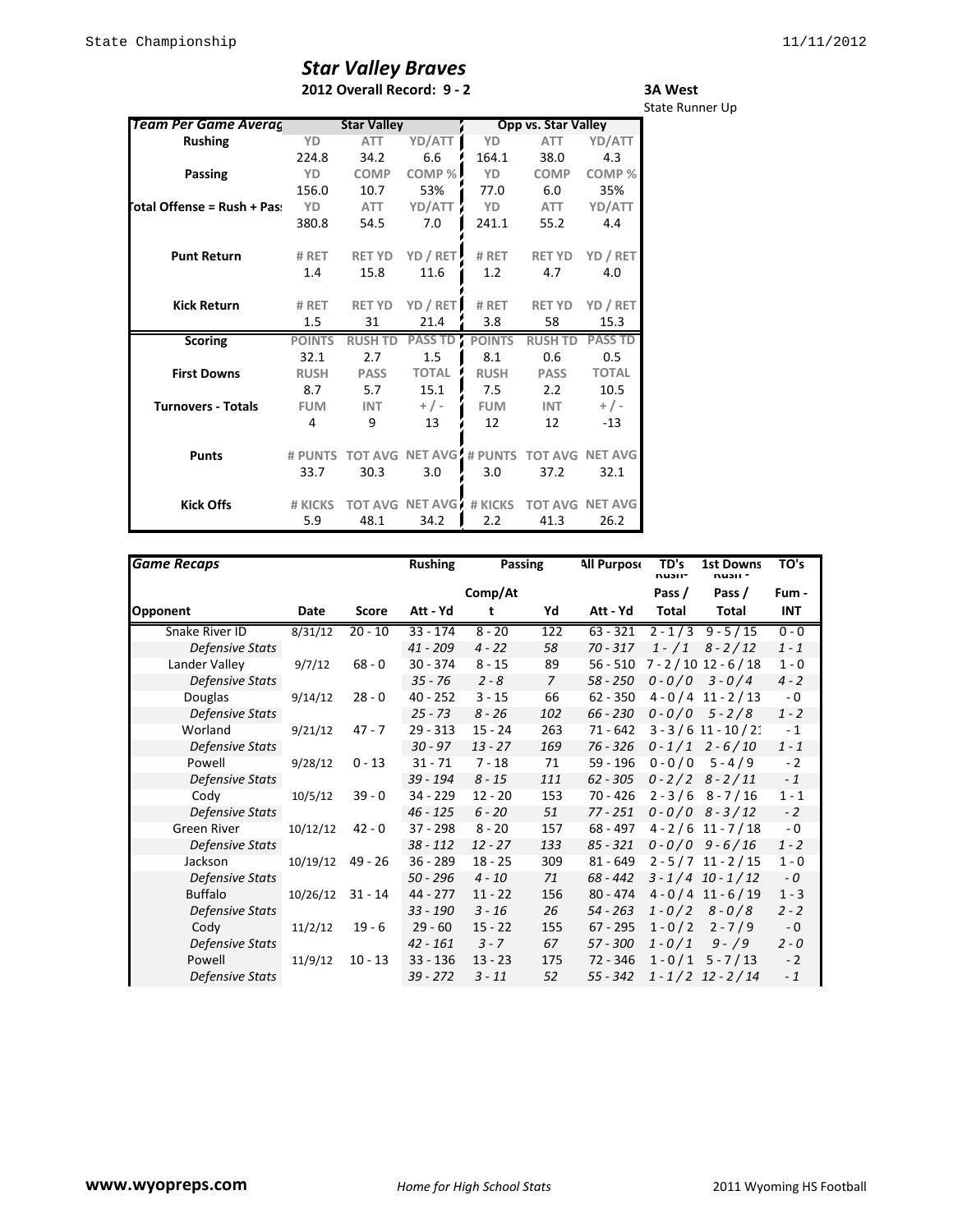| <b>RUSHING</b>                       | YD/GM            | YD/ATT                                       | TOT YD         | ATT         | TD                  |            |        |    |             |
|--------------------------------------|------------------|----------------------------------------------|----------------|-------------|---------------------|------------|--------|----|-------------|
|                                      | Values           |                                              |                |             |                     |            |        |    |             |
| Player, #                            | Yds/Game Yds/Att |                                              | TOT YD         | ATT         | TD                  |            |        |    |             |
| Ryan Brough, 3                       | 137.3            | 7.4                                          | 1510           | 205         | 19                  |            |        |    |             |
| Tony Galloway, 25                    | 26.9             | 5.1                                          | 296            | 58          | $\mathbf{1}$        |            |        |    |             |
| Kohl Battleson, 20                   | 20.1             | 9.6                                          | 221            | 23          | $\overline{2}$      |            |        |    |             |
| Eric Pantuso, 32                     | 14.4             | 9.9                                          | 158            | 16          | $\overline{2}$      |            |        |    |             |
| Brian Nichols, 37                    | 7.0              | 3.7                                          | 77             | 21          | $\mathbf{1}$        |            |        |    |             |
| Sam Gertsch, 43                      | 6.0              | 5.5                                          | 66             | 12          | $\mathbf{1}$        |            |        |    |             |
| Trace Haderlie, 2                    | 5.7              | 2.3                                          | 63             | 28          | $\overline{2}$      |            |        |    |             |
| Bryan Burton, 4                      | 5.0              | 18.3                                         | 55             | 3           | 1                   |            |        |    |             |
| Walker Hoopes, 44                    | 2.4              | 3.3                                          | 26             | 8           | $\mathbf 0$         |            |        |    |             |
|                                      |                  |                                              |                |             |                     |            |        |    |             |
| <b>PASSING</b>                       |                  | YD/GM YD/COMP TOT YD                         |                | <b>COMP</b> | <b>ATT</b>          | COMP%      | QB EFF | TD | INT         |
| Trace Haderlie, 2                    | 145.9            | 14.3                                         | 1605           | 112         | 214                 | 52%        | 131.6  | 16 | 9           |
| Kohl Battleson, 20                   | 10.1             | 18.5                                         | 111            | 6           | 9                   | 67%        | 170.3  | 0  | 0           |
| Hayden Hillyard, 28                  | 0.0              | 0.0                                          | $\pmb{0}$      | 0           | $\mathbf{1}$        | 0%         | 0.0    | 0  | $\mathbf 0$ |
|                                      |                  |                                              |                |             |                     |            |        |    |             |
| <b>RECEIVING</b>                     | YD/GM            | YD/REC                                       | <b>TOT YD</b>  | <b>REC</b>  | TD                  |            |        |    |             |
| Kohl Battleson, 20                   | 44.7             | 14.9                                         | 492            | 33          | 4                   |            |        |    |             |
| Sam Gertsch, 43                      | 26.3             | 16.1                                         | 289            | 18          | 2                   |            |        |    |             |
| Tyler Allred, 86                     | 25.9             | 23.8                                         | 285            | 12          | $\overline{2}$      |            |        |    |             |
| Bryon Anderson, 82                   | 17.5             | 14.8                                         | 193            | 13          | $\overline{2}$      |            |        |    |             |
| Dalton Magee, 21                     | 13.7             | 10.8                                         | 151            | 14          | 2                   |            |        |    |             |
| Brian Nichols, 37                    | 11.9             | 10.9                                         | 131            | 12          | 1                   |            |        |    |             |
| Dillon Hunt, 11                      | 8.0              | 14.7                                         | 88             | 6           | 3                   |            |        |    |             |
| Trace Haderlie, 2                    | 4.1              | 11.3                                         | 45             | 4           | 0                   |            |        |    |             |
| Ryan Brough, 3                       | 3.8              | 7.0                                          | 42             | 6           | 0                   |            |        |    |             |
|                                      |                  |                                              |                |             |                     |            |        |    |             |
| <b>PUNT RETURN</b>                   | YD/GM            | <b>YD/RET</b>                                | <b>TOT YD</b>  | <b>RET</b>  |                     |            |        |    |             |
| Bryan Burton, 4                      | 9.1              | 12.5                                         | 100            | 8           |                     |            |        |    |             |
| Kohl Battleson, 20                   | 6.7              | 10.6                                         | 74             | 7           |                     |            |        |    |             |
|                                      |                  |                                              |                |             |                     |            |        |    |             |
| <b>KICK RETURN</b>                   | YD/GM            | <b>YD/RET</b>                                | <b>TOT YD</b>  | RET         |                     |            |        |    |             |
| Kohl Battleson, 20                   | 18.1             | 28.4                                         | 199            | 7           |                     |            |        |    |             |
| Dillon Hunt, 11                      | 10.2             | 16.0                                         | 112            | 7           |                     |            |        |    |             |
| Sam Gertsch, 43                      | 2.3              | 25.0                                         | 25             | 1           |                     |            |        |    |             |
| Tony Galloway, 25                    | 0.6              | 7.0                                          | 7              | 1           |                     |            |        |    |             |
|                                      |                  |                                              |                |             |                     |            |        |    |             |
|                                      |                  | (RUSH, PASS, RECEIVE, PUNT RET, KICK RETURN) |                |             |                     |            |        |    |             |
| <b>ALL PURPOSE OFFENSE</b>           | YD/GM            | YD/ATT                                       | TOT YD         | ATT         | TD                  | PT/GM      |        |    |             |
| Trace Haderlie, 2                    | 155.7            | 7.0                                          | 1713           | 246         | 2                   | 1.1        |        |    |             |
| Ryan Brough, 3                       | 141.1            | 7.4                                          | 1552           | 211         | 19                  | 10.4       |        |    |             |
| Kohl Battleson, 20                   | 99.7             | 13.9                                         | 1097           | 79          | $\overline{7}$      | $4.0\,$    |        |    |             |
| Sam Gertsch, 43                      | 34.5             | 12.3                                         | 380            | 31          | 3                   | 1.6        |        |    |             |
| Tony Galloway, 25                    | 27.5             | 5.1                                          | 303            | 59          | $\mathbf{1}$        | 0.5        |        |    |             |
| Tyler Allred, 86                     | 25.9             | 23.8                                         | 285            | 12          | 3                   | 1.6        |        |    |             |
| Brian Nichols, 37<br>Dillon Hunt, 11 | 18.9             | 6.3                                          | 208            | 33          | $\mathbf{2}$        | 1.1        |        |    |             |
|                                      | 18.2             | 15.4                                         | 200            | 13          | 3<br>$\overline{2}$ | 1.6        |        |    |             |
| Bryon Anderson, 82                   | 17.5             | 14.8<br>9.9                                  | 193<br>158     | 13<br>16    | $\mathbf{2}$        | 5.7<br>1.1 |        |    |             |
| Eric Pantuso, 32                     | 14.4             |                                              |                |             | $\mathbf 1$         | 0.5        |        |    |             |
| Bryan Burton, 4<br>Dalton Magee, 21  | 14.1<br>13.7     | 14.1<br>10.8                                 | 155<br>151     | 11          | $\overline{2}$      | 1.3        |        |    |             |
| Walker Hoopes, 44                    | 2.4              | 3.3                                          | 26             | 14<br>8     | 0                   | 0.0        |        |    |             |
| Derrick Wolfley, 70                  | 0.2              | $2.0\,$                                      | $\overline{2}$ | $\mathbf 1$ | $\mathbf{1}$        | 0.5        |        |    |             |
| Hayden Hillyard, 28                  | 0.0              | 0.0                                          | $\pmb{0}$      | 1           | $\boldsymbol{0}$    | $0.0\,$    |        |    |             |
|                                      |                  |                                              |                |             |                     |            |        |    |             |

Brandon Kallgren, 12 -0.1 -1.0 -1 1 0 0.0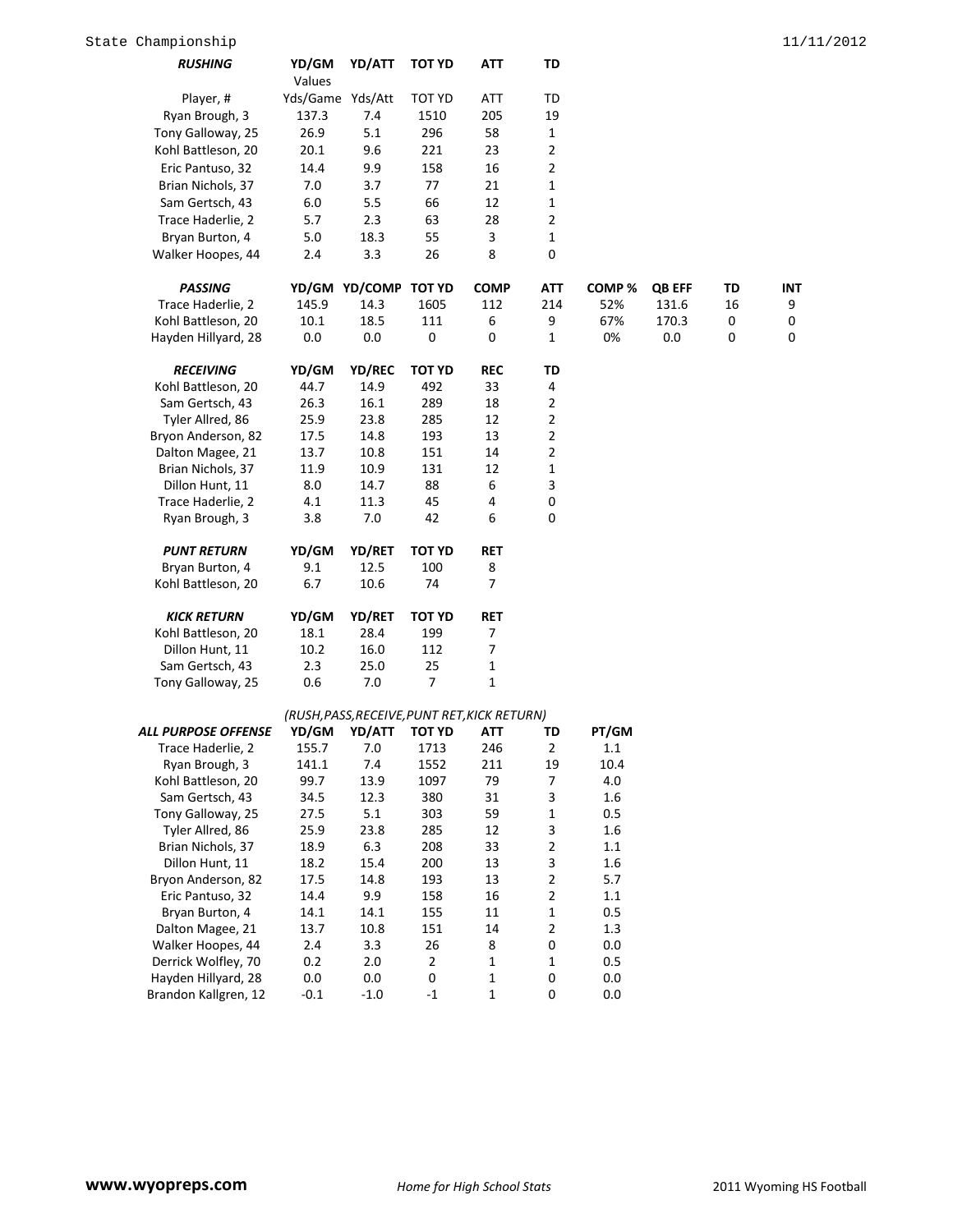| <b>SCORING</b>       | PT/GM      | PТ         | TD                      | FG          | <b>1 EP</b> | 2 EP | <b>SFTY</b> |
|----------------------|------------|------------|-------------------------|-------------|-------------|------|-------------|
| Ryan Brough, 3       | 10.4       | 114        | 19                      | 0           | $\Omega$    | 0    | 0           |
| Bryon Anderson, 82   | 5.7        | 63         | 2                       | 4           | 39          | 0    | 0           |
| Kohl Battleson, 20   | 4.0        | 44         | 7                       | 0           | 0           | 1    | 0           |
| Tyler Allred, 86     | 1.6        | 18         | 3                       | 0           | 0           | 0    | 0           |
| Sam Gertsch, 43      | 1.6        | 18         | 3                       | 0           | 0           | 0    | 0           |
| Dillon Hunt, 11      | 1.6        | 18         | 3                       | 0           | 0           | 0    | 0           |
| Dalton Magee, 21     | 1.3        | 14         | $\overline{2}$          | 0           | 0           | 1    | 0           |
| Brian Nichols, 37    | 1.1        | 12         | $\overline{2}$          | 0           | 0           | 0    | 0           |
| Trace Haderlie, 2    | 1.1        | 12         | $\overline{2}$          | 0           | 0           | 0    | 0           |
| Eric Pantuso, 32     | 1.1        | 12         | $\overline{2}$          | 0           | 0           | 0    | 0           |
| Derrick Wolfley, 70  | 0.5        | 6          | 1                       | 0           | 0           | 0    | 0           |
| Tony Galloway, 25    | 0.5        | 6          | 1                       | 0           | 0           | 0    | 0           |
| Bryan Burton, 4      | 0.5        | 6          | 1                       | 0           | 0           | 0    | 0           |
| Ryan Tindall, 75     | 0.5        | 6          | 1                       | 0           | 0           | 0    | 0           |
| Marshall Watkins, 69 | 0.4        | 4          | 0                       | 0           | 0           | 1    | 1           |
| <b>PUNTING</b>       |            |            | TOT AVG NET AVG PUNT/GM | <b>PUNT</b> |             |      |             |
| Bryon Anderson, 82   | 36.3       | 33.9       | 3.1                     | 34          |             |      |             |
| <b>KICKING</b>       |            |            | TOT AVG NET AVG KICK/GM | <b>KICK</b> |             |      |             |
| Bryon Anderson, 82   | 48.1       | 34.2       | 5.9                     | 65          |             |      |             |
| <b>KICK ATTEMPTS</b> | <b>FGM</b> | <b>FGA</b> | <b>LONG</b>             | 1 EPM       | 1 EPA       |      |             |

Bryon Anderson, 82 4 9 38 39 43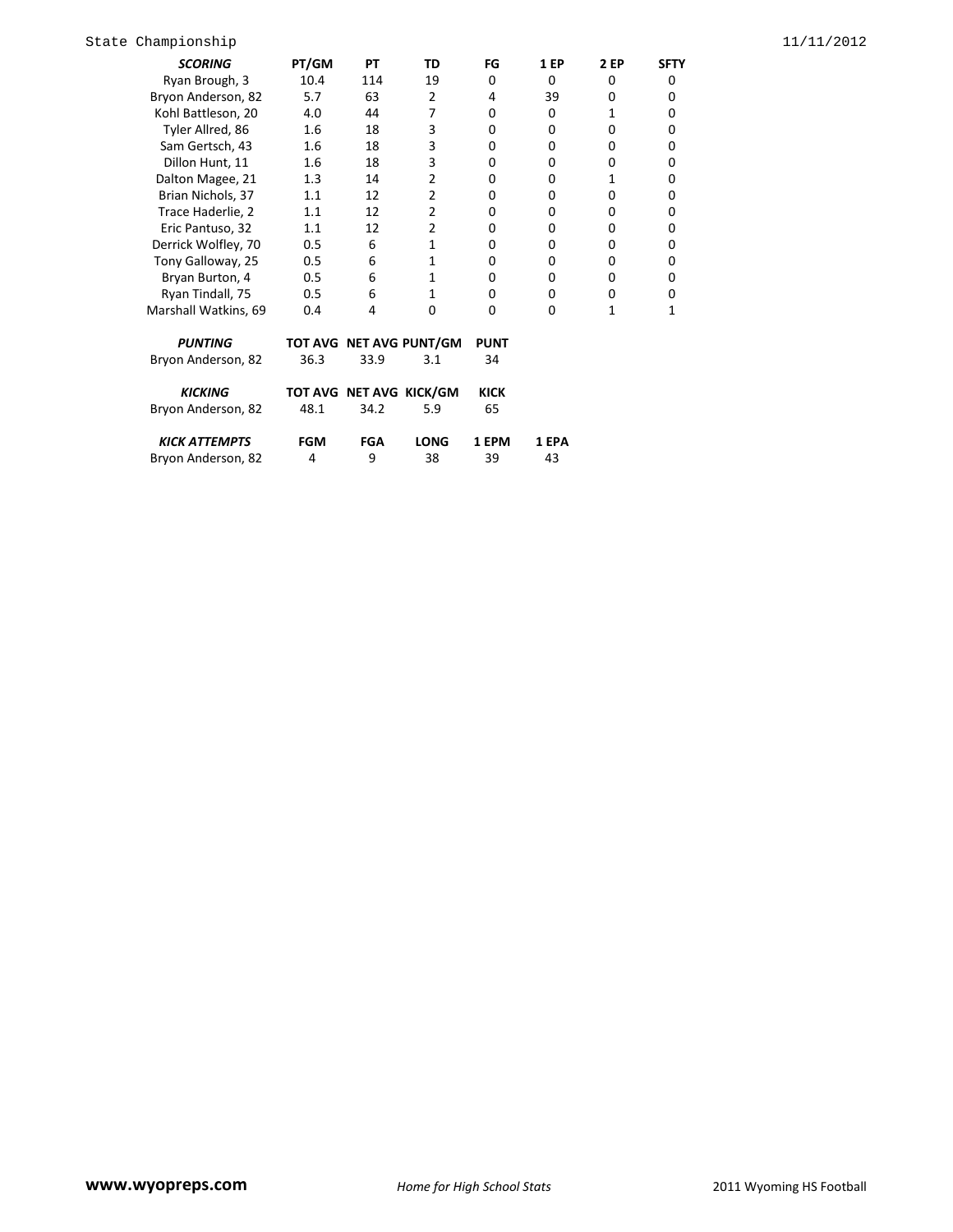|                           |       |                |               |                |                  | <b>TKL LOSS</b> |                 | <b>FUM REC</b> |                 |
|---------------------------|-------|----------------|---------------|----------------|------------------|-----------------|-----------------|----------------|-----------------|
| <b>INDIVIDUAL DEFENSE</b> | PT/GM | PT             | <b>TKL/GM</b> |                | AST TKL SOLO TKL | / SACK          | <b>PASS BRK</b> | $/$ INT        | <b>BLK KICK</b> |
| Jordan Semadeni, 68       | 13.3  | 146            | 5.9           | 61             | 22               | 9/3             | $\mathbf 0$     | 1/0            | 0               |
| Marshall Watkins, 69      | 12.6  | 139            | 5.0           | 40             | 18               | 6/11            | 0               | 1/0            | 1               |
| Brian Nichols, 37         | 11.7  | 129            | 4.5           | 60             | 16               | 3/0             | 4               | 3/1            | 0               |
| Ryan Brough, 3            | 11.0  | 121            | 4.5           | 39             | 21               | 8/1             | 3               | 0/0            | 1               |
| Bryan Burton, 4           | 10.7  | 118            | 4.0           | 38             | 23               | 1/1             | 9               | 1/1            | 0               |
| Kohl Battleson, 20        | 9.8   | 108            | 2.8           | $\overline{7}$ | 25               | 1/1             | 10              | 0/5            | 0               |
| Sam Gertsch, 43           | 9.4   | 103            | 3.9           | 49             | 12               | 6/0             | $\mathbf{1}$    | 1/1            | 0               |
| Derrick Wolfley, 70       | 8.8   | 97             | 4.0           | 67             | 10               | 1/0             | 0               | 0/0            | 1               |
| Tyler Allred, 86          | 6.4   | 70             | 2.1           | 17             | 15               | 0/0             | 4               | 0/3            | 0               |
| Dillon Hunt, 11           | 6.2   | 68             | 2.2           | 14             | 17               | 0/0             | 5               | 2/0            | 0               |
| Chris Erickson, 66        | 4.8   | 53             | 1.9           | 25             | $\mathsf 3$      | 3/2             | $\mathbf 0$     | 0/0            | $\mathbf 1$     |
| Jake Taylor, 36           | 3.2   | 35             | 1.5           | 23             | 3                | 2/0             | 0               | 0/0            | 0               |
| Walker Hoopes, 44         | 2.9   | 32             | 1.2           | 15             | 6                | 0/0             | 0               | 0/1            | 0               |
| Andy Nield, 50            | 2.0   | 22             | 0.7           | 5              | 3                | 2/0             | 0               | 1/0            | 0               |
| Trevor Palmer, 30         | 1.7   | 19             | 0.9           | 5              | 7                | 0/0             | 0               | 0/0            | 0               |
| Cole Bagley, 46           | 1.4   | 15             | 0.7           | 5              | 5                | 0/0             | $\mathbf 0$     | 0/0            | 0               |
| Dayne Abrams, 9           | 1.3   | 14             | 0.5           | 4              | 4                | 0/0             | $\mathbf{1}$    | 0/0            | 0               |
| Ammon Guild, 58           | 1.2   | 13             | 0.6           | 7              | 3                | 0/0             | 0               | 0/0            | 0               |
| Nathan Henderson, 65      | 0.9   | 10             | 0.5           | 6              | $\overline{2}$   | 0/0             | 0               | 0/0            | 0               |
| Ryan Tindall, 75          | 0.8   | 9              | 0.1           | $\overline{2}$ | 0                | 0/0             | 0               | 0/0            | 1               |
| Andy Erickson, 59         | 0.8   | 9              | 0.3           | 3              | $\mathbf 0$      | 2/0             | 0               | 0/0            | 0               |
| Eric Pantuso, 32          | 0.8   | 9              | 0.4           | 3              | 3                | 0/0             | 0               | 0/0            | 0               |
| Griffin Lusty, 54         | 0.6   | $\overline{7}$ | 0.3           | 3              | $\overline{2}$   | 0/0             | $\mathbf 0$     | 0/0            | 0               |
| Bryon Anderson, 82        | 0.5   | 6              | 0.3           | $\mathbf 0$    | 3                | 0/0             | 0               | 0/0            | 0               |
| Hayden Hillyard, 28       | 0.5   | 6              | 0.1           | 1              | $\mathbf 0$      | 0/1             | 1               | 0/0            | 0               |
| Brennan Robinson, 78      | 0.5   | 5              | 0.2           | 3              | $\mathbf{1}$     | 0/0             | 0               | 0/0            | 0               |
| Trace Haderlie, 2         | 0.5   | 5              | 0.2           | 3              | $\mathbf 1$      | 0/0             | 0               | 0/0            | 0               |
| Billy Galloway, 62        | 0.4   | 4              | 0.2           | $\overline{2}$ | $\mathbf{1}$     | 0/0             | 0               | 0/0            | 0               |
| Dalton Magee, 21          | 0.4   | 4              | 0.1           | $\mathbf 0$    | $\mathbf{1}$     | 0/0             | $\mathbf{1}$    | 0/0            | 0               |
| Shannon Mortensen, 55     | 0.3   | 3              | 0.1           | $\mathbf{1}$   | $\mathbf{1}$     | 0/0             | 0               | 0/0            | 0               |
| Zach Rawson, 76           | 0.3   | 3              | 0.1           | $\mathbf{1}$   | $\mathbf{1}$     | 0/0             | 0               | 0/0            | 0               |
| Brandon Kallgren, 12      | 0.3   | 3              | 0.1           | $\mathbf{1}$   | $\mathbf{1}$     | 0/0             | 0               | 0/0            | 0               |
| Rocky Hansen, 73          | 0.2   | 2              | 0.1           | $\mathbf 0$    | $\mathbf{1}$     | 0/0             | $\mathbf 0$     | 0/0            | 0               |
| Danner Shreve, 14         | 0.2   | 2              | 0.1           | $\overline{2}$ | 0                | 0/0             | $\mathbf 0$     | 0/0            | 0               |
| Guil Factor, 56           | 0.2   | $\overline{2}$ | 0.1           | $\mathbf 0$    | $\mathbf{1}$     | 0/0             | $\mathbf 0$     | 0/0            | 0               |
| Tony Galloway, 25         | 0.2   | 2              | 0.1           | $\mathbf 0$    | $\mathbf{1}$     | 0/0             | 0               | 0/0            | 0               |
| Ian Anderson, 5           | 0.1   | 1              | 0.0           | 1              | $\pmb{0}$        | 0/0             | 0               | 0/0            | 0               |
| Logan Jasperson, 80       | 0.1   | $\mathbf{1}$   | 0.0           | $\mathbf 1$    | $\mathbf 0$      | 0/0             | $\mathbf 0$     | 0/0            | 0               |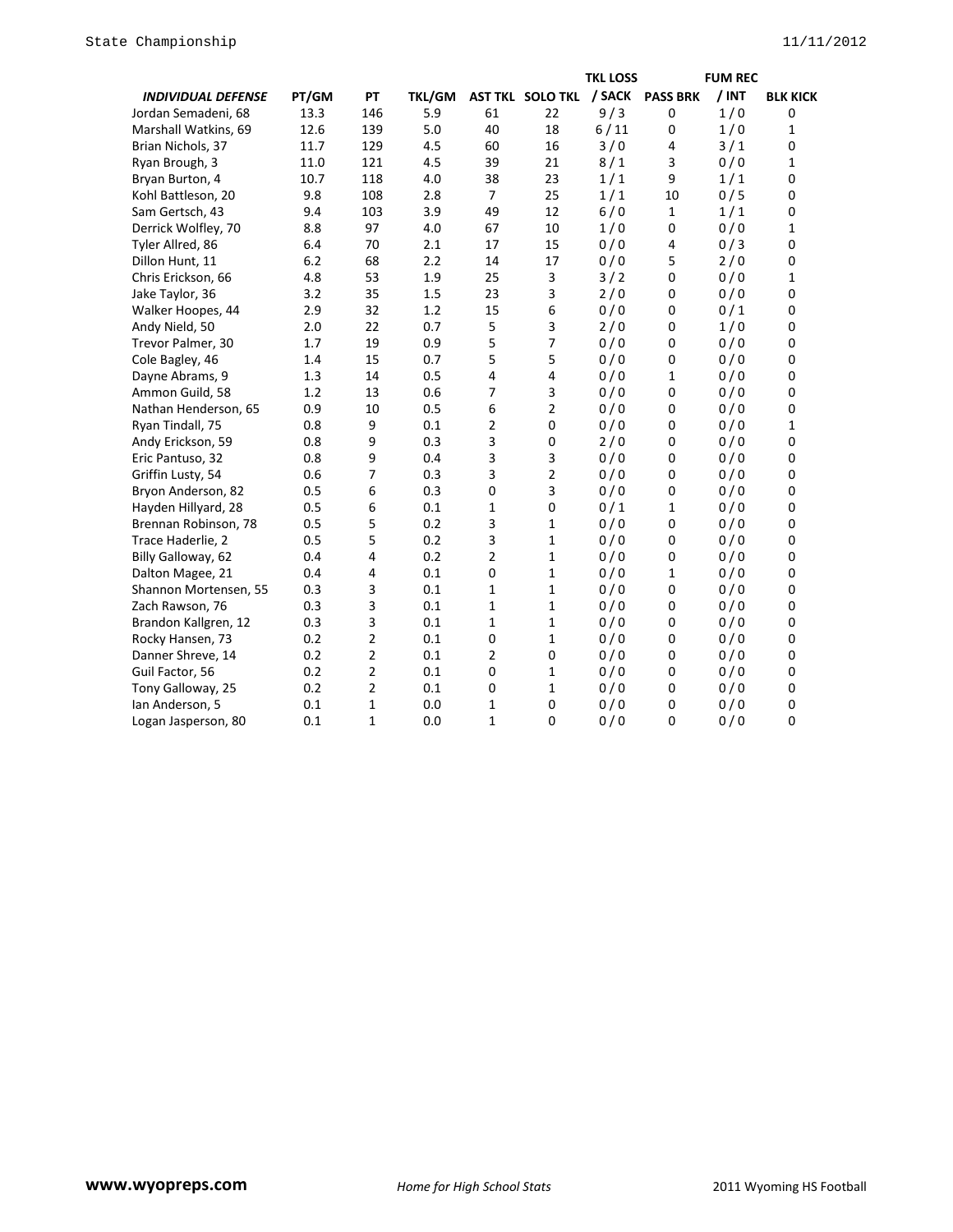## *Green River Wolves* **2012 Overall Record: 6 - 4**

**3A West** State Semifinalist

| Team Per Game Averag        |               | <b>Green River</b>     |                                |               | Opp vs. Green River |                |
|-----------------------------|---------------|------------------------|--------------------------------|---------------|---------------------|----------------|
| <b>Rushing</b>              | YD            | <b>ATT</b>             | YD/ATT                         | YD            | <b>ATT</b>          | YD/ATT         |
|                             | 241.5         | 39.0                   | 6.2                            | 174.8         | 35.4                | 4.9            |
| Passing                     | YD            | <b>COMP</b>            | COMP %                         | YD            | <b>COMP</b>         | COMP%          |
|                             | 95.2          | 8.1                    | 49%                            | 145.9         | 11.2                | 50%            |
| 'otal Offense = Rush + Pas: | YD            | <b>ATT</b>             | YD/ATT                         | YD            | ATT                 | YD/ATT         |
|                             | 336.7         | 55.4                   | 6.1                            | 320.7         | 57.9                | 5.5            |
| <b>Punt Return</b>          | # RET         | <b>RET YD</b>          | YD / RET                       | # RET         | <b>RET YD</b>       | YD / RET       |
|                             | 1.2           | 1.5                    | 1.3                            | 1.2           | 13.9                | 11.6           |
|                             |               |                        |                                |               |                     |                |
| <b>Kick Return</b>          | # RET         | <b>RET YD</b>          | YD / RET                       | # RET         | <b>RET YD</b>       | YD / RET       |
|                             | 3.4           | 51                     | 15.1                           | 3.5           | 63                  | 17.9           |
| <b>Scoring</b>              | <b>POINTS</b> | <b>RUSH TD PASS TD</b> |                                | <b>POINTS</b> | <b>RUSH TD</b>      | <b>PASS TD</b> |
|                             | 23.9          | 2.6                    | 0.8                            | 23.3          | 2.0                 | 1.3            |
| <b>First Downs</b>          | <b>RUSH</b>   | <b>PASS</b>            | <b>TOTAL</b>                   | <b>RUSH</b>   | <b>PASS</b>         | <b>TOTAL</b>   |
|                             | 11.5          | 4.2                    | 16.7                           | 8.4           | 5.8                 | 15.2           |
| <b>Turnovers - Totals</b>   | <b>FUM</b>    | <b>INT</b>             | $+$ / -                        | <b>FUM</b>    | <b>INT</b>          | $+$ / -        |
|                             | 8             | 9                      | $-7$                           | 5             | 5.                  | 7              |
| <b>Punts</b>                | # PUNTS       |                        | <b>TOT AVG NET AVG # PUNTS</b> |               | <b>TOT AVG</b>      | <b>NET AVG</b> |
|                             | 33.7          | 30.3                   | 3.0                            | 3.0           | 37.5                | 36.6           |
| <b>Kick Offs</b>            | # KICKS       | <b>TOT AVG</b>         | NET AVG                        | # KICKS       | <b>TOT AVG</b>      | <b>NET AVG</b> |
|                             | 4.6           | 49.5                   | 32.2                           | 4.4           | 44.1                | 31.3           |

| <b>Game Recaps</b>     |          |           | <b>Rushing</b> | Passing   |     | <b>All Purpose</b> | TD's<br>nusii- | <b>1st Downs</b><br>nusii - | TO's    |
|------------------------|----------|-----------|----------------|-----------|-----|--------------------|----------------|-----------------------------|---------|
|                        |          |           |                | Comp/At   |     |                    | Pass /         | Pass /                      | Fum -   |
| <b>Opponent</b>        | Date     | Score     | Att - Yd       | t         | Yd  | Att - Yd           | Total          | Total                       | INT     |
| Douglas                | 8/31/12  | $14 - 20$ | $43 - 257$     | $10 - 19$ | 115 | $77 - 437$         |                | $1 - 1/2$ 12 - 6/18         | $1 - 2$ |
| Defensive Stats        |          |           | $38 - 168$     | $10 - 23$ | 151 | $75 - 365$         |                | $1 - 2/3$ 9 - 7/17          | - 0     |
| Riverton               | 9/7/12   | 34 - 28   | 39 - 290       | $8 - 10$  | 120 | 63 - 494           |                | $5 - 0/5$ 14 - $5/21$       | $-0$    |
| Defensive Stats        |          |           | 39 - 174       | $22 - 32$ | 236 | $97 - 497$         |                | $2 - 1/4$ 9 - 12/24         | - 0     |
| <b>Buffalo</b>         | 9/14/12  | 34 - 14   | $50 - 294$     | $7 - 14$  | 146 | $72 - 440$         |                | $3 - 2/5$ 16 - 5/21         | $-2$    |
| Defensive Stats        |          |           | $30 - 106$     | $9 - 16$  | 70  | $60 - 290$         |                | $2 - 0/2$ 6 - 4/10          | $-1$    |
| Cody                   | 9/21/12  | $34 - 21$ | $42 - 261$     | 7 - 19    | 81  | 72 - 373           |                | $4 - 1/5$ 13 - 4/18         | $1 - 1$ |
| Defensive Stats        |          |           | $35 - 173$     | $12 - 30$ | 117 | $82 - 376$         |                | $2 - 1/3$ 6 - 8/15          | $1 - 2$ |
| Worland                | 9/28/12  | $48 - 13$ | 48 - 437       | $5 - 13$  | 55  | $71 - 511$         |                | $6 - 1/7$ 16 - 3/21         | $-0$    |
| Defensive Stats        |          |           | $27 - 123$     | $10 - 23$ | 113 | $66 - 320$         |                | $1 - 1/2$ 7 - 4/13          | $-2$    |
| Jackson                | 10/5/12  | $34 - 6$  | $37 - 304$     | $5 - 10$  | 94  | 54 - 436           |                | $4 - 1/5$ 13 - 4/18         | $-0$    |
| Defensive Stats        |          |           | $47 - 185$     | $7 - 12$  | 41  | $70 - 332$         |                | $1 - 0/1$ 8 - 1/10          | $3 - 0$ |
| Star Valley            | 10/12/12 | $0 - 42$  | $38 - 112$     | $12 - 27$ | 133 | $85 - 321$         |                | $0 - 0/0$ 9 - 6/16          | $1 - 2$ |
| <b>Defensive Stats</b> |          |           | $37 - 298$     | $8 - 20$  | 157 | $68 - 497$         |                | $4 - 2/6$ 11 - 7/18         | $-0$    |
| Powell                 | 10/19/12 | $6 - 51$  | $27 - 124$     | $6 - 17$  | 53  | 59 - 292           |                | $0 - 1/1$ 6 - 3/11          | $3 - 1$ |
| Defensive Stats        |          |           | $40 - 305$     | $11 - 18$ | 135 | 72 - 494           |                | $5 - 2/7$ 11 - 7/20         | $-0$    |
| <b>Douglas</b>         | 10/26/12 | $32 - 25$ | $46 - 256$     | $10 - 18$ | 103 | 79 - 446           |                | $3 - 1/4$ 13 - 5/18         | $1 - 0$ |
| Defensive Stats        |          |           | $21 - 69$      | $14 - 34$ | 291 | $78 - 455$         |                | $1 - 3/4$ 10 - 2/12         | - 0     |
| Powell                 | 11/2/12  | $3 - 13$  | $20 - 80$      | $11 - 17$ | 52  | 49 - 144           | $0 - 0 / 0$    | $3 - 1/5$                   | $1 - 1$ |
| Defensive Stats        |          |           | $40 - 147$     | $9 - 17$  | 148 | 70 - 346           |                | $1 - 1/2$ 7 - 6/13          | 1 - 0   |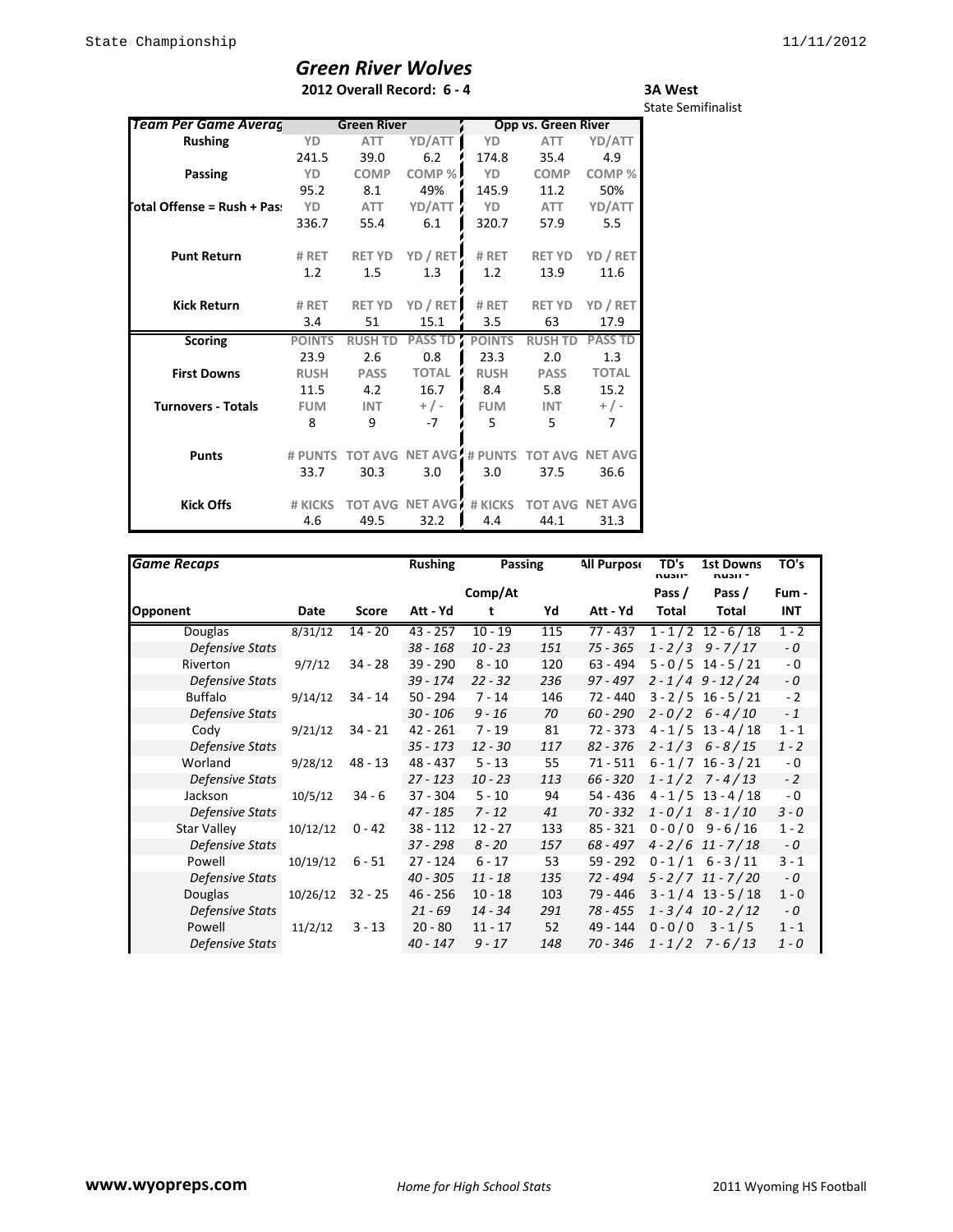| <b>RUSHING</b>         | YD/GM   | YD/ATT               | <b>TOT YD</b>  | ATT          | TD           |                   |               |    |     |
|------------------------|---------|----------------------|----------------|--------------|--------------|-------------------|---------------|----|-----|
| Zack Huber, 12         | 85.2    | 5.8                  | 852            | 146          | 10           |                   |               |    |     |
| Blaine Christensen, 23 | 71.7    | 7.0                  | 717            | 103          | 9            |                   |               |    |     |
| Brady Barlow, 13       | 49.1    | 6.6                  | 491            | 74           | 5            |                   |               |    |     |
| Adam Kroupa, 3         | 24.5    | 5.1                  | 245            | 48           | $\mathbf 1$  |                   |               |    |     |
| Senter Timmons, 42     | $6.0\,$ | $6.0\,$              | 60             | 10           | $\mathbf{1}$ |                   |               |    |     |
| Chris Crisler, 25      | 2.5     | 12.5                 | 25             | 2            | 0            |                   |               |    |     |
| T Irving, 27           | 2.4     | $8.0\,$              | 24             | 3            | $\pmb{0}$    |                   |               |    |     |
| Austin Shablo, 26      | 0.2     | 0.7                  | $\overline{2}$ | 3            | 0            |                   |               |    |     |
| Ezekiel Mamalis, 15    | $-0.1$  | $-1.0$               | $^{\rm -1}$    | 1            | 0            |                   |               |    |     |
| <b>PASSING</b>         |         | YD/GM YD/COMP TOT YD |                | <b>COMP</b>  | ATT          | COMP <sup>%</sup> | <b>QB EFF</b> | TD | INT |
| Zack Huber, 12         | 95.2    | 11.8                 | 952            | 81           | 164          | 49%               | 103.3         | 8  | 9   |
| <b>RECEIVING</b>       | YD/GM   | YD/REC               | <b>TOT YD</b>  | <b>REC</b>   | TD           |                   |               |    |     |
| Tanner Trumble, 11     | 30.8    | 12.8                 | 308            | 24           | $\mathbf 1$  |                   |               |    |     |
| Blaine Christensen, 23 | 20.5    | 8.9                  | 205            | 23           | 4            |                   |               |    |     |
| Ryan Herd, 17          | 13.6    | 15.1                 | 136            | 9            | 0            |                   |               |    |     |
| Brady Barlow, 13       | 11.1    | 11.1                 | 111            | 10           | $\mathbf{1}$ |                   |               |    |     |
| Chris Crisler, 25      | 7.5     | 15.0                 | 75             | 5            | 0            |                   |               |    |     |
| Poole, 18              | $5.0\,$ | 16.7                 | 50             | 3            | 2            |                   |               |    |     |
| Dan Probst, 44         | 4.0     | 13.3                 | 40             | 3            | 0            |                   |               |    |     |
| Adam Kroupa, 3         | 2.3     | 7.7                  | 23             | 3            | $\pmb{0}$    |                   |               |    |     |
| Ezekiel Mamalis, 15    | 0.4     | 4.0                  | 4              | $\mathbf{1}$ | 0            |                   |               |    |     |
| <b>PUNT RETURN</b>     | YD/GM   | YD/RET               | <b>TOT YD</b>  | <b>RET</b>   |              |                   |               |    |     |
| Adam Kroupa, 3         | 1.1     | 11.0                 | 11             | 1            |              |                   |               |    |     |
| Ezekiel Mamalis, 15    | 0.3     | $1.0\,$              | 3              | 3            |              |                   |               |    |     |
| William Clark, 1       | 0.3     | 3.0                  | 3              | $\mathbf{1}$ |              |                   |               |    |     |
| Tanner Trumble, 11     | 0.0     | 0.0                  | $\pmb{0}$      | 1            |              |                   |               |    |     |
| Brady Barlow, 13       | 0.0     | $0.0\,$              | 0              | 3            |              |                   |               |    |     |
| Garrett Wilson, 5      | $-0.2$  | $-0.7$               | $-2$           | 3            |              |                   |               |    |     |
| <b>KICK RETURN</b>     | YD/GM   | YD/RET               | <b>TOT YD</b>  | <b>RET</b>   |              |                   |               |    |     |
| Brady Barlow, 13       | 19.8    | 16.5                 | 198            | 12           |              |                   |               |    |     |
| Ezekiel Mamalis, 15    | 16.6    | 20.8                 | 166            | 8            |              |                   |               |    |     |
| Garrett Wilson, 5      | 5.7     | 14.3                 | 57             | 4            |              |                   |               |    |     |
| William Clark, 1       | 2.2     | 22.0                 | 22             | $\mathbf{1}$ |              |                   |               |    |     |
| Adam Kroupa, 3         | 1.9     | 19.0                 | 19             | 1            |              |                   |               |    |     |
| Tanner Trumble, 11     | 1.4     | 4.7                  | 14             | 3            |              |                   |               |    |     |
| Shane Arcoren, 36      | $1.3\,$ | 6.5                  | 13             | $\mathbf 2$  |              |                   |               |    |     |
| Larson, 34             | $1.3\,$ | 13.0                 | 13             | $\mathbf{1}$ |              |                   |               |    |     |
| Verner, 31             | 1.0     | 10.0                 | 10             | 1            |              |                   |               |    |     |
| E Morin, 65            | 0.0     | 0.0                  | 0              | 1            |              |                   |               |    |     |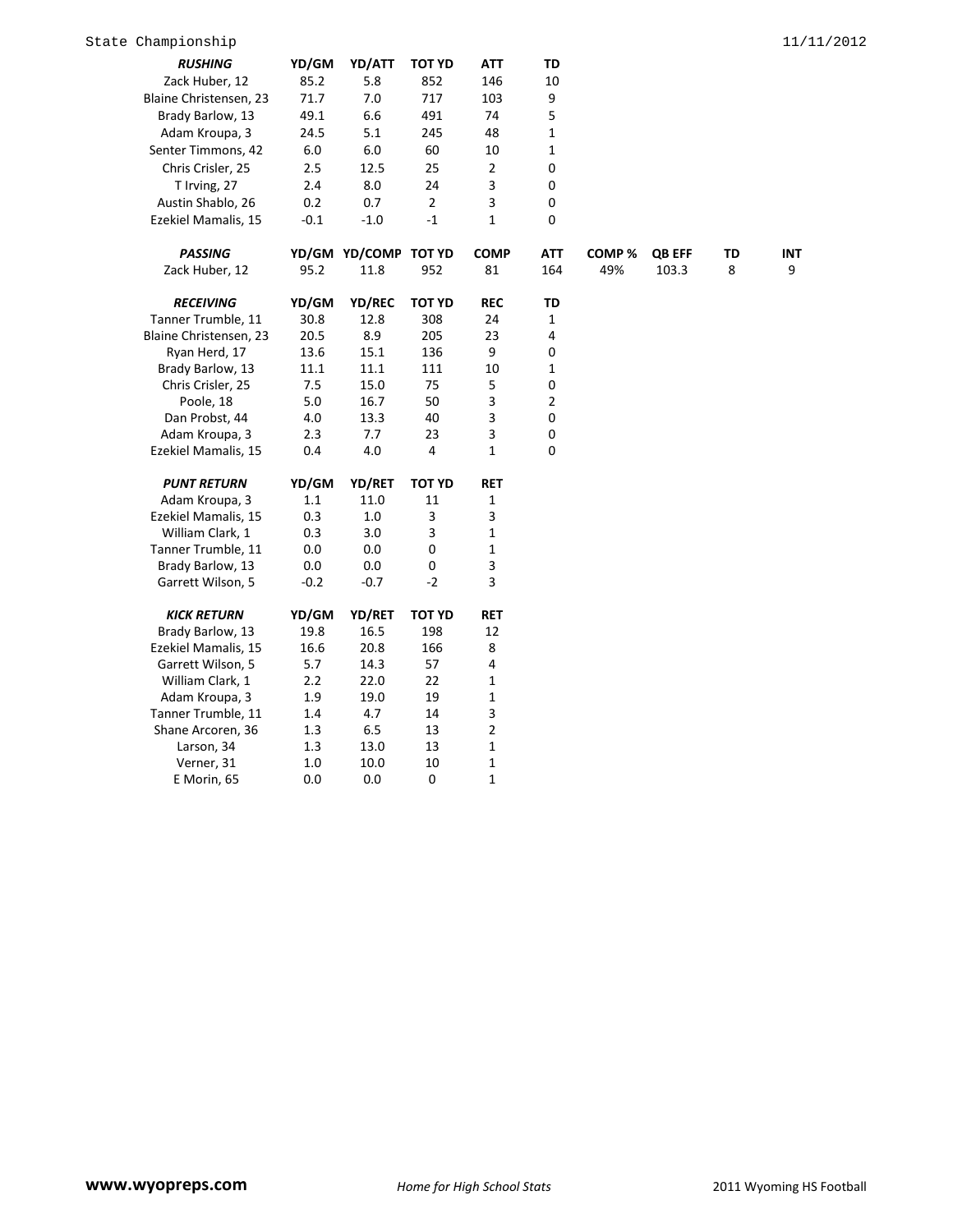|                        |                |                         | (RUSH, PASS, RECEIVE, PUNT RET, KICK RETURN) |                |                |              |             |
|------------------------|----------------|-------------------------|----------------------------------------------|----------------|----------------|--------------|-------------|
| ALL PURPOSE OFFENSE    | YD/GM          | YD/ATT                  | TOT YD                                       | ATT            | TD             | PT/GM        |             |
| Zack Huber, 12         | 180.4          | 5.8                     | 1804                                         | 310            | 10             | 6.0          |             |
| Blaine Christensen, 23 | 92.2           | 7.3                     | 922                                          | 126            | 13             | 8.0          |             |
| Brady Barlow, 13       | 80.0           | 8.1                     | 800                                          | 99             | 6              | 3.6          |             |
| Tanner Trumble, 11     | 32.2           | 11.5                    | 322                                          | 28             | $\mathbf{1}$   | 3.5          |             |
| Adam Kroupa, 3         | 29.8           | 5.6                     | 298                                          | 53             | 1              | 0.6          |             |
| Ezekiel Mamalis, 15    | 17.2           | 13.2                    | 172                                          | 13             | 0              | 0.0          |             |
| Ryan Herd, 17          | 13.6           | 15.1                    | 136                                          | 9              | 0              | 0.0          |             |
| Chris Crisler, 25      | 10.0           | 14.3                    | 100                                          | 7              | 0              | 0.2          |             |
| Senter Timmons, 42     | 6.0            | 6.0                     | 60                                           | 10             | $\mathbf{1}$   | 0.6          |             |
| Garrett Wilson, 5      | 5.5            | 7.9                     | 55                                           | 7              | 0              | 0.0          |             |
| Poole, 18              | 5.0            | 16.7                    | 50                                           | 3              | $\overline{2}$ | 1.2          |             |
| Dan Probst, 44         | 4.0            | 13.3                    | 40                                           | 3              | 0              | 0.2          |             |
| William Clark, 1       | 2.5            | 12.5                    | 25                                           | $\overline{2}$ | 0              | 0.0          |             |
| T Irving, 27           | 2.4            | 8.0                     | 24                                           | 3              | 0              | 0.0          |             |
| Shane Arcoren, 36      | 1.3            | 6.5                     | 13                                           | $\overline{2}$ | 0              | 0.0          |             |
| Larson, 34             | 1.3            | 13.0                    | 13                                           | $\mathbf 1$    | 0              | 0.0          |             |
| Verner, 31             | 1.0            | 10.0                    | 10                                           | $\mathbf{1}$   | 0              | 0.0          |             |
| Austin Shablo, 26      | 0.2            | 0.7                     | $\overline{2}$                               | 3              | 0              | 0.0          |             |
| E Morin, 65            | 0.0            | 0.0                     | 0                                            | 1              | 0              | 0.0          |             |
| <b>SCORING</b>         | PT/GM          | PΤ                      | TD                                           | FG             | 1 EP           | 2 EP         | <b>SFTY</b> |
| Blaine Christensen, 23 | 8.0            | 80                      | 13                                           | 0              | 0              | 1            | 0           |
| Zack Huber, 12         | 6.0            | 60                      | 10                                           | 0              | 0              | 0            | 0           |
| Brady Barlow, 13       | 3.6            | 36                      | 6                                            | 0              | 0              | 0            | 0           |
| Tanner Trumble, 11     | 3.5            | 35                      | $\mathbf{1}$                                 | $\overline{2}$ | 23             | 0            | $\mathbf 0$ |
| Poole, 18              | 1.2            | 12                      | $\overline{2}$                               | 0              | 0              | 0            | 0           |
| Senter Timmons, 42     | 0.6            | 6                       | 1                                            | 0              | 0              | 0            | 0           |
| Adam Kroupa, 3         | 0.6            | 6                       | 1                                            | 0              | 0              | 0            | 0           |
| Dan Probst, 44         | 0.2            | $\overline{\mathbf{c}}$ | 0                                            | 0              | 0              | 1            | $\mathbf 0$ |
| Chris Crisler, 25      | 0.2            | $\overline{2}$          | 0                                            | 0              | 0              | $\mathbf{1}$ | $\Omega$    |
| <b>PUNTING</b>         |                |                         | TOT AVG NET AVG PUNT/GM                      | <b>PUNT</b>    |                |              |             |
| Tanner Trumble, 11     | 37.9           | 32.0                    | 3.0                                          | 30             |                |              |             |
| Braydon Garcia, 4      | 28.3           | 24.3                    | 0.3                                          | 3              |                |              |             |
| Zack Huber, 12         | 19.5           | 9.5                     | 0.2                                          | $\overline{2}$ |                |              |             |
| <b>KICKING</b>         |                |                         | TOT AVG NET AVG KICK/GM                      | <b>KICK</b>    |                |              |             |
| Tanner Trumble, 11     | 49.5           | 32.2                    | 4.6                                          | 46             |                |              |             |
| <b>KICK ATTEMPTS</b>   | <b>FGM</b>     | <b>FGA</b>              | <b>LONG</b>                                  | 1 EPM          | 1 EPA          |              |             |
| Tanner Trumble, 11     | $\overline{2}$ | 3                       | 29                                           | 23             | 31             |              |             |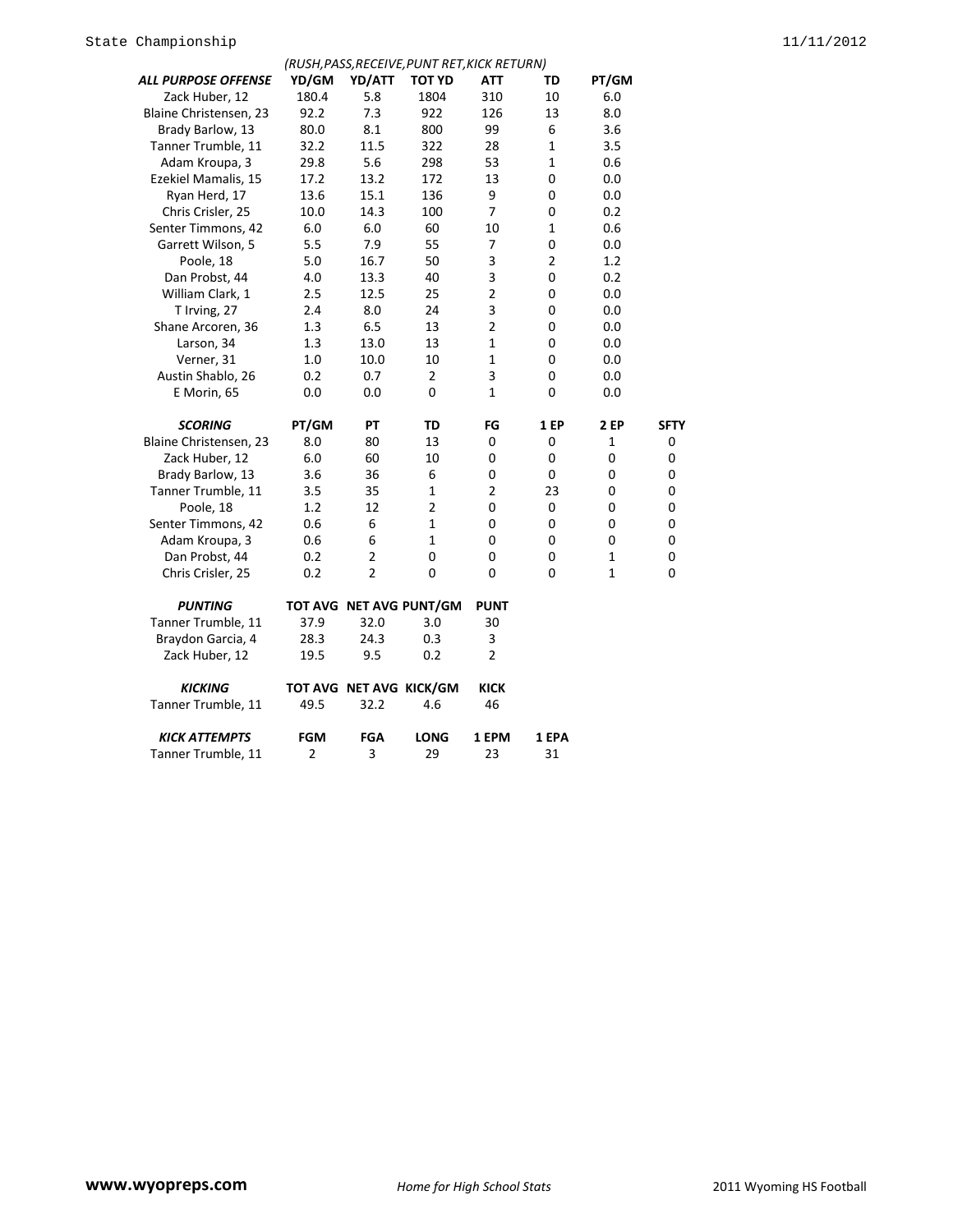|                           |       |                |               |                |                         | <b>TKL LOSS</b> |                 | <b>FUM REC</b> |                 |
|---------------------------|-------|----------------|---------------|----------------|-------------------------|-----------------|-----------------|----------------|-----------------|
| <b>INDIVIDUAL DEFENSE</b> | PT/GM | PT             | <b>TKL/GM</b> |                | <b>AST TKL SOLO TKL</b> | / SACK          | <b>PASS BRK</b> | $/$ INT        | <b>BLK KICK</b> |
| Dan Probst, 44            | 14.3  | 143            | 6.3           | 75             | 21                      | 4/0             | 0               | 0/0            | 2               |
| Garrett Wilson, 5         | 12.1  | 121            | 5.3           | 54             | 21                      | 5/0             | 0               | 2/0            | 0               |
| Blaine Christensen, 23    | 11.3  | 113            | 4.1           | 28             | 14                      | 12/1            | 4               | 1/1            | 0               |
| Chris Crisler, 25         | 10.6  | 106            | 5.2           | 51             | 23                      | 2/1             | 0               | 0/0            | $\Omega$        |
| Ezekiel Mamalis, 15       | 10.3  | 103            | 3.6           | 34             | 19                      | 0/0             | 3               | 1/4            | $\Omega$        |
| Hunter Rackley, 77        | 9.6   | 96             | 4.2           | 52             | 8                       | 8/0             | 2               | 0/0            | 0               |
| Brady Barlow, 13          | 7.7   | 77             | 3.2           | 32             | 15                      | 1/0             | 6               | 0/0            | 0               |
| Layton Hix, 78            | 5.5   | 55             | 2.7           | 31             | 9                       | 2/0             | 0               | 0/0            | 0               |
| Ryan Herd, 17             | 4.3   | 43             | 1.7           | 14             | 9                       | 1/0             | 4               | 0/0            | 0               |
| Adam Kroupa, 3            | 3.6   | 36             | 1.1           | 12             | 5                       | 0/0             | $\overline{2}$  | 2/0            | 0               |
| Kamen Mitchell, 72        | 3.5   | 35             | 1.6           | 20             | 3                       | 2/1             | 0               | 0/0            | $\Omega$        |
| Zack Huber, 12            | 3.2   | 32             | 1.4           | 11             | 7                       | 1/0             | 2               | 0/0            | 0               |
| Shay Mccurdy, 2           | 2.2   | 44             | 0.9           | 20             | 7                       | 1/0             | 1               | 1/0            | 0               |
| Connor Rackley, 62        | 1.9   | 19             | 0.9           | 12             | $\overline{2}$          | 1/0             | $\mathbf 0$     | 0/0            | 0               |
| Shane Arcoren, 36         | 1.4   | 14             | 0.7           | 12             | 1                       | 0/0             | $\mathbf 0$     | 0/0            | 0               |
| Tanner Trumble, 11        | 1.1   | 11             | 0.5           | $\mathbf{1}$   | 4                       | 0/0             | 1               | 0/0            | 0               |
| Dylan Rust, 32            | 0.9   | 9              | 0.4           | 2              | 2                       | 1/0             | 0               | 0/0            | $\Omega$        |
| L Larsen, 34              | 0.7   | 7              | 0.4           | 1              | 3                       | 0/0             | 0               | 0/0            | 0               |
| Zach Moorman, 75          | 0.7   | 7              | 0.4           | 3              | 2                       | 0/0             | 0               | 0/0            | 0               |
| K Cronk, 40               | 0.6   | 6              | 0.3           | 0              | 3                       | 0/0             | $\mathbf 0$     | 0/0            | 0               |
| Hayden Love, 79           | 0.5   | 5              | 0.3           | 1              | 2                       | 0/0             | 0               | 0/0            | 0               |
| , 16                      | 0.4   | 4              | 0.2           | 0              | 2                       | 0/0             | 0               | 0/0            | $\Omega$        |
| Austin Anderson, 33       | 0.3   | 3              | 0.2           | 1              | 1                       | 0/0             | 0               | 0/0            | 0               |
| William Clark, 1          | 0.3   | 3              | 0.2           | 3              | 0                       | 0/0             | $\mathbf 0$     | 0/0            | 0               |
| Chaise Gunter, 50         | 0.3   | 3              | 0.2           | 3              | 0                       | 0/0             | 0               | 0/0            | 0               |
| Senter Timmons, 42        | 0.2   | $\overline{2}$ | 0.1           | 0              | 1                       | 0/0             | $\mathbf 0$     | 0/0            | 0               |
| Braydon Garcia, 4         | 0.2   | 2              | 0.1           | 0              | 1                       | 0/0             | 0               | 0/0            | 0               |
| Austin Shablo, 26         | 0.2   | 2              | 0.1           | $\overline{2}$ | $\mathbf 0$             | 0/0             | $\mathbf 0$     | 0/0            | 0               |
| , 41                      | 0.2   | $\overline{2}$ | 0.1           | 0              | 1                       | 0/0             | 0               | 0/0            | 0               |
| B Hamblin, 64             | 0.1   | $\mathbf{1}$   | 0.1           | 1              | 0                       | 0/0             | $\mathbf 0$     | 0/0            | $\Omega$        |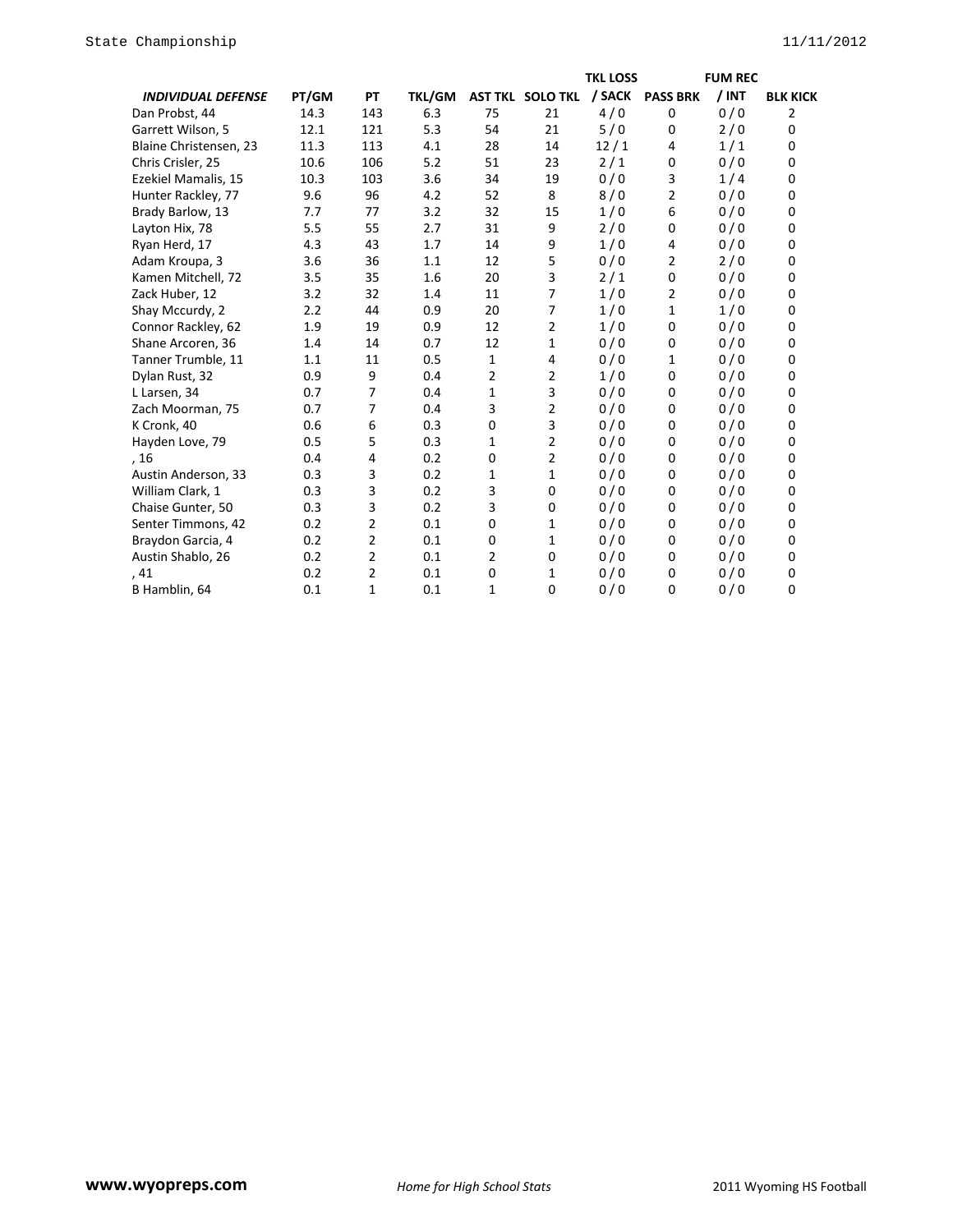## *Cody Broncs* **2012 Overall Record: 4 - 6**

#### **3A West** State Semifinalist

| Team Per Game Averag       |               | Cody           |                                |               | Opp vs. Cody   |                        |
|----------------------------|---------------|----------------|--------------------------------|---------------|----------------|------------------------|
| <b>Rushing</b>             | YD            | <b>ATT</b>     | YD/ATT                         | YD            | <b>ATT</b>     | YD/ATT                 |
|                            | 174.2         | 38.6           | 4.5                            | 159.5         | 35.0           | 4.6                    |
| Passing                    | YD            | <b>COMP</b>    | COMP %                         | <b>YD</b>     | <b>COMP</b>    | COMP <sub>%</sub>      |
|                            | 64.7          | 6.1            | 40%                            | 112.0         | 9.7            | 54%                    |
| otal Offense = Rush + Pas: | YD            | <b>ATT</b>     | YD/ATT                         | <b>YD</b>     | <b>ATT</b>     | YD/ATT                 |
|                            | 238.9         | 53.8           | 4.4                            | 271.5         | 52.9           | 5.1                    |
| <b>Punt Return</b>         | # RET         | <b>RET YD</b>  | YD / RET                       | # RET         | <b>RET YD</b>  | YD / RET               |
|                            | 1.1           | 17.8           | 16.2                           | 1.0           | 5.1            | 5.1                    |
| <b>Kick Return</b>         | # RET         | <b>RET YD</b>  | YD / RET                       | # RET         | <b>RET YD</b>  | YD / RET               |
|                            | 3.0           | 58             | 19.3                           | 3.1           | 46             | 14.8                   |
| <b>Scoring</b>             | <b>POINTS</b> | <b>RUSH TD</b> | <b>PASS TD</b>                 | <b>POINTS</b> | <b>RUSH TD</b> | <b>PASS TD</b>         |
|                            | 15.8          | 1.7            | 0.3                            | 20.3          | 1.7            | 0.5                    |
| <b>First Downs</b>         | <b>RUSH</b>   | <b>PASS</b>    | <b>TOTAL</b>                   | <b>RUSH</b>   | <b>PASS</b>    | <b>TOTAL</b>           |
|                            | 8.0           | 2.8            | 11.5                           | 7.2           | 4.9            | 12.8                   |
| <b>Turnovers - Totals</b>  | <b>FUM</b>    | <b>INT</b>     | $+$ / -                        | <b>FUM</b>    | <b>INT</b>     | $+/-$                  |
|                            | 12            | 15             | -8                             | 7             | 11             | 8                      |
| <b>Punts</b>               | # PUNTS       |                | <b>TOT AVG NET AVG # PUNTS</b> |               |                | <b>TOT AVG NET AVG</b> |
|                            | 33.7          | 30.3           | 3.0                            | 3.0           | 34.9           | 28.8                   |
| <b>Kick Offs</b>           | # KICKS       | <b>TOT AVG</b> | NET AVG                        | # KICKS       |                | <b>TOT AVG NET AVG</b> |
|                            | 3.4           | 35.6           | 22.9                           | 4.1           | 51.7           | 33.0                   |

| <b>Game Recaps</b>     |          |           | <b>Rushing</b> | <b>Passing</b> |     | <b>All Purpose</b> | TD's<br>nusii- | <b>1st Downs</b><br>nusii - | TO's       |
|------------------------|----------|-----------|----------------|----------------|-----|--------------------|----------------|-----------------------------|------------|
|                        |          |           |                | Comp/At        |     |                    | Pass /         | Pass /                      | Fum -      |
| Opponent               | Date     | Score     | Att - Yd       | t              | Yd  | Att - Yd           | Total          | Total                       | <b>INT</b> |
| Lander Valley          | 8/31/12  | $28 - 0$  | $39 - 268$     | $4 - 11$       | 89  | $56 - 387$         |                | $4 - 0/4$ 10 - 1/12         | $1 - 2$    |
| <b>Defensive Stats</b> |          |           | $33 - 109$     | $4 - 9$        | 25  | $50 - 204$         | $0 - 0 / 0$    | $2 - 4$                     | $1 - 3$    |
| Douglas                | 9/7/12   | $10 - 15$ | $29 - 94$      | $8 - 17$       | 78  | $58 - 288$         | $1 - 0/1$      | $3 - 3 / 7$                 | $1 - 1$    |
| Defensive Stats        |          |           | $40 - 202$     | $7 - 14$       | 80  | $66 - 325$         |                | $2 - 0/2$ 10 - 4/14         | - 0        |
| Riverton               | 9/14/12  | $7 - 26$  | $31 - 133$     | $9 - 21$       | 96  | $65 - 317$         | $0 - 1/1$      | $9 - 4 / 15$                | $-1$       |
| <b>Defensive Stats</b> |          |           | $33 - 162$     | $19 - 23$      | 207 | $81 - 443$         | $3 - 0/4$      | 9 - 7 / 16                  | $-0$       |
| <b>Green River</b>     | 9/21/12  | $21 - 34$ | $35 - 173$     | $12 - 30$      | 117 | $82 - 376$         |                | $2 - 1/3$ 6 - 8/15          | $1 - 2$    |
| Defensive Stats        |          |           | 42 - 261       | $7 - 19$       | 81  | 72 - 373           |                | $4 - 1/5$ 13 - 4/18         | $1 - 1$    |
| Jackson                | 9/28/12  | $21 - 12$ | $30 - 113$     | $12 - 18$      | 83  | $64 - 268$         |                | $2 - 0/3$ 6 - 6/12          | $2 - 0$    |
| Defensive Stats        |          |           | $47 - 175$     | $3 - 6$        | 41  | $60 - 288$         |                | $2 - 0/2$ 10 - 3/13         | $-0$       |
| <b>Star Valley</b>     | 10/5/12  | $0 - 39$  | 46 - 125       | $6 - 20$       | 51  | $77 - 251$         |                | $0 - 0/0$ 8 - 3/12          | $-2$       |
| <b>Defensive Stats</b> |          |           | $34 - 229$     | $12 - 20$      | 153 | 70 - 426           |                | $2 - 3/6$ 8 - 7/16          | $1 - 1$    |
| Powell                 | 10/12/12 | $0 - 41$  | $37 - 114$     | $3 - 16$       | 12  | $62 - 223$         | $0 - 0 / 0$    | $5 - 1/6$                   | $3 - 5$    |
| Defensive Stats        |          |           | $36 - 145$     | $8 - 15$       | 54  | $62 - 215$         | $1 - 1/6$      | $6 - 3/9$                   | $2 - 1$    |
| Worland                | 10/19/12 | $41 - 0$  | 42 - 190       | $2 - 7$        | 18  | $52 - 253$         | $4 - 1/6$      | $7 - 1/9$                   | $1 - 1$    |
| Defensive Stats        |          |           | $27 - 73$      | $12 - 33$      | 150 | $80 - 292$         | $0 - 0/0$      | $4 - 6/13$                  | $1 - 5$    |
| Riverton               | 10/26/12 | $24 - 17$ | $55 - 371$     | $2 - 5$        | 36  | $67 - 484$         |                | $3 - 0/3$ 17 - 1/18         | $1 - 1$    |
| <b>Defensive Stats</b> |          |           | $29 - 179$     | $10 - 18$      | 174 | $59 - 364$         |                | $2 - 0/2$ 8 - 8/16          | $1 - 1$    |
| <b>Star Valley</b>     | 11/2/12  | $6 - 19$  | $42 - 161$     | $3 - 7$        | 67  | $57 - 300$         | $1 - 0/1$      | $9 - 9$                     | $2 - 0$    |
| <b>Defensive Stats</b> |          |           | $29 - 60$      | $15 - 22$      | 155 | $67 - 295$         | $1 - 0/2$      | $2 - 7/9$                   | - 0        |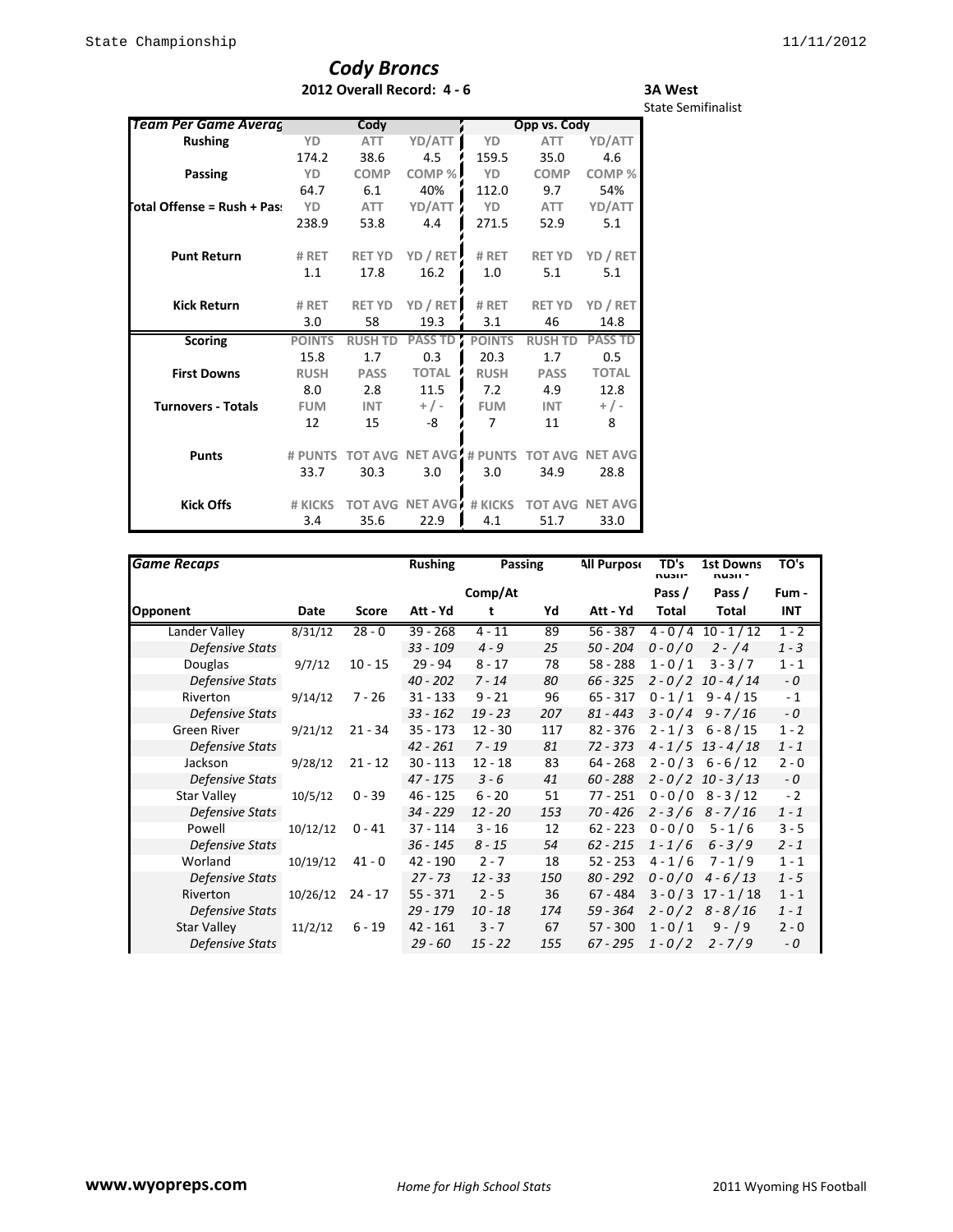| <b>RUSHING</b>     | YD/GM  | YD/ATT               | <b>TOT YD</b> | <b>ATT</b>     | <b>TD</b>      |                   |               |                |            |
|--------------------|--------|----------------------|---------------|----------------|----------------|-------------------|---------------|----------------|------------|
| Tate Pehringer, 22 | 83.3   | 4.9                  | 833           | 171            | 10             |                   |               |                |            |
| Carter Myers, 34   | 49.0   | 4.8                  | 490           | 103            | 3              |                   |               |                |            |
| Brandon Hinze, 28  | 13.3   | 4.9                  | 133           | 27             | $\overline{2}$ |                   |               |                |            |
| Rivera, 5          | 11.3   | 7.1                  | 113           | 16             | 0              |                   |               |                |            |
| T Neuman, 21       | 7.1    | 8.9                  | 71            | 8              | 1              |                   |               |                |            |
| Ryan Nieters, 8    | 5.2    | 13.0                 | 52            | 4              | 0              |                   |               |                |            |
| John Beaudrie, 19  | 2.2    | 0.7                  | 22            | 32             | 0              |                   |               |                |            |
| Schmidt, 82        | 1.2    | 12.0                 | 12            | 1              | 0              |                   |               |                |            |
| J Bower, 33        | 0.8    | 8.0                  | 8             | 1              | 0              |                   |               |                |            |
| Austin Cunklin, 55 | 0.5    | 5.0                  | 5             | 1              | 0              |                   |               |                |            |
| K Welch, 30        | 0.4    | 4.0                  | 4             | 1              | 0              |                   |               |                |            |
| David Dickson, 39  | 0.0    | 0.0                  | 0             | 1              | 0              |                   |               |                |            |
| Neary, 9           | 0.0    | 0.0                  | 0             | 18             | 1              |                   |               |                |            |
| Baum, 3            | $-0.1$ | $-0.5$               | $-1$          | $\overline{2}$ | 0              |                   |               |                |            |
| <b>PASSING</b>     |        | YD/GM YD/COMP TOT YD |               | <b>COMP</b>    | <b>ATT</b>     | COMP <sub>%</sub> | <b>QB EFF</b> | TD             | <b>INT</b> |
| Neary, 9           | 35.5   | 11.5                 | 355           | 31             | 80             | 39%               | 57.7          | $\mathbf{1}$   | 9          |
| John Beaudrie, 19  | 29.2   | 9.7                  | 292           | 30             | 72             | 42%               | 68.2          | $\overline{2}$ | 6          |
| <b>RECEIVING</b>   | YD/GM  | <b>YD/REC</b>        | <b>TOT YD</b> | <b>REC</b>     | TD             |                   |               |                |            |
| Rivera, 5          | 14.0   | 10.0                 | 140           | 14             | 1              |                   |               |                |            |
| M Odasz, 81        | 9.5    | 10.6                 | 95            | 9              | 0              |                   |               |                |            |
| Carter Myers, 34   | 9.1    | 10.1                 | 91            | 9              | 1              |                   |               |                |            |
| Ryan Nieters, 8    | 8.4    | 21.0                 | 84            | 4              | 0              |                   |               |                |            |
| C Hult, 18         | 5.5    | 13.8                 | 110           | 8              | 0              |                   |               |                |            |

| C Hult, 18         | 5.5   | 13.8          | 110           | 8              | $\mathbf 0$  |  |
|--------------------|-------|---------------|---------------|----------------|--------------|--|
| T Neuman, 21       | 2.9   | 14.5          | 29            | $\overline{2}$ | 0            |  |
| J Bower, 33        | 2.9   | 9.7           | 29            | 3              | 0            |  |
| Schmidt, 82        | 1.9   | 6.3           | 19            | 3              | 0            |  |
| Tate Pehringer, 22 | 1.8   | 3.6           | 18            | 5              | 0            |  |
| Brandon Hinze, 28  | 1.3   | 13.0          | 13            | $\mathbf{1}$   | 0            |  |
| Brock Goodwin, 27  | 1.1   | 11.0          | 11            | $\mathbf{1}$   | $\mathbf{1}$ |  |
| Russell Wilde, 1   | 0.8   | 4.0           | 8             | $\overline{2}$ | 0            |  |
| <b>PUNT RETURN</b> | YD/GM | <b>YD/RET</b> | <b>TOT YD</b> | <b>RET</b>     |              |  |
| Brandon Hinze, 28  | 6.9   | 11.5          | 69            | 6              |              |  |
| Rivera, 5          | 6.0   | 60.0          | 60            | 1              |              |  |
| Tate Pehringer, 22 | 3.0   | 15.0          | 30            | 2              |              |  |
| Ryan Nieters, 8    | 1.4   | 14.0          | 14            | $\mathbf{1}$   |              |  |
| K Welch, 30        | 0.5   | 5.0           | 5             | 1              |              |  |
| <b>KICK RETURN</b> | YD/GM | <b>YD/RET</b> | TOT YD        | <b>RET</b>     |              |  |
| Ryan Nieters, 8    | 23.9  | 17.1          | 239           | 14             |              |  |
| Brandon Hinze, 28  | 12.7  | 25.4          | 127           | 5              |              |  |
| David Dickson, 39  | 8.1   | 27.0          | 81            | 3              |              |  |
| Tate Pehringer, 22 | 5.8   | 14.5          | 58            | 4              |              |  |
| John Beaudrie, 19  | 3.2   | 16.0          | 32            | 2              |              |  |
| Payton Lint, 45    | 2.6   | 26.0          | 26            | 1              |              |  |
| Rivera, 5          | 1.7   | 17.0          | 17            | 1              |              |  |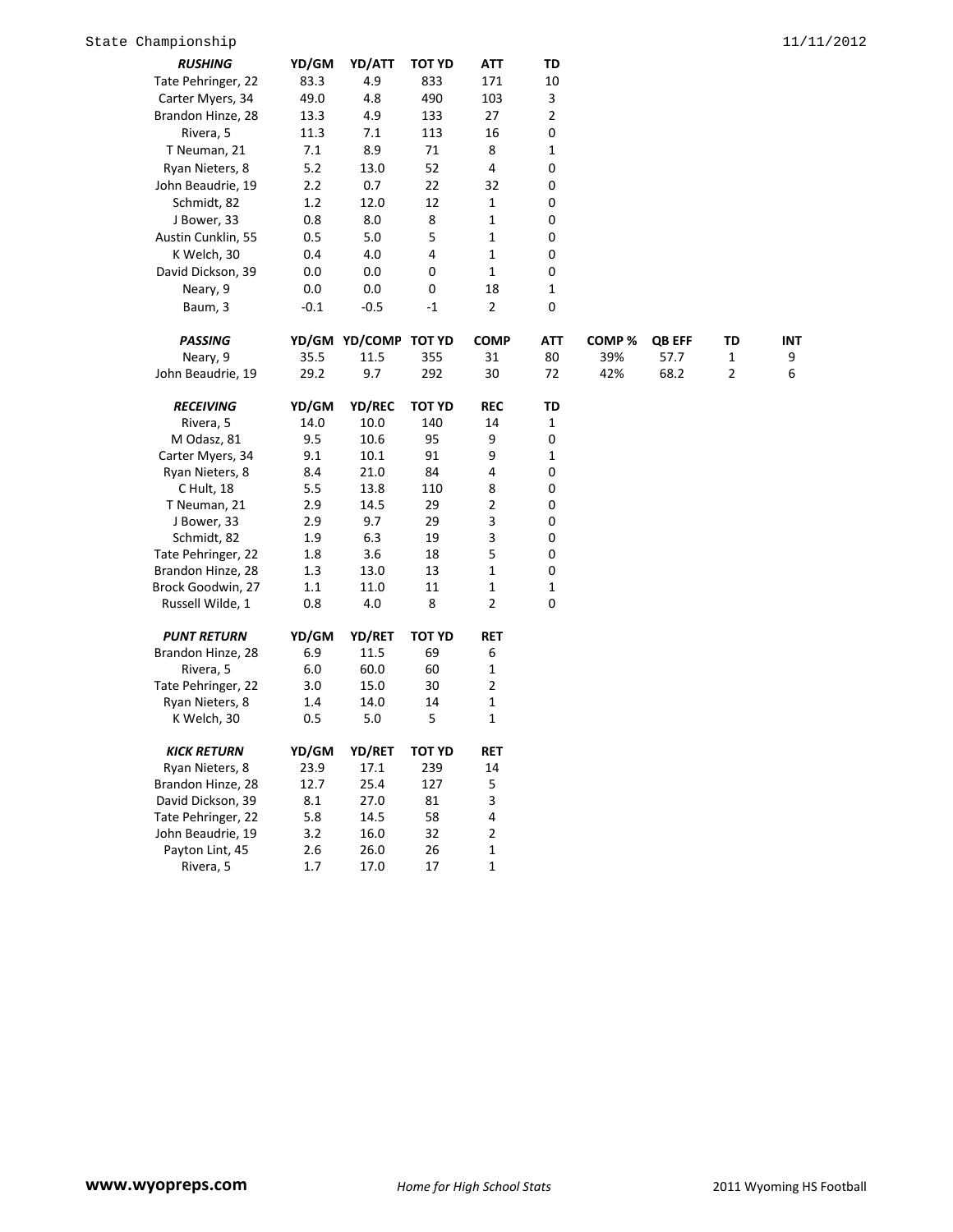|                      |                |        | (RUSH, PASS, RECEIVE, PUNT RET, KICK RETURN) |                |                |                |                |
|----------------------|----------------|--------|----------------------------------------------|----------------|----------------|----------------|----------------|
| ALL PURPOSE OFFENSE  | YD/GM          | YD/ATT | <b>TOT YD</b>                                | ATT            | TD             | PT/GM          |                |
| Tate Pehringer, 22   | 93.9           | 5.2    | 939                                          | 182            | 10             | 6.0            |                |
| Carter Myers, 34     | 58.1           | 5.2    | 581                                          | 112            | 5              | 5.6            |                |
| Ryan Nieters, 8      | 38.9           | 16.9   | 389                                          | 23             | 0              | 0.0            |                |
| Neary, 9             | 35.5           | 3.6    | 355                                          | 98             | $\mathbf{1}$   | 0.6            |                |
| John Beaudrie, 19    | 34.6           | 3.3    | 346                                          | 106            | 0              | 0.0            |                |
| Brandon Hinze, 28    | 34.2           | 8.8    | 342                                          | 39             | $\overline{2}$ | 1.2            |                |
| Rivera, 5            | 33.0           | 10.3   | 330                                          | 32             | $\mathbf{1}$   | 0.6            |                |
| T Neuman, 21         | 10.0           | 10.0   | 100                                          | 10             | $\mathbf{1}$   | 0.6            |                |
| M Odasz, 81          | 9.5            | 10.6   | 95                                           | 9              | 0              | 0.0            |                |
| David Dickson, 39    | 8.1            | 20.3   | 81                                           | 4              | 0              | 0.0            |                |
| C Hult, 18           | 5.5            | 13.8   | 110                                          | 8              | 0              | 0.0            |                |
| J Bower, 33          | 3.7            | 9.3    | 37                                           | 4              | 0              | 0.0            |                |
| Schmidt, 82          | 3.1            | 7.8    | 31                                           | 4              | 0              | 0.0            |                |
| Payton Lint, 45      | 2.6            | 26.0   | 26                                           | $\mathbf 1$    | 0              | 0.0            |                |
| Brock Goodwin, 27    | 1.1            | 11.0   | 11                                           | $\mathbf 1$    | $\overline{2}$ | 1.2            |                |
| K Welch, 30          | 0.9            | 4.5    | 9                                            | $\overline{2}$ | 0              | 0.0            |                |
| Russell Wilde, 1     | 0.8            | 4.0    | 8                                            | $\overline{2}$ | 0              | 0.0            |                |
| Austin Cunklin, 55   | 0.5            | 5.0    | 5                                            | $\mathbf{1}$   | 0              | 0.0            |                |
| Baum, 3              | $-0.1$         | $-0.5$ | $^{\rm -1}$                                  | $\overline{2}$ | 0              | 0.0            |                |
| <b>SCORING</b>       | PT/GM          | PT     | TD                                           | FG             | <b>1 EP</b>    | 2 EP           | <b>SFTY</b>    |
| Tate Pehringer, 22   | 6.0            | 60     | 10                                           | 0              | 0              | 0              | 0              |
| Carter Myers, 34     | 5.6            | 56     | 5                                            | $\overline{2}$ | 20             | $\mathbf 0$    | 0              |
| Brock Goodwin, 27    | 1.2            | 12     | $\mathbf 2$                                  | $\mathbf 0$    | 0              | 0              | 0              |
| Brandon Hinze, 28    | 1.2            | 12     | $\overline{2}$                               | $\mathbf 0$    | 0              | $\mathbf 0$    | 0              |
| T Neuman, 21         | 0.6            | 6      | $\mathbf{1}$                                 | 0              | 0              | $\mathbf 0$    | 0              |
| Neary, 9             | 0.6            | 6      | $\mathbf{1}$                                 | 0              | 0              | $\mathbf 0$    | $\mathbf 0$    |
| Rivera, 5            | 0.6            | 6      | $\mathbf{1}$                                 | $\mathbf 0$    | 0              | $\overline{0}$ | $\overline{0}$ |
| <b>PUNTING</b>       |                |        | TOT AVG NET AVG PUNT/GM                      | <b>PUNT</b>    |                |                |                |
| Carter Myers, 34     | 38.0           | 35.1   | 3.4                                          | 34             |                |                |                |
| <b>KICKING</b>       |                |        | TOT AVG NET AVG KICK/GM                      | <b>KICK</b>    |                |                |                |
| Carter Myers, 34     | 36.7           | 23.6   | 3.1                                          | 31             |                |                |                |
| Brandon Hinze, 28    | 34.0           | 24.0   | 0.1                                          | $\mathbf{1}$   |                |                |                |
| Schmidt, 82          | 18.5           | 12.5   | 0.2                                          | $\overline{2}$ |                |                |                |
| <b>KICK ATTEMPTS</b> | <b>FGM</b>     | FGA    | <b>LONG</b>                                  | 1 EPM          | 1 EPA          |                |                |
| Carter Myers, 34     | $\overline{2}$ | 4      | 23                                           | 20             | 21             |                |                |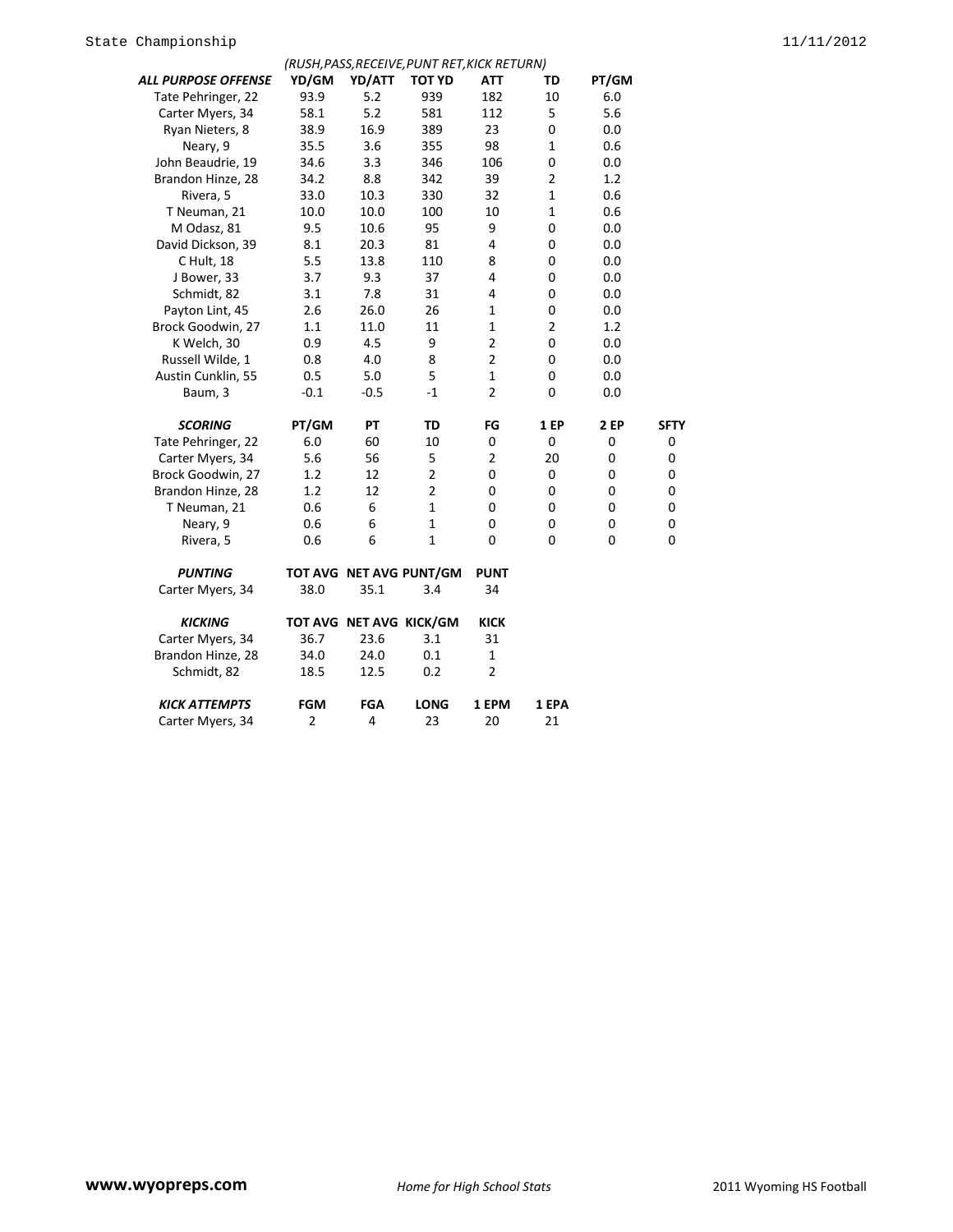|                           |       |                |        |                |                  | <b>TKL LOSS</b> |                 | <b>FUM REC</b> |                 |
|---------------------------|-------|----------------|--------|----------------|------------------|-----------------|-----------------|----------------|-----------------|
| <b>INDIVIDUAL DEFENSE</b> | PT/GM | PT             | TKL/GM |                | AST TKL SOLO TKL | / SACK          | <b>PASS BRK</b> | / INT          | <b>BLK KICK</b> |
| Carter Myers, 34          | 14.2  | 142            | 6.1    | 66             | 25               | 3/0             | 0               | 1/1            | 1               |
| Brandon Hinze, 28         | 12.0  | 120            | 5.2    | 40             | 29               | 3/0             | 4               | 1/0            | 0               |
| Ryan Nieters, 8           | 11.7  | 117            | 3.8    | 26             | 25               | 0/0             | 6               | 0/3            | 2               |
| Brock Goodwin, 27         | 10.2  | 102            | 3.2    | 21             | 21               | 0/0             | 7               | 2/3            | 0               |
| Kasey Kluksdahl, 42       | 7.9   | 79             | 3.8    | 55             | 8                | 1/1             | 1               | 0/0            | 0               |
| David Lee, 79             | 6.4   | 63.5           | 2.4    | 21             | 5                | 8.5/0           | 0               | 0/0            | 1               |
| Brayden Fensner, 84       | 6.1   | 61             | 2.1    | 20             | $\overline{7}$   | 3/1             | 0               | 2/1            | 0               |
| Byron Perry, 54           | 4.9   | 49             | 2.2    | 22             | 8                | 2/1             | 1               | 0/0            | 0               |
| John Beaudrie, 19         | 4.9   | 49             | 1.9    | 15             | 11               | 0/0             | 1               | 1/1            | 0               |
| Cap Mcclure, 75           | 3.9   | 38.5           | 1.5    | 17             | 3                | 1.5/2           | 0               | 0/1            | 0               |
| Austin Cunklin, 55        | 3.5   | 35             | 1.4    | 19             | $\mathbf{1}$     | 3/0             | 0               | 1/0            | 0               |
| Russell Wilde, 1          | 2.5   | 25             | 1.3    | 11             | $\overline{7}$   | 0/0             | $\pmb{0}$       | 0/0            | 0               |
| John Crooks, 57           | 2.3   | 23             | 1.1    | 13             | $\overline{2}$   | 1/1             | 0               | 0/0            | 0               |
| Nik Schmidt, 82           | 2.1   | 21             | 0.7    | $\overline{4}$ | 5                | 0/0             | 1               | 0/1            | 0               |
| Robert Johnson, 23        | 1.9   | 19             | 0.7    | $\overline{7}$ | $\overline{2}$   | 0/1             | 0               | 1/0            | 0               |
| Anthony Guerrero, 88      | 1.5   | 15             | 0.8    | 11             | $\overline{2}$   | 0/0             | 0               | 0/0            | 0               |
| Dominic Vaughn, 78        | 1.2   | 12             | 0.4    | 5              | $\mathbf{1}$     | 0/0             | $\pmb{0}$       | 1/0            | 0               |
| Joe Peck, 20              | 1.2   | 12             | 0.6    | 4              | 4                | 0/0             | 0               | 0/0            | 0               |
| Payton Lint, 45           | 1.1   | 11             | 0.3    | $\mathbf 0$    | 3                | 0/0             | $\mathbf 0$     | 1/0            | 0               |
| Tate Pehringer, 22        | 0.9   | 9              | 0.2    | 2              | $\mathbf{1}$     | 0/0             | 0               | 1/0            | 0               |
| Max Dickerman, 35         | 0.8   | 8              | 0.2    | $\mathbf 0$    | $\overline{2}$   | 0/0             | 2               | 0/0            | 0               |
| David Robinson, 74        | 0.8   | 8              | 0.4    | 5              | 0                | 1/0             | 0               | 0/0            | 0               |
| Tristan Holden, 61        | 0.7   | $\overline{7}$ | 0.4    | 5              | $\mathbf{1}$     | 0/0             | 0               | 0/0            | 0               |
| David Dickson, 39         | 0.7   | 7              | 0.4    | $\mathbf 1$    | 3                | 0/0             | 0               | 0/0            | 0               |
| Stephen Myers, 56         | 0.7   | 7              | 0.4    | 5              | $\mathbf{1}$     | 0/0             | 0               | 0/0            | 0               |
| Oram, 67                  | 0.7   | $\overline{7}$ | 0.3    | 4              | 0                | 1/0             | $\mathbf 0$     | 0/0            | 0               |
| J Bower, 33               | 0.5   | 5              | 0.3    | 5              | 0                | 0/0             | $\mathbf 0$     | 0/0            | 0               |
| Skyler Landerman, 64      | 0.5   | 5              | 0.2    | $\mathbf 0$    | $\mathbf{1}$     | 1/0             | 0               | 0/0            | 0               |
| Mike Archard, 83          | 0.5   | 5              | 0.3    | 3              | $\mathbf{1}$     | 0/0             | 0               | 0/0            | 0               |
| W Williams, 52            | 0.2   | 2              | 0.1    | $\overline{2}$ | 0                | 0/0             | 0               | 0/0            | 0               |
| Neary, 9                  | 0.2   | $\overline{2}$ | 0.1    | $\pmb{0}$      | $\mathbf{1}$     | 0/0             | 0               | 0/0            | 0               |
| Jacob Nothe, 50           | 0.2   | 2              | 0.1    | $\overline{2}$ | 0                | 0/0             | $\mathbf 0$     | 0/0            | 0               |
| Combs, 44                 | 0.2   | 2              | 0.1    | $\mathbf 0$    | $\mathbf{1}$     | 0/0             | 0               | 0/0            | 0               |
| J Hult, 17                | 0.2   | 2              | 0.1    | 2              | 0                | 0/0             | 0               | 0/0            | 0               |
| Bonnet, 12                | 0.2   | 2              | 0.1    | $\mathbf 0$    | $\mathbf{1}$     | 0/0             | 0               | 0/0            | 0               |
| M Odasz, 81               | 0.1   | $\mathbf{1}$   | 0.1    | 1              | 0                | 0/0             | $\mathbf 0$     | 0/0            | 0               |
| K Welch, 30               | 0.1   | $\mathbf{1}$   | 0.1    | 1              | 0                | 0/0             | $\pmb{0}$       | 0/0            | 0               |
| J Dobson, 63              | 0.1   | 1              | 0.1    | 1              | 0                | 0/0             | 0               | 0/0            | 0               |
| Rivera, 5                 | 0.1   | $\mathbf{1}$   | 0.1    | 1              | 0                | 0/0             | 0               | 0/0            | 0               |
| Jacob Schmidt, 69         | 0.1   | $\mathbf{1}$   | 0.1    | 1              | 0                | 0/0             | 0               | 0/0            | 0               |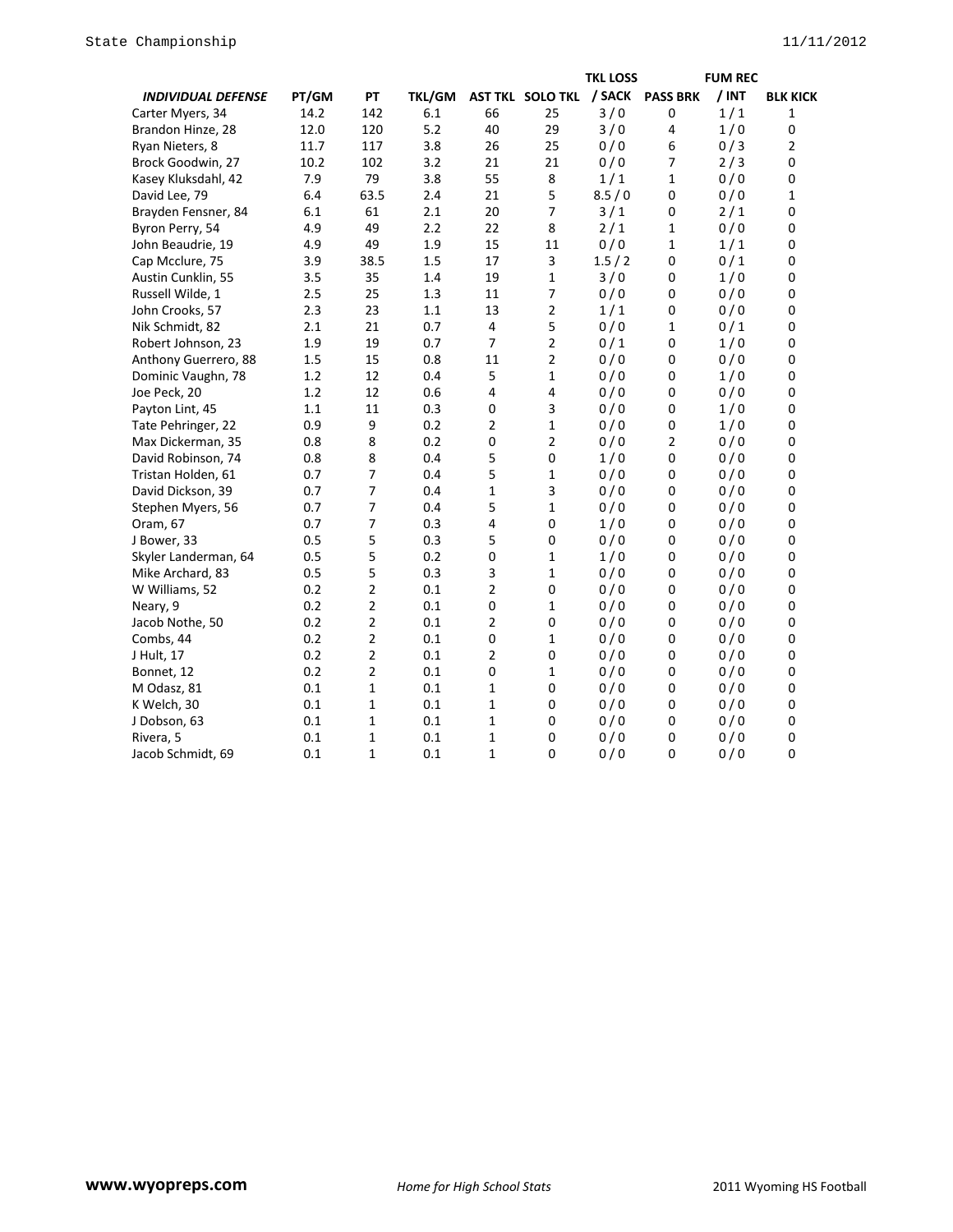# *Riverton Wolverines*

### **2012 Overall Record: 6 - 3**

State Quarterfinalist

**3A East**

| Team Per Game Averaç       |               | <b>Riverton</b> |                          |               | Opp vs. Riverton |                |
|----------------------------|---------------|-----------------|--------------------------|---------------|------------------|----------------|
| <b>Rushing</b>             | YD            | <b>ATT</b>      | YD/ATT                   | YD            | <b>ATT</b>       | YD/ATT         |
|                            | 184.4         | 36.2            | 5.1                      | 163.6         | 35.1             | 4.7            |
| Passing                    | YD            | <b>COMP</b>     | COMP%                    | YD            | <b>COMP</b>      | COMP%          |
|                            | 165.4         | 13.7            | 62%                      | 114.4         | 8.4              | 52%            |
| otal Offense = Rush + Pas: | YD            | <b>ATT</b>      | YD/ATT                   | YD            | <b>ATT</b>       | YD/ATT         |
|                            | 349.9         | 58.1            | 6.0                      | 278.0         | 51.2             | 5.4            |
| <b>Punt Return</b>         | # RET         | <b>RET YD</b>   | YD / RET                 | # RET         | <b>RET YD</b>    | YD / RET       |
|                            | 1.9           | 19.3            | 10.2                     | 1.3           | 5.1              | 3.8            |
| <b>Kick Return</b>         | # RET         | <b>RET YD</b>   | YD / RET                 | # RET         | <b>RET YD</b>    | YD / RET       |
|                            | 2.7           | 54              | 20.3                     | 3.7           | 70               | 19.1           |
| <b>Scoring</b>             | <b>POINTS</b> | <b>RUSH TD</b>  | <b>PASS TD</b>           | <b>POINTS</b> | <b>RUSH TD</b>   | <b>PASS TD</b> |
|                            | 28.0          | 2.9             | 0.7                      | 15.0          | 1.2              | 0.9            |
| <b>First Downs</b>         | <b>RUSH</b>   | <b>PASS</b>     | <b>TOTAL</b>             | <b>RUSH</b>   | <b>PASS</b>      | <b>TOTAL</b>   |
|                            | 9.1           | 7.1             | 17.2                     | 8.7           | 4.0              | 13.7           |
| <b>Turnovers - Totals</b>  | <b>FUM</b>    | <b>INT</b>      | $+$ / -                  | <b>FUM</b>    | <b>INT</b>       | $+/-$          |
|                            | 4             | 7               | 4                        | 6             | 9                | $-4$           |
| <b>Punts</b>               | # PUNTS       | <b>TOT AVG</b>  | <b>NET AVG</b> : # PUNTS |               | <b>TOT AVG</b>   | <b>NET AVG</b> |
|                            | 33.7          | 30.3            | 3.0                      | 3.0           | 33.7             | 28.8           |
| <b>Kick Offs</b>           | # KICKS       | <b>TOT AVG</b>  | NET AVG                  | # KICKS       | <b>TOT AVG</b>   | <b>NET AVG</b> |
|                            | 5.1           | 49.9            | 33.5                     | 3.1           | 42.6             | 24.5           |

| <b>Game Recaps</b>     |          |           | <b>Rushing</b> | Passing   |     | <b>All Purpose</b> | TD's<br>nusii- | <b>1st Downs</b><br>nusu - | TO's    |
|------------------------|----------|-----------|----------------|-----------|-----|--------------------|----------------|----------------------------|---------|
|                        |          |           |                | Comp/At   |     |                    | Pass /         | Pass /                     | Fum -   |
| <b>Opponent</b>        | Date     | Score     | Att - Yd       |           | Yd  | Att - Yd           | Total          | Total                      | INT     |
| Powell                 | 8/31/12  | $0 - 21$  | $31 - 77$      | $12 - 24$ | 96  | 74 - 215           |                | $0 - 0/0$ 3 - 6/9          | $1 - 4$ |
| Defensive Stats        |          |           | 33 - 135       | $8 - 17$  | 166 | $60 - 314$         |                | $0 - 3/3$ 4 - 7/11         | $1 - 1$ |
| Green River            | 9/7/12   | 28 - 34   | 39 - 174       | $22 - 32$ | 236 | $97 - 497$         |                | $2 - 1/4$ 9 - 12/24        | $-0$    |
| Defensive Stats        |          |           | $39 - 290$     | $8 - 10$  | 120 | 63 - 494           |                | $5 - 0/5$ 14 - $5/21$      | - 0     |
| Cody                   | 9/14/12  | $26 - 7$  | $33 - 162$     | $19 - 23$ | 207 | $81 - 443$         |                | $3 - 0/4$ 9 - 7/16         | - 0     |
| Defensive Stats        |          |           | 31 - 133       | $9 - 21$  | 96  | $65 - 317$         |                | $0 - 1/1$ 9 - 4/15         | $-1$    |
| Rawlins                | 9/21/12  | 48 - 13   | $43 - 359$     | $3 - 11$  | 47  | $62 - 509$         |                | $6 - 0 / 7 17 - 2 / 20$    | - 0     |
| Defensive Stats        |          |           | $37 - 38$      | $13 - 18$ | 194 | 73 - 306           |                | $1 - 1/2$ 5 - 6/12         | $3 - 1$ |
| <b>Buffalo</b>         | 9/28/12  | 34 - 14   | $40 - 172$     | $18 - 24$ | 202 | $88 - 561$         |                | $5 - 0/5$ 10 - 7/19        | $1 - 0$ |
| Defensive Stats        |          |           | $27 - 92$      | $13 - 23$ | 182 | $67 - 320$         |                | $1 - 1/2$ 7 - 7/15         | $-1$    |
| Torrington             | 10/5/12  | $42 - 3$  | $32 - 135$     | $17 - 28$ | 244 | $81 - 429$         |                | $2 - 4/6$ 8 - 9/18         | $1 - 1$ |
| Defensive Stats        |          |           | $31 - 113$     | $5 - 19$  | 90  | $61 - 322$         | $0 - 0/0$      | $7 - 1/8$                  | - 0     |
| Douglas                | 10/12/12 | $14 - 13$ | 43 - 270       | $6 - 19$  | 42  | 72 - 378           |                | $2 - 0 / 2$ 13 - 3/16      | $-1$    |
| <b>Defensive Stats</b> |          |           | $27 - 102$     | $13 - 20$ | 102 | 66 - 240           |                | $1 - 1/2$ 5 - 3/9          | - 0     |
| Lander Valley          | 10/19/12 | $43 - 6$  | $36 - 132$     | $16 - 18$ | 241 | 73 - 415           |                | $4 - 1/6$ 5 - 10 / 17      | - 0     |
| <b>Defensive Stats</b> |          |           | 36 - 198       | $5 - 12$  | 44  | $60 - 382$         |                | $0 - 1/1$ 10 - 2/14        | $1 - 4$ |
| Cody                   | 10/26/12 | 17 - 24   | $29 - 179$     | $10 - 18$ | 174 | $59 - 364$         |                | $2 - 0/2$ 8 - 8/16         | $1 - 1$ |
| Defensive Stats        |          |           | 55 - 371       | $2 - 5$   | 36  | 67 - 484           |                | $3 - 0/3$ 17 - 1/18        | $1 - 1$ |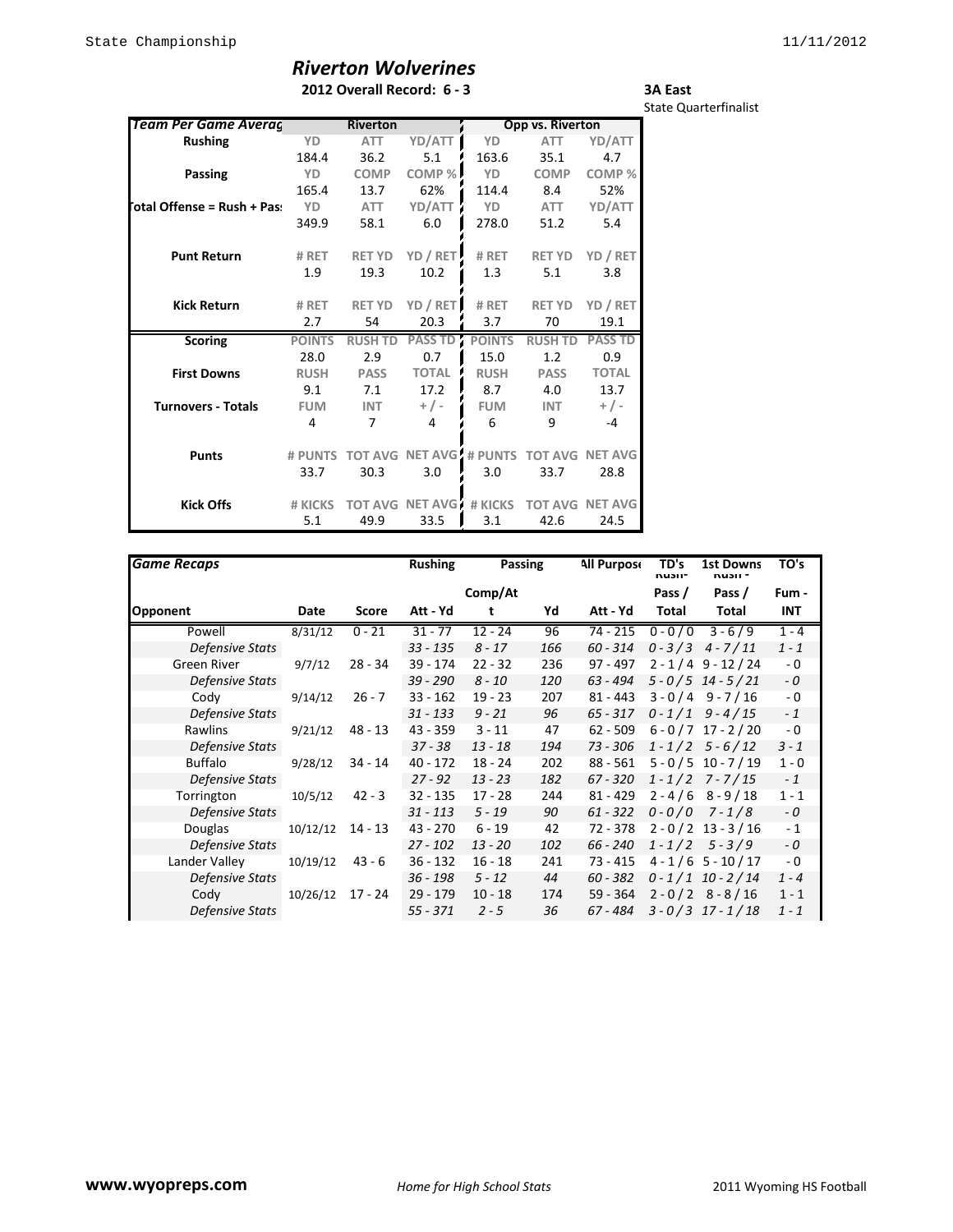| <b>RUSHING</b>       | YD/GM  | YD/ATT               | TOT YD                   | ATT            | TD               |       |               |    |            |
|----------------------|--------|----------------------|--------------------------|----------------|------------------|-------|---------------|----|------------|
| Ty Galey, 22         | 64.7   | 4.2                  | 582                      | 138            | 10               |       |               |    |            |
| Xavier Webb, 4       | 56.2   | 6.8                  | 506                      | 74             | 10               |       |               |    |            |
| Dylan Lewis, 30      | 36.9   | 6.1                  | 332                      | 54             | 3                |       |               |    |            |
| Tristan White, 27    | 23.6   | 4.2                  | 212                      | 50             | $\mathbf{2}$     |       |               |    |            |
| Tj Turner, 48        | 1.4    | 6.5                  | 13                       | $\mathbf 2$    | 0                |       |               |    |            |
| Anthony Condie, 7    | 1.2    | 11.0                 | 11                       | $\mathbf 1$    | 0                |       |               |    |            |
| R Rogge, 25          | 0.8    | 3.5                  | $\overline{\phantom{a}}$ | $\overline{2}$ | 0                |       |               |    |            |
| , 21                 | 0.1    | 1.0                  | 1                        | $\mathbf{1}$   | 0                |       |               |    |            |
| Joel Salazar, 29     | $-0.2$ | $-2.0$               | $-2$                     | $\mathbf 1$    | 0                |       |               |    |            |
| Logan Harkbank, 1    | $-0.2$ | $-0.7$               | $-2$                     | 3              | $\mathbf{1}$     |       |               |    |            |
|                      |        |                      |                          |                |                  |       |               |    |            |
| <b>PASSING</b>       |        | YD/GM YD/COMP TOT YD |                          | <b>COMP</b>    | <b>ATT</b>       | COMP% | <b>QB EFF</b> | TD | <b>INT</b> |
| Xavier Webb, 4       | 162.4  | 12.1                 | 1462                     | 121            | 191              | 63%   | 131.7         | 6  | 6          |
| Anthony Condie, 7    | 3.0    | 13.5                 | 27                       | 2              | 5                | 40%   | 45.4          | 0  | 1          |
| Ty Galey, 22         | 0.0    | $0.0\,$              | 0                        | 0              | $\mathbf{1}$     | 0%    | 0.0           | 0  | 0          |
| <b>RECEIVING</b>     | YD/GM  | YD/REC               | <b>TOT YD</b>            | <b>REC</b>     | TD               |       |               |    |            |
| Kade Salisbury, 8    | 63.0   | 12.9                 | 567                      | 44             | 2                |       |               |    |            |
| Logan Harkbank, 1    | 41.7   | 11.7                 | 375                      | 32             | 0                |       |               |    |            |
| Jordan Belville, 12  | 33.0   | 14.9                 | 297                      | 20             | 3                |       |               |    |            |
| Brandon Fullerton, 5 | 14.0   | 11.5                 | 126                      | 11             | 0                |       |               |    |            |
| lan Mcmenamy, 6      | 4.3    | 7.8                  | 39                       | 5              | 0                |       |               |    |            |
| Dylan Lewis, 30      | 2.3    | 10.5                 | 21                       | $\overline{2}$ | $\mathbf{1}$     |       |               |    |            |
| Ty Galey, 22         | 2.3    | 5.3                  | 21                       | 4              | 0                |       |               |    |            |
| Liam Vincent, 32     | 1.8    | 16.0                 | 16                       | 1              | $\boldsymbol{0}$ |       |               |    |            |
| Tristan White, 27    | 1.3    | 6.0                  | 12                       | 2              | 0                |       |               |    |            |
| , 87                 | 1.2    | 11.0                 | 11                       | $\mathbf 1$    | $\boldsymbol{0}$ |       |               |    |            |
| , 64                 | 0.4    | 4.0                  | 4                        | $\mathbf{1}$   | 0                |       |               |    |            |
| <b>PUNT RETURN</b>   | YD/GM  | <b>YD/RET</b>        | <b>TOT YD</b>            | RET            |                  |       |               |    |            |
| Logan Harkbank, 1    | 12.3   | 12.3                 | 111                      | 9              |                  |       |               |    |            |
| Brandon Fullerton, 5 | 4.6    | 6.8                  | 41                       | 6              |                  |       |               |    |            |
| Jordan Belville, 12  | 1.2    | 11.0                 | 11                       | $\mathbf{1}$   |                  |       |               |    |            |
| Xavier Webb, 4       | 1.2    | 11.0                 | 11                       | $\mathbf 1$    |                  |       |               |    |            |
|                      |        |                      |                          |                |                  |       |               |    |            |
| <b>KICK RETURN</b>   | YD/GM  | YD/RET               | <b>TOT YD</b>            | <b>RET</b>     |                  |       |               |    |            |
| Logan Harkbank, 1    | 28.6   | 36.7                 | 257                      | 7              |                  |       |               |    |            |
| Tristan White, 27    | 10.3   | 23.3                 | 93                       | 4              |                  |       |               |    |            |
| Xavier Webb, 4       | 7.0    | 12.6                 | 63                       | 5              |                  |       |               |    |            |
| lan Mcmenamy, 6      | 4.7    | 14.0                 | 42                       | 3              |                  |       |               |    |            |
| Brandon Fullerton, 5 | 2.3    | 21.0                 | 21                       | $\mathbf 1$    |                  |       |               |    |            |
| Ty Galey, 22         | 1.3    | 12.0                 | 12                       | $\mathbf 1$    |                  |       |               |    |            |
| Keith Sack, 10       | 0.0    | $0.0\,$              | $\pmb{0}$                | $\mathbf 1$    |                  |       |               |    |            |
| Ty Cantrell, 61      | 0.0    | 0.0                  | $\pmb{0}$                | $\mathbf 1$    |                  |       |               |    |            |
| Jordan Belville, 12  | 0.0    | 0.0                  | $\mathbf 0$              | $\mathbf{1}$   |                  |       |               |    |            |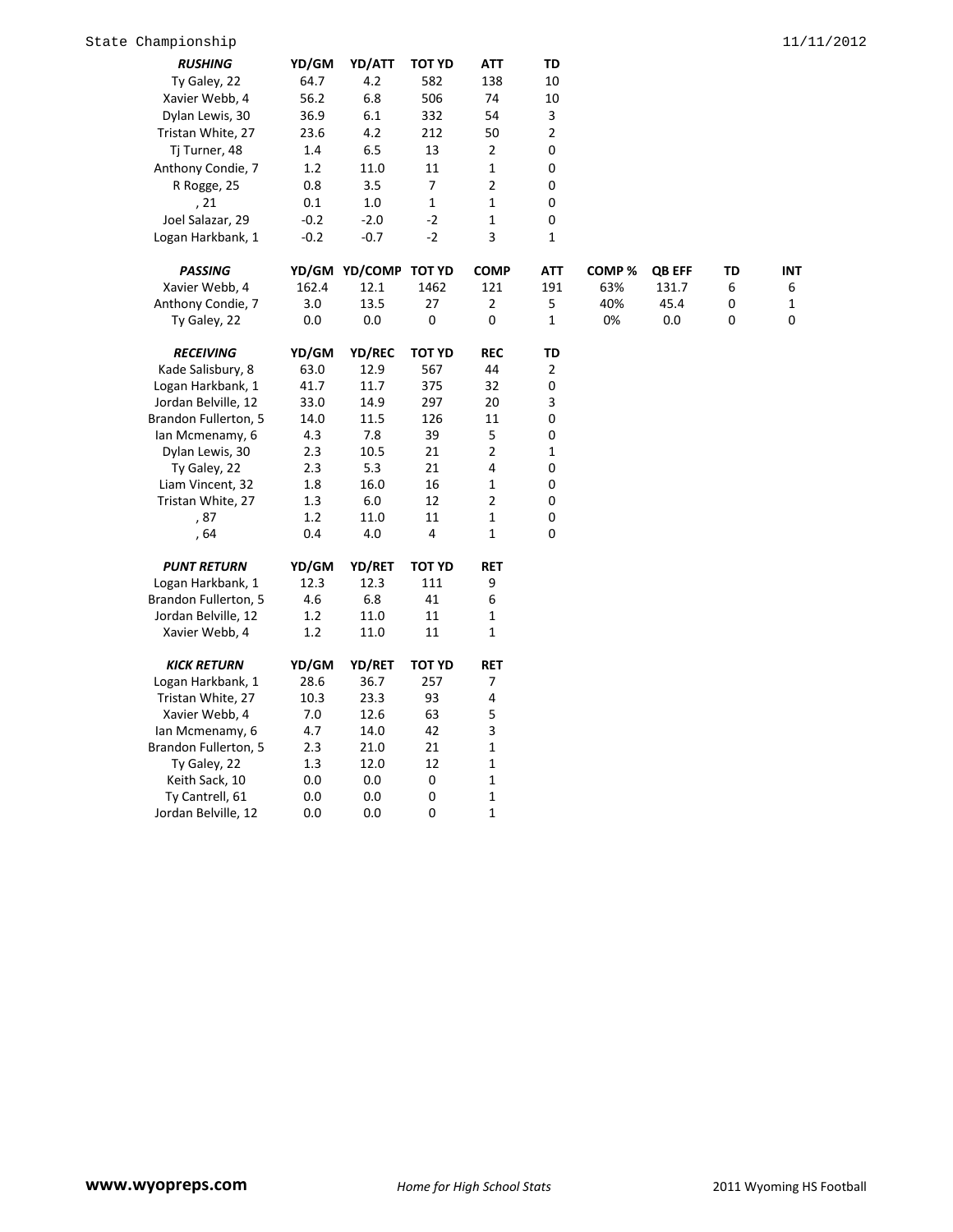| YD/GM          | YD/ATT                                                                                                    | <b>TOT YD</b>                                                               | ATT                                                                                                                                                                        | TD                                                                                                                                | PT/GM                                                                                                                                          |                                                                                                                                                   |
|----------------|-----------------------------------------------------------------------------------------------------------|-----------------------------------------------------------------------------|----------------------------------------------------------------------------------------------------------------------------------------------------------------------------|-----------------------------------------------------------------------------------------------------------------------------------|------------------------------------------------------------------------------------------------------------------------------------------------|---------------------------------------------------------------------------------------------------------------------------------------------------|
| 226.9          | 7.5                                                                                                       | 2042                                                                        | 271                                                                                                                                                                        | 10                                                                                                                                | 6.7                                                                                                                                            |                                                                                                                                                   |
| 82.3           | 14.5                                                                                                      | 741                                                                         | 51                                                                                                                                                                         | 3                                                                                                                                 | 2.0                                                                                                                                            |                                                                                                                                                   |
| 68.3           | 4.3                                                                                                       | 615                                                                         | 144                                                                                                                                                                        | 10                                                                                                                                | 6.7                                                                                                                                            |                                                                                                                                                   |
| 63.0           | 12.9                                                                                                      | 567                                                                         | 44                                                                                                                                                                         | $\overline{2}$                                                                                                                    | 1.3                                                                                                                                            |                                                                                                                                                   |
| 39.2           | 6.3                                                                                                       | 353                                                                         | 56                                                                                                                                                                         | 4                                                                                                                                 | 2.7                                                                                                                                            |                                                                                                                                                   |
| 35.2           | 5.7                                                                                                       | 317                                                                         | 56                                                                                                                                                                         | 2                                                                                                                                 | 1.6                                                                                                                                            |                                                                                                                                                   |
| 34.2           | 14.0                                                                                                      | 308                                                                         | 22                                                                                                                                                                         | 3                                                                                                                                 | 2.0                                                                                                                                            |                                                                                                                                                   |
| 20.9           | 10.4                                                                                                      | 188                                                                         | 18                                                                                                                                                                         | $\mathbf{1}$                                                                                                                      | 0.7                                                                                                                                            |                                                                                                                                                   |
| 9.0            | 10.1                                                                                                      | 81                                                                          | 8                                                                                                                                                                          | 0                                                                                                                                 | 0.0                                                                                                                                            |                                                                                                                                                   |
| 4.2            | 6.3                                                                                                       | 38                                                                          | 6                                                                                                                                                                          | 0                                                                                                                                 | 0.0                                                                                                                                            |                                                                                                                                                   |
| 1.8            | 16.0                                                                                                      | 16                                                                          | $\mathbf{1}$                                                                                                                                                               | 0                                                                                                                                 | 0.0                                                                                                                                            |                                                                                                                                                   |
| 1.4            | 6.5                                                                                                       | 13                                                                          |                                                                                                                                                                            | 0                                                                                                                                 | 0.0                                                                                                                                            |                                                                                                                                                   |
| 1.2            | 11.0                                                                                                      | 11                                                                          | $\mathbf 1$                                                                                                                                                                | 0                                                                                                                                 | 0.0                                                                                                                                            |                                                                                                                                                   |
| 0.8            | 3.5                                                                                                       | 7                                                                           | $\overline{2}$                                                                                                                                                             | 0                                                                                                                                 | 0.0                                                                                                                                            |                                                                                                                                                   |
| 0.4            | 4.0                                                                                                       | 4                                                                           | $\mathbf 1$                                                                                                                                                                | 1                                                                                                                                 | 0.7                                                                                                                                            |                                                                                                                                                   |
| 0.1            | $1.0\,$                                                                                                   | $\mathbf{1}$                                                                | $\mathbf 1$                                                                                                                                                                | 0                                                                                                                                 | 0.0                                                                                                                                            |                                                                                                                                                   |
| 0.0            | 0.0                                                                                                       | $\mathbf 0$                                                                 | $\mathbf{1}$                                                                                                                                                               | 0                                                                                                                                 | 0.0                                                                                                                                            |                                                                                                                                                   |
| 0.0            | 0.0                                                                                                       | 0                                                                           | $\mathbf 1$                                                                                                                                                                | 0                                                                                                                                 | 0.0                                                                                                                                            |                                                                                                                                                   |
| $-0.2$         | $-2.0$                                                                                                    | $-2$                                                                        | $\mathbf 1$                                                                                                                                                                | $\overline{0}$                                                                                                                    | 0.0                                                                                                                                            |                                                                                                                                                   |
|                |                                                                                                           |                                                                             |                                                                                                                                                                            |                                                                                                                                   |                                                                                                                                                |                                                                                                                                                   |
|                |                                                                                                           |                                                                             |                                                                                                                                                                            |                                                                                                                                   |                                                                                                                                                | <b>SFTY</b>                                                                                                                                       |
|                |                                                                                                           |                                                                             |                                                                                                                                                                            |                                                                                                                                   |                                                                                                                                                | 0                                                                                                                                                 |
|                |                                                                                                           |                                                                             |                                                                                                                                                                            |                                                                                                                                   |                                                                                                                                                | 0                                                                                                                                                 |
|                |                                                                                                           |                                                                             |                                                                                                                                                                            |                                                                                                                                   |                                                                                                                                                | 0                                                                                                                                                 |
|                |                                                                                                           |                                                                             |                                                                                                                                                                            |                                                                                                                                   |                                                                                                                                                | 0                                                                                                                                                 |
|                |                                                                                                           |                                                                             |                                                                                                                                                                            |                                                                                                                                   |                                                                                                                                                | 0                                                                                                                                                 |
|                |                                                                                                           |                                                                             |                                                                                                                                                                            |                                                                                                                                   |                                                                                                                                                | 0                                                                                                                                                 |
|                |                                                                                                           |                                                                             |                                                                                                                                                                            |                                                                                                                                   |                                                                                                                                                | 0                                                                                                                                                 |
|                |                                                                                                           |                                                                             |                                                                                                                                                                            |                                                                                                                                   |                                                                                                                                                | 0                                                                                                                                                 |
|                |                                                                                                           |                                                                             |                                                                                                                                                                            |                                                                                                                                   |                                                                                                                                                | 0                                                                                                                                                 |
|                |                                                                                                           |                                                                             |                                                                                                                                                                            |                                                                                                                                   |                                                                                                                                                | $\mathbf 0$                                                                                                                                       |
|                |                                                                                                           |                                                                             |                                                                                                                                                                            |                                                                                                                                   |                                                                                                                                                |                                                                                                                                                   |
|                |                                                                                                           |                                                                             |                                                                                                                                                                            |                                                                                                                                   |                                                                                                                                                |                                                                                                                                                   |
|                |                                                                                                           |                                                                             |                                                                                                                                                                            |                                                                                                                                   |                                                                                                                                                |                                                                                                                                                   |
|                |                                                                                                           |                                                                             | <b>KICK</b>                                                                                                                                                                |                                                                                                                                   |                                                                                                                                                |                                                                                                                                                   |
|                | 33.5                                                                                                      | 5.1                                                                         |                                                                                                                                                                            |                                                                                                                                   |                                                                                                                                                |                                                                                                                                                   |
|                |                                                                                                           |                                                                             |                                                                                                                                                                            |                                                                                                                                   |                                                                                                                                                |                                                                                                                                                   |
| $\overline{2}$ | 3                                                                                                         | 37                                                                          | 28                                                                                                                                                                         | 34                                                                                                                                |                                                                                                                                                |                                                                                                                                                   |
|                | PT/GM<br>6.7<br>6.7<br>3.8<br>2.7<br>2.0<br>2.0<br>1.6<br>1.3<br>0.7<br>0.7<br>32.6<br>49.9<br><b>FGM</b> | PT<br>60<br>60<br>34<br>24<br>18<br>18<br>14<br>12<br>6<br>6<br>30.4<br>FGA | TD<br>10<br>10<br>0<br>4<br>3<br>3<br>$\mathbf 2$<br>$\mathbf 2$<br>$\mathbf 1$<br>$\mathbf 1$<br>TOT AVG NET AVG PUNT/GM<br>2.3<br>TOT AVG NET AVG KICK/GM<br><b>LONG</b> | $\overline{2}$<br>FG<br>0<br>0<br>$\overline{2}$<br>0<br>0<br>0<br>0<br>0<br>0<br>$\mathbf 0$<br><b>PUNT</b><br>21<br>46<br>1 EPM | (RUSH, PASS, RECEIVE, PUNT RET, KICK RETURN)<br><b>1 EP</b><br>0<br>0<br>28<br>$\mathbf 0$<br>0<br>0<br>0<br>0<br>0<br>$\overline{0}$<br>1 EPA | 2 EP<br>0<br>$\boldsymbol{0}$<br>$\mathbf 0$<br>$\mathbf 0$<br>0<br>$\boldsymbol{0}$<br>$\mathbf{1}$<br>$\mathbf 0$<br>$\mathbf 0$<br>$\mathbf 0$ |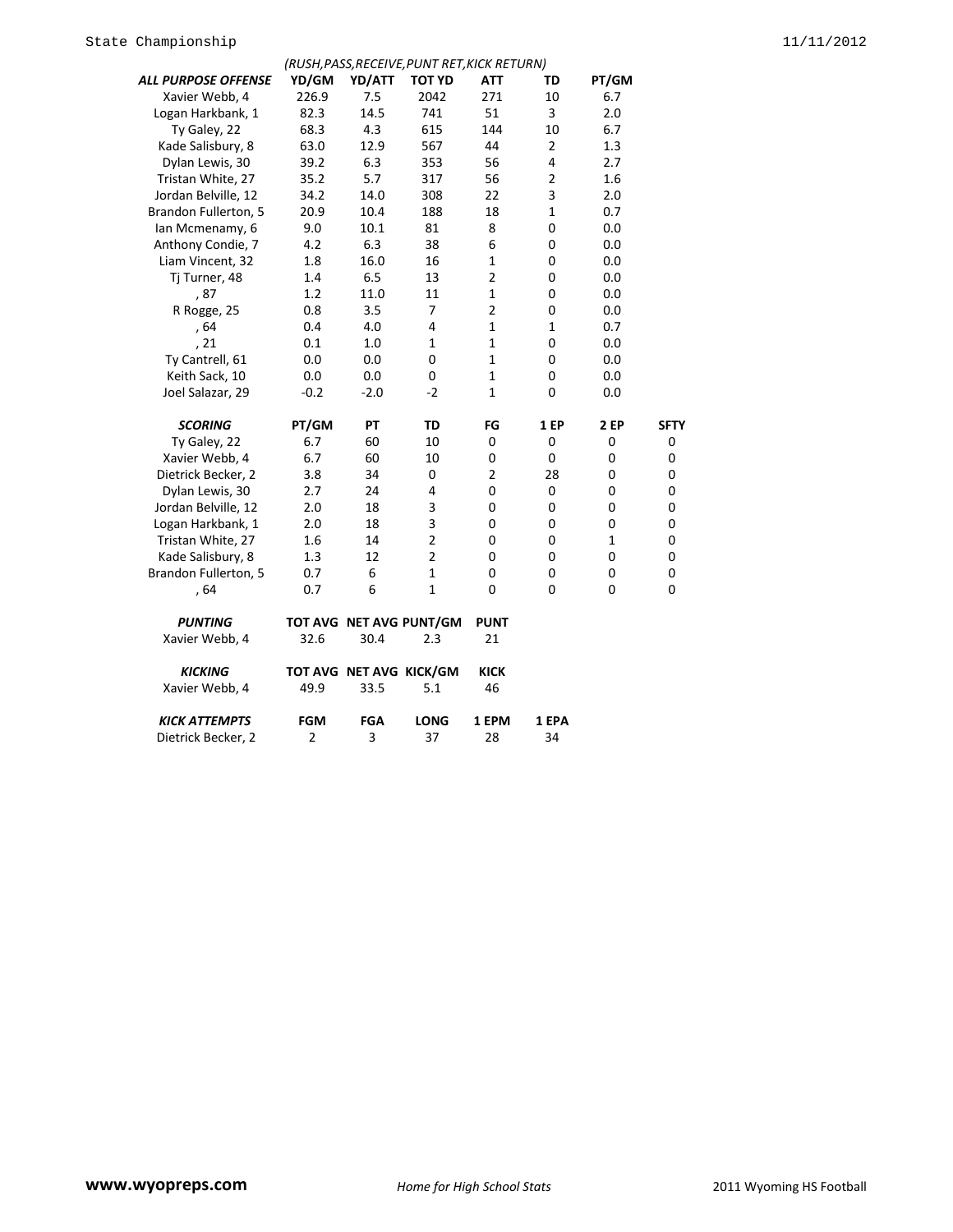|                           |       |       |               |    |                         | <b>TKL LOSS</b> |                 | <b>FUM REC</b> |                 |
|---------------------------|-------|-------|---------------|----|-------------------------|-----------------|-----------------|----------------|-----------------|
| <b>INDIVIDUAL DEFENSE</b> | PT/GM | PT    | <b>TKL/GM</b> |    | <b>AST TKL SOLO TKL</b> | / SACK          | <b>PASS BRK</b> | / INT          | <b>BLK KICK</b> |
| Dylan Lewis, 30           | 13.3  | 120   | 6.0           | 30 | 34                      | 4/1             | 0               | 0/0            | 1               |
| Dawson Steeds, 77         | 11.3  | 101.5 | 5.2           | 38 | 24                      | 1.5/2           | 0               | 1/0            | 0               |
| Ty Galey, 22              | 9.2   | 83    | 4.2           | 38 | 18                      | 1/0             | 3               | 0/0            | 0               |
| Jeremy Vincent, 80        | 8.5   | 76.5  | 3.2           | 16 | 10                      | 4.5/6           | 1               | 0/0            | 1               |
| Logan Harkbank, 1         | 8.2   | 74    | 2.6           | 16 | 15                      | 0/0             | 4               | 0/4            | 0               |
| Jordan Belville, 12       | 7.2   | 65    | 2.9           | 31 | 6                       | 2/3             | 1               | 1/0            | 0               |
| Casey Savage, 55          | 7.2   | 64.5  | 3.0           | 29 | 9                       | 3.5/0           | 0               | 0/0            | 1               |
| Brandon Fullerton, 5      | 7.1   | 64    | 2.1           | 16 | 11                      | 0/0             | 3               | 1/3            | 0               |
| Xavier Webb, 4            | 6.5   | 58.5  | 2.6           | 18 | 14                      | 0.5/0           | 3               | 0/1            | 0               |
| Lane Savage, 56           | 4.7   | 42.5  | 2.1           | 19 | 5                       | 3.5/1           | 0               | 0/0            | 0               |
| Wyatt Meyer, 67           | 4.3   | 39    | 1.9           | 17 | 5                       | 2/2             | 0               | 0/0            | 0               |
| Michael Johnston, 9       | 2.7   | 24.5  | 1.3           | 17 | 3                       | 0.5/0           | 0               | 0/0            | 0               |
| Keith Sack, 10            | 2.6   | 23    | 1.2           | 13 | 4                       | 0/0             | 1               | 0/0            | $\Omega$        |
| Coley Nichols, 11         | 2.1   | 19    | 0.9           | 5  | 6                       | 0/0             | 1               | 0/0            | 0               |
| Keeton Zacanella, 17      | 2.1   | 19    | 0.6           | 2  | 4                       | 0/0             | 2               | 0/1            | 0               |
| Anthony Condie, 7         | 2.0   | 18    | 0.9           | 8  | 4                       | 0/0             | 1               | 0/0            | 0               |
| Joel Salazar, 29          | 1.9   | 17    | 0.4           | 3  | 2                       | 0/0             | 0               | 2/0            | 0               |
| Kade Salisbury, 8         | 1.8   | 16    | 0.6           | 5  | 3                       | 0/0             | 0               | 1/0            | 0               |
| Ian Mcmenamy, 6           | 1.8   | 16    | 0.5           | 3  | 3                       | 0/0             | 1               | 1/0            | 0               |
| Liam Vincent, 32          | 1.7   | 15    | 0.8           | 6  | 3                       | 1/0             | 0               | 0/0            | 0               |
| Tristan White, 27         | 1.4   | 13    | 0.6           | 3  | 4                       | 0/0             | 1               | 0/0            | 0               |
| Rhett Savage, 25          | 1.2   | 11    | 0.6           | 1  | 5                       | 0/0             | 0               | 0/0            | 0               |
| William Herbst, 71        | 1.1   | 10    | 0.5           | 5  | 1                       | 0/1             | 0               | 0/0            | 0               |
| Riley Reichert, 73        | 0.7   | 6     | 0.3           | 4  | 1                       | 0/0             | 0               | 0/0            | 0               |
| Dietrick Becker, 2        | 0.6   | 5     | 0.3           | 1  | 2                       | 0/0             | 0               | 0/0            | 0               |
| Caleb Richmond, 81        | 0.6   | 5     | 0.3           | 3  | 1                       | 0/0             | 0               | 0/0            | 0               |
| Prosser, 75               | 0.3   | 3     | 0.2           | 1  | 1                       | 0/0             | $\mathbf 0$     | 0/0            | $\mathbf 0$     |
| Ty Cantrell, 61           | 0.2   | 2     | 0.1           | 0  | 1                       | 0/0             | 0               | 0/0            | 0               |
| Robert Salazar, 15        | 0.1   | 1     | 0.1           | 1  | 0                       | 0/0             | $\mathbf 0$     | 0/0            | 0               |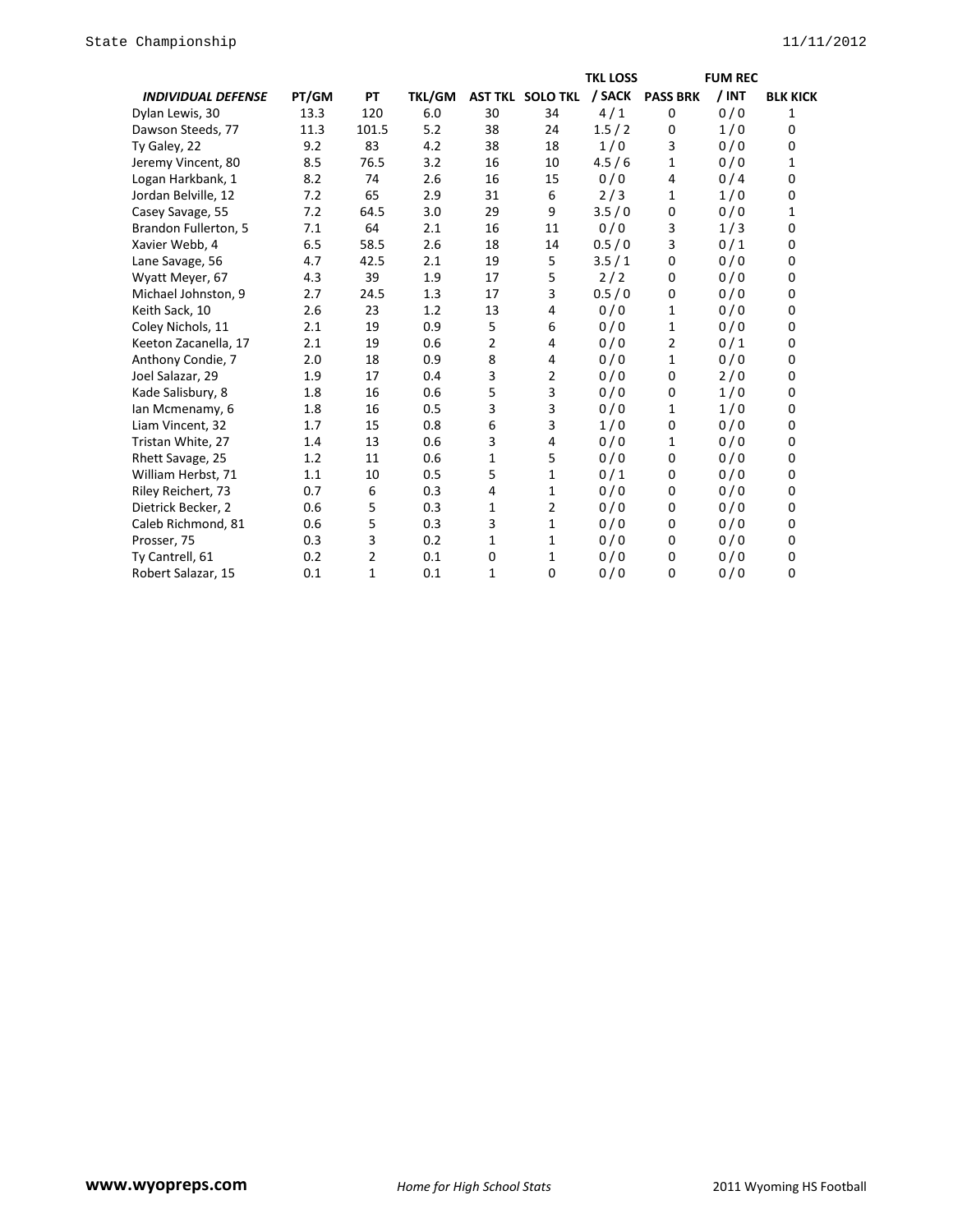## *Douglas Bearcats* **2012 Overall Record: 6 - 3**

**3A East** State Quarterfinalist

| <b>Team Per Game Averag</b> |               | <b>Douglas</b> |                         |               | Opp vs. Douglas |                        |
|-----------------------------|---------------|----------------|-------------------------|---------------|-----------------|------------------------|
| <b>Rushing</b>              | YD            | <b>ATT</b>     | YD/ATT                  | YD            | <b>ATT</b>      | YD/ATT                 |
|                             | 172.4         | 32.8           | 5.3                     | 181.1         | 40.1            | 4.5                    |
| Passing                     | YD            | <b>COMP</b>    | COMP%                   | <b>YD</b>     | <b>COMP</b>     | COMP%                  |
|                             | 143.6         | 10.2           | 47%                     | 83.4          | 6.9             | 40%                    |
| otal Offense = Rush + Pas:  | YD            | ATT            | YD/ATT                  | YD            | <b>ATT</b>      | YD/ATT                 |
|                             | 316.0         | 54.7           | 5.8                     | 264.6         | 57.2            | 4.6                    |
| <b>Punt Return</b>          | # RET         | <b>RET YD</b>  | YD / RET                | # RET         | <b>RET YD</b>   | YD / RET               |
|                             | 2.3           | 11.0           | 4.7                     | 1.2           | 12.0            | 9.8                    |
| <b>Kick Return</b>          | # RET         | <b>RET YD</b>  | YD / RET                | # RET         | <b>RET YD</b>   | YD / RET               |
|                             | 3.0           | 47             | 15.7                    | 3.7           | 75              | 20.4                   |
| <b>Scoring</b>              | <b>POINTS</b> | <b>RUSH TD</b> | <b>PASS TD</b>          | <b>POINTS</b> | <b>RUSH TD</b>  | <b>PASS TD</b>         |
|                             | 22.9          | 1.8            | 1.6                     | 15.7          | 1.7             | 0.4                    |
| <b>First Downs</b>          | <b>RUSH</b>   | <b>PASS</b>    | <b>TOTAL</b>            | <b>RUSH</b>   | <b>PASS</b>     | <b>TOTAL</b>           |
|                             | 8.7           | 4.3            | 13.6                    | 8.7           | 3.4             | 12.6                   |
| <b>Turnovers - Totals</b>   | <b>FUM</b>    | <b>INT</b>     | $+/-$                   | <b>FUM</b>    | <b>INT</b>      | $+$ / -                |
|                             | 5             | 5.             | 11                      | 10            | 12              | $-11$                  |
| <b>Punts</b>                | # PUNTS       |                | TOT AVG NET AVG # PUNTS |               |                 | <b>TOT AVG NET AVG</b> |
|                             | 33.7          | 30.3           | 3.0                     | 3.0           | 35.1            | 32.1                   |
| <b>Kick Offs</b>            | # KICKS       |                | <b>TOT AVG NET AVG</b>  | # KICKS       |                 | <b>TOT AVG NET AVG</b> |
|                             | 4.6           | 42.9           | 25.2                    | 3.4           | 43.9            | 28.8                   |

| <b>Game Recaps</b>     |          |           | <b>Rushing</b> | Passing   |     | <b>All Purpose</b> | TD's<br>nusii- | <b>1st Downs</b><br>nusii - | TO's    |
|------------------------|----------|-----------|----------------|-----------|-----|--------------------|----------------|-----------------------------|---------|
|                        |          |           |                | Comp/At   |     |                    | Pass /         | Pass /                      | Fum -   |
| Opponent               | Date     | Score     | Att - Yd       | t         | Yd  | Att - Yd           | Total          | Total                       | INT     |
| Green River            | 8/31/12  | $20 - 14$ | $38 - 168$     | $10 - 23$ | 151 | 75 - 365           |                | $1 - 2/3$ 9 - 7/17          | $-0$    |
| Defensive Stats        |          |           | $43 - 257$     | $10 - 19$ | 115 | 77 - 437           |                | $1 - 1/2$ 12 - 6/18         | $1 - 2$ |
| Cody                   | 9/7/12   | $15 - 10$ | $40 - 202$     | $7 - 14$  | 80  | $66 - 325$         |                | $2 - 0 / 2 10 - 4 / 14$     | - 0     |
| <b>Defensive Stats</b> |          |           | $29 - 94$      | $8 - 17$  | 78  | 58 - 288           | $1 - 0/1$      | $3 - 3/7$                   | $1 - 1$ |
| <b>Star Valley</b>     | 9/14/12  | $0 - 28$  | $25 - 73$      | $8 - 26$  | 102 | $66 - 230$         | $0 - 0 / 0$    | $5 - 2/8$                   | $1 - 2$ |
| <b>Defensive Stats</b> |          |           | $40 - 252$     | $3 - 15$  | 66  | $62 - 350$         |                | $4 - 0/4$ 11 - 2/13         | $-0$    |
| <b>Buffalo</b>         | 9/21/12  | $31 - 9$  | $36 - 165$     | $9 - 23$  | 177 | 74 - 443           |                | $1 - 3/4$ 7 - 3/11          | $1 - 1$ |
| <b>Defensive Stats</b> |          |           | 37 - 134       | $5 - 15$  | 43  | $62 - 272$         | $1 - 0/1$      | $5 - / 5$                   | $4 - 2$ |
| Lander Valley          | 9/28/12  | $9 - 7$   | $38 - 199$     | $6 - 15$  | 61  | $65 - 311$         |                | $1 - 0/1$ 10 - 3/13         | $2 - 0$ |
| <b>Defensive Stats</b> |          |           | $43 - 89$      | $4 - 13$  | 78  | $63 - 202$         |                | $1 - 0/1$ 6 - 3/11          | $1 - 0$ |
| Rawlins                | 10/5/12  | $40 - 14$ | 37 - 274       | $11 - 18$ | 112 | 69 - 444           |                | $3 - 3 / 6$ 11 - 7/18       | $1 - 2$ |
| Defensive Stats        |          |           | $43 - 132$     | $7 - 15$  | 149 | $71 - 416$         |                | $1 - 1/2$ 6 - 6/12          | $2 - 2$ |
| Riverton               | 10/12/12 | $13 - 14$ | $27 - 102$     | $13 - 20$ | 102 | $66 - 240$         | $1 - 1/2$      | $5 - 3/9$                   | $-0$    |
| Defensive Stats        |          |           | $43 - 270$     | $6 - 19$  | 42  | 72 - 378           |                | $2 - 0/2$ 13 - 3/16         | $-1$    |
| Torrington             | 10/19/12 | $53 - 13$ | $33 - 300$     | $14 - 24$ | 216 | $73 - 555$         |                | $6 - 2 / 8$ 11 - 8/20       | $-0$    |
| Defensive Stats        |          |           | 37 - 146       | $9 - 23$  | 77  | 77 - 373           |                | $1 - 1/2$ 9 - 3/13          | $-3$    |
| Green River            | 10/26/12 | $25 - 32$ | $21 - 69$      | $14 - 34$ | 291 | 78 - 455           |                | $1 - 3 / 4 10 - 2 / 12$     | - 0     |
| <b>Defensive Stats</b> |          |           | $46 - 256$     | $10 - 18$ | 103 | 79 - 446           |                | $3 - 1/4$ 13 - 5/18         | $1 - 0$ |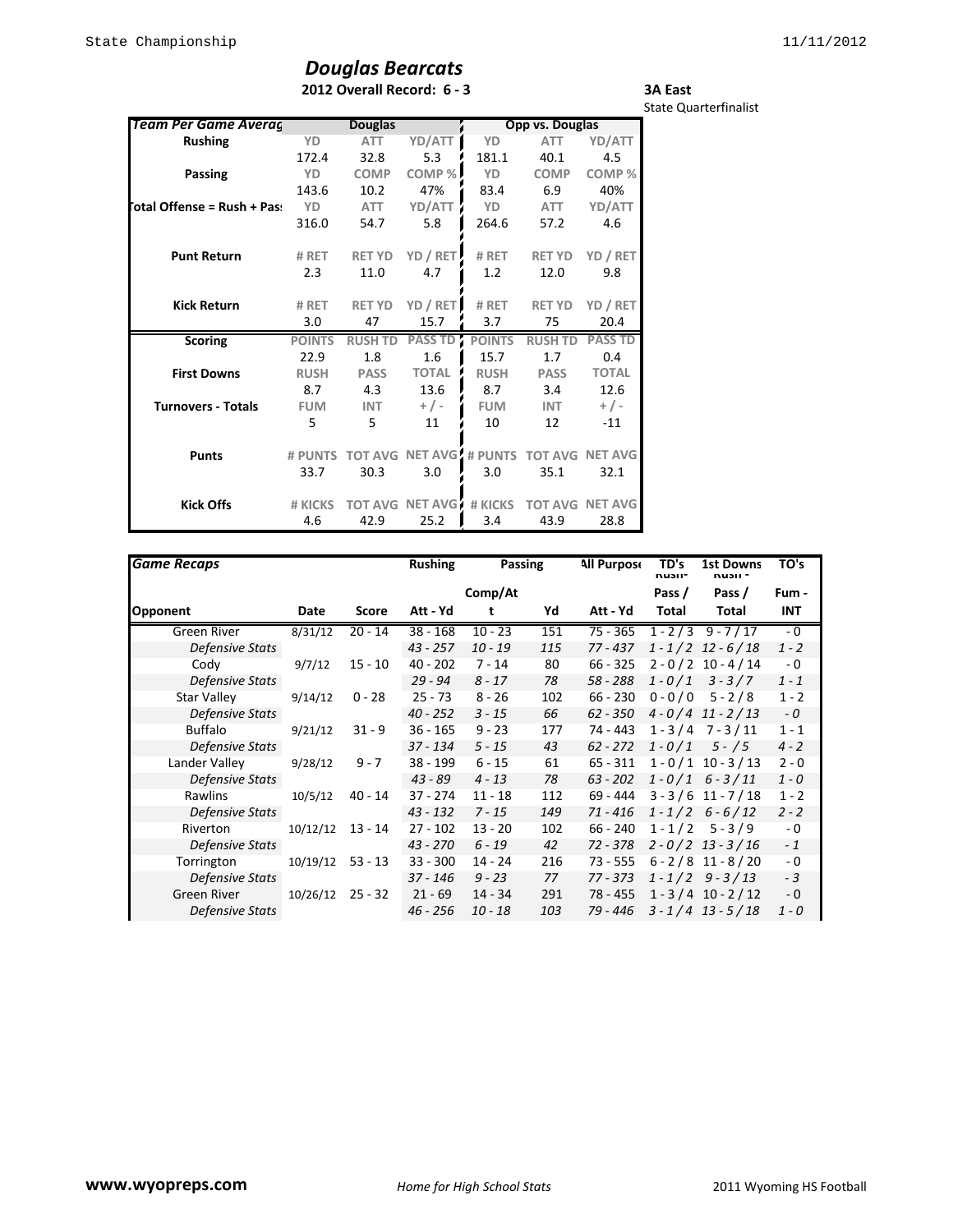| <b>RUSHING</b>        | YD/GM<br>Values  | YD/ATT               | <b>TOT YD</b> | ATT            | TD             |       |               |    |            |
|-----------------------|------------------|----------------------|---------------|----------------|----------------|-------|---------------|----|------------|
| Player, #             | Yds/Game Yds/Att |                      | TOT YD        | ATT            | TD             |       |               |    |            |
| Logan Barker, 34      | 112.0            | 5.7                  | 1008          | 178            | 9              |       |               |    |            |
| Austyn Matthews, 10   | 17.6             | 4.0                  | 158           | 40             | 4              |       |               |    |            |
| Jordon Pexton, 20     | 13.6             | 8.7                  | 122           | 14             | 1              |       |               |    |            |
| Micha Thompson, 28    | 11.1             | 4.8                  | 100           | 21             | $\overline{2}$ |       |               |    |            |
| Ty Etchemendy, 2      | 6.8              | 8.7                  | 61            | $\overline{7}$ | 0              |       |               |    |            |
| James Willox, 7       | 4.4              | 8.0                  | 40            | 5              | 0              |       |               |    |            |
| Colter Haman, 9       | 2.7              | 3.0                  | 24            | 8              | 0              |       |               |    |            |
|                       |                  |                      |               |                |                |       |               |    |            |
| Garrett Boner, 36     | 2.4              | 5.5                  | 22            | 4              | $\pmb{0}$      |       |               |    |            |
| Lane George, 25       | 1.3              | 4.0                  | 12            | 3              | $\pmb{0}$      |       |               |    |            |
| Mckenzie Coleman, 15  | 1.1              | 1.4                  | 10            | 7              | $\mathbf 0$    |       |               |    |            |
| Blake Brooks, 22      | 0.9              | 4.0                  | 8             | $\overline{2}$ | 0              |       |               |    |            |
| <b>PASSING</b>        |                  | YD/GM YD/COMP TOT YD |               | <b>COMP</b>    | <b>ATT</b>     | COMP% | <b>QB EFF</b> | TD | <b>INT</b> |
| Austyn Matthews, 10   | 98.9             | 16.8                 | 890           | 53             | 129            | 41%   | 117.4         | 9  | 3          |
| Mckenzie Coleman, 15  | 23.6             | 9.6                  | 212           | 22             | 41             | 54%   | 103.4         | 2  | 2          |
| Weber, 11             | 21.1             | 11.2                 | 190           | 17             | 26             | 65%   | 164.8         | 3  | 0          |
| Ty Etchemendy, 2      | 0.0              | $0.0\,$              | 0             | $\mathbf 0$    | $\mathbf{1}$   | 0%    | 0.0           | 0  | 0          |
| <b>RECEIVING</b>      | YD/GM            | <b>YD/REC</b>        | <b>TOT YD</b> | <b>REC</b>     | TD             |       |               |    |            |
| Ty Etchemendy, 2      | 46.8             | 13.2                 | 421           | 32             | 3              |       |               |    |            |
| Adam Sigala, 5        | 46.3             | 18.1                 | 417           | 23             | 4              |       |               |    |            |
| Blake Sanderson, 23   | 12.4             | 11.2                 | 112           | 10             | 1              |       |               |    |            |
| Justin Lehman, 46     | 7.6              | 68.0                 | 68            | 1              | $\mathbf{1}$   |       |               |    |            |
| Trevor Locke, 85      | 6.4              | 14.5                 | 58            | 4              | 1              |       |               |    |            |
| Logan Barker, 34      | 4.4              | 10.0                 | 40            | 4              | 0              |       |               |    |            |
| Jordon Pexton, 20     | 4.2              | 7.6                  | 38            | 5              | 1              |       |               |    |            |
| Garrett Boner, 36     | 3.8              | 17.0                 | 34            | $\mathbf 2$    | $\pmb{0}$      |       |               |    |            |
| Michael Addleman, 80  | 2.7              | 8.0                  | 24            | 3              | $\mathbf{1}$   |       |               |    |            |
| Chance Miller, 3      | 2.3              | 21.0                 | 21            | 1              | 1              |       |               |    |            |
| Golkowski, 12         | 1.6              | 14.0                 | 14            | 1              | 0              |       |               |    |            |
| Dakota Lebert, 21     | 1.6              | 14.0                 | 14            | $\mathbf{1}$   | $\pmb{0}$      |       |               |    |            |
| Blake Brooks, 22      | 1.1              | 10.0                 | 10            | $\mathbf{1}$   | $\pmb{0}$      |       |               |    |            |
| Luckenbihl, 17        | 1.0              | 9.0                  | 9             | 1              | $\pmb{0}$      |       |               |    |            |
| Micha Thompson, 28    | 0.7              | 6.0                  | 6             | 1              | 0              |       |               |    |            |
| James Willox, 7       | 0.4              | 4.0                  | 4             | $\mathbf{1}$   | $\pmb{0}$      |       |               |    |            |
| Kalen Chamberlain, 33 | 0.2              | 2.0                  | 2             | $\mathbf{1}$   | $\mathbf{1}$   |       |               |    |            |
| <b>PUNT RETURN</b>    | YD/GM            | YD/RET               | <b>TOT YD</b> | <b>RET</b>     |                |       |               |    |            |
| Adam Sigala, 5        | 6.0              | 3.6                  | 54            | 15             |                |       |               |    |            |
| Blake Brooks, 22      | 2.0              | 18.0                 | 18            | 1              |                |       |               |    |            |
| Darren Pruitt, 24     | 1.6              | $7.0$                | 14            | $\mathbf 2$    |                |       |               |    |            |
| Blake Sanderson, 23   | 1.4              | $6.5\,$              | 13            | $\mathbf 2$    |                |       |               |    |            |
| Ty Etchemendy, 2      | 0.0              | $0.0\,$              | 0             | 1              |                |       |               |    |            |
| <b>KICK RETURN</b>    | YD/GM            | YD/RET               | <b>TOT YD</b> | <b>RET</b>     |                |       |               |    |            |
| Adam Sigala, 5        | 25.0             | 20.5                 | 225           | 11             |                |       |               |    |            |
| Blake Brooks, 22      | 5.4              | 16.3                 | 49            | 3              |                |       |               |    |            |
| Lane George, 25       | 5.0              | 22.5                 | 45            | $\mathbf 2$    |                |       |               |    |            |
| Logan Barker, 34      | 3.3              | 10.0                 | 30            | 3              |                |       |               |    |            |
| Darren Pruitt, 24     | 2.1              | 9.5                  | 19            | $\overline{2}$ |                |       |               |    |            |
| Colter Haman, 9       | 2.0              | 18.0                 | 18            | 1              |                |       |               |    |            |
| Blake Sanderson, 23   | 1.8              | 16.0                 | 16            | $\mathbf{1}$   |                |       |               |    |            |
| Chance Miller, 3      | 1.4              | 13.0                 | 13            | $\mathbf{1}$   |                |       |               |    |            |
| Dalton Burgner, 8     | 1.1              | 10.0                 | 10            | 1              |                |       |               |    |            |
| James Willox, 7       | 0.0              | 0.0                  | 0             | $\overline{2}$ |                |       |               |    |            |
|                       |                  |                      |               |                |                |       |               |    |            |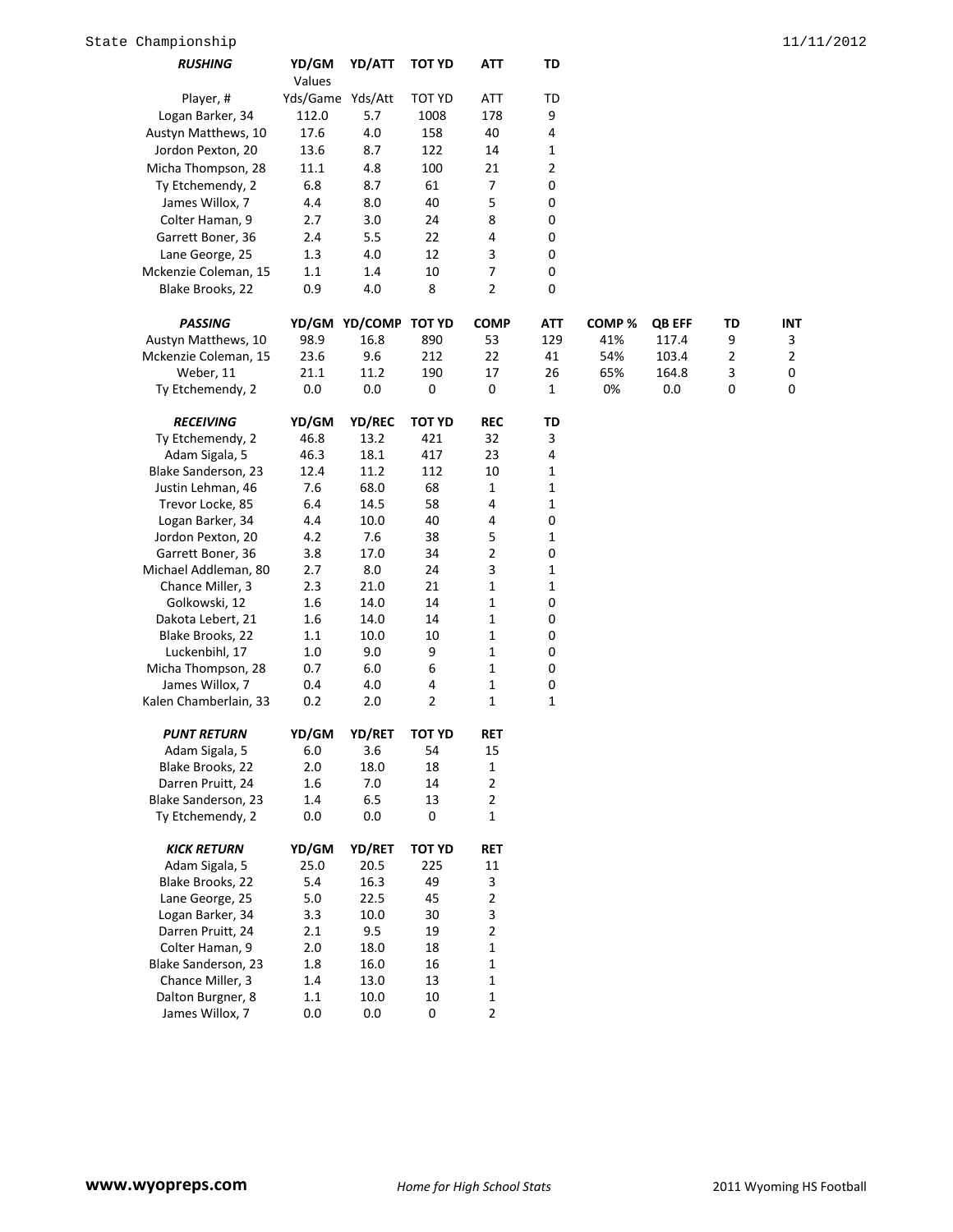|                            |                |                         | (RUSH, PASS, RECEIVE, PUNT RET, KICK RETURN) |                |                |       |             |
|----------------------------|----------------|-------------------------|----------------------------------------------|----------------|----------------|-------|-------------|
| <b>ALL PURPOSE OFFENSE</b> | YD/GM          | YD/ATT                  | <b>TOT YD</b>                                | <b>ATT</b>     | TD             | PT/GM |             |
| Logan Barker, 34           | 119.8          | 5.8                     | 1078                                         | 185            | 9              | 6.7   |             |
| Austyn Matthews, 10        | 116.4          | 6.2                     | 1048                                         | 169            | 4              | 2.7   |             |
| Adam Sigala, 5             | 77.3           | 14.2                    | 696                                          | 49             | 4              | 2.7   |             |
| Ty Etchemendy, 2           | 53.6           | 11.8                    | 482                                          | 41             | 3              | 2.0   |             |
| Mckenzie Coleman, 15       | 24.7           | 4.6                     | 222                                          | 48             | 0              | 0.0   |             |
| Weber, 11                  | 19.4           | 5.6                     | 175                                          | 31             | 0              | 0.0   |             |
| Jordon Pexton, 20          | 17.8           | 8.4                     | 160                                          | 19             | $\overline{2}$ | 1.3   |             |
| Blake Sanderson, 23        | 15.7           | 10.8                    | 141                                          | 13             | $\mathbf{1}$   | 0.9   |             |
| Micha Thompson, 28         | 11.8           | 4.8                     | 106                                          | 22             | $\overline{2}$ | 1.3   |             |
| Blake Brooks, 22           | 9.4            | 12.1                    | 85                                           | 7              | 0              | 0.0   |             |
| Justin Lehman, 46          | 7.8            | 35.0                    | 70                                           | $\overline{2}$ | $\mathbf{1}$   | 0.7   |             |
| Trevor Locke, 85           | 6.4            | 14.5                    | 58                                           | 4              | 1              | 0.7   |             |
| Lane George, 25            | 6.3            | 11.4                    | 57                                           | 5              | 0              | 0.1   |             |
| Garrett Boner, 36          | 6.2            | 9.3                     | 56                                           | 6              | 0              | 0.0   |             |
| James Willox, 7            | 4.9            | 5.5                     | 44                                           | 8              | 0              | 0.0   |             |
| Colter Haman, 9            | 4.7            | 4.7                     | 42                                           | 9              | 0              | 0.0   |             |
| Chance Miller, 3           | 3.8            | 17.0                    | 34                                           | 2              | 1              | 0.7   |             |
| Darren Pruitt, 24          | 3.7            | 8.3                     | 33                                           | 4              | 0              | 0.0   |             |
| Michael Addleman, 80       | 2.7            | 8.0                     | 24                                           | 3              | $\mathbf{1}$   | 0.7   |             |
| Golkowski, 12              | 1.6            | 14.0                    | 14                                           | 1              | 0              | 0.0   |             |
| Dakota Lebert, 21          | 1.6            | 14.0                    | 14                                           | 1              | 0              | 0.0   |             |
| Dalton Burgner, 8          | 1.1            | 10.0                    | 10                                           | $\mathbf 1$    | 0              | 0.0   |             |
| Luckenbihl, 17             | 1.0            | 9.0                     | 9                                            | 1              | 0              | 0.0   |             |
| Kalen Chamberlain, 33      | 0.2            | 2.0                     | $\overline{2}$                               | $\mathbf 1$    | 1              | 0.7   |             |
|                            |                |                         |                                              |                |                |       |             |
| <b>SCORING</b>             | PT/GM          | ΡT                      | TD                                           | FG             | 1 EP           | 2 EP  | <b>SFTY</b> |
| Logan Barker, 34           | 6.7            | 60                      | 9                                            | 0              | 0              | 3     | 0           |
| Adam Sigala, 5             | 2.7            | 24                      | 4                                            | 0              | 0              | 0     | 0           |
| Austyn Matthews, 10        | 2.7            | 24                      | 4                                            | 0              | 0              | 0     | 0           |
| Ty Etchemendy, 2           | 2.0            | 18                      | 3                                            | 0              | 0              | 0     | 0           |
| Tanner Alseike, 37         | 1.7            | 15                      | 0                                            | 2              | 9              | 0     | 0           |
| Micha Thompson, 28         | 1.3            | 12                      | $\overline{\mathbf{c}}$                      | 0              | 0              | 0     | 0           |
| Jordon Pexton, 20          | 1.3            | 12                      | $\overline{2}$                               | 0              | 0              | 0     | 0           |
| Blake Sanderson, 23        | 0.9            | 8                       | 1                                            | 0              | 0              | 1     | 0           |
| Kalen Chamberlain, 33      | 0.7            | 6                       | $\mathbf{1}$                                 | 0              | 0              | 0     | 0           |
| Justin Lehman, 46          | 0.7            | 6                       | $\mathbf{1}$                                 | 0              | 0              | 0     | 0           |
| Michael Addleman, 80       | 0.7            | 6                       | $\mathbf{1}$                                 | 0              | 0              | 0     | 0           |
| Chance Miller, 3           | 0.7            | 6                       | 1                                            | 0              | 0              | 0     | 0           |
| Trevor Locke, 85           | 0.7            | 6                       | $\mathbf 1$                                  | 0              | 0              | 0     | 0           |
| Lane George, 25            | 0.1            | 1                       | 0                                            | 0              | 1              | 0     | 0           |
|                            |                |                         |                                              |                |                |       |             |
| <b>PUNTING</b>             |                |                         | TOT AVG NET AVG PUNT/GM                      | <b>PUNT</b>    |                |       |             |
| Tanner Alseike, 37         | 35.7           | 32.9                    | 4.3                                          | 39             |                |       |             |
| Ty Etchemendy, 2           | 25.0           | 25.0                    | 0.1                                          | 1              |                |       |             |
| Logan Barker, 34           | 24.0           | 24.0                    | 0.1                                          | $\mathbf 1$    |                |       |             |
|                            |                |                         |                                              |                |                |       |             |
| <b>KICKING</b>             |                | TOT AVG NET AVG KICK/GM |                                              | <b>KICK</b>    |                |       |             |
| Tanner Alseike, 37         | 43.2           | 25.1                    | 4.3                                          | 39             |                |       |             |
| Ian Gastrogiovanni, 38     | 36.5           | 26.5                    | 0.2                                          | $\overline{2}$ |                |       |             |
|                            |                |                         |                                              |                |                |       |             |
| <b>KICK ATTEMPTS</b>       | <b>FGM</b>     | <b>FGA</b>              | <b>LONG</b>                                  | 1 EPM          | 1 EPA          |       |             |
| Tanner Alseike, 37         | $\overline{2}$ | 3                       | 35                                           | 9              | 18             |       |             |
| Lane George, 25            | 0              | 0                       | 0                                            | 1              | $\overline{2}$ |       |             |
|                            |                |                         |                                              |                |                |       |             |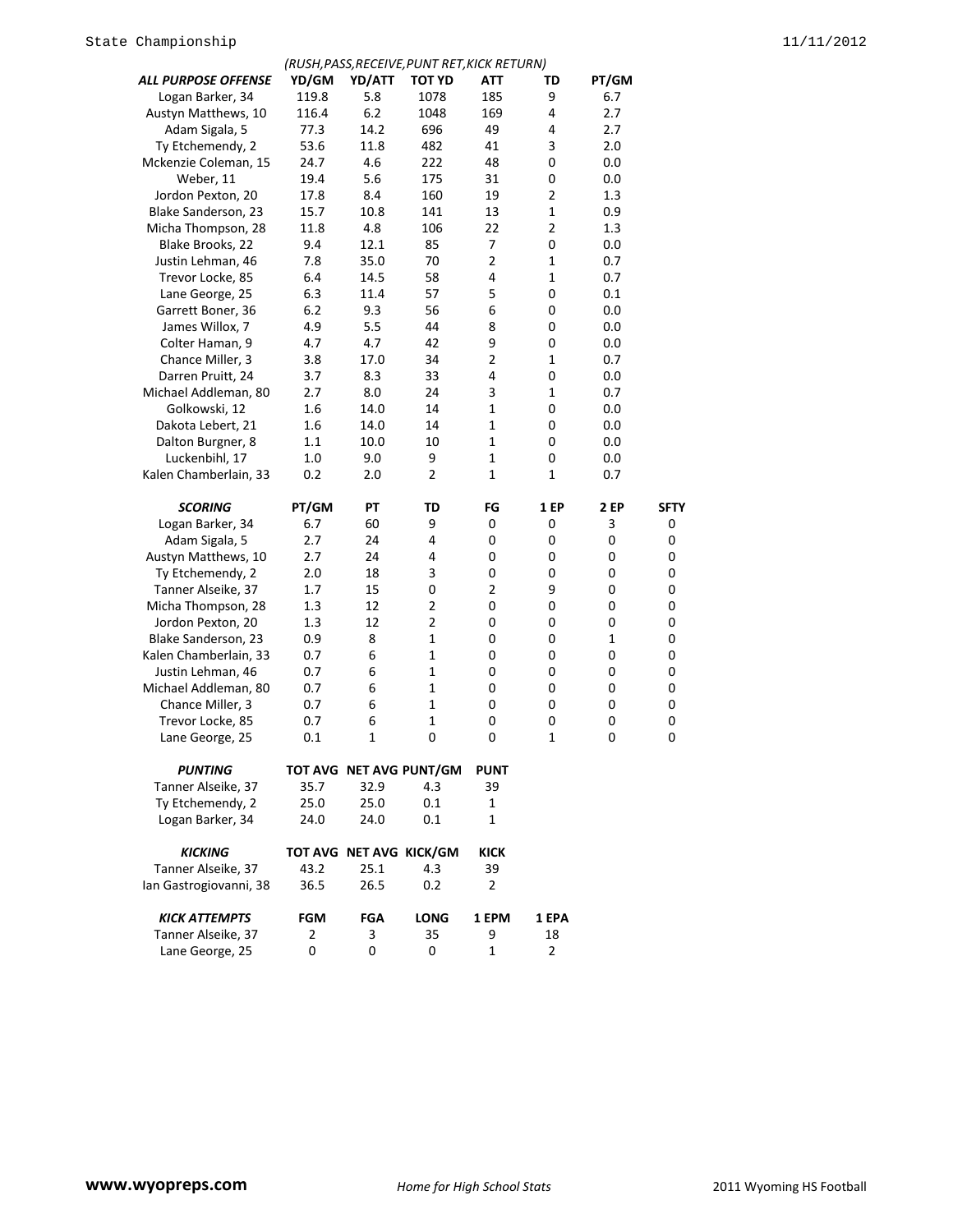|                           |       |                |        |                |                                  | <b>TKL LOSS</b> |              | <b>FUM REC</b> |                  |
|---------------------------|-------|----------------|--------|----------------|----------------------------------|-----------------|--------------|----------------|------------------|
| <b>INDIVIDUAL DEFENSE</b> | PT/GM | PT             | TKL/GM |                | AST TKL SOLO TKL / SACK PASS BRK |                 |              | / INT          | <b>BLK KICK</b>  |
| Logan Barker, 34          | 16.1  | 145            | 7.5    | 71             | 31                               | 1/0             | $\mathbf{1}$ | 0/0            | 1                |
| Ty Etchemendy, 2          | 11.4  | 103            | 3.7    | 20             | 22                               | 0/1             | 7            | 0/3            | $\mathbf{1}$     |
| Garrett Boner, 36         | 8.8   | 79             | 3.8    | 28             | 16                               | 3/1             | 0            | 0/0            | $\mathbf{1}$     |
| Colter Haman, 9           | 8.0   | 72             | 3.4    | 23             | 15                               | 3/1             | $\mathbf 1$  | 1/0            | 0                |
| Dalton Burgner, 8         | 7.8   | 70             | 3.2    | 34             | 9                                | 2/1             | $\mathbf 2$  | 0/1            | 0                |
| Adam Sigala, 5            | 7.2   | 65             | 2.3    | 9              | 16                               | 0/0             | 2            | 0/4            | 0                |
| Bay Parks, 53             | 6.9   | 124            | 3.1    | 58             | 19                               | 6/1             | $\mathbf{1}$ | 1/0            | 0                |
| Dalton Smith, 57          | 6.6   | 59             | 2.4    | 27             | $\overline{7}$                   | 1/0             | 0            | 3/0            | 0                |
| Tyler Pope, 66            | 6.3   | 57             | 2.9    | 30             | 6                                | 3/2             | 0            | 0/0            | $\pmb{0}$        |
| Blake Sanderson, 23       | 5.9   | 53             | 2.6    | 18             | 13                               | 0/1             | 3            | 0/0            | $\mathbf 0$      |
| Jordon Pexton, 20         | 5.3   | 48             | 2.6    | 23             | 11                               | 0/1             | 0            | 0/0            | 0                |
| Michael Addleman, 80      | 4.6   | 41             | 1.2    | 8              | 7                                | 0/0             | 7            | 0/1            | 0                |
| Justin Lehman, 46         | 2.3   | 21             | 0.7    | 7              | $\overline{2}$                   | 0/1             | 0            | 0/0            | $\mathbf{1}$     |
| Kalen Chamberlain, 33     | 2.2   | 20             | 0.7    | 7              | 1                                | 1/1             | 0            | 1/0            | 0                |
| Chance Miller, 3          | 2.2   | 20             | 0.7    | 5              | 4                                | 0/0             | $\mathbf{1}$ | 0/1            | 0                |
| Lane George, 25           | 1.9   | 35             | 0.8    | 13             | 7                                | 1/0             | 0            | 1/0            | 0                |
| Tanner Gamble, 14         | 1.7   | 15             | 0.6    | 2              | 4                                | 0/0             | 0            | 0/1            | 0                |
| Hunter Haman, 6           | 1.6   | 14             | 0.7    | 3              | 4                                | 1/0             | 0            | 0/0            | 0                |
| Garet Wittrock, 78        | 1.4   | 13             | 0.7    | 6              | 2                                | 0/1             | 0            | 0/0            | 0                |
| Austin Detner, 54         | 1.3   | 12             | 0.7    | 10             | $\mathbf{1}$                     | 0/0             | 0            | 0/0            | $\boldsymbol{0}$ |
| Micha Thompson, 28        | 1.2   | 11             | 0.5    | 3              | $\mathbf{1}$                     | 1/1             | 0            | 0/0            | 0                |
| Sai Rogl, 4               | 1.2   | 11             | 0.4    | 0              | 3                                | 1/0             | $\mathbf{1}$ | 0/0            | $\mathbf 0$      |
| Trevor Locke, 85          | 1.1   | 10             | 0.2    | $\mathbf{1}$   | $\mathbf{1}$                     | 0/0             | 0            | 0/0            | $\mathbf 1$      |
| Blake Brooks, 22          | 0.9   | 8              | 0.2    | 3              | 0                                | 0/0             | 0            | 0/1            | 0                |
| James Willox, 7           | 0.9   | 8              | 0.2    | $\mathbf{1}$   | $\mathbf{1}$                     | 0/0             | 0            | 1/0            | 0                |
| Salem Ford, 68            | 0.9   | 8              | 0.4    | 8              | 0                                | 0/0             | 0            | 0/0            | $\boldsymbol{0}$ |
| Cj Allen, 67              | 0.9   | 8              | 0.4    | 6              | $\mathbf{1}$                     | 0/0             | 0            | 0/0            | 0                |
| Darren Pruitt, 24         | 0.9   | 8              | 0.4    | 4              | $\overline{2}$                   | 0/0             | 0            | 0/0            | $\pmb{0}$        |
| Trevor Mcreynolds, 61     | 0.8   | 7              | 0.4    | 3              | $\overline{2}$                   | 0/0             | 0            | 0/0            | 0                |
| Mckenzie Coleman, 15      | 0.8   | 7              | 0.4    | 3              | $\overline{\mathbf{c}}$          | 0/0             | 0            | 0/0            | 0                |
| Tanner Alseike, 37        | 0.3   | 6              | 0.2    | 4              | $\mathbf{1}$                     | 0/0             | 0            | 0/0            | 0                |
| C Dick, 51                | 0.2   | $\overline{2}$ | 0.1    | 0              | $\mathbf{1}$                     | 0/0             | 0            | 0/0            | 0                |
| Joey Pinkleman, 75        | 0.2   | 2              | 0.1    | 2              | 0                                | 0/0             | 0            | 0/0            | 0                |
| Cabellero, 63             | 0.2   | 2              | 0.1    | $\overline{2}$ | 0                                | 0/0             | 0            | 0/0            | 0                |
| Layne Mcguire, 58         | 0.2   | 2              | 0.1    | $\overline{2}$ | 0                                | 0/0             | 0            | 0/0            | 0                |
| Blayne Watson, 16         | 0.2   | $\overline{2}$ | 0.1    | 0              | $\mathbf{1}$                     | 0/0             | 0            | 0/0            | 0                |
| Ian Gastrogiovanni, 38    | 0.2   | 2              | 0.1    | $\overline{2}$ | 0                                | 0/0             | 0            | 0/0            | 0                |
| Dakota Lebert, 21         | 0.2   | $\overline{2}$ | 0.0    | 0              | 0                                | 0/0             | $\mathbf{1}$ | 0/0            | 0                |
| Daniel Evins, 73          | 0.2   | $\overline{2}$ | 0.1    | 0              | $\mathbf{1}$                     | 0/0             | 0            | 0/0            | 0                |
| Dylan Boynton, 60         | 0.1   | 1              | 0.1    | $\mathbf{1}$   | 0                                | 0/0             | 0            | 0/0            | 0                |
| King, 84                  | 0.1   | 1              | 0.1    | $\mathbf{1}$   | 0                                | 0/0             | 0            | 0/0            | $\mathbf 0$      |
| Ben Ramos, 71             | 0.1   | 1              | 0.1    | $\mathbf{1}$   | 0                                | 0/0             | 0            | 0/0            | 0                |
| Scott Shuler, 52          | 0.1   | 1              | 0.1    | 1              | 0                                | 0/0             | 0            | 0/0            | 0                |
| Hunter Valentine, 59      | 0.1   | $\mathbf{1}$   | 0.1    | $\mathbf{1}$   | 0                                | 0/0             | 0            | 0/0            | 0                |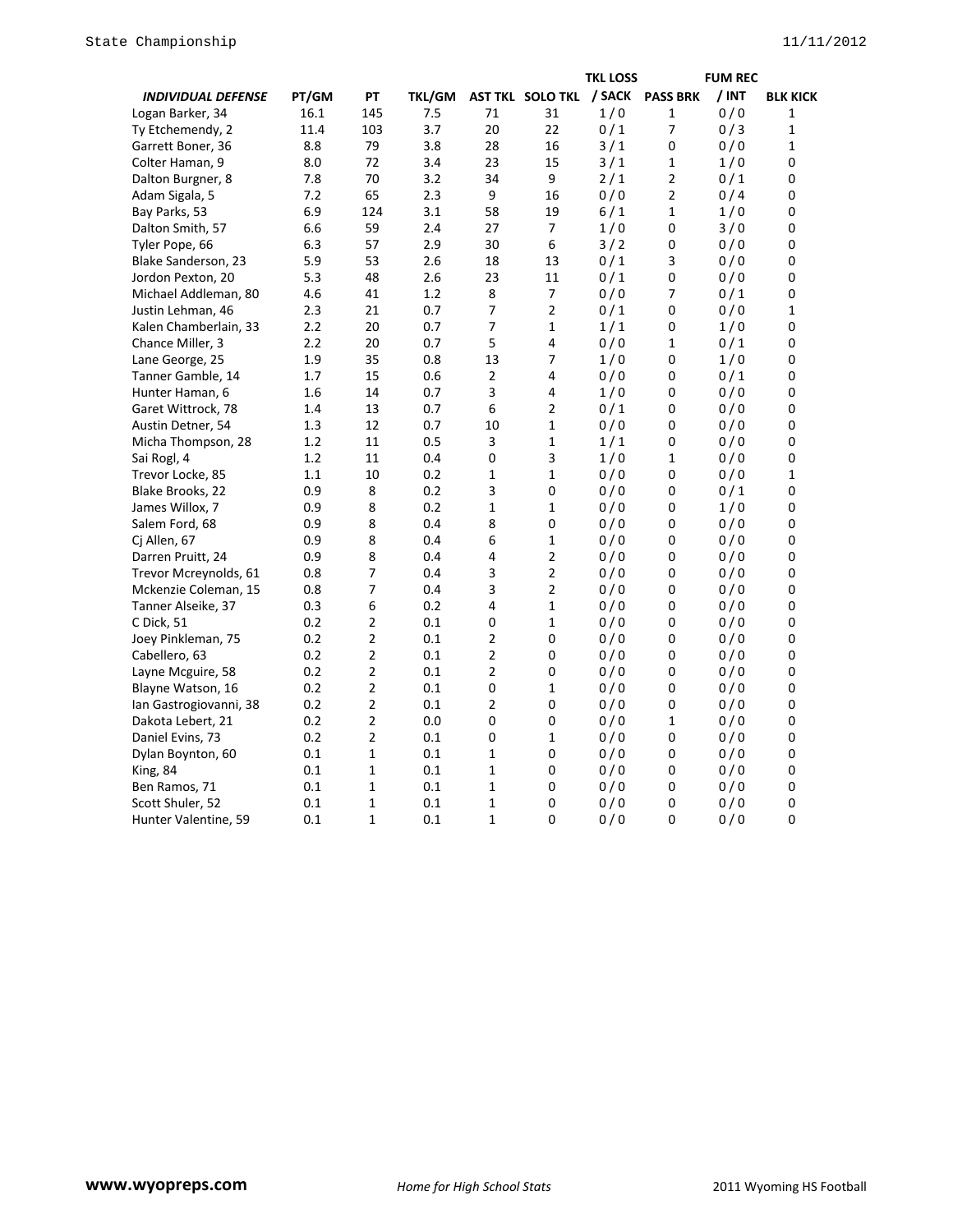## *Buffalo Bison* **2012 Overall Record: 4 - 5**

#### **3A East** State Quarterfinalist

| <b>Team Per Game Averag</b> |               | <b>Buffalo</b> |                                |               | Opp vs. Buffalo |                |
|-----------------------------|---------------|----------------|--------------------------------|---------------|-----------------|----------------|
| <b>Rushing</b>              | YD            | <b>ATT</b>     | YD/ATT                         | YD            | <b>ATT</b>      | YD/ATT         |
|                             | 201.7         | 34.8           | 5.8                            | 155.2         | 36.0            | 4.3            |
| Passing                     | YD            | <b>COMP</b>    | COMP%                          | YD            | <b>COMP</b>     | COMP%          |
|                             | 72.7          | 6.3            | 48%                            | 124.1         | 8.1             | 43%            |
| otal Offense = Rush + Pas:  | YD            | ATT            | YD/ATT                         | YD            | <b>ATT</b>      | YD/ATT         |
|                             | 274.3         | 48.0           | 5.7                            | 279.3         | 54.9            | 5.1            |
| <b>Punt Return</b>          | # RET         | <b>RET YD</b>  | YD / RET                       | # RET         | <b>RET YD</b>   | YD / RET       |
|                             | 0.8           | 16.7           | 21.4                           | 1.4           | 12.9            | 8.9            |
| <b>Kick Return</b>          | # RET         | <b>RET YD</b>  | YD / RET                       | # RET         | <b>RET YD</b>   | YD / RET       |
|                             | 2.8           | 44             | 15.7                           | 3.2           | 65              | 20.3           |
| <b>Scoring</b>              | <b>POINTS</b> | <b>RUSH TD</b> | <b>PASS TD</b>                 | <b>POINTS</b> | <b>RUSH TD</b>  | <b>PASS TD</b> |
|                             | 23.1          | 2.3            | 0.7                            | 22.4          | 2.2             | 0.8            |
| <b>First Downs</b>          | <b>RUSH</b>   | <b>PASS</b>    | <b>TOTAL</b>                   | <b>RUSH</b>   | <b>PASS</b>     | <b>TOTAL</b>   |
|                             | 7.8           | 2.4            | 10.6                           | 6.7           | 3.7             | 11.7           |
| <b>Turnovers - Totals</b>   | <b>FUM</b>    | <b>INT</b>     | $+/-$                          | <b>FUM</b>    | <b>INT</b>      | $+/-$          |
|                             | 9             | 6              | 10                             | 9             | 15              | $-10$          |
| <b>Punts</b>                | # PUNTS       |                | <b>TOT AVG NET AVG # PUNTS</b> |               | <b>TOT AVG</b>  | <b>NET AVG</b> |
|                             | 33.7          | 30.3           | 3.0                            | 3.0           | 36.7            | 30.4           |
| <b>Kick Offs</b>            | # KICKS       | <b>TOT AVG</b> | NET AVG                        | # KICKS       | <b>TOT AVG</b>  | <b>NET AVG</b> |
|                             | 3.3           | 45.1           | 26.5                           | 4.0           | 45.4            | 30.6           |

| <b>Game Recaps</b>     |          |           | <b>Rushing</b><br>Passing |           | <b>All Purpose</b> | TD's<br>nusii- | <b>1st Downs</b><br>nusii - | TO's                  |         |
|------------------------|----------|-----------|---------------------------|-----------|--------------------|----------------|-----------------------------|-----------------------|---------|
|                        |          |           |                           | Comp/At   |                    |                | Pass /                      | Pass /                | Fum -   |
| Opponent               | Date     | Score     | Att - Yd                  | t         | Yd                 | Att - Yd       | Total                       | Total                 | INT     |
| Worland                | 8/31/12  | $41 - 0$  | $50 - 368$                | $4 - 10$  | 47                 | 66 - 454       |                             | $4 - 2 / 6$ 14 - 2/18 | $-0$    |
| Defensive Stats        |          |           | $22 - 14$                 | $4 - 17$  | 53                 | $50 - 177$     | $0 - 0 / 0$                 | $1 - 2/4$             | $3 - 0$ |
| Powell                 | 9/7/12   | $14 - 41$ | $33 - 188$                | $9 - 14$  | 89                 | $62 - 345$     | $1 - 1/2$                   | $6 - 4 / 10$          | $1 - 0$ |
| Defensive Stats        |          |           | $37 - 166$                | $5 - 12$  | 98                 | $59 - 428$     |                             | $4 - 1/6$ $8 - 5/16$  | $1 - 0$ |
| Green River            | 9/14/12  | 14 - 34   | $30 - 106$                | $9 - 16$  | 70                 | $60 - 290$     | $2 - 0 / 2$                 | $6 - 4 / 10$          | $-1$    |
| Defensive Stats        |          |           | $50 - 294$                | $7 - 14$  | 146                | 72 - 440       |                             | $3 - 2/5$ 16 - 5/21   | $-2$    |
| Douglas                | 9/21/12  | $9 - 31$  | 37 - 134                  | $5 - 15$  | 43                 | $62 - 272$     | $1 - 0/1$                   | $5 - / 5$             | $4 - 2$ |
| Defensive Stats        |          |           | $36 - 165$                | $9 - 23$  | 177                | 74 - 443       | $1 - 3/4$                   | 7 - 3 / 11            | $1 - 1$ |
| Riverton               | 9/28/12  | 14 - 34   | $27 - 92$                 | $13 - 23$ | 182                | $67 - 320$     |                             | $1 - 1/2$ 7 - 7/15    | $-1$    |
| Defensive Stats        |          |           | $40 - 172$                | $18 - 24$ | 202                | 88 - 561       |                             | $5 - 0/5$ 10 - 7/19   | $1 - 0$ |
| Lander Valley          | 10/5/12  | $14 - 8$  | 54 - 299                  | $1 - 4$   | 3                  | $61 - 314$     | $2 - 0 / 2$                 | $15 - / 15$           | $1 - 0$ |
| <b>Defensive Stats</b> |          |           | $22 - 61$                 | $6 - 16$  | 96                 | $44 - 157$     | $0 - 1/1$                   | $3 - 3/9$             | $1 - 1$ |
| Torrington             | 10/12/12 | $42 - 23$ | 24 - 237                  | $8 - 14$  | 106                | 49 - 343       | $4 - 1/5$                   | $-$ / 0               | $-0$    |
| Defensive Stats        |          |           | $41 - 201$                | $10 - 22$ | 125                | 79 - 346       | $3 - 0/3$                   | $-70$                 | $1 - 3$ |
| Rawlins                | 10/19/12 | $46 - 0$  | $25 - 201$                | $5 - 7$   | 88                 | $40 - 411$     | $5 - 1/7$                   | $9 - 5 / 14$          | $1 - 0$ |
| Defensive Stats        |          |           | $32 - 47$                 | $3 - 20$  | 64                 | $63 - 192$     | $0 - 0 / 0$                 | $4 - 2/6$             | - 6     |
| <b>Star Valley</b>     | 10/26/12 | 14 - 31   | $33 - 190$                | 3 - 16    | 26                 | 54 - 263       | $1 - 0/2$                   | $8 - 0/8$             | $2 - 2$ |
| <b>Defensive Stats</b> |          |           | 44 - 277                  | $11 - 22$ | 156                | $80 - 474$     |                             | $4 - 0/4$ 11 - 6/19   | $1 - 3$ |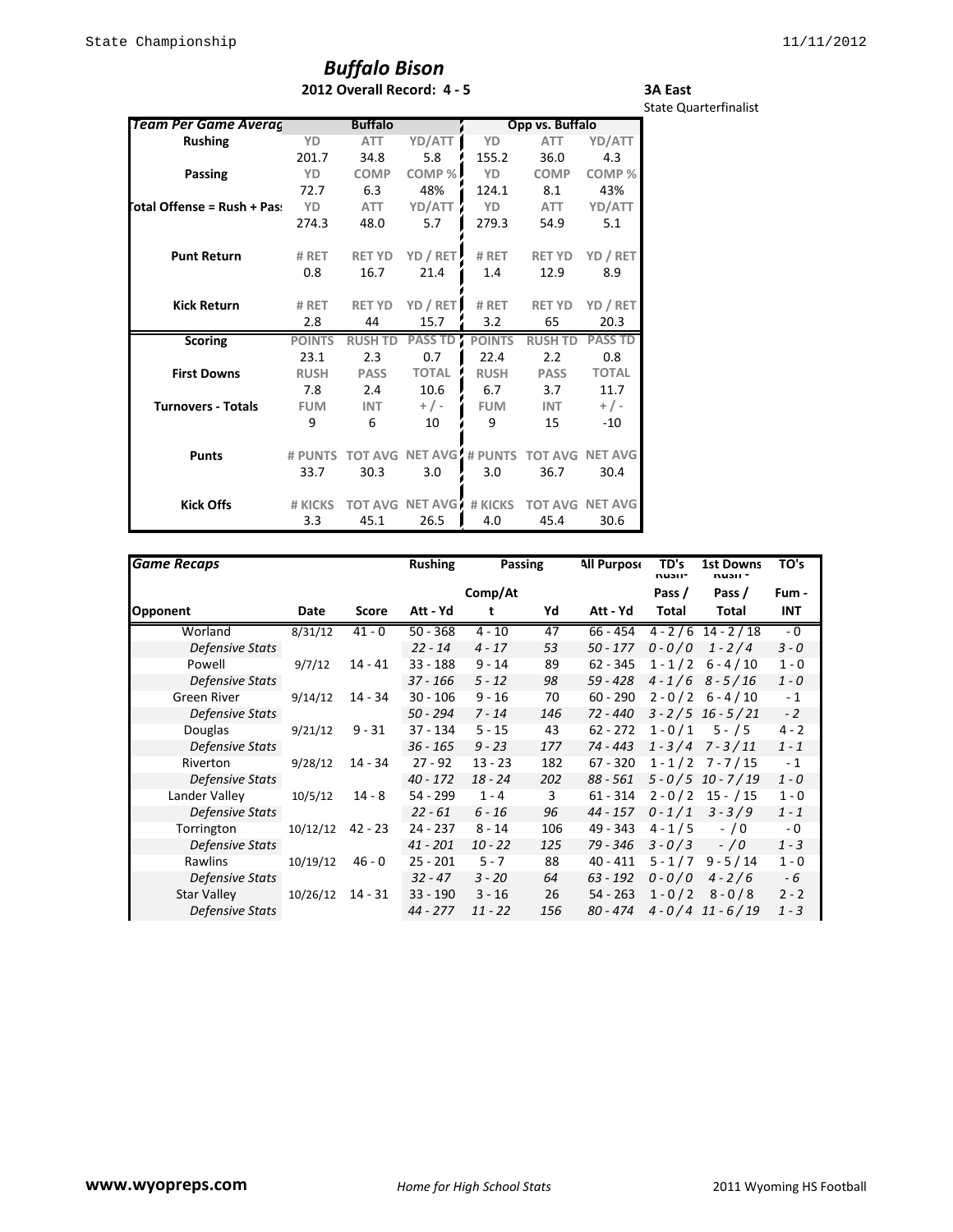| <b>RUSHING</b>             | YD/GM<br>Values  | YD/ATT                                       | <b>TOT YD</b>  | ATT                     | TD             |             |               |    |            |
|----------------------------|------------------|----------------------------------------------|----------------|-------------------------|----------------|-------------|---------------|----|------------|
| Player, #                  | Yds/Game Yds/Att |                                              | <b>TOT YD</b>  | <b>ATT</b>              | TD             |             |               |    |            |
| Tyler Rogers, 21           | 110.0            | 6.8                                          | 990            | 145                     | 9              |             |               |    |            |
| Aaron Fenner, 33           | 40.7             | 4.8                                          | 366            | 76                      | 3              |             |               |    |            |
| Dylan Marton, 4            | 32.8             | $5.2$                                        | 295            | 57                      | $\overline{7}$ |             |               |    |            |
| Garrett Monroe, 17         | 10.0             | 4.3                                          | 90             | 21                      | $\overline{2}$ |             |               |    |            |
| Casey Sellers, 40          | 6.0              | 6.0                                          | 54             | 9                       | 0              |             |               |    |            |
| Cason Filbert, 7           | 1.9              | 8.5                                          | 17             | 2                       | 0              |             |               |    |            |
|                            |                  |                                              |                |                         |                |             |               |    |            |
| <b>PASSING</b>             |                  | YD/GM YD/COMP TOT YD                         |                | <b>COMP</b>             | <b>ATT</b>     | COMP%       | <b>QB EFF</b> | TD | <b>INT</b> |
| Dylan Marton, 4            | 72.7             | 11.5                                         | 654            | 57                      | 119            | 48%         | 100.6         | 6  | 6          |
| <b>RECEIVING</b>           | YD/GM            | YD/REC                                       | <b>TOT YD</b>  | <b>REC</b>              | TD             |             |               |    |            |
| Aaron Fenner, 33           | 26.9             | 11.5                                         | 242            | 21                      | 1              |             |               |    |            |
| Casey Sellers, 40          | 13.9             | 17.9                                         | 125            | 7                       | 1              |             |               |    |            |
| Cason Filbert, 7           | 13.0             | 13.0                                         | 117            | 9                       | 1              |             |               |    |            |
| Tyler Bauer, 9             | 4.9              | 11.0                                         | 44             | $\overline{\mathbf{4}}$ | 1              |             |               |    |            |
| Tyler Rogers, 21           | 3.9              | 5.0                                          | 35             | 7                       | 1              |             |               |    |            |
| Garrett Monroe, 17         | 3.4              | 15.5                                         | 31             | 2                       | 0              |             |               |    |            |
| Austin Ostrum, 1           | 3.3              | 15.0                                         | 30             | 2                       | 0              |             |               |    |            |
| Kye Jensen, 88             | 2.8              | 6.3                                          | 25             | 4                       | 1              |             |               |    |            |
| Dylan Collins, 28          | 0.6              | 5.0                                          | 5              | $\mathbf{1}$            | 0              |             |               |    |            |
| <b>PUNT RETURN</b>         | YD/GM            | <b>YD/RET</b>                                | <b>TOT YD</b>  | <b>RET</b>              |                |             |               |    |            |
| Cason Filbert, 7           | 10.1             | 45.5                                         | 91             | $\overline{2}$          |                |             |               |    |            |
| Garrett Monroe, 17         | 6.6              | 14.8                                         | 59             | 4                       |                |             |               |    |            |
| Tyler Rogers, 21           | 0.0              | 0.0                                          | 0              | $\mathbf{1}$            |                |             |               |    |            |
|                            |                  |                                              |                |                         |                |             |               |    |            |
| <b>KICK RETURN</b>         | YD/GM            | YD/RET                                       | <b>TOT YD</b>  | <b>RET</b>              |                |             |               |    |            |
| Garrett Monroe, 17         | 20.1             | 15.1                                         | 181            | 12                      |                |             |               |    |            |
| Aaron Fenner, 33           | 16.3             | 18.4                                         | 147            | 8                       |                |             |               |    |            |
| Cason Filbert, 7           | 5.7              | 17.0                                         | 51             | 3                       |                |             |               |    |            |
| Tyler Bauer, 9             | 1.1              | 10.0                                         | 10             | $\mathbf 1$             |                |             |               |    |            |
| Austin Ostrum, 1           | 0.4              | 4.0                                          | 4              | $\mathbf 1$             |                |             |               |    |            |
|                            |                  | (RUSH, PASS, RECEIVE, PUNT RET, KICK RETURN) |                |                         |                |             |               |    |            |
| <b>ALL PURPOSE OFFENSE</b> | YD/GM            | YD/ATT                                       | <b>TOT YD</b>  | ATT                     | TD             | PT/GM       |               |    |            |
| Tyler Rogers, 21           | 113.9            | 6.7                                          | 1025           | 153                     | 11             | 7.3         |               |    |            |
| Dylan Marton, 4            | 105.4            | 5.4                                          | 949            | 176                     | 7              | 4.7         |               |    |            |
| Aaron Fenner, 33           | 83.9             | 7.2                                          | 755            | 105                     | 4              | 2.9         |               |    |            |
| Garrett Monroe, 17         | 40.1             | 9.3                                          | 361            | 39                      | $\overline{2}$ | 1.3         |               |    |            |
| Cason Filbert, 7           | 30.7             | 17.3                                         | 276            | 16                      | $\overline{2}$ | 1.3         |               |    |            |
| Casey Sellers, 40          | 19.9             | 11.2                                         | 179            | 16                      | 1              | 0.7         |               |    |            |
| Tyler Bauer, 9             | 6.0              | 10.8                                         | 54             | 5                       | 1              | 0.7         |               |    |            |
| Austin Ostrum, 1           | 3.8              | 11.3                                         | 34             | 3                       | 0              | 0.0         |               |    |            |
| Kye Jensen, 88             | 2.8              | 6.3                                          | 25             | $\overline{4}$          | 1              | 0.7         |               |    |            |
| Zane Hengel, 23            | 0.7              | 6.0                                          | 6              | 1                       | 0              | 2.9         |               |    |            |
| Dylan Collins, 28          | 0.6              | $5.0\,$                                      | 5              | $\mathbf 1$             | 0              | 0.0         |               |    |            |
| James Musselman, 12        | $-0.3$           | $-1.5$                                       | $-3$           | $\overline{2}$          | 0              | 0.0         |               |    |            |
| <b>SCORING</b>             | PT/GM            | PT                                           | TD             | FG                      | <b>1 EP</b>    | <b>2 EP</b> | <b>SFTY</b>   |    |            |
| Tyler Rogers, 21           | 7.3              | 66                                           | 11             | 0                       | 0              | 0           | 0             |    |            |
| Dylan Marton, 4            | 4.7              | 42                                           | 7              | $\pmb{0}$               | 0              | 0           | 0             |    |            |
| Aaron Fenner, 33           | 2.9              | 26                                           | 4              | 0                       | 0              | 1           | 0             |    |            |
| Zane Hengel, 23            | 2.9              | 26                                           | 0              | 1                       | 23             | 0           | $\pmb{0}$     |    |            |
| Cason Filbert, 7           | 1.3              | 12                                           | $\overline{2}$ | 0                       | 0              | 0           | 0             |    |            |
| Garrett Monroe, 17         | 1.3              | 12                                           | $\overline{2}$ | $\pmb{0}$               | 0              | 0           | $\pmb{0}$     |    |            |
| Tyler Bauer, 9             | 0.7              | 6                                            | 1              | $\pmb{0}$               | 0              | 0           | $\mathbf 0$   |    |            |
| Kye Jensen, 88             | 0.7              | 6                                            | 1              | $\pmb{0}$               | 0              | 0           | $\pmb{0}$     |    |            |
| Casey Sellers, 40          | 0.7              | 6                                            | $\mathbf{1}$   | $\mathbf 0$             | 0              | 0           | $\mathbf 0$   |    |            |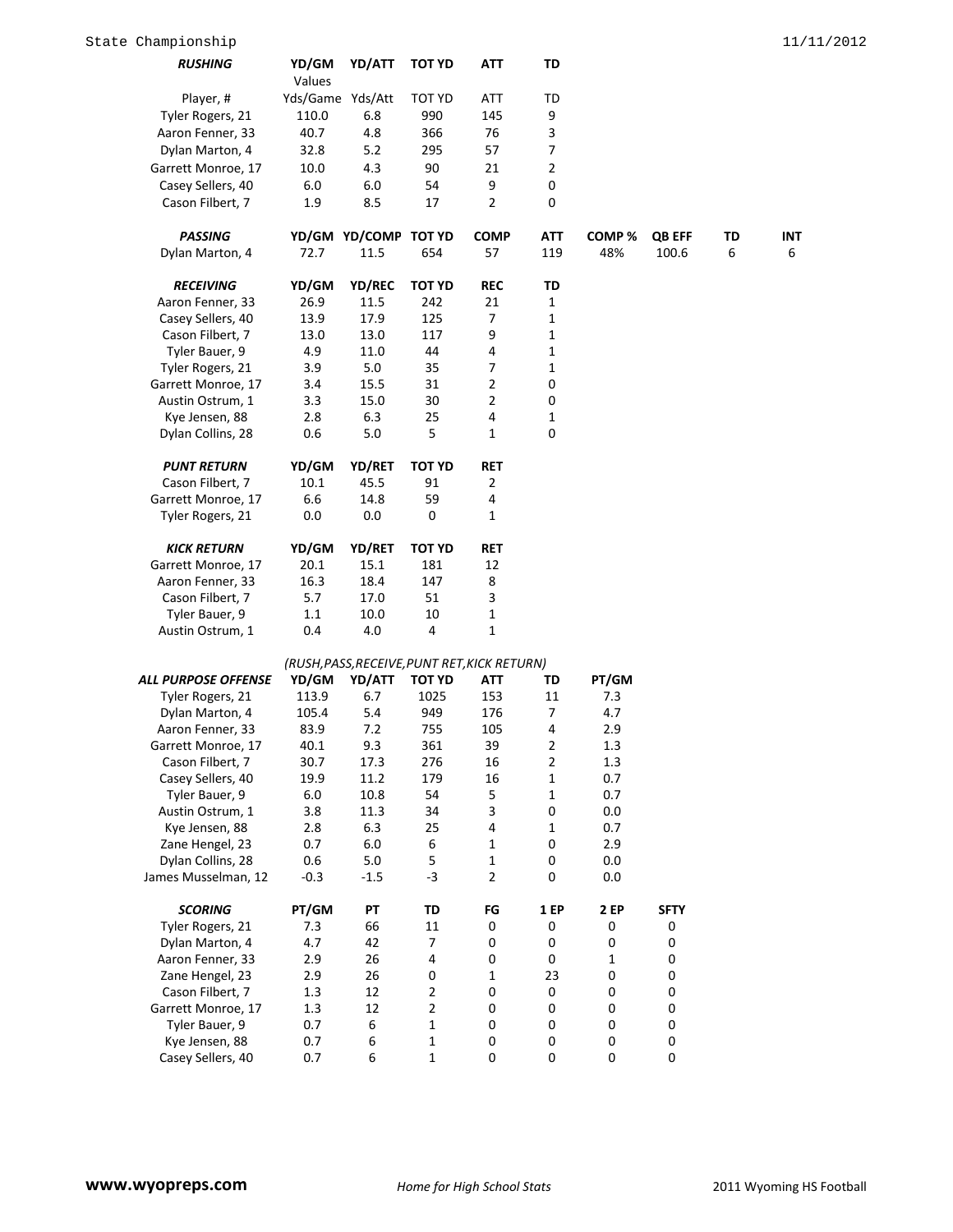| <b>PUNTING</b>       |      |                         | TOT AVG NET AVG PUNT/GM | PUNT  |       |
|----------------------|------|-------------------------|-------------------------|-------|-------|
| Aaron Fenner, 33     | 32.7 | 29.1                    | 3.9                     | 35    |       |
| <b>KICKING</b>       |      | TOT AVG NET AVG KICK/GM |                         | KICK  |       |
| Tyler Rogers, 21     | 49.5 | 12.7                    | 0.7                     | 6     |       |
| Zane Hengel, 23      | 44.0 | 30.0                    | 27                      | 24    |       |
| <b>KICK ATTEMPTS</b> | FGM  | FGA                     | LONG                    | 1 FPM | 1 EPA |
| Zane Hengel, 23      | 1    | 3                       | 30                      | 23    | 27    |

|                           |       |                |               |                |                         | <b>TKL LOSS</b> |                 | <b>FUM REC</b> |                 |
|---------------------------|-------|----------------|---------------|----------------|-------------------------|-----------------|-----------------|----------------|-----------------|
| <b>INDIVIDUAL DEFENSE</b> | PT/GM | <b>PT</b>      | <b>TKL/GM</b> |                | <b>AST TKL SOLO TKL</b> | / SACK          | <b>PASS BRK</b> | $/$ INT        | <b>BLK KICK</b> |
| Aaron Fenner, 33          | 13.4  | 120.5          | 5.9           | 26             | 34                      | 6.5/0           | 1               | 0/1            | 0               |
| Garrett Monroe, 17        | 11.4  | 103            | 4.7           | 44             | 18                      | 2/0             | 1               | 0/3            | 0               |
| James Musselman, 12       | 11.0  | 99             | 4.9           | 37             | 22                      | 4/0             | 3               | 0/0            | 0               |
| Casey Sellers, 40         | 10.9  | 98             | 4.9           | 42             | 20                      | 1.5/1.5         | $\mathbf{1}$    | 1/0            | 0               |
| Jeremia Nicholson, 50     | 10.3  | 92.5           | 4.6           | 25             | 23                      | 4.5/1           | 0               | 0/1            | 0               |
| Cason Filbert, 7          | 9.2   | 82.5           | 2.4           | 10             | 16                      | 0.5/0           | 1               | 2/4            | 1               |
| Dylan Marton, 4           | 7.6   | 68             | 3.0           | 20             | 17                      | 0/0             | 2               | 0/2            | 0               |
| Tyler Rogers, 21          | 7.1   | 64             | 2.6           | 13             | 17                      | 0/0             | $\mathbf{1}$    | 0/3            | 0               |
| Bruce Jackson, 63         | 5.4   | 48.5           | 1.9           | 21             | 4                       | 2/0.5           | $\mathbf{1}$    | 2/0            | $\mathbf 0$     |
| Nolan Leibee, 51          | 5.2   | 47             | 2.3           | 20             | 11                      | 0/0             | 0               | 1/0            | 0               |
| Kye Jensen, 88            | 4.9   | 44             | 1.8           | 13             | 8                       | 2/0             | $\mathbf{1}$    | 0/0            | 1               |
| Tyler Bauer, 9            | 3.3   | 30             | 1.3           | 5              | 9                       | 0/0             | 1               | 0/1            | $\mathbf 0$     |
| Cody Ballek, 54           | 2.2   | 20             | 1.1           | 2              | 9                       | 0/0             | 0               | 0/0            | 0               |
| Dylan Bender, 56          | 1.3   | 12             | 0.7           | 8              | 2                       | 0/0             | 0               | 0/0            | 0               |
| Austin Ostrum, 1          | 1.2   | 11             | 0.3           | 0              | 3                       | 0/0             | 0               | 1/0            | 0               |
| Brayden Dempsey, 81       | 1.1   | 10             | 0.3           | $\overline{2}$ | 2                       | 0/0             | $\overline{2}$  | 0/0            | 0               |
| Zane Hengel, 23           | 0.8   | 7              | 0.4           | 1              | 3                       | 0/0             | 0               | 0/0            | 0               |
| Gabe Dide, 26             | 0.6   | 5              | 0.3           | 3              | $\mathbf 1$             | 0/0             | 0               | 0/0            | 0               |
| Kenny Burton, 80          | 0.6   | 5              | 0.2           | 0              | 1                       | 1/0             | 0               | 0/0            | 0               |
| Brandon Foss, 71          | 0.6   | 5              | 0.3           | 3              | 1                       | 0/0             | 0               | 0/0            | 0               |
| Mike Burtenshaw, 53       | 0.6   | 5              | 0.3           | 1              | 2                       | 0/0             | 0               | 0/0            | 0               |
| Ricky Huffman, 66         | 0.4   | 4              | 0.2           | 0              | $\overline{2}$          | 0/0             | 0               | 0/0            | $\mathbf 0$     |
| Josh Dillinger, 65        | 0.4   | 4              | 0.2           | 4              | $\mathbf 0$             | 0/0             | $\Omega$        | 0/0            | 0               |
| Dylan Collins, 28         | 0.2   | $\overline{2}$ | 0.1           | 0              | 1                       | 0/0             | 0               | 0/0            | $\mathbf 0$     |
| Seth Thiele, 11           | 0.2   | $\overline{2}$ | 0.1           | 2              | $\mathbf 0$             | 0/0             | 0               | 0/0            | 0               |
| Matt Kuck, 49             | 0.1   | 1              | 0.1           | 1              | 0                       | 0/0             | 0               | 0/0            | 0               |
| Raleigh Koonz, 78         | 0.1   | 1              | 0.1           | 1              | 0                       | 0/0             | 0               | 0/0            | $\mathbf 0$     |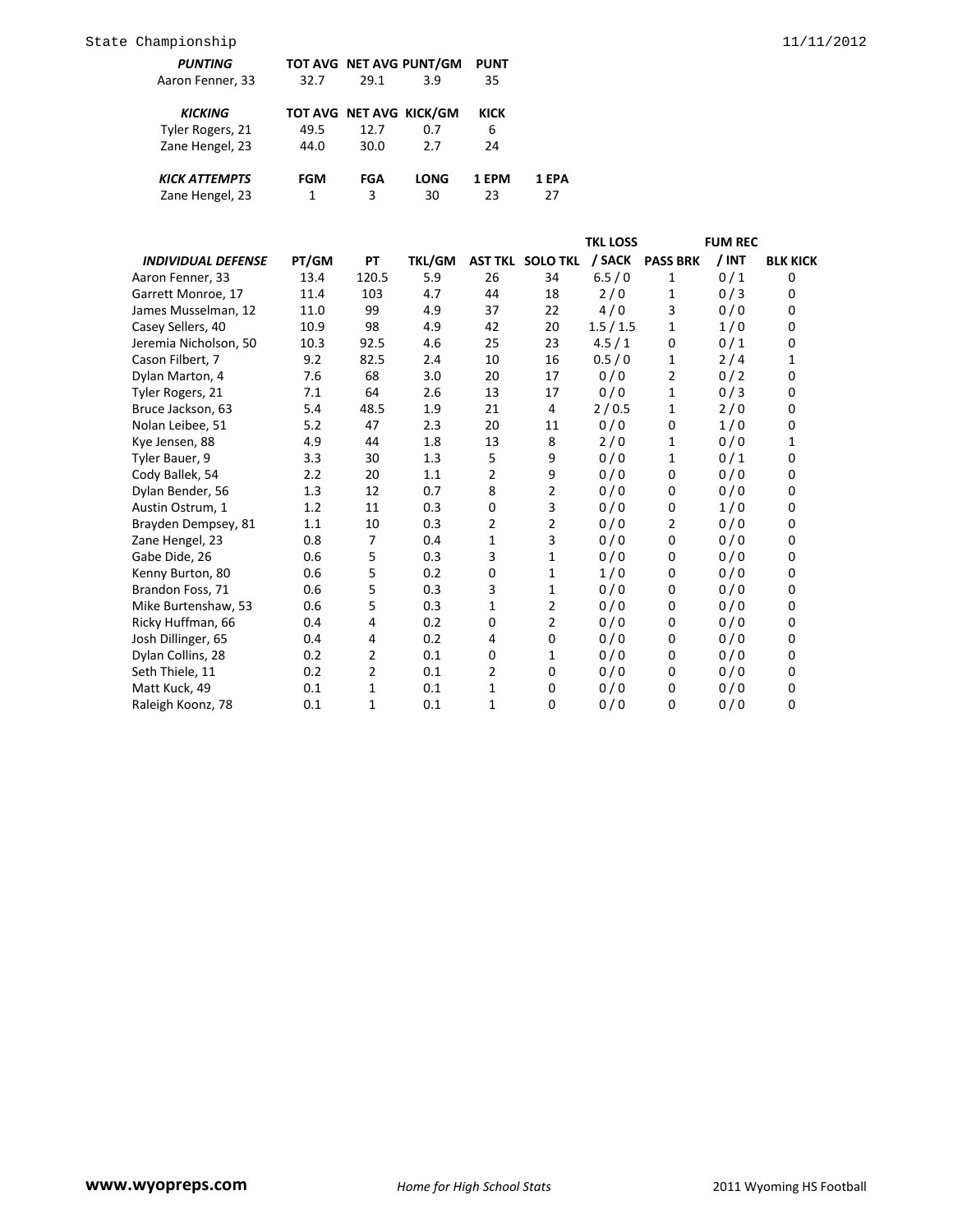## *Lander Valley Tigers*

**2012 Overall Record: 2 - 7**

**3A East** State Quarterfinalist

| <b>Team Per Game Averag</b> |               | <b>Lander Valley</b> |                         |               | <b>Opp vs. Lander Valley</b> |                        |
|-----------------------------|---------------|----------------------|-------------------------|---------------|------------------------------|------------------------|
| <b>Rushing</b>              | YD            | <b>ATT</b>           | YD/ATT                  | YD            | <b>ATT</b>                   | YD/ATT                 |
|                             | 95.3          | 33.0                 | 2.9                     | 197.2         | 37.2                         | 5.3                    |
| Passing                     | YD            | <b>COMP</b>          | COMP%                   | YD            | <b>COMP</b>                  | COMP%                  |
|                             | 83.7          | 6.2                  | 41%                     | 104.1         | 7.9                          | 51%                    |
| otal Offense = Rush + Pas:  | YD            | <b>ATT</b>           | YD/ATT                  | YD            | ATT                          | YD/ATT                 |
|                             | 179.0         | 48.1                 | 3.7                     | 301.3         | 52.7                         | 5.7                    |
| <b>Punt Return</b>          | # RET         | <b>RET YD</b>        | YD / RET                | # RET         | <b>RET YD</b>                | YD / RET               |
|                             | 1.3           | 10.2                 | 7.7                     | 1.6           | 14.9                         | 9.6                    |
| <b>Kick Return</b>          | # RET         | <b>RET YD</b>        | YD / RET                | # RET         | <b>RET YD</b>                | YD / RET               |
|                             | 3.2           | 54                   | 16.7                    | 2.0           | 29                           | 14.3                   |
| <b>Scoring</b>              | <b>POINTS</b> | <b>RUSH TD</b>       | <b>PASS TD</b>          | <b>POINTS</b> | <b>RUSH TD</b>               | <b>PASS TD</b>         |
|                             | 9.1           | 0.4                  | 0.7                     | 25.0          | 2.3                          | 0.8                    |
| <b>First Downs</b>          | <b>RUSH</b>   | <b>PASS</b>          | <b>TOTAL</b>            | <b>RUSH</b>   | <b>PASS</b>                  | <b>TOTAL</b>           |
|                             | 4.7           | 2.7                  | 8.6                     | 8.8           | 4.6                          | 13.8                   |
| <b>Turnovers - Totals</b>   | <b>FUM</b>    | <b>INT</b>           | $+/-$                   | <b>FUM</b>    | <b>INT</b>                   | $+$ / -                |
|                             | 14            | 22                   | $-15$                   | 14            | 7                            | 15                     |
| <b>Punts</b>                | # PUNTS       |                      | TOT AVG NET AVG # PUNTS |               |                              | <b>TOT AVG NET AVG</b> |
|                             | 33.7          | 30.3                 | 3.0                     | 3.0           | 33.8                         | 30.7                   |
| <b>Kick Offs</b>            | # KICKS       | <b>TOT AVG</b>       | NET AVG                 | # KICKS       | <b>TOT AVG</b>               | NET AVG                |
|                             | 2.4           | 38.3                 | 29.1                    | 4.7           | 44.4                         | 30.6                   |

| <b>Game Recaps</b>     |          |          | <b>Rushing</b> |           | Passing | <b>All Purpose</b> | TD's<br>nusii- | <b>1st Downs</b><br>ทนวแ - | TO's    |
|------------------------|----------|----------|----------------|-----------|---------|--------------------|----------------|----------------------------|---------|
|                        |          |          |                | Comp/At   |         |                    | Pass /         | Pass /                     | Fum -   |
| <b>Opponent</b>        | Date     | Score    | Att - Yd       |           | Yd      | Att - Yd           | Total          | Total                      | INT     |
| Cody                   | 8/31/12  | $0 - 28$ | $33 - 109$     | $4 - 9$   | 25      | $50 - 204$         | $0 - 0 / 0$    | $2 - 14$                   | $1 - 3$ |
| Defensive Stats        |          |          | 39 - 268       | $4 - 11$  | 89      | 56 - 387           |                | $4 - 0/4$ 10 - 1/12        | $1 - 2$ |
| <b>Star Valley</b>     | 9/7/12   | $0 - 68$ | $35 - 76$      | $2 - 8$   | 7       | $58 - 250$         | $0 - 0 / 0$    | $3 - 0/4$                  | $4 - 2$ |
| <b>Defensive Stats</b> |          |          | $30 - 374$     | $8 - 15$  | 89      | 56 - 510           |                | $7 - 2 / 10$ 12 - 6/18     | $1 - 0$ |
| Jackson                | 9/14/12  | 14 - 20  | $26 - 19$      | $15 - 31$ | 193     | 74 - 235           |                | $0 - 2/2$ 3 - 6/10         | $2 - 3$ |
| Defensive Stats        |          |          | $48 - 228$     | $1 - 3$   | 15      | $58 - 316$         |                | $2 - 0/3$ 12 - 1/13        | $4 - 1$ |
| Torrington             | 9/21/12  | $10 - 7$ | $30 - 71$      | $8 - 17$  | 133     | $57 - 238$         | $1 - 0/1$      | $3 - 4/7$                  | $1 - 1$ |
| <b>Defensive Stats</b> |          |          | $21 - 59$      | $14 - 28$ | 125     | $66 - 225$         | $0 - 1/1$      | $4 - 6/11$                 | $1 - 0$ |
| Douglas                | 9/28/12  | $7 - 9$  | $43 - 89$      | $4 - 13$  | 78      | $63 - 202$         |                | $1 - 0/1$ 6 - 3/11         | $1 - 0$ |
| Defensive Stats        |          |          | 38 - 199       | $6 - 15$  | 61      | 65 - 311           |                | $1 - 0/1$ 10 - 3/13        | $2 - 0$ |
| <b>Buffalo</b>         | 10/5/12  | 8 - 14   | $22 - 61$      | 6 - 16    | 96      | 44 - 157           | $0 - 1/1$      | $3 - 3/9$                  | $1 - 1$ |
| Defensive Stats        |          |          | 54 - 299       | $1 - 4$   | 3       | $61 - 314$         | $2 - 0/2$      | 15 - / 15                  | $1 - 0$ |
| <b>Rawlins</b>         | 10/12/12 | $37 - 0$ | 44 - 208       | $9 - 17$  | 157     | $74 - 418$         |                | $2 - 2 / 5$ 10 - 5 / 15    | $1 - 2$ |
| Defensive Stats        |          |          | $29 - 18$      | $7 - 20$  | 85      | $61 - 168$         | $0 - 0/0$      | $2 - 4/6$                  | $3 - 3$ |
| Riverton               | 10/19/12 | $6 - 43$ | $36 - 198$     | $5 - 12$  | 44      | $60 - 382$         |                | $0 - 1/1$ 10 - 2/14        | $1 - 4$ |
| <b>Defensive Stats</b> |          |          | $36 - 132$     | $16 - 18$ | 241     | 73 - 415           |                | $4 - 1/6$ 5 - 10/17        | - 0     |
| Powell                 | 10/26/12 | $0 - 36$ | $28 - 27$      | $3 - 13$  | 20      | $50 - 101$         | $0 - 0 / 0$    | $2 - 1/3$                  | $2 - 6$ |
| Defensive Stats        |          |          | 40 - 198       | $14 - 25$ | 229     | $81 - 458$         |                | $1 - 3/5$ 9 - 10/19        | $1 - 1$ |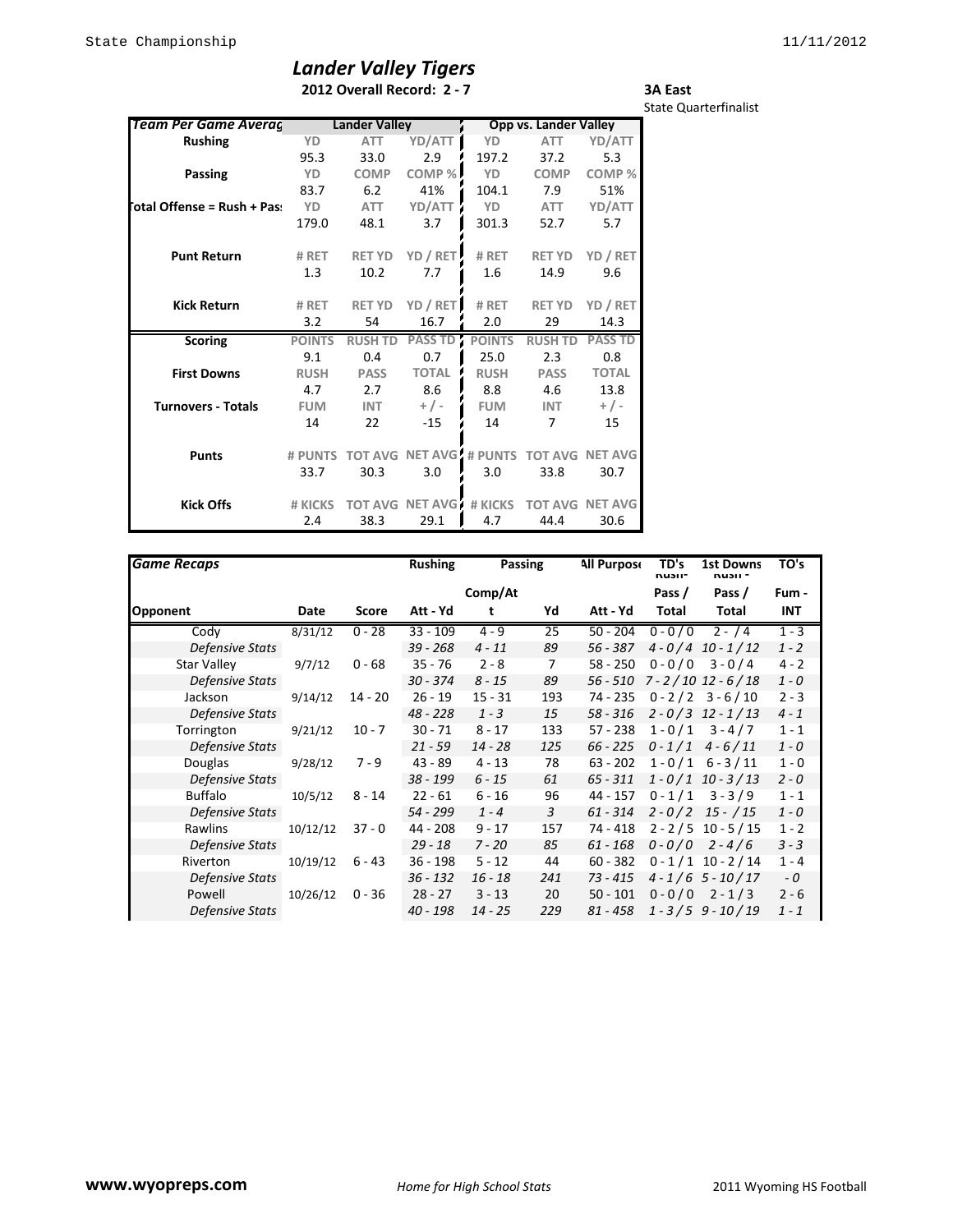| <b>RUSHING</b>             | YD/GM<br>Values  | YD/ATT                                       | <b>TOT YD</b>    | ATT            | TD             |         |               |    |     |
|----------------------------|------------------|----------------------------------------------|------------------|----------------|----------------|---------|---------------|----|-----|
| Player, #                  | Yds/Game Yds/Att |                                              | TOT YD           | ATT            | TD             |         |               |    |     |
| Joe Malek, 39              | 42.3             | 4.4                                          | 381              | 86             | $\mathbf{2}$   |         |               |    |     |
| Arion Mefferd, 34          | 19.6             | 3.5                                          | 176              | 50             | $\mathbf 1$    |         |               |    |     |
| Jake Miller, 22            |                  |                                              |                  |                |                |         |               |    |     |
|                            | 18.3             | 4.0                                          | 165              | 41             | 0              |         |               |    |     |
| Jonah Burke, 33            | 8.8              | 2.5                                          | 79               | 32             | 0              |         |               |    |     |
| Jack Mazurie, 32           | 5.9              | 4.1                                          | 53               | 13             | 0              |         |               |    |     |
| Alex Bone, 48              | 4.6              | 2.3                                          | 41               | 18             | $\mathbf{1}$   |         |               |    |     |
| Noah Rohrbacher, 38        | 2.6              | 1.4                                          | 23               | 16             | 0              |         |               |    |     |
| Nate Duvall, 49            | 0.6              | 2.5                                          | 5                | $\overline{2}$ | 0              |         |               |    |     |
| , 24                       | 0.6              | 5.0                                          | 5                | $\mathbf{1}$   | 0              |         |               |    |     |
| Tylor Baker, 9             | $-0.2$           | $-0.1$                                       | $-2$             | 16             | 0              |         |               |    |     |
| <b>PASSING</b>             |                  | YD/GM YD/COMP TOT YD                         |                  | <b>COMP</b>    | <b>ATT</b>     | COMP%   | <b>QB EFF</b> | TD | INT |
| Andrew Vonrein, 11         | 78.6             | 14.4                                         | 707              | 49             | 117            | 42%     | 78.8          | 6  | 18  |
| Tylor Baker, 9             | 5.1              | 6.6                                          | 46               | $\overline{7}$ | 18             | 39%     | 15.9          | 0  | 4   |
| Joe Malek, 39              | 0.0              | 0.0                                          | 0                | $\pmb{0}$      | $\mathbf{1}$   | 0%      | 0.0           | 0  | 0   |
| <b>RECEIVING</b>           | YD/GM            | YD/REC                                       | <b>TOT YD</b>    | <b>REC</b>     | TD             |         |               |    |     |
| Jess Oldham, 15            | 43.2             | 15.6                                         | 389              | 25             | $\overline{2}$ |         |               |    |     |
| Jaxon Hedges, 29           | 21.3             | 10.1                                         | 192              | 19             | $\overline{2}$ |         |               |    |     |
| Reb Lindwurm, 83           | 13.2             | 23.8                                         | 119              | 5              | $\overline{2}$ |         |               |    |     |
| Marvin Aragon, 36          | 5.0              | 11.3                                         | 45               | 4              | 0              |         |               |    |     |
| Joe Malek, 39              | 0.8              | 7.0                                          | 7                | 1              | 0              |         |               |    |     |
| Ty Alexander, 20           | 0.1              | 1.0                                          | $\mathbf 1$      | 1              | 0              |         |               |    |     |
| Jake Miller, 22            | 0.0              | 0.0                                          | $\boldsymbol{0}$ | 1              | $\mathbf 0$    |         |               |    |     |
| <b>PUNT RETURN</b>         | YD/GM            | YD/RET                                       | <b>TOT YD</b>    | <b>RET</b>     |                |         |               |    |     |
| Jaxon Hedges, 29           | 9.4              | 7.7                                          | 85               | 11             |                |         |               |    |     |
| Keagan Meyer, 28           | 0.8              | 7.0                                          | 7                | 1              |                |         |               |    |     |
| <b>KICK RETURN</b>         | YD/GM            | YD/RET                                       | TOT YD           | <b>RET</b>     |                |         |               |    |     |
| Joe Malek, 39              | 20.2             | 18.2                                         | 182              | 10             |                |         |               |    |     |
| Noah Rohrbacher, 38        | 17.1             | 14.0                                         | 154              | 11             |                |         |               |    |     |
| Jaxon Hedges, 29           | 7.4              | 22.3                                         | 67               | 3              |                |         |               |    |     |
| Reb Lindwurm, 83           | 3.2              | 29.0                                         | 29               | 1              |                |         |               |    |     |
| Jake Miller, 22            | 1.9              | 17.0                                         | 17               | 1              |                |         |               |    |     |
| Keagan Meyer, 28           | 1.8              | 16.0                                         | 16               | $\mathbf 1$    |                |         |               |    |     |
| Marvin Aragon, 36          | 1.1              | 10.0                                         | 10               | 1              |                |         |               |    |     |
| Jason Hanson, 50           | 1.0              | 9.0                                          | 9                | 1              |                |         |               |    |     |
|                            |                  | (RUSH, PASS, RECEIVE, PUNT RET, KICK RETURN) |                  |                |                |         |               |    |     |
| <b>ALL PURPOSE OFFENSE</b> | YD/GM            | YD/ATT                                       | <b>TOT YD</b>    | <b>ATT</b>     | TD             | PT/GM   |               |    |     |
| Andrew Vonrein, 11         | 72.4             | 4.8                                          | 652              | 137            | 0              | 0.2     |               |    |     |
| Joe Malek, 39              | 63.3             | 5.8                                          | 570              | 98             | $\overline{2}$ | 1.3     |               |    |     |
| Jess Oldham, 15            | 43.2             | 15.6                                         | 389              | 25             | $\overline{2}$ | 1.3     |               |    |     |
| Jaxon Hedges, 29           | 38.2             | 10.4                                         | 344              | 33             | $\overline{2}$ | 1.3     |               |    |     |
| Jake Miller, 22            | 20.2             | 4.2                                          | 182              | 43             | 0              | 0.2     |               |    |     |
| Noah Rohrbacher, 38        | 19.7             | 6.6                                          | 177              | 27             | 0              | 0.0     |               |    |     |
| Arion Mefferd, 34          | 19.6             | 3.5                                          | 176              | 50             | $\mathbf 1$    | 0.7     |               |    |     |
| Reb Lindwurm, 83           | 16.4             | 24.7                                         | 148              | 6              | $\overline{2}$ | 1.3     |               |    |     |
| Jonah Burke, 33            | 8.8              | $2.5\,$                                      | 79               | 32             | 0              | 0.0     |               |    |     |
| Marvin Aragon, 36          | 6.1              | 11.0                                         | 55               | 5              | 0              | $0.0\,$ |               |    |     |
| Jack Mazurie, 32           | 5.9              | 4.1                                          | 53               | 13             | 0              | 0.0     |               |    |     |
| Tylor Baker, 9             | 4.9              | 1.3                                          | 44               | 34             | 0              | 0.0     |               |    |     |
| Alex Bone, 48              | 4.6              | 2.3                                          | 41               | 18             | $\mathbf{1}$   | 0.7     |               |    |     |
| Keagan Meyer, 28           | 2.6              | 11.5                                         | 23               | 2              | 0              | 0.0     |               |    |     |
| Jason Hanson, 50           | 1.0              | 9.0                                          | 9                | $\mathbf 1$    | 0              | 0.0     |               |    |     |
| Nate Duvall, 49            | 0.6              | 2.5                                          | 5                | 2              | 0              | $0.0\,$ |               |    |     |
| , 24                       | 0.6              | 5.0                                          | 5                | $\mathbf 1$    | 0              | 0.0     |               |    |     |
| Ty Alexander, 20           | 0.1              | 1.0                                          | 1                | 1              | 0              | 0.0     |               |    |     |
| Spriggs, 12                | $-1.4$           | $-6.5$                                       | $-13$            | $\overline{2}$ | 0              | 0.0     |               |    |     |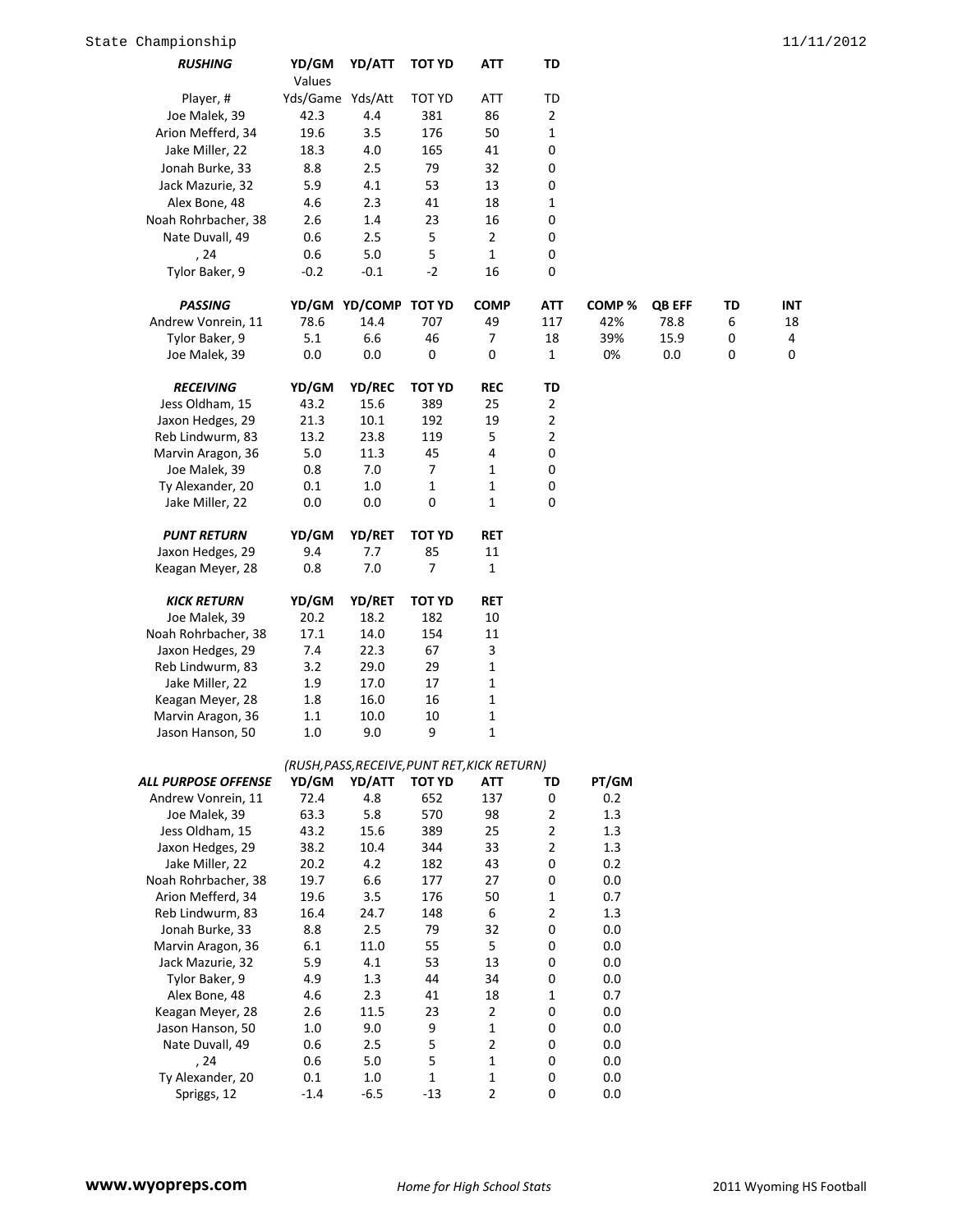| State Championship |                    |       |    |    |    |             |          |             | 11/11/2012 |
|--------------------|--------------------|-------|----|----|----|-------------|----------|-------------|------------|
|                    | <b>SCORING</b>     | PT/GM | PТ | TD | FG | <b>1 EP</b> | 2 EP     | <b>SFTY</b> |            |
|                    | Reb Lindwurm, 83   | 1.3   | 12 |    | 0  | 0           | 0        | 0           |            |
|                    | Joe Malek, 39      | 1.3   | 12 |    |    | 0           |          |             |            |
|                    | Jaxon Hedges, 29   | 1.3   | 12 | 2  |    | 0           |          |             |            |
|                    | Jess Oldham, 15    | 1.3   | 12 |    | 0  | 0           | 0        | 0           |            |
|                    | Kyle Latorre, 56   | 1.2   | 11 | 0  |    |             | 0        | O           |            |
|                    | Ross Sloss, 72     | 0.7   | 6  |    |    | 0           |          |             |            |
|                    | Alex Bone, 48      | 0.7   | 6  |    |    | 0           |          |             |            |
|                    | Arion Mefferd, 34  | 0.7   | 6  |    | 0  | 0           | $\Omega$ | 0           |            |
|                    | Jake Miller, 22    | 0.2   |    | 0  | 0  | 0           |          | O           |            |
|                    | Andrew Vonrein, 11 | 0.2   |    | 0  | 0  | 0           |          |             |            |
|                    | Mckinney, 82       | 0.1   |    |    |    |             |          |             |            |

| <b>PUNTING</b>       |            |                         | TOT AVG NET AVG PUNT/GM | <b>PUNT</b> |       |
|----------------------|------------|-------------------------|-------------------------|-------------|-------|
| Jaxon Hedges, 29     | 37.6       | 33.8                    | 4.7                     | 42          |       |
| <b>KICKING</b>       |            | TOT AVG NET AVG KICK/GM |                         | KICK        |       |
| Kyle Latorre, 56     | 38.6       | 30.4                    | 2.0                     | 18          |       |
| Jaxon Hedges, 29     | 37.3       | 23.3                    | 0.4                     | 4           |       |
| <b>KICK ATTEMPTS</b> | <b>FGM</b> | FGA                     | <b>LONG</b>             | 1 EPM       | 1 EPA |
| Kyle Latorre, 56     | 2          | 6                       | 27                      | 5           | 6     |
| .<br>$\sim$          | $\sim$     |                         |                         |             |       |

| Kyle Latorre, 56 |  |  |  |
|------------------|--|--|--|
| Mckinney, 82     |  |  |  |
| Jaxon Hedges, 29 |  |  |  |
|                  |  |  |  |

|                           |       |             |               |                |                  | <b>TKL LOSS</b> |                 | <b>FUM REC</b> |                 |
|---------------------------|-------|-------------|---------------|----------------|------------------|-----------------|-----------------|----------------|-----------------|
| <b>INDIVIDUAL DEFENSE</b> | PT/GM | PT          | <b>TKL/GM</b> |                | AST TKL SOLO TKL | / SACK          | <b>PASS BRK</b> | $/$ INT        | <b>BLK KICK</b> |
| Reb Lindwurm, 83          | 14.6  | 131         | 5.9           | 35             | 30               | 6/0             | 4               | 2/0            | 0               |
| Ross Sloss, 72            | 12.7  | 114         | 4.3           | 24             | 18               | 7/2             | 1               | 5/0            | 0               |
| Jason Hanson, 50          | 12.6  | 113         | 5.6           | 31             | 29               | 2/4             | 3               | 0/0            | 0               |
| Jess Oldham, 15           | 9.1   | 82          | 3.8           | 16             | 26               | 0/0             | 2               | 0/2            | 0               |
| Jaxon Hedges, 29          | 8.4   | 76          | 3.4           | 13             | 21               | 3/0             | 1               | 0/2            | 0               |
| Robert Sloss, 61          | 7.1   | 64          | 3.5           | 31             | 15               | 1/0             | 0               | 0/0            | 0               |
| Jake Miller, 22           | 6.7   | 60          | 2.2           | 27             | 6                | 0/0             | 2               | 1/1            | 1               |
| Jonah Burke, 33           | 4.8   | 43          | 2.1           | 17             | 9                | 1/0             | 0               | 0/1            | 0               |
| Austin Coppock, 64        | 4.7   | 42          | 2.2           | 20             | 8                | 0/2             | 0               | 0/0            | 0               |
| Joe Malek, 39             | 3.8   | 34          | 1.7           | 14             | 8                | 0/0             | 2               | 0/0            | 0               |
| Travis Boulette, 66       | 3.3   | 30          | 1.0           | $\overline{2}$ | 6                | 2/0             | 0               | 2/0            | 0               |
| Nate Duvall, 49           | 3.0   | 27          | 1.3           | 14             | $\overline{2}$   | 3/0             | 0               | 0/0            | 0               |
| Alex Bone, 48             | 3.0   | 27          | 1.5           | 13             | 7                | 0/0             | 0               | 0/0            | 0               |
| Arion Mefferd, 34         | 2.7   | 24          | 1.0           | 8              | 4                | 1/0             | 0               | 1/0            | 0               |
| Marvin Aragon, 36         | 2.6   | 23          | 1.0           | 6              | 6                | 0/0             | 0               | 0/1            | 0               |
| Tylor Baker, 9            | 2.0   | 18          | 0.7           | 5              | 4                | 0/0             | 0               | 1/0            | 0               |
| Kyle Latorre, 56          | 1.8   | 16          | 0.9           | 4              | 6                | 0/0             | 0               | 0/0            | 0               |
| Noah Rohrbacher, 38       | 1.0   | 9           | 0.4           | 3              | $\overline{2}$   | 0/0             | 1               | 0/0            | 0               |
| A Bone, 40                | 1.0   | 9           | 0.4           | 2              | $\overline{2}$   | 0/1             | 0               | 0/0            | 0               |
| Duvall, 74                | 0.8   | 7           | 0.3           | $\Omega$       | $\overline{2}$   | 1/0             | 0               | 0/0            | 0               |
| Kegan Wells, 78           | 0.7   | 6           | 0.3           | 4              | 1                | 0/0             | $\mathbf 0$     | 0/0            | 0               |
| Remer, 60                 | 0.6   | 5           | 0.3           | 1              | 2                | 0/0             | 0               | 0/0            | 0               |
| Cleveland, 92             | 0.6   | 5           | 0.3           | 1              | 2                | 0/0             | 0               | 0/0            | 0               |
| Andrew Vonrein, 11        | 0.4   | 4           | 0.2           | 0              | $\overline{2}$   | 0/0             | 0               | 0/0            | 0               |
| Jack Mazurie, 32          | 0.3   | 3           | 0.2           | 1              | $\mathbf{1}$     | 0/0             | 0               | 0/0            | 0               |
| Keagan Meyer, 28          | 0.2   | 2           | 0.1           | 2              | 0                | 0/0             | 0               | 0/0            | 0               |
| David Araujo, 7           | 0.2   | 2           | 0.1           | $\overline{2}$ | 0                | 0/0             | 0               | 0/0            | 0               |
| Ty Alexander, 20          | 0.1   | 1           | 0.1           | 1              | 0                | 0/0             | 0               | 0/0            | 0               |
| Mckinney, 82              | 0.1   | $\mathbf 1$ | 0.1           | 1              | 0                | 0/0             | 0               | 0/0            | 0               |
| lan Etter, 88             | 0.1   | $\mathbf 1$ | 0.1           | 1              | 0                | 0/0             | 0               | 0/0            | 0               |
| Andrew O'Neill, 52        | 0.1   | 1           | 0.1           | $\mathbf{1}$   | 0                | 0/0             | $\mathbf 0$     | 0/0            | 0               |
| Donaldson, 80             | 0.1   | $\mathbf 1$ | 0.1           | 1              | 0                | 0/0             | 0               | 0/0            | 0               |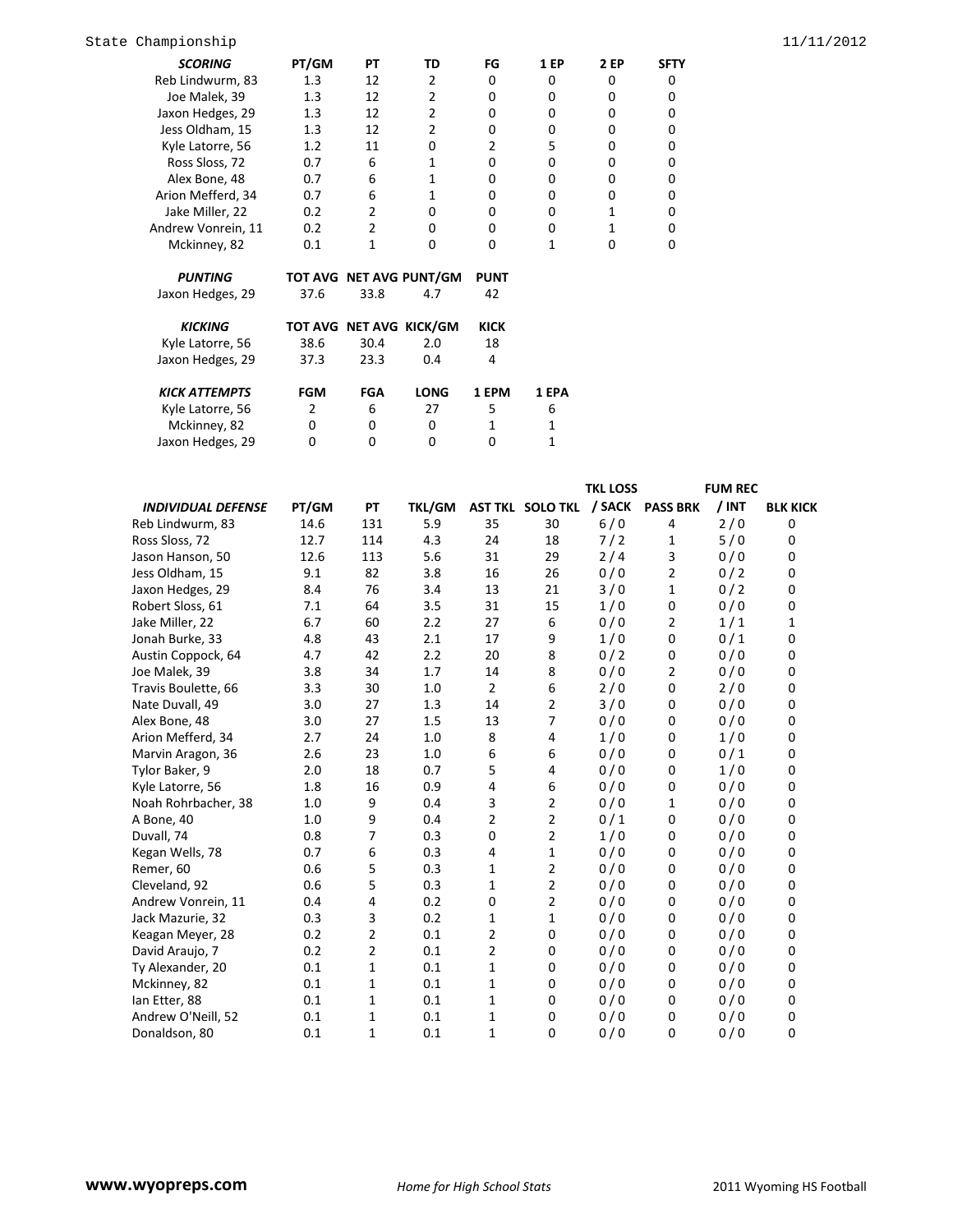## *Worland Warriors* **2012 Overall Record: 2 - 6**

| <b>3A West</b>            |  |
|---------------------------|--|
| <b>End Regular Season</b> |  |

| <u>Team Per Game Averaç</u> |               | Worland        |                        |               | Opp vs. Worland |                        |
|-----------------------------|---------------|----------------|------------------------|---------------|-----------------|------------------------|
| <b>Rushing</b>              | YD            | <b>ATT</b>     | YD/ATT                 | YD            | <b>ATT</b>      | YD/ATT                 |
|                             | 107.3         | 28.4           | 3.8                    | 293.6         | 42.9            | 6.8                    |
| Passing                     | YD.           | <b>COMP</b>    | COMP%                  | YD            | <b>COMP</b>     | COMP%                  |
|                             | 152.5         | 10.6           | 43%                    | 142.8         | 9.0             | 51%                    |
| otal Offense = Rush + Pas:  | YD            | <b>ATT</b>     | YD/ATT                 | YD            | ATT             | YD/ATT                 |
|                             | 259.8         | 53.1           | 4.9                    | 436.4         | 60.6            | 7.2                    |
| <b>Punt Return</b>          | # RET         | <b>RET YD</b>  | YD / RET               | # RET         | <b>RET YD</b>   | YD / RET               |
|                             | 0.9           | 9.4            | 10.7                   | 1.3           | 13.0            | 10.4                   |
| <b>Kick Return</b>          | # RET         | <b>RET YD</b>  | YD / RET               | # RET         | RET YD          | YD / RET               |
|                             | 6.1           | 114            | 18.6                   | 2.1           | 39              | 18.5                   |
| <b>Scoring</b>              | <b>POINTS</b> | <b>RUSH TD</b> | <b>PASS TD</b>         | <b>POINTS</b> | <b>RUSH TD</b>  | <b>PASS TD</b>         |
|                             | 18.1          | 0.8            | 1.1                    | 45.1          | 4.3             | 1.9                    |
| <b>First Downs</b>          | <b>RUSH</b>   | <b>PASS</b>    | <b>TOTAL</b>           | <b>RUSH</b>   | <b>PASS</b>     | <b>TOTAL</b>           |
|                             | 4.3           | 4.8            | 10.3                   | 12.6          | 5.1             | 18.8                   |
| <b>Turnovers - Totals</b>   | <b>FUM</b>    | <b>INT</b>     | $+/-$                  | <b>FUM</b>    | <b>INT</b>      | $+$ / -                |
|                             | 13            | 16             | $-16$                  | 7             | $\overline{7}$  | 16                     |
| <b>Punts</b>                | # PUNTS       | <b>TOT AVG</b> | <b>NET AVG # PUNTS</b> |               |                 | <b>TOT AVG NET AVG</b> |
|                             | 33.7          | 30.3           | 3.0                    | 3.0           | 37.5            | 33.1                   |
| <b>Kick Offs</b>            | # KICKS       |                | TOT AVG NFT AVG        | # KICKS       |                 | <b>TOT AVG NET AVG</b> |
|                             | 3.0           | 41.6           | 28.4                   | 7.0           | 42.7            | 26.9                   |

| <b>Game Recaps</b>     |          |            | <b>Rushing</b> |           | <b>Passing</b> | <b>All Purpose</b> | TD's<br>nusii-      | <b>1st Downs</b><br>nusii - | TO's    |
|------------------------|----------|------------|----------------|-----------|----------------|--------------------|---------------------|-----------------------------|---------|
|                        |          |            |                | Comp/At   |                |                    | Pass /              | Pass /                      | Fum -   |
| <b>Opponent</b>        | Date     | Score      | Att - Yd       | t         | Yd             | Att - Yd           | Total               | Total                       | INT     |
| <b>Buffalo</b>         | 8/31/12  | $0 - 41$   | $22 - 14$      | $4 - 17$  | 53             | $50 - 177$         | $0 - 0 / 0$         | $1 - 2/4$                   | $3 - 0$ |
| Defensive Stats        |          |            | $50 - 368$     | $4 - 10$  | 47             | $66 - 454$         |                     | $4 - 2/6$ 14 - 2/18         | $-0$    |
| Torrington             | 9/7/12   | $33 - 30$  | $35 - 210$     | $7 - 16$  | 132            | $66 - 587$         |                     | $2 - 1/5$ 6 - 5 / 11        | $1 - 0$ |
| Defensive Stats        |          |            | $40 - 168$     | $12 - 22$ | 168            | 77 - 385           |                     | $3 - 1/4$ 14 - 7/22         | $1 - 2$ |
| Rawlins                | 9/14/12  | $52 - 42$  | $39 - 160$     | $11 - 22$ | 196            | 79 - 470           | $2 - 3/7$           | $5 - 3/9$                   | $3 - 2$ |
| Defensive Stats        |          | $37 - 169$ | $17 - 34$      | 315       | $95 - 580$     |                    | $5 - 1/6$ 6 - 10/18 | $3 - 2$                     |         |
| Star Valley            | 9/21/12  | 7 - 47     | $30 - 97$      | $13 - 27$ | 169            | 76 - 326           |                     | $0 - 1/1$ 2 - 6/10          | $1 - 1$ |
| <b>Defensive Stats</b> |          |            | $29 - 313$     | $15 - 24$ | 263            | 71 - 642           |                     | $3 - 3/6$ $11 - 10/21$      | $-1$    |
| Green River            | 9/28/12  | $13 - 48$  | $27 - 123$     | $10 - 23$ | 113            | $66 - 320$         |                     | $1 - 1/2$ 7 - 4/13          | $-2$    |
| Defensive Stats        |          |            | $48 - 437$     | $5 - 13$  | 55             | $71 - 511$         |                     | $6 - 1/7$ 16 - 3/21         | $-0$    |
| Powell                 | 10/5/12  | $7 - 63$   | $15 - 42$      | $7 - 21$  | 34             | $53 - 212$         | $0 - 1/1$           | $2 - 2/4$                   | $1 - 5$ |
| <b>Defensive Stats</b> |          |            | $48 - 314$     | $7 - 13$  | 136            | $70 - 470$         |                     | $6 - 2/9$ 17 - 5/22         | $-0$    |
| Jackson                | 10/12/12 | $33 - 49$  | $32 - 139$     | $21 - 39$ | 373            | $96 - 678$         |                     | $1 - 2 / 5$ 7 - 10 / 18     | $3 - 1$ |
| Defensive Stats        |          |            | $49 - 390$     | $10 - 19$ | 140            | $82 - 615$         |                     | $3 - 4/7$ 16 - 3/19         | $2 - 0$ |
| Cody                   | 10/19/12 | $0 - 41$   | $27 - 73$      | $12 - 33$ | 150            | $80 - 292$         | $0 - 0 / 0$         | $4 - 6/13$                  | $1 - 5$ |
| <b>Defensive Stats</b> |          |            | $42 - 190$     | $2 - 7$   | 18             | $52 - 253$         | $4 - 1/6$           | $7 - 1/9$                   | $1 - 1$ |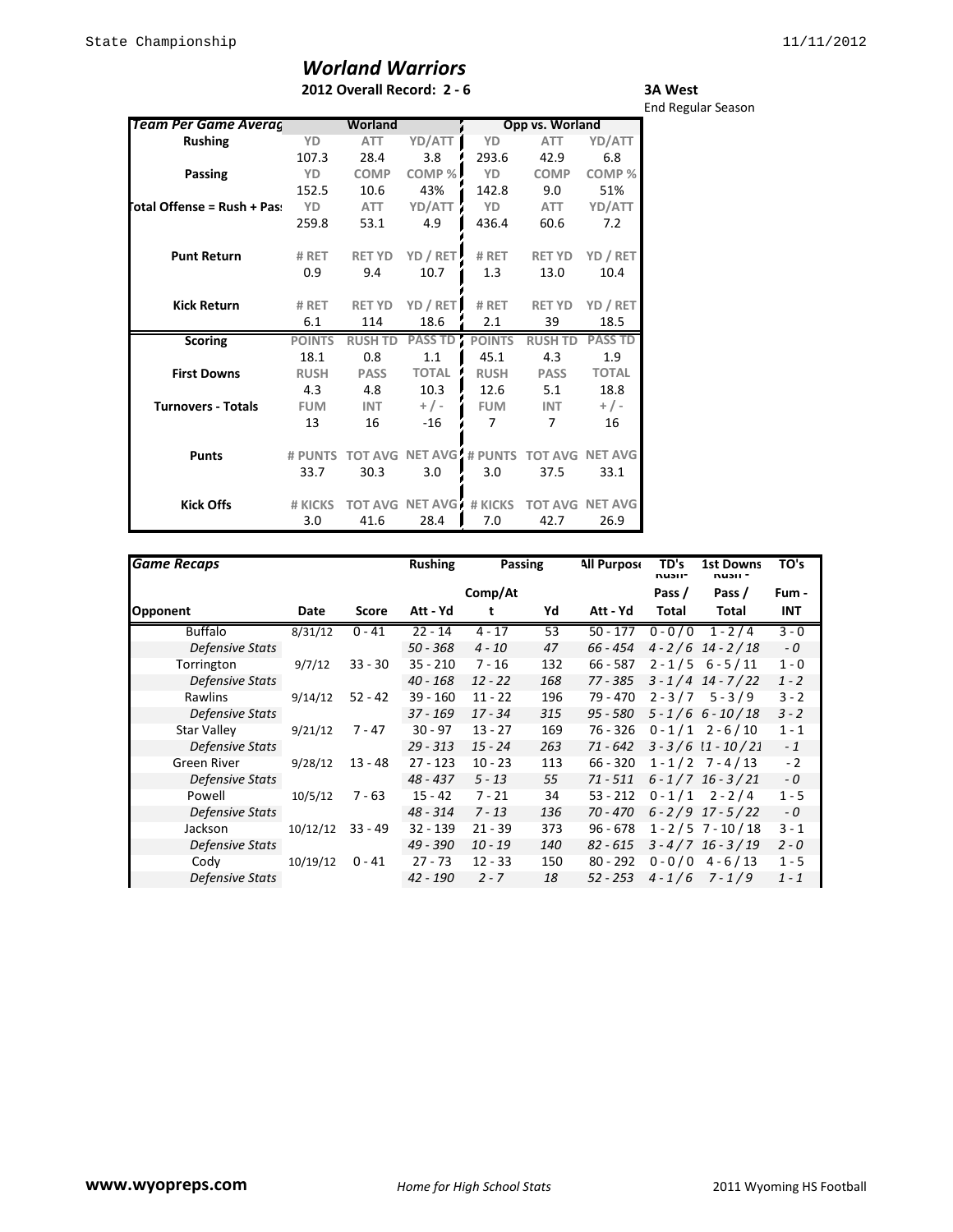| <b>RUSHING</b>                                 | YD/GM          | YD/ATT                                       | TOT YD                | ATT            | TD           |              |               |    |     |
|------------------------------------------------|----------------|----------------------------------------------|-----------------------|----------------|--------------|--------------|---------------|----|-----|
| Bryce Overcast, 31                             | 49.5           | 4.4                                          | 396                   | 89             | $\mathbf{2}$ |              |               |    |     |
| Colby Wartman, 7                               | 40.5           | 3.6                                          | 324                   | 91             | 3            |              |               |    |     |
| Braxton Martinez, 32                           | 7.4            | 6.6                                          | 59                    | 9              | 0            |              |               |    |     |
| Casey Hernandez, 74                            | 7.1            | 4.4                                          | 57                    | 13             | 0            |              |               |    |     |
| Patrick Hunter, 4                              | 1.3            | 1.7                                          | 10                    | 6              | 0            |              |               |    |     |
| Talyn Kapptie, 80                              | 0.8            | 1.5                                          | 6                     | 4              | 0            |              |               |    |     |
| Nate Barrus, 14                                | 0.6            | 5.0                                          | 5                     | $\mathbf{1}$   | 0            |              |               |    |     |
| Clay Armstrong, 3                              | 0.4            | 0.3                                          | 3                     | 10             | 1            |              |               |    |     |
| Connor Warner, 23                              | $-0.1$         | $-1.0$                                       | $-1$                  | 1              | 0            |              |               |    |     |
| Aaron Brown, 25                                | $-0.1$         | $-0.3$                                       | $-1$                  | 3              | $\mathbf 0$  |              |               |    |     |
|                                                |                |                                              |                       |                |              |              |               |    |     |
| <b>PASSING</b>                                 |                | YD/GM YD/COMP TOT YD                         |                       | <b>COMP</b>    | <b>ATT</b>   | COMP%        | <b>QB EFF</b> | TD | INT |
| Colby Wartman, 7                               | 127.4          | 15.2                                         | 1019                  | 67             | 151          | 44%          | 100.5         | 7  | 12  |
| Clay Armstrong, 3                              | 25.1           | 11.2                                         | 201                   | 18             | 47           | 38%          | 71.2          | 2  | 4   |
| <b>RECEIVING</b>                               | YD/GM          | <b>YD/REC</b>                                | <b>TOT YD</b>         | <b>REC</b>     | TD           |              |               |    |     |
| Jacob Mcgarvin, 10                             | 68.4           | 24.9                                         | 547                   | 22             | 6            |              |               |    |     |
| Nate Barrus, 14                                | 41.5           | 12.8                                         | 332                   | 26             | 1            |              |               |    |     |
| Bryce Overcast, 31                             | 17.1           | 9.8                                          | 137                   | 14             | 1            |              |               |    |     |
| Patrick Hunter, 4                              | 8.6            | 8.6                                          | 69                    | 8              | 0            |              |               |    |     |
| Alec Vines, 45                                 | 5.9            | 23.5                                         | 47                    | $\overline{2}$ | 1            |              |               |    |     |
| Connor Warner, 23                              | 5.8            | 9.2                                          | 46                    | 5              | 0            |              |               |    |     |
| Beck, 84                                       | 3.3            | 13.0                                         | 26                    | $\overline{2}$ | 0            |              |               |    |     |
| Bryant, 89                                     | 2.3            | 9.0                                          | 18                    | $\mathbf 2$    | 0            |              |               |    |     |
| Talyn Kapptie, 80                              | 0.3            | 1.0                                          | $\overline{2}$        | $\overline{2}$ | 0            |              |               |    |     |
| Colby Wartman, 7                               | $-0.5$         | $-2.0$                                       | -4                    | $\overline{2}$ | $\mathbf 0$  |              |               |    |     |
|                                                |                |                                              |                       |                |              |              |               |    |     |
| <b>PUNT RETURN</b>                             | YD/GM          | <b>YD/RET</b>                                | <b>TOT YD</b>         | RET            |              |              |               |    |     |
| Patrick Hunter, 4                              | 8.8            | 23.3                                         | 70                    | 3              |              |              |               |    |     |
| Jacob Mcgarvin, 10                             | 0.6            | 1.7                                          | 5                     | 3              |              |              |               |    |     |
| Connor Warner, 23                              | 0.0            | 0.0                                          | 0                     | 1              |              |              |               |    |     |
| <b>KICK RETURN</b>                             | YD/GM          | <b>YD/RET</b>                                | <b>TOT YD</b>         | RET            |              |              |               |    |     |
| Connor Warner, 23                              | 43.8           | 19.4                                         | 350                   | 18             |              |              |               |    |     |
| Patrick Hunter, 4                              | 26.9           | 23.9                                         | 215                   | 9              |              |              |               |    |     |
| Jacob Mcgarvin, 10                             | 24.4           | 27.9                                         | 195                   | $\overline{7}$ |              |              |               |    |     |
| Bryce Overcast, 31                             | 4.9            | 19.5                                         | 39                    | $\overline{2}$ |              |              |               |    |     |
| Talyn Kapptie, 80                              | 4.8            | 9.5                                          | 38                    | 4              |              |              |               |    |     |
| , 56                                           | 3.8            | 15.0                                         | 30                    | $\overline{2}$ |              |              |               |    |     |
| Aaron Brown, 25                                | 2.1            | 17.0                                         | 17                    | $\mathbf 1$    |              |              |               |    |     |
| Max Vega, 51                                   | 1.6            | 13.0                                         | 13                    | $\mathbf{1}$   |              |              |               |    |     |
| Casey Hernandez, 74                            | 1.5            | 6.0                                          | 12                    | 2              |              |              |               |    |     |
| Kade Mcelhinny, 88                             | $0.0\,$        | 0.0                                          | $\boldsymbol{0}$      | $\overline{2}$ |              |              |               |    |     |
| Nate Barrus, 14                                | $0.0\,$        | $0.0\,$                                      | 0                     | $\mathbf{1}$   |              |              |               |    |     |
|                                                |                |                                              |                       |                |              |              |               |    |     |
|                                                |                | (RUSH, PASS, RECEIVE, PUNT RET, KICK RETURN) |                       |                |              |              |               |    |     |
| <b>ALL PURPOSE OFFENSE</b><br>Colby Wartman, 7 | YD/GM<br>167.4 | YD/ATT<br>5.5                                | <b>TOT YD</b><br>1339 | ATT<br>244     | TD<br>4      | PT/GM<br>3.3 |               |    |     |
| Jacob Mcgarvin, 10                             | 93.4           | 23.3                                         | 747                   | 32             | 8            | 6.0          |               |    |     |
| Bryce Overcast, 31                             | 71.5           | $5.4\,$                                      | 572                   | 105            | 3            | 2.3          |               |    |     |
| Connor Warner, 23                              | 49.4           | 15.8                                         | 395                   | 25             | 0            | 0.0          |               |    |     |
| Patrick Hunter, 4                              | 45.5           | 14.0                                         | 364                   | 26             | 2            | 1.5          |               |    |     |
| Nate Barrus, 14                                | 42.1           | 12.0                                         | 337                   | 28             | 1            | 0.8          |               |    |     |
| Clay Armstrong, 3                              | 25.5           | 3.6                                          | 204                   | 57             | 1            | 0.8          |               |    |     |
| Casey Hernandez, 74                            | 8.6            | 4.6                                          | 69                    | 15             | 0            | 0.0          |               |    |     |
| <b>Braxton Martinez, 32</b>                    | 7.4            | 6.6                                          | 59                    | 9              | 1            | 0.8          |               |    |     |
| Alec Vines, 45                                 | 5.9            | 23.5                                         | 47                    | $\overline{2}$ | $\mathbf{1}$ | 2.9          |               |    |     |
| Talyn Kapptie, 80                              | 5.8            | 4.6                                          | 46                    | 10             | 0            | 0.0          |               |    |     |
| , 56                                           | 3.8            | 15.0                                         | 30                    | $\overline{2}$ | 0            | 0.0          |               |    |     |
| Beck, 84                                       | 3.3            | 13.0                                         | 26                    | $\overline{2}$ | 0            | 0.0          |               |    |     |
| Bryant, 89                                     | 2.3            | 9.0                                          | 18                    | $\overline{2}$ | 0            | 0.0          |               |    |     |
| Aaron Brown, 25                                | 2.0            | 4.0                                          | 16                    | 4              | 0            | 0.0          |               |    |     |
| Max Vega, 51                                   | 1.6            | 13.0                                         | 13                    | $\mathbf{1}$   | 0            | 0.0          |               |    |     |
| Kade Mcelhinny, 88                             | 0.0            | 0.0                                          | 0                     | $\overline{2}$ | 0            | 0.0          |               |    |     |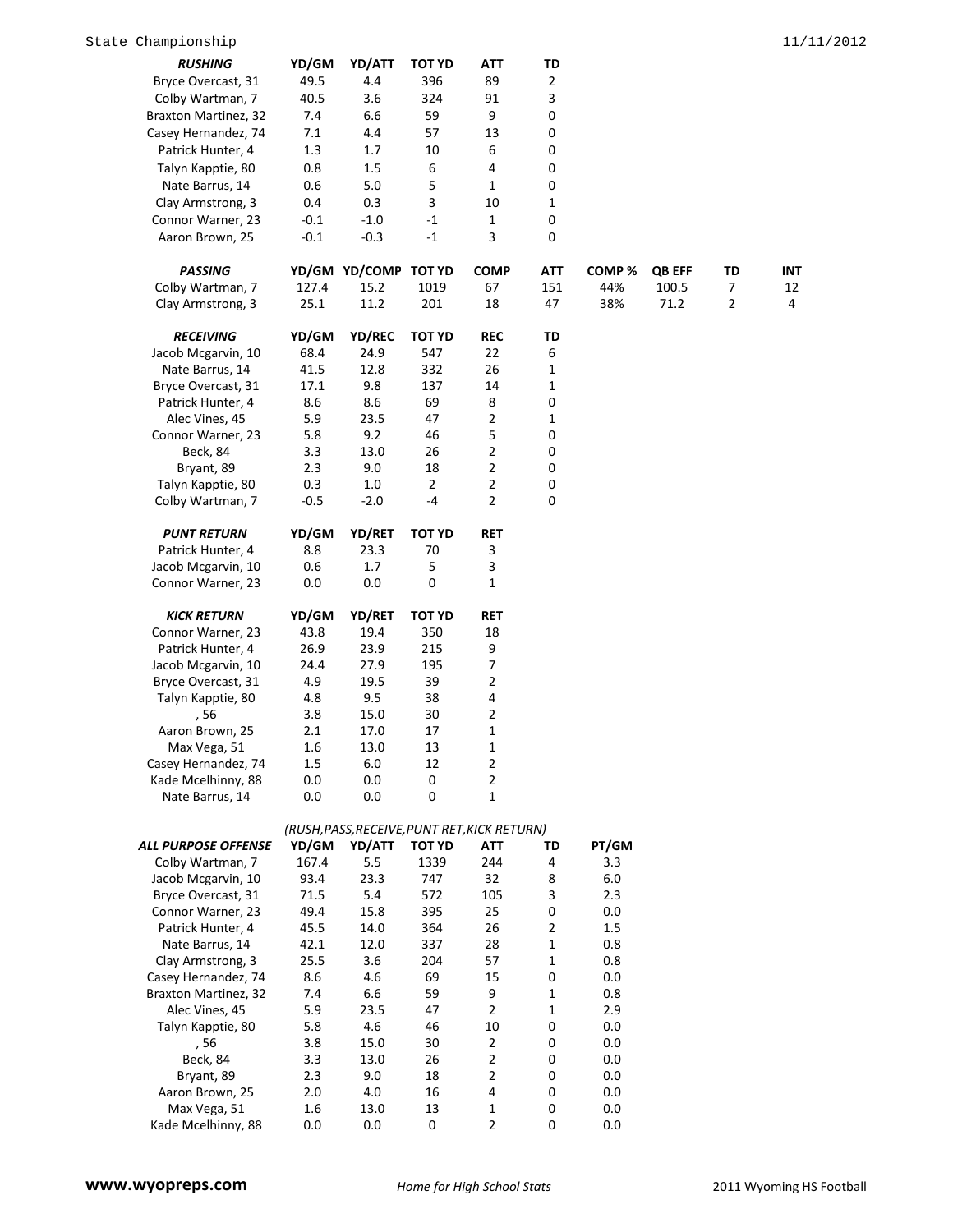| <b>SCORING</b>       | PT/GM | PТ   | TD                      | FG          | <b>1 EP</b> | <b>2 EP</b> | <b>SFTY</b> |
|----------------------|-------|------|-------------------------|-------------|-------------|-------------|-------------|
| Jacob Mcgarvin, 10   | 6.0   | 48   | 8                       | 0           | 0           | 0           | 0           |
| Colby Wartman, 7     | 3.3   | 26   | 4                       | 0           | 0           |             | 0           |
| Alec Vines, 45       | 2.9   | 23   | 1                       | 1           | 14          | 0           | 0           |
| Bryce Overcast, 31   | 2.3   | 18   | 3                       | 0           | 0           | 0           |             |
| Patrick Hunter, 4    | 1.5   | 12   | 2                       | 0           | 0           | 0           | 0           |
| Nate Barrus, 14      | 0.8   | 6    |                         | 0           | 0           | 0           | 0           |
| Clay Armstrong, 3    | 0.8   | 6    | 1                       | 0           | 0           | 0           |             |
| Braxton Martinez, 32 | 0.8   | 6    | 1                       | 0           | $\Omega$    | 0           | n           |
| <b>PUNTING</b>       |       |      | TOT AVG NET AVG PUNT/GM | <b>PUNT</b> |             |             |             |
| Talyn Kapptie, 80    | 49.0  | 40.0 | 0.8                     | 6           |             |             |             |
| Colby Wartman, 7     | 36.1  | 33.3 | 2.9                     | 23          |             |             |             |
| <b>KICKING</b>       |       |      | TOT AVG NET AVG KICK/GM | <b>KICK</b> |             |             |             |
| , 46                 | 60.0  | 40.0 | 0.1                     |             |             |             |             |

| Alec Vines, 45       | 40.8 | 27.9 | 2.9         | 23    |       |
|----------------------|------|------|-------------|-------|-------|
| <b>KICK ATTEMPTS</b> | FGM  | FGA  | <b>LONG</b> | 1 EPM | 1 EPA |
| Alec Vines, 45       |      |      | 38          | 14    |       |

|                           |       |     |               |                |                         | <b>TKL LOSS</b> |                 | <b>FUM REC</b> |                 |
|---------------------------|-------|-----|---------------|----------------|-------------------------|-----------------|-----------------|----------------|-----------------|
| <b>INDIVIDUAL DEFENSE</b> | PT/GM | PT  | <b>TKL/GM</b> |                | <b>AST TKL SOLO TKL</b> |                 | / SACK PASS BRK | $/$ INT        | <b>BLK KICK</b> |
| Nate Barrus, 14           | 14.0  | 112 | 6.2           | 43             | 25                      | 2/1             | 0               | 0/2            | 0               |
| Jacob Mcgarvin, 10        | 10.0  | 80  | 3.1           | 11             | 18                      | 1/0             | 5               | 1/3            | 0               |
| Colby Wartman, 7          | 9.9   | 79  | 4.1           | 15             | 21                      | 4/0             | 0               | 2/0            | 0               |
| Braxton Martinez, 32      | 9.4   | 75  | 4.1           | 24             | 17                      | 4/0             | 0               | 1/0            | 0               |
| Kade Mcelhinny, 88        | 7.5   | 60  | 3.0           | 14             | 15                      | 2/0             | 0               | 1/1            | 0               |
| Connor Warner, 23         | 6.9   | 55  | 3.2           | 15             | 16                      | 2/0             | 1               | 0/0            | 0               |
| Alec Vines, 45            | 6.6   | 53  | 2.5           | 14             | 12                      | 1/0             | 0               | 1/0            | 1               |
| Gage Rogers, 53           | 6.3   | 50  | 2.8           | 13             | 11                      | 5/0             | 0               | 0/0            | 0               |
| Patrick Hunter, 4         | 5.9   | 47  | 2.7           | 9              | 17                      | 0/0             | $\overline{2}$  | 0/0            | 0               |
| Gilbert Garcia, 21        | 5.9   | 47  | 2.8           | 16             | 11                      | 2/1             | 0               | 0/0            | 0               |
| Casey Hernandez, 74       | 5.8   | 46  | 2.8           | 16             | 12                      | 2/0             | 0               | 0/0            | 0               |
| Ryan Schmeltzer, 55       | 4.5   | 36  | 2.1           | 9              | 9                       | 3/0             | 0               | 0/0            | 0               |
| Matt Pounds, 33           | 3.6   | 29  | 1.4           | 8              | 5                       | 2/0             | 0               | 1/0            | 0               |
| Bryce Overcast, 31        | 2.8   | 22  | 1.1           | 5              | 6                       | 0/0             | 0               | 0/1            | 0               |
| Max Vega, 51              | 2.5   | 20  | 1.3           | 10             | 5                       | 0/0             | 0               | 0/0            | 0               |
| Mike Osbon, 56            | 2.4   | 19  | 1.1           | $\overline{7}$ | 3                       | 2/0             | 0               | 0/0            | 0               |
| Osborn, 18                | 2.1   | 17  | 0.6           | 4              | $\overline{3}$          | 0/0             | 0               | 0/0            | 1               |
| Bryant, 89                | 2.1   | 17  | 1.1           | 3              | 7                       | 0/0             | 0               | 0/0            | 0               |
| Jacob Frederick, 61       | 1.8   | 14  | 0.8           | 6              | $1\,$                   | 2/0             | 0               | 0/0            | 0               |
| Talyn Kapptie, 80         | 1.5   | 12  | 0.8           | 4              | 4                       | 0/0             | 0               | 0/0            | 0               |
| J Wheeler, 77             | 1.1   | 9   | 0.5           | 4              | $\mathbf{1}$            | 1/0             | 0               | 0/0            | 0               |
| T Pennington, 35          | 0.9   | 7   | 0.4           | $\overline{7}$ | $\mathbf 0$             | 0/0             | 0               | 0/0            | 0               |
| Nyk Barr, 71              | 0.9   | 7   | 0.4           | 3              | $\overline{2}$          | 0/0             | 0               | 0/0            | 0               |
| Clay Armstrong, 3         | 0.8   | 6   | 0.4           | $\overline{2}$ | $\overline{2}$          | 0/0             | 0               | 0/0            | 0               |
| M Richert, 40             | 0.6   | 5   | 0.3           | $\mathbf{1}$   | $\overline{2}$          | 0/0             | 0               | 0/0            | 0               |
| Vega, 54                  | 0.5   | 4   | 0.2           | $\mathbf{1}$   | $\mathbf 0$             | 1/0             | 0               | 0/0            | 0               |
| Beck, 84                  | 0.4   | 3   | 0.2           | $\mathbf{1}$   | $\mathbf{1}$            | 0/0             | 0               | 0/0            | 0               |
| Diaz, 66                  | 0.4   | 3   | 0.2           | 3              | $\mathbf 0$             | 0/0             | 0               | 0/0            | 0               |
| Schaeffer, 82             | 0.3   | 2   | 0.1           | $\mathbf 0$    | $\mathbf{1}$            | 0/0             | 0               | 0/0            | 0               |
| Aaron Dacus, 60           | 0.3   | 2   | 0.1           | $\overline{2}$ | 0                       | 0/0             | 0               | 0/0            | 0               |
| Keanu Campbell, 62        | 0.1   | 1   | 0.1           | $\mathbf{1}$   | $\mathbf 0$             | 0/0             | 0               | 0/0            | 0               |
| Hopkins, 42               | 0.1   | 1   | 0.1           | $\mathbf{1}$   | 0                       | 0/0             | 0               | 0/0            | 0               |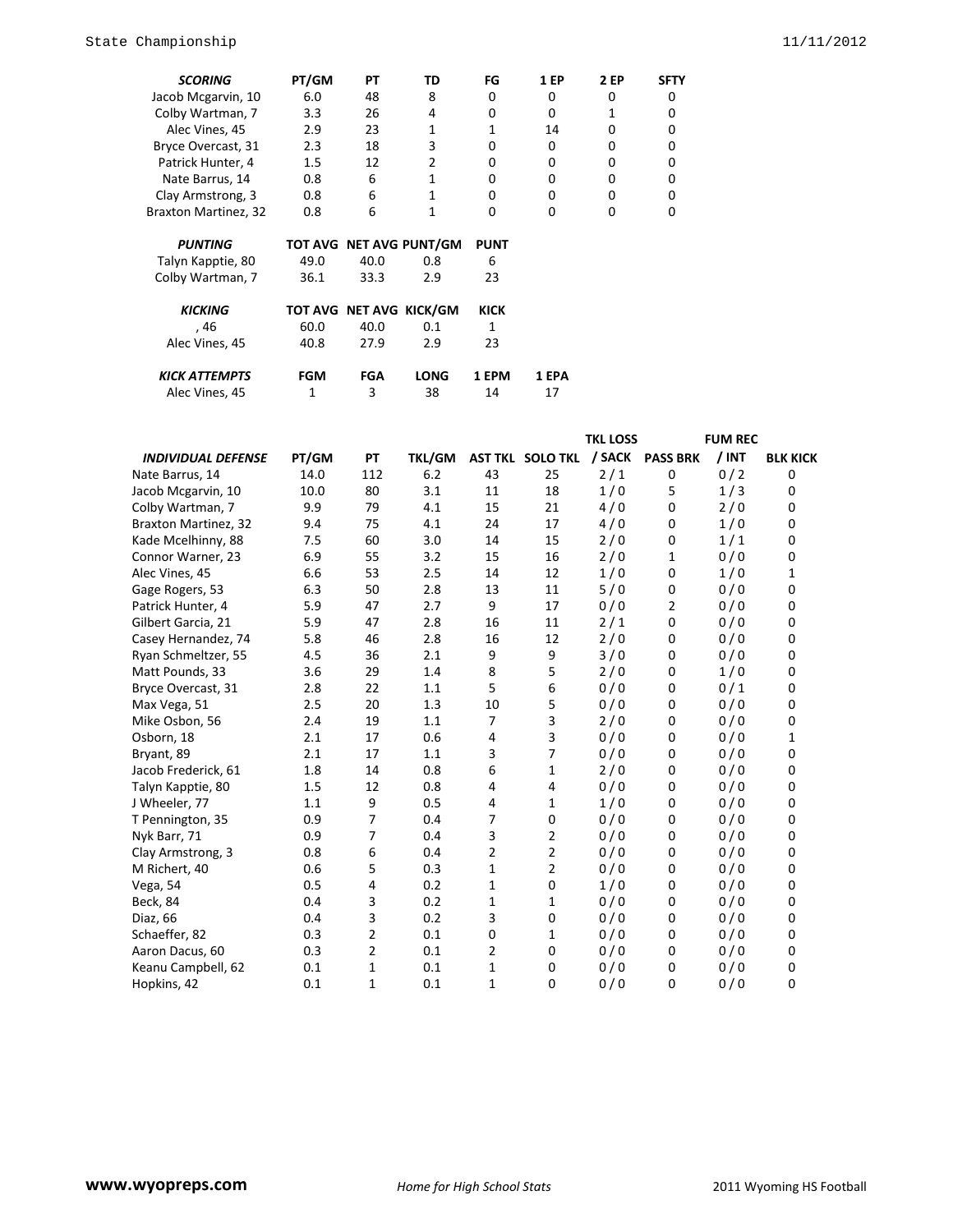## *Jackson Broncs* **2012 Overall Record: 3 - 5**

#### **3A West** End Regular Season

| Team Per Game Averag        |               | <b>Jackson</b> |                         |               | Opp vs. Jackson |                        |
|-----------------------------|---------------|----------------|-------------------------|---------------|-----------------|------------------------|
| <b>Rushing</b>              | YD            | <b>ATT</b>     | YD/ATT                  | YD            | <b>ATT</b>      | YD/ATT                 |
|                             | 225.4         | 44.3           | 5.1                     | 218.6         | 35.6            | 6.1                    |
| Passing                     | YD            | <b>COMP</b>    | COMP%                   | YD            | <b>COMP</b>     | COMP%                  |
|                             | 55.5          | 4.0            | 44%                     | 178.0         | 11.4            | 54%                    |
| 'otal Offense = Rush + Pas: | YD            | ATT            | YD/ATT                  | YD            | ATT             | YD/ATT                 |
|                             | 280.9         | 53.4           | 5.3                     | 396.6         | 56.6            | 7.0                    |
| <b>Punt Return</b>          | # RET         | <b>RET YD</b>  | YD / RET                | # RET         | <b>RET YD</b>   | YD / RET               |
|                             | 0.4           | 0.5            | 1.3                     | 0.8           | 16.9            | 22.5                   |
| <b>Kick Return</b>          | # RET         | <b>RET YD</b>  | YD / RET                | # RET         | <b>RET YD</b>   | YD / RET               |
|                             | 3.5           | 64             | 18.2                    | 2.0           | 51              | 25.3                   |
| <b>Scoring</b>              | <b>POINTS</b> | <b>RUSH TD</b> | <b>PASS TD</b>          | <b>POINTS</b> | <b>RUSH TD</b>  | <b>PASS TD</b>         |
|                             | 20.4          | 2.1            | 0.8                     | 33.4          | 2.3             | 2.0                    |
| <b>First Downs</b>          | <b>RUSH</b>   | <b>PASS</b>    | <b>TOTAL</b>            | <b>RUSH</b>   | <b>PASS</b>     | <b>TOTAL</b>           |
|                             | 9.5           | 1.5            | 11.4                    | 9.0           | 4.6             | 14.3                   |
| <b>Turnovers - Totals</b>   | <b>FUM</b>    | <b>INT</b>     | $+$ / -                 | <b>FUM</b>    | <b>INT</b>      | $+$ / -                |
|                             | 10            | 4              | 1                       | 10            | 5.              | $-1$                   |
| <b>Punts</b>                | # PUNTS       | <b>TOT AVG</b> | <b>NET AVG: # PUNTS</b> |               |                 | <b>TOT AVG NET AVG</b> |
|                             | 33.7          | 30.3           | 3.0                     | 3.0           | 39.0            | 35.8                   |
| <b>Kick Offs</b>            | # KICKS       |                | <b>TOT AVG NET AVG</b>  | # KICKS       |                 | <b>TOT AVG NET AVG</b> |
|                             | 4.3           | 45.6           | 27.3                    | 5.1           | 44.6            | 31.1                   |

| <b>Game Recaps</b>     |          |              | <b>Rushing</b> | <b>Passing</b>     |     | <b>All Purpose</b> | TD's<br>nusii- | <b>1st Downs</b><br>nusii - | TO's    |
|------------------------|----------|--------------|----------------|--------------------|-----|--------------------|----------------|-----------------------------|---------|
|                        |          |              |                | Comp/At            |     |                    | Pass /         | Pass /                      | Fum -   |
| <b>Opponent</b>        | Date     | <b>Score</b> | Att - Yd       | t                  | Yd  | Att - Yd           | Total          | Total                       | INT     |
| Teton ID               | 8/31/12  | $14 - 37$    | $31 - 159$     | $\overline{3} - 6$ | 57  | 43 - 214           | $2 - 0/2$      | $5 - 3/8$                   | $-0$    |
| Defensive Stats        |          |              | $62 - 465$     | $2 - 4$            | 32  | 64 - 397           | $5 - / 5$      | $20 - 2 / 22$               | $2 -$   |
| Rawlins                | 9/7/12   | $30 - 16$    | $52 - 293$     | $1 - 3$            | 4   | $58 - 362$         | $4 - 0/4$      | $11 - / 11$                 | - 0     |
| Defensive Stats        |          |              | $31 - 161$     | $10 - 26$          | 140 | $70 - 372$         | $1 - 1/2$      | $2 - 2/4$                   | $-1$    |
| Lander Valley          | 9/14/12  | $20 - 14$    | $48 - 228$     | $1 - 3$            | 15  | $58 - 316$         |                | $2 - 0/3$ 12 - 1/13         | $4 - 1$ |
| <b>Defensive Stats</b> |          |              | $26 - 19$      | $15 - 31$          | 193 | 74 - 235           |                | $0 - 2/2$ 3 - 6/10          | $2 - 3$ |
| Powell                 | 9/21/12  | $6 - 63$     | $30 - 77$      | $3 - 14$           | 75  | $51 - 192$         | $0 - 1/1$      | $4 - 15$                    | $1 - 3$ |
| Defensive Stats        |          |              | $31 - 259$     | $8 - 15$           | 200 | 57 - 529           |                | $3 - 5/9$ 10 - $5/15$       | $-0$    |
| Cody                   | 9/28/12  | $12 - 21$    | 47 - 175       | $3 - 6$            | 41  | $60 - 288$         |                | $2 - 0 / 2 10 - 3 / 13$     | $-0$    |
| Defensive Stats        |          |              | $30 - 113$     | $12 - 18$          | 83  | 64 - 268           |                | $2 - 0/3$ 6 - 6/12          | $2 - 0$ |
| Green River            | 10/5/12  | $6 - 34$     | 47 - 185       | $7 - 12$           | 41  | 70 - 332           |                | $1 - 0/1$ 8 - 1/10          | $3 - 0$ |
| Defensive Stats        |          |              | $37 - 304$     | $5 - 10$           | 94  | 54 - 436           |                | $4 - 1/5$ 13 - 4/18         | - 0     |
| Worland                | 10/12/12 | 49 - 33      | 49 - 390       | $10 - 19$          | 140 | $82 - 615$         |                | $3 - 4/7$ 16 - 3/19         | $2 - 0$ |
| Defensive Stats        |          |              | $32 - 139$     | $21 - 39$          | 373 | $96 - 678$         |                | $1 - 2/5$ 7 - 10/18         | $3 - 1$ |
| Star Valley            | 10/19/12 | $26 - 49$    | $50 - 296$     | $4 - 10$           | 71  | $68 - 442$         |                | $3 - 1/4$ 10 - 1/12         | - 0     |
| <b>Defensive Stats</b> |          |              | $36 - 289$     | $18 - 25$          | 309 | 81 - 649           |                | $2 - 5/7$ 11 - 2/15         | $1 - 0$ |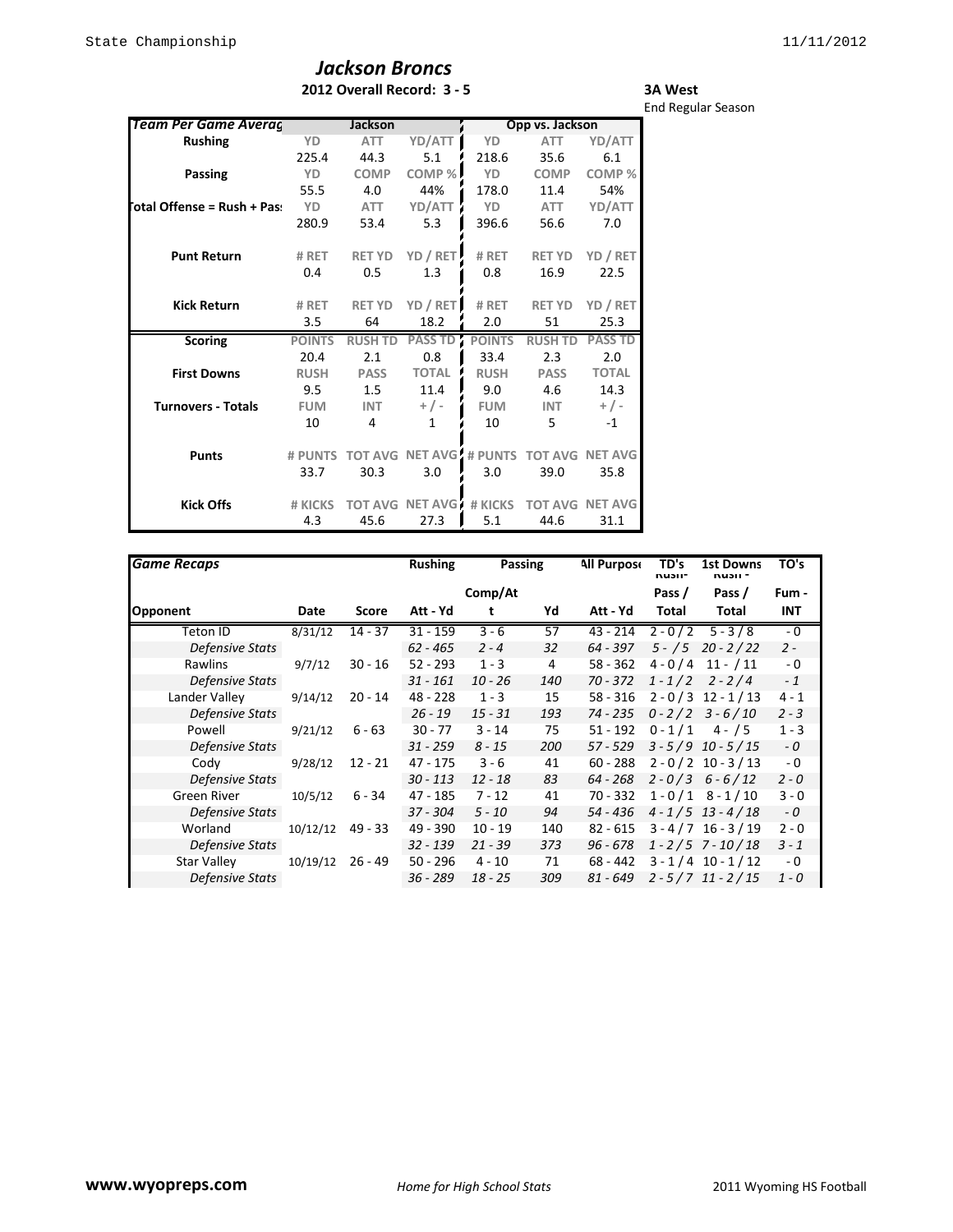| <i><b>RUSHING</b></i>      | YD/GM            | YD/ATT                                       | TOT YD         | ATT            | TD               |             |             |              |              |
|----------------------------|------------------|----------------------------------------------|----------------|----------------|------------------|-------------|-------------|--------------|--------------|
|                            | Values           |                                              |                |                |                  |             |             |              |              |
| Player, #                  | Yds/Game Yds/Att |                                              | TOT YD         | <b>ATT</b>     | TD               |             |             |              |              |
| Andrew Linsenmann, 28      | 149.3            | 6.7                                          | 1194           | 177            | 13               |             |             |              |              |
| Will Elzemeyer, 81         | 50.6             | 4.0                                          | 405            | 102            | $\mathbf{2}$     |             |             |              |              |
| C Cooper, 20               | 14.1             | 7.5                                          | 113            | 15             | $\overline{2}$   |             |             |              |              |
| Mark Ford, 33              | 7.8              | 4.1                                          | 62             | 15             | 0                |             |             |              |              |
| Arturo Hernandez, 15       | 2.1              | 2.4                                          | 17             | 7              | 0                |             |             |              |              |
| Theo Dawson, 29            | 1.0              | 2.0                                          | 8              | 4              | 0                |             |             |              |              |
| Jesse Foster, 36           | 0.9              | 3.5                                          | 7              | 2              | 0                |             |             |              |              |
| Tray Evans, 10             | 0.6              | 0.3                                          | 5              | 19             | 0                |             |             |              |              |
| Cole Prevost, 17           | 0.5              | 1.3                                          | 4              | 3              | 0                |             |             |              |              |
|                            |                  |                                              |                |                |                  |             |             |              |              |
| <b>PASSING</b>             |                  | YD/GM YD/COMP TOT YD                         |                | <b>COMP</b>    | ATT              | COMP %      | QB EFF      | TD           | INT          |
| Brady Anderson, 1          | 28.8             | 14.4                                         | 230            | 16             | 34               | 47%         | 146.5       | 5            | $\mathbf{1}$ |
| Tray Evans, 10             | 26.8             | 13.4                                         | 214            | 16             | 38               | 42%         | 82.3        | $\mathbf{1}$ | 3<br>0       |
| Andrew Linsenmann, 28      | 0.0              | 0.0                                          | 0              | 0              | 1                | 0%          | 0.0         | 0            |              |
| <b>RECEIVING</b>           | YD/GM            | YD/REC                                       | <b>TOT YD</b>  | <b>REC</b>     | TD               |             |             |              |              |
| Spencer Seeton, 44         | 27.5             | 15.7                                         | 220            | 14             | 3                |             |             |              |              |
| Andrew Linsenmann, 28      | 14.1             | 16.1                                         | 113            | 7              | 0                |             |             |              |              |
| Will Elzemeyer, 81         | 10.0             | 26.7                                         | 80             | 3              | 1                |             |             |              |              |
| Tristan Shockley, 23       | 2.3              | 3.6                                          | 18             | 5              | 1                |             |             |              |              |
| Mark Ford, 33              | 1.4              | 5.5                                          | 11             | 2              | 1                |             |             |              |              |
| Theo Dawson, 29            | 0.3              | 2.0                                          | $\overline{2}$ | 1              | 0                |             |             |              |              |
| <b>PUNT RETURN</b>         | YD/GM            | YD/RET                                       | TOT YD         | <b>RET</b>     |                  |             |             |              |              |
| Andrew Linsenmann, 28      | 0.5              | 1.3                                          | 4              | 3              |                  |             |             |              |              |
|                            |                  |                                              |                |                |                  |             |             |              |              |
| <b>KICK RETURN</b>         | YD/GM            | <b>YD/RET</b>                                | <b>TOT YD</b>  | <b>RET</b>     |                  |             |             |              |              |
| Will Elzemeyer, 81         | 36.1             | 22.2                                         | 289            | 13             |                  |             |             |              |              |
| Andrew Linsenmann, 28      | 22.0             | 17.6                                         | 176            | 10             |                  |             |             |              |              |
| Jesse Foster, 36           | 5.1              | 20.5                                         | 41             | $\overline{2}$ |                  |             |             |              |              |
| Mark Ford, 33              | 0.5              | 4.0                                          | 4              | 1              |                  |             |             |              |              |
| Josh Frantz, 83            | 0.0              | 0.0                                          | 0              | $\overline{2}$ |                  |             |             |              |              |
|                            |                  | (RUSH, PASS, RECEIVE, PUNT RET, KICK RETURN) |                |                |                  |             |             |              |              |
| <b>ALL PURPOSE OFFENSE</b> | YD/GM            | YD/ATT                                       | TOT YD         | ATT            | TD               | PT/GM       |             |              |              |
| Andrew Linsenmann, 28      | 185.9            | 7.5                                          | 1487           | 198            | 14               | 11.8        |             |              |              |
| Will Elzemeyer, 81         | 96.8             | 6.6                                          | 774            | 118            | 3                | 3.0         |             |              |              |
| Brady Anderson, 1          | 27.8             | 5.2                                          | 222            | 43             | 0                | 0.0         |             |              |              |
| Spencer Seeton, 44         | 27.5             | 15.7                                         | 220            | 14             | 3                | 2.3         |             |              |              |
| Tray Evans, 10             | 27.4             | 3.8                                          | 219            | 57             | $\pmb{0}$        | 0.0         |             |              |              |
| C Cooper, 20               | 14.1             | 7.5                                          | 113            | 15             | $\mathbf{2}$     | 1.5         |             |              |              |
| Mark Ford, 33              | 9.6              | 4.3                                          | 77             | 18             | 1                | $0.8\,$     |             |              |              |
| Jesse Foster, 36           | 6.0              | 12.0                                         | 48             | 4              | 0                | 0.0         |             |              |              |
| Tristan Shockley, 23       | 2.3              | 3.6                                          | 18             | 5              | 1                | 1.0         |             |              |              |
| Arturo Hernandez, 15       | 2.1              | 2.4                                          | 17             | 7              | 0                | 0.0         |             |              |              |
| Theo Dawson, 29            | 1.3              | 2.0                                          | 10             | 5              | 0                | 0.0         |             |              |              |
| Cole Prevost, 17           | 0.5              | 1.3                                          | 4              | 3              | 0                | 0.0         |             |              |              |
| Josh Frantz, 83            | 0.0              | 0.0                                          | $\mathbf 0$    | $\mathbf 2$    | 0                | 0.0         |             |              |              |
| Nick Nelson, 22            | $-0.5$           | $-4.0$                                       | $-4$           | 1              | 0                | 0.0         |             |              |              |
| <b>SCORING</b>             | PT/GM            | ΡT                                           | TD             | FG             | 1 EP             | 2 EP        | <b>SFTY</b> |              |              |
| Andrew Linsenmann, 28      | 11.8             | 94                                           | 14             | 0              | 0                | 5           | 0           |              |              |
| Will Elzemeyer, 81         | 3.0              | 24                                           | 3              | 0              | 0                | 3           | 0           |              |              |
| Spencer Seeton, 44         | 2.3              | 18                                           | 3              | 0              | $\boldsymbol{0}$ | 0           | 0           |              |              |
| C Cooper, 20               | 1.5              | 12                                           | $\overline{2}$ | $\mathbf 0$    | 0                | 0           | 0           |              |              |
| Tristan Shockley, 23       | $1.0\,$          | 8                                            | $\mathbf{1}$   | 0              | 0                | $\mathbf 1$ | $\pmb{0}$   |              |              |
| Mark Ford, 33              | 0.8              | 6                                            | $\mathbf 1$    | 0              | 0                | $\pmb{0}$   | 0           |              |              |

Jackson Reed, 6 0.1 1 0 0 1 0 0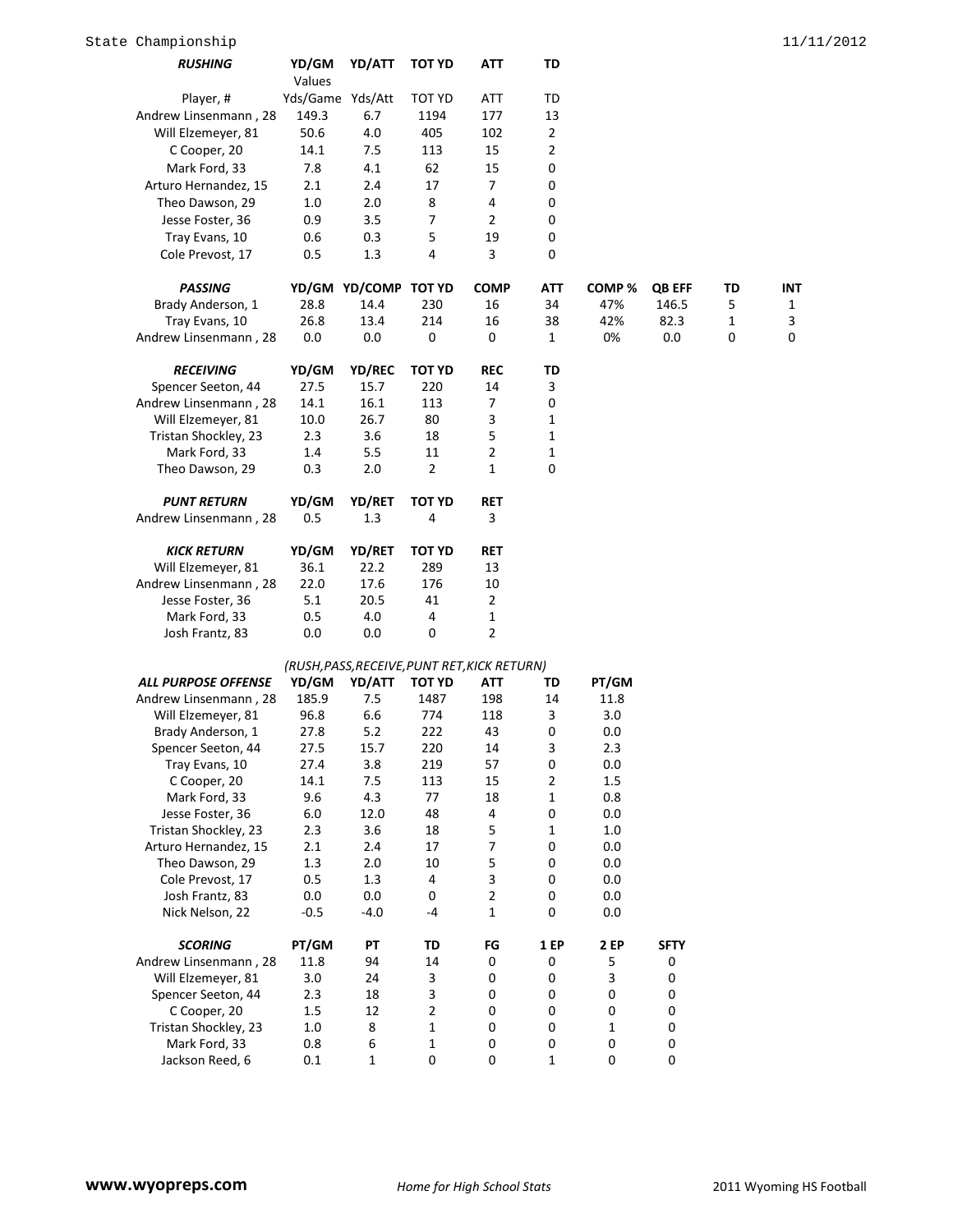| <i><b>PUNTING</b></i> |      |                         | TOT AVG NET AVG PUNT/GM | <b>PUNT</b> |
|-----------------------|------|-------------------------|-------------------------|-------------|
| Tristan Shockley, 23  | 38.0 | 32.3                    | 3.1                     | 25          |
| Jackson Reed, 6       | 26.0 | 26.0                    | 0.3                     | 2           |
|                       |      |                         |                         |             |
| KICKING               |      | TOT AVG NET AVG KICK/GM |                         | KICK        |
| Tristan Shockley, 23  | 48.3 | 35.0                    | 0.4                     | 3           |
| Jackson Reed, 6       | 45.4 | 26.6                    | 3.9                     | 31          |
|                       |      |                         |                         |             |
| KICK ATTEMPTS         | FGM  | FGA                     | <b>LONG</b>             | 1 FPM       |

Jackson Reed, 6 0 1 0 1 7

|                               |       |    |               |                |                         | <b>TKL LOSS</b> |                 | <b>FUM REC</b> |                 |
|-------------------------------|-------|----|---------------|----------------|-------------------------|-----------------|-----------------|----------------|-----------------|
| <b>INDIVIDUAL DEFENSE</b>     | PT/GM | PT | <b>TKL/GM</b> |                | <b>AST TKL SOLO TKL</b> | / SACK          | <b>PASS BRK</b> | / INT          | <b>BLK KICK</b> |
| Kris Lunde, 53                | 12.0  | 96 | 5.3           | 33             | 20                      | 4/2             | $\Omega$        | 1/0            | 0               |
| Josh Frantz, 83               | 11.4  | 91 | 4.8           | 22             | 25                      | 1/1             | 4               | 0/1            | 0               |
| <b>Brandon Hernandez</b> , 25 | 11.3  | 90 | 4.7           | 19             | 25                      | 2/1             | 1               | 2/0            | 0               |
| Andrew Linsenmann, 28         | 10.3  | 82 | 4.0           | 16             | 22                      | 1/1             | 3               | 0/2            | 0               |
| Will Elzemeyer, 81            | 9.4   | 75 | 3.1           | 8              | 19                      | 1/1             | 4               | 2/1            | 0               |
| Ari Barrios, 9                | 9.4   | 75 | 3.9           | 14             | 20                      | 2/2             | $\overline{2}$  | 1/0            | 0               |
| Spencer Seeton, 44            | 8.0   | 64 | 3.1           | 16             | 12                      | 4/1             | $\mathbf{1}$    | 0/0            | 1               |
| Jonathan Tzompa, 57           | 6.6   | 53 | 2.3           | 13             | 3                       | 9/0             | 0               | 0/0            | 1               |
| Gage Antrobus, 13             | 6.6   | 53 | 2.5           | 12             | 14                      | 0/0             | 4               | 0/1            | 0               |
| Jake Ethington, 75            | 6.0   | 48 | 2.7           | 11             | 11                      | 3/2             | 0               | 0/0            | 0               |
| Ricky Hilton, 7               | 5.8   | 46 | 2.2           | 19             | 4                       | 2/2             | 1               | 1/0            | 0               |
| C Cooper, 20                  | 4.8   | 38 | 2.1           | 9              | 12                      | 0/0             | 0               | 1/0            | 0               |
| Mark Ford, 33                 | 4.5   | 36 | 1.6           | 5              | 9                       | 1/0             | 0               | 2/0            | 0               |
| Bryan Martinez, 77            | 3.6   | 29 | 1.5           | 12             | 6                       | 0/0             | 0               | 1/0            | 0               |
| John Beck, 72                 | 3.3   | 26 | 1.2           | 3              | 6                       | 0/2             | 0               | 1/0            | 0               |
| Tristan Shockley, 23          | 1.4   | 11 | 0.7           | 5              | 3                       | 0/0             | $\Omega$        | 0/0            | 0               |
| Arturo Hernandez, 15          | 1.0   | 8  | 0.2           | 1              | $\mathbf{1}$            | 0/0             | 0               | 1/0            | 0               |
| Danny Hernandez , 54          | 0.6   | 5  | 0.3           | 2              | $\mathbf 0$             | 1/0             | 0               | 0/0            | 0               |
| Uriel Felipe, 62              | 0.5   | 4  | 0.3           | $\mathbf 0$    | $\overline{2}$          | 0/0             | 0               | 0/0            | 0               |
| Theo Dawson, 29               | 0.5   | 4  | 0.3           | $\overline{2}$ | $\mathbf{1}$            | 0/0             | 0               | 0/0            | 0               |
| Tj Tucker, 34                 | 0.5   | 4  | 0.1           | $\Omega$       | 1                       | 0/0             | 1               | 0/0            | 0               |
| Jonathan Morales, 55          | 0.4   | 3  | 0.1           | $\Omega$       | $\mathbf 0$             | 0/1             | 0               | 0/0            | 0               |
| Matt Schmillen, 60            | 0.3   | 2  | 0.1           | 0              | 1                       | 0/0             | 0               | 0/0            | 0               |
| Ismael Martinez, 78           | 0.3   | 2  | 0.1           | 0              | 1                       | 0/0             | 0               | 0/0            | 0               |
| Levi Wilson, 58               | 0.1   | 1  | 0.1           | 1              | $\Omega$                | 0/0             | 0               | 0/0            | 0               |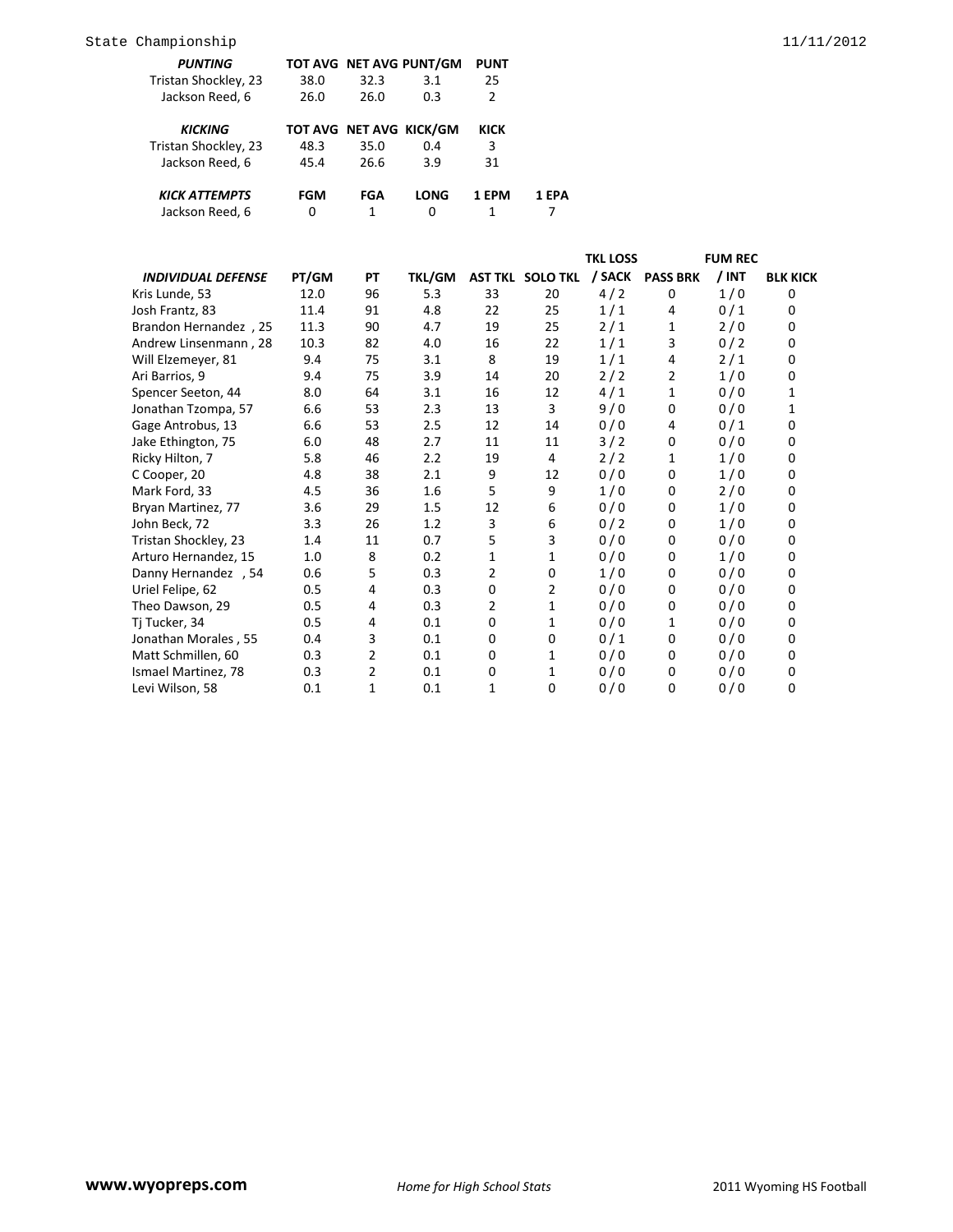## *Torrington Trailblazers*

**2012 Overall Record: 0 - 7**

**3A East** End Regular Season

| Team Per Game Averag       |               | <b>Torrington</b> |                |               | Opp vs. Torrington                       |                |
|----------------------------|---------------|-------------------|----------------|---------------|------------------------------------------|----------------|
|                            |               |                   |                |               |                                          |                |
| <b>Rushing</b>             | YD            | <b>ATT</b>        | YD/ATT         | YD            | <b>ATT</b>                               | YD/ATT         |
|                            | 118.1         | 30.4              | 3.9            | 199.3         | 34.4                                     | 5.8            |
| Passing                    | YD            | <b>COMP</b>       | COMP%          | YD            | <b>COMP</b>                              | COMP%          |
|                            | 115.0         | 9.9               | 42%            | 160.1         | 10.4                                     | 57%            |
| otal Offense = Rush + Pas: | YD            | ATT               | YD/ATT         | YD            | <b>ATT</b>                               | YD/ATT         |
|                            | 233.1         | 54.1              | 4.3            | 359.4         | 52.7                                     | 6.8            |
| <b>Punt Return</b>         | # RET         | <b>RET YD</b>     | YD / RET       | # RET         | <b>RET YD</b>                            | YD / RET       |
|                            | 0.7           | 3.1               | 4.4            | 1.1           | 22.3                                     | 19.5           |
|                            |               |                   |                |               |                                          |                |
| <b>Kick Return</b>         | # RET         | <b>RET YD</b>     | YD / RET       | # RET         | <b>RET YD</b>                            | YD / RET       |
|                            | 4.4           | 70                | 15.8           | 2.6           | 54                                       | 21.1           |
| <b>Scoring</b>             | <b>POINTS</b> | <b>RUSH TD</b>    | <b>PASS TD</b> | <b>POINTS</b> | <b>RUSH TD</b>                           | <b>PASS TD</b> |
|                            | 14.3          | 1.1               | 0.6            | 36.6          | 3.1                                      | 1.4            |
| <b>First Downs</b>         | <b>RUSH</b>   | <b>PASS</b>       | <b>TOTAL</b>   | <b>RUSH</b>   | <b>PASS</b>                              | <b>TOTAL</b>   |
|                            | 6.0           | 3.4               | 10.0           | 5.9           | 6.1                                      | 12.4           |
| <b>Turnovers - Totals</b>  | <b>FUM</b>    | <b>INT</b>        | $+/-$          | <b>FUM</b>    | <b>INT</b>                               | $+/-$          |
|                            | 5             | 12                | $-7$           | 5             | 6                                        | 7              |
| <b>Punts</b>               | # PUNTS       |                   |                |               | TOT AVG NET AVG, # PUNTS TOT AVG NET AVG |                |
|                            | 33.7          | 30.3              | 3.0            | 3.0           | 32.9                                     | 31.6           |
| <b>Kick Offs</b>           | # KICKS       | <b>TOT AVG</b>    | NET AVG        | # KICKS       | <b>TOT AVG</b>                           | <b>NET AVG</b> |
|                            | 1.9           | 46.4              | 27.6           | 4.4           | 45.6                                     | 30.3           |

| <b>Game Recaps</b> |      |       | <b>Rushing</b> |         | Passing | <b>All Purpose</b> | TD's<br><b>NUSII-</b> | 1st Downs<br>nusii - | TO's       |
|--------------------|------|-------|----------------|---------|---------|--------------------|-----------------------|----------------------|------------|
|                    |      |       |                | Comp/At |         |                    | Pass /                | Pass /               | Fum -      |
| Opponent           | Date | Score | Att - Yd       |         | Yd      | Att - Yd           | Total                 | Total                | <b>INT</b> |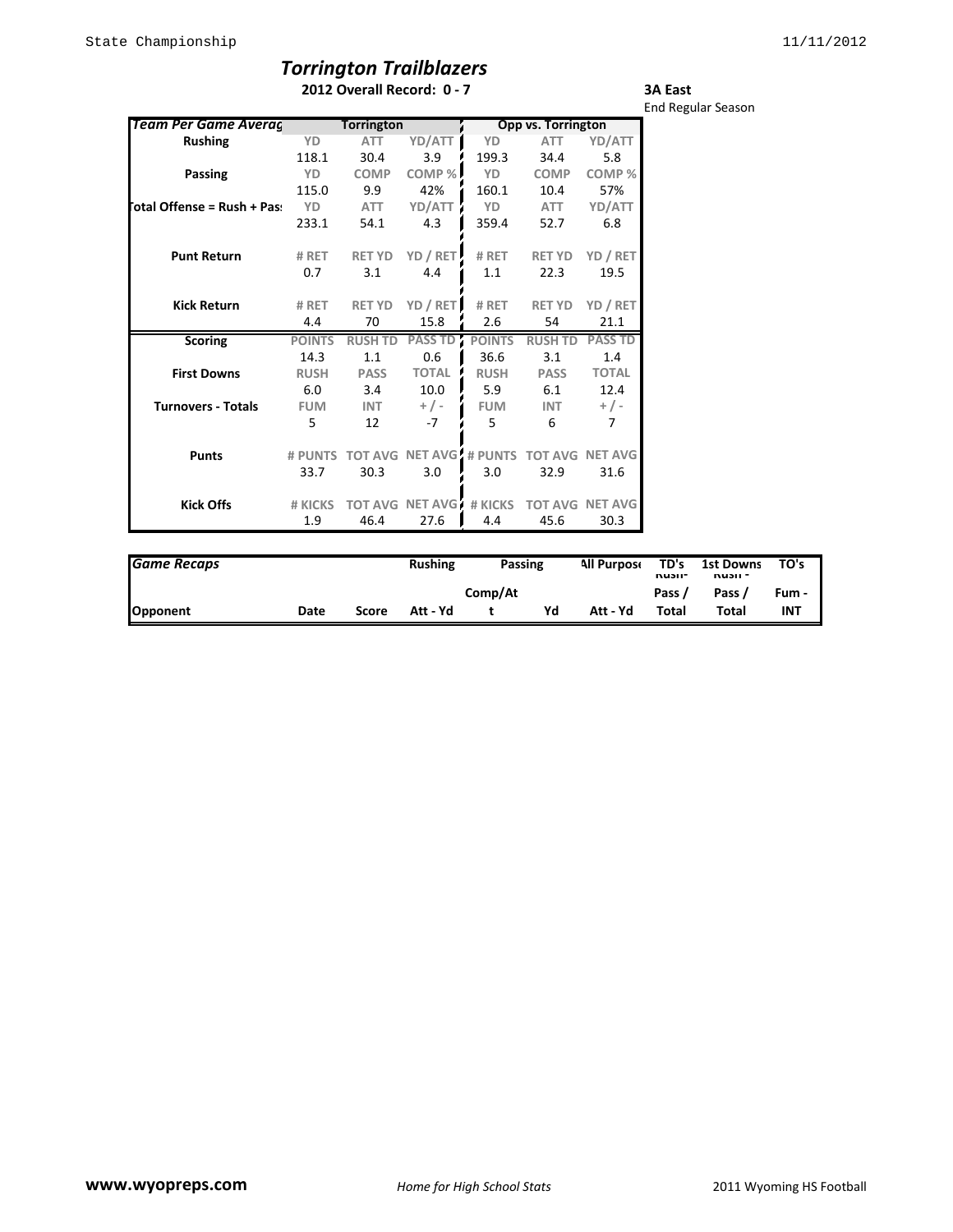| <b>RUSHING</b>                           | YD/GM      | YD/ATT                  | TOT YD                                       | ATT            | TD             |                   |               |              |     |
|------------------------------------------|------------|-------------------------|----------------------------------------------|----------------|----------------|-------------------|---------------|--------------|-----|
| Caden Coffelt, 8                         | 55.9       | 4.3                     | 391                                          | 90             | 5              |                   |               |              |     |
| Trey Faessler, 22                        | 49.0       | 4.1                     | 343                                          | 83             | $\mathbf 2$    |                   |               |              |     |
| William Anderson, 10                     | 9.3        | $1.9\,$                 | 65                                           | 34             | 0              |                   |               |              |     |
|                                          | 3.9        | 5.4                     | 27                                           | 5              | $\mathbf{1}$   |                   |               |              |     |
| Blake Wisroth, 1                         |            |                         |                                              |                |                |                   |               |              |     |
| Kolter Elder, 24                         | 0.1        | $1.0\,$                 | $\mathbf{1}$                                 | 1              | 0              |                   |               |              |     |
| <b>PASSING</b>                           |            | YD/GM YD/COMP TOT YD    |                                              | <b>COMP</b>    | <b>ATT</b>     | COMP <sup>%</sup> | <b>QB EFF</b> | TD           | INT |
| Caden Coffelt, 8                         | 79.6       | 14.3                    | 557                                          | 39             | 96             | 41%               | 83.0          | 3            | 8   |
| William Anderson, 10                     | 34.6       | 8.6                     | 242                                          | 28             | 68             | 41%               | 64.2          | $\mathbf{1}$ | 4   |
| Blake Wisroth, 1                         | 0.9        | 3.0                     | 6                                            | $\overline{2}$ | $\overline{2}$ | 100%              | 125.2         | 0            | 0   |
| <b>RECEIVING</b>                         | YD/GM      | <b>YD/REC</b>           | <b>TOT YD</b>                                | <b>REC</b>     | TD             |                   |               |              |     |
| Blake Wisroth, 1                         | 59.7       | 12.7                    | 418                                          | 33             | 3              |                   |               |              |     |
| Alexmcanery, 34                          | 15.3       | 10.7                    | 107                                          | 10             | 0              |                   |               |              |     |
| Trey Faessler, 22                        | 13.4       | 15.7                    | 94                                           | 6              | 0              |                   |               |              |     |
| Brock Youtz, 9                           | 11.3       | 9.9                     | 79                                           | 8              | 1              |                   |               |              |     |
|                                          | 9.3        | 7.2                     | 65                                           | 9              | $\mathbf 0$    |                   |               |              |     |
| Pd Miller, 84                            |            |                         |                                              |                |                |                   |               |              |     |
| William Anderson, 10<br>Caden Coffelt, 8 | 4.1        | 14.5                    | 29                                           | $\overline{2}$ | 0<br>0         |                   |               |              |     |
|                                          | 1.9        | 13.0                    | 13                                           | 1              |                |                   |               |              |     |
| <b>PUNT RETURN</b>                       | YD/GM      | YD/RET                  | <b>TOT YD</b>                                | <b>RET</b>     |                |                   |               |              |     |
| Blake Wisroth, 1                         | 1.4        | 10.0                    | 10                                           | 1              |                |                   |               |              |     |
| Brock Youtz, 9                           | 1.0        | 7.0                     | 7                                            | 1              |                |                   |               |              |     |
| Caden Coffelt, 8                         | 0.7        | 1.7                     | 5                                            | 3              |                |                   |               |              |     |
| <b>KICK RETURN</b>                       | YD/GM      | <b>YD/RET</b>           | <b>TOT YD</b>                                | RET            |                |                   |               |              |     |
| Alexmcanery, 34                          | 35.4       | 22.5                    | 248                                          | 11             |                |                   |               |              |     |
| Trey Faessler, 22                        | 15.7       | 13.8                    | 110                                          | 8              |                |                   |               |              |     |
| Blake Wisroth, 1                         | 8.7        | 15.3                    | 61                                           | 4              |                |                   |               |              |     |
| Pd Miller, 84                            | 7.0        | 12.3                    | 49                                           | 4              |                |                   |               |              |     |
| Tony English, 41                         | 1.3        | 9.0                     | 9                                            | 1              |                |                   |               |              |     |
| Nick Prusia, 77                          | 1.0        | 7.0                     | 7                                            | 1              |                |                   |               |              |     |
| Caden Coffelt, 8                         | 0.7        | 5.0                     | 5                                            | 1              |                |                   |               |              |     |
| D Tucker, 76                             | 0.0        | 0.0                     | $\mathbf 0$                                  | $\mathbf{1}$   |                |                   |               |              |     |
|                                          |            |                         | (RUSH, PASS, RECEIVE, PUNT RET, KICK RETURN) |                |                |                   |               |              |     |
| <b>ALL PURPOSE OFFENSE</b>               | YD/GM      | YD/ATT                  | <b>TOT YD</b>                                | ATT            | TD             | PT/GM             |               |              |     |
| Caden Coffelt, 8                         | 138.7      | 5.1                     | 971                                          | 191            | 5              | 4.3               |               |              |     |
| Trey Faessler, 22                        | 78.1       | 5.6                     | 547                                          | 97             | 3              | 2.6               |               |              |     |
| Blake Wisroth, 1                         | 74.6       | 11.6                    | 522                                          | 45             | 4              | 3.4               |               |              |     |
| Alexmcanery, 34                          | 50.7       | 16.9                    | 355                                          | 21             | 0              | 0.0               |               |              |     |
| William Anderson, 10                     | 48.0       | $3.2$                   | 336                                          | 104            | 0              | 0.0               |               |              |     |
| Pd Miller, 84                            | 16.3       | 8.8                     | 114                                          | 13             | 0              | 0.0               |               |              |     |
| Brock Youtz, 9                           | 12.3       | 9.6                     | 86                                           | 9              | 1              | 0.9               |               |              |     |
| Tony English, 41                         | 1.3        | 9.0                     | 9                                            | $\mathbf{1}$   | 0              | 0.0               |               |              |     |
| Nick Prusia, 77                          | $1.0\,$    | 7.0                     | 7                                            | $\mathbf{1}$   | 0              | 0.0               |               |              |     |
| Kolter Elder, 24                         | 0.1        | $1.0\,$                 | $\mathbf{1}$                                 | $\mathbf{1}$   | 0              | 0.0               |               |              |     |
| D Tucker, 76                             | 0.0        | 0.0                     | 0                                            | $\mathbf{1}$   | 0              | 0.0               |               |              |     |
| <b>SCORING</b>                           | PT/GM      | PT                      | TD                                           | FG             | <b>1 EP</b>    | <b>2 EP</b>       | <b>SFTY</b>   |              |     |
| Caden Coffelt, 8                         | 4.3        | 30                      | 5                                            | 0              | 0              | 0                 | 0             |              |     |
| Blake Wisroth, 1                         | 3.4        | 24                      | 4                                            | 0              | $\mathbf 0$    | $\boldsymbol{0}$  | $\mathbf 0$   |              |     |
| Manny Martinez, 16                       | 3.1        | 22                      | 0                                            | 4              | 10             | 0                 | 0             |              |     |
| Trey Faessler, 22                        | 2.6        | 18                      | 3                                            | 0              | 0              | 0                 | 0             |              |     |
| Brock Youtz, 9                           | 0.9        | 6                       | $\mathbf{1}$                                 | 0              | 0              | 0                 | $\mathbf 0$   |              |     |
|                                          |            |                         |                                              |                |                |                   |               |              |     |
| <b>PUNTING</b>                           |            |                         | TOT AVG NET AVG PUNT/GM                      | <b>PUNT</b>    |                |                   |               |              |     |
| Blake Wisroth, 1                         | 34.0       | 26.9                    | 3.1                                          | 22             |                |                   |               |              |     |
| <b>KICKING</b>                           |            | TOT AVG NET AVG KICK/GM |                                              | <b>KICK</b>    |                |                   |               |              |     |
| Manny Martinez, 16                       | 46.4       | 27.6                    | 1.9                                          | 13             |                |                   |               |              |     |
| <b>KICK ATTEMPTS</b>                     | <b>FGM</b> | <b>FGA</b>              | <b>LONG</b>                                  | 1 EPM          | 1 EPA          |                   |               |              |     |
| Manny Martinez, 16                       | 4          | 6                       | 42                                           | 10             | 12             |                   |               |              |     |
|                                          |            |                         |                                              |                |                |                   |               |              |     |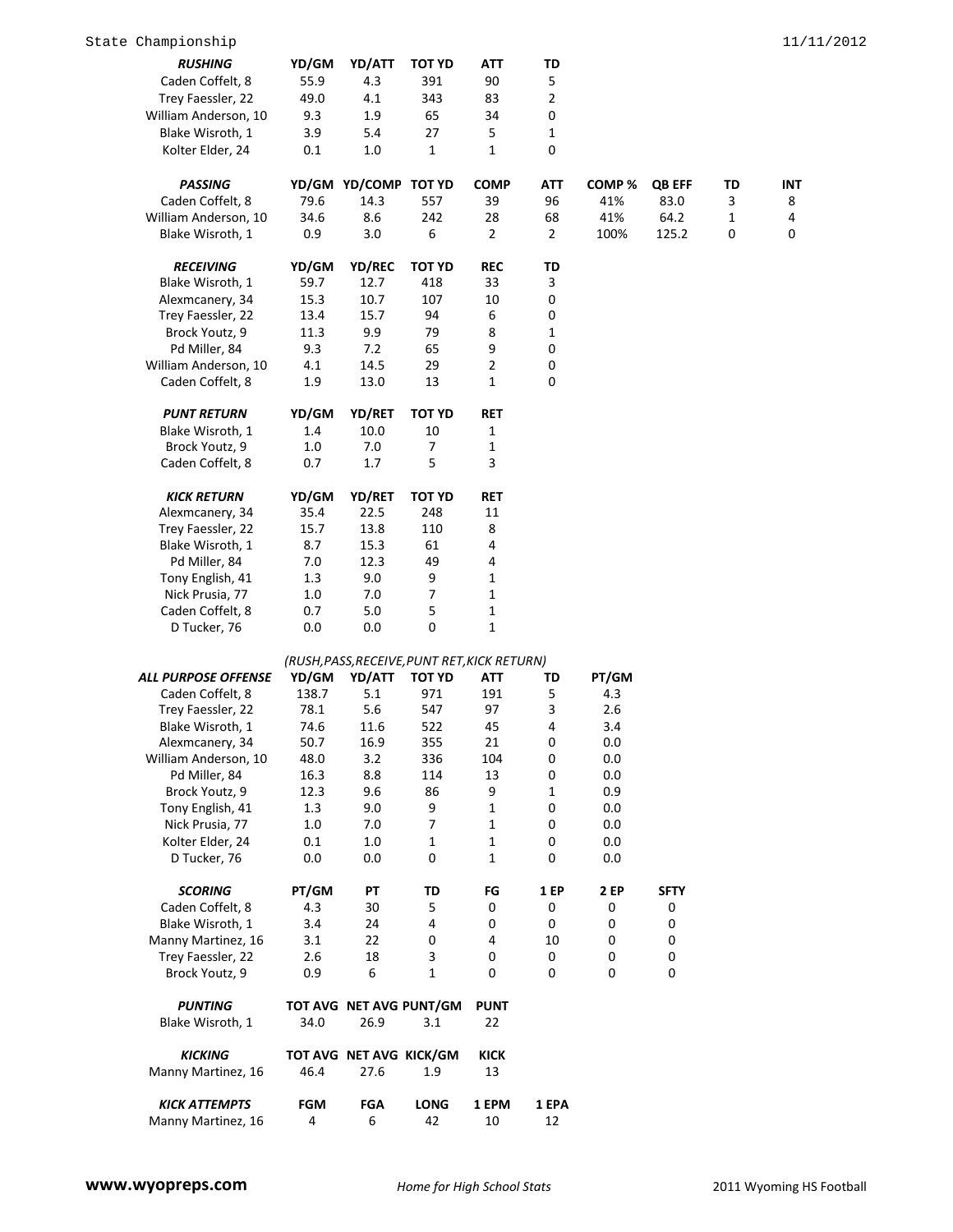|                           |         |       |               |    |                         | <b>TKL LOSS</b> |                 | <b>FUM REC</b> |                 |
|---------------------------|---------|-------|---------------|----|-------------------------|-----------------|-----------------|----------------|-----------------|
| <b>INDIVIDUAL DEFENSE</b> | PT/GM   | PT    | <b>TKL/GM</b> |    | <b>AST TKL SOLO TKL</b> | / SACK          | <b>PASS BRK</b> | / INT          | <b>BLK KICK</b> |
| Brett Spencer, 4          | 14.9    | 104.5 | 6.3           | 29 | 24                      | 5.5/0           | 3               | 1/0            | 0               |
| Blake Wisroth, 1          | 13.1    | 92    | 5.1           | 20 | 22                      | 4/0             | 3               | 1/1            | 0               |
| Trey Faessler, 22         | 9.8     | 68.5  | 3.8           | 8  | 22                      | 0/0.5           | 0               | 0/3            | $\mathbf 0$     |
| Andrew Jarvis, 52         | 9.4     | 66    | 3.9           | 22 | 11                      | 4.5/0.5         | 0               | 0/0            | 1               |
| Jorden Schulte, 73        | 9.4     | 66    | 4.4           | 22 | 16                      | 4/0             | 0               | 0/0            | 0               |
| Pd Miller, 84             | 6.6     | 46    | 2.9           | 14 | 12                      | 1/0             | 0               | 0/1            | 0               |
| Nick Prusia, 77           | 6.4     | 45    | 2.9           | 12 | 11                      | 3/0             | 1               | 0/0            | 0               |
| Alexmcanery, 34           | 5.4     | 38    | 2.3           | 4  | 14                      | 0/0             | 3               | 0/0            | $\Omega$        |
| James Otteman, 75         | 5.1     | 36    | 1.9           | 5  | 9                       | 1/1             | 0               | 0/0            | 1               |
| Brock Youtz, 9            | 4.7     | 33    | 2.0           | 6  | 11                      | 0/0             | 0               | 0/1            | $\Omega$        |
| Benjamin Lape, 56         | 4.4     | 31    | 2.1           | 4  | 12                      | 1/0             | 0               | 0/0            | 0               |
| Tony English, 41          | 3.1     | 22    | 1.5           | 9  | 5                       | 1/0             | 0               | 0/0            | 0               |
| Caden Coffelt, 8          | 2.7     | 19    | 1.4           | 1  | 9                       | 0/0             | 0               | 0/0            | 0               |
| Evan Ponce, 63            | 2.6     | 18    | 1.1           | 6  | 3                       | 2/0             | 0               | 0/0            | 0               |
| Skyler Miller, 33         | 2.6     | 18    | 1.3           | 6  | 6                       | 0/0             | 0               | 0/0            | $\Omega$        |
| William Anderson, 10      | 1.7     | 12    | 0.1           | 2  | $\Omega$                | 0/0             | 0               | 2/0            | 0               |
| Juan Gomez, 71            | 1.4     | 10    | 0.7           | 6  | $\overline{2}$          | 0/0             | 0               | 0/0            | $\Omega$        |
| Justin Pokowske, 55       | $1.4\,$ | 10    | 0.6           | 2  | 1                       | 2/0             | 0               | 0/0            | 0               |
| Michael Newton, 21        | 1.3     | 9     | 0.6           | 5  | 2                       | 0/0             | 0               | 0/0            | 0               |
| Kolter Elder, 24          | 1.1     | 8     | 0.6           | 4  | $\overline{2}$          | 0/0             | 0               | 0/0            | 0               |
| Manny Martinez, 16        | 0.6     | 4     | 0.3           | 2  | 1                       | 0/0             | 0               | 0/0            | $\Omega$        |
| Shane Robertson, 69       | 0.3     | 2     | 0.1           | 2  | 0                       | 0/0             | 0               | 0/0            | 0               |
| Marcus Garcia, 32         | 0.1     | 1     | 0.1           | 1  | 0                       | 0/0             | 0               | 0/0            | 0               |
| Nathan Jorney, 19         | 0.1     | 1     | 0.1           | 1  | $\Omega$                | 0/0             | 0               | 0/0            | 0               |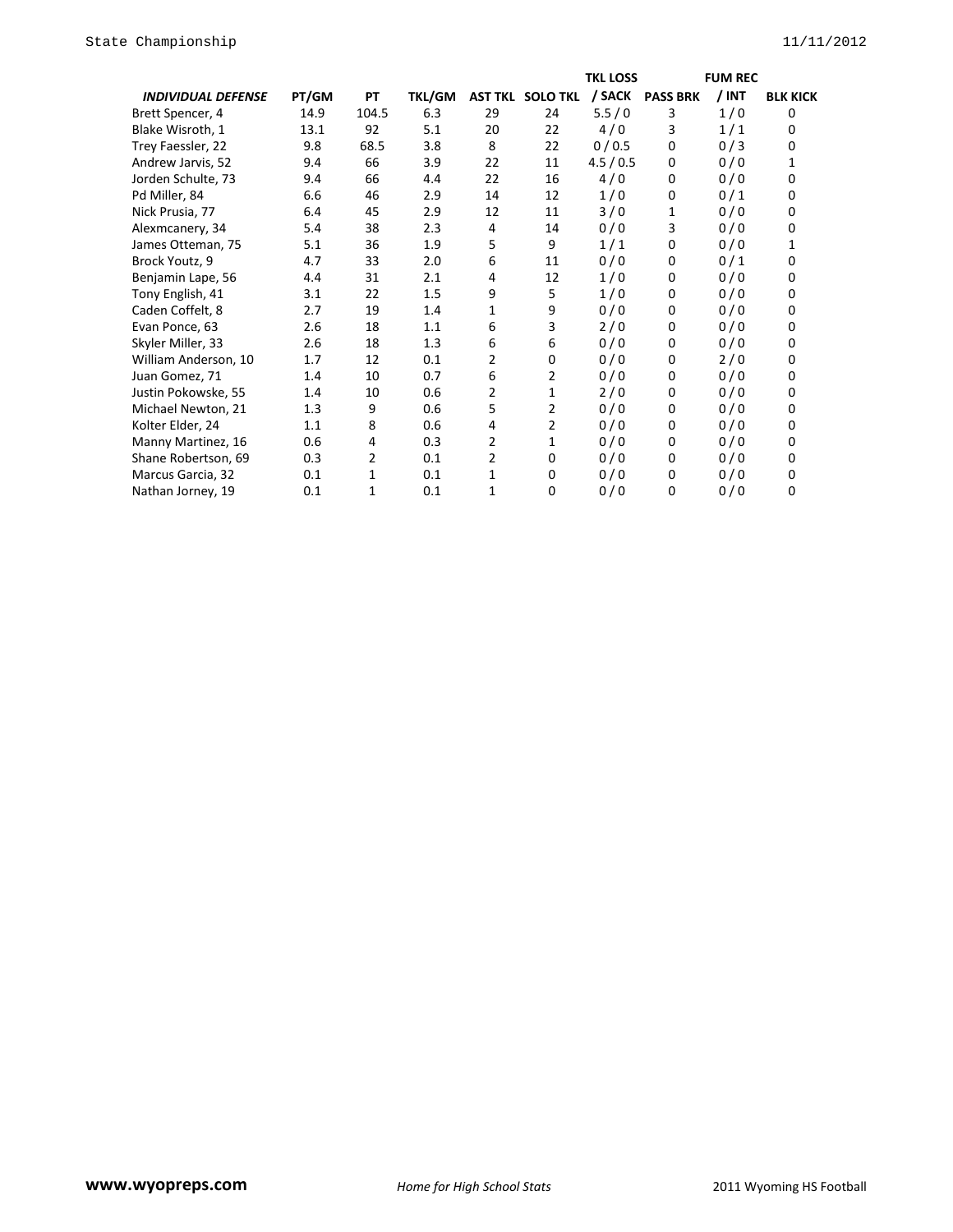## *Rawlins Outlaws* **2012 Overall Record: 1 - 7**

**3A East** End Regular Season

| Team Per Game Averac       |               | <b>Rawlins</b> |                          |               | Opp vs. Rawlins |                |
|----------------------------|---------------|----------------|--------------------------|---------------|-----------------|----------------|
| <b>Rushing</b>             | YD            | <b>ATT</b>     | YD/ATT                   | YD            | <b>ATT</b>      | YD/ATT         |
|                            | 113.4         | 36.4           | 3.1                      | 213.1         | 36.4            | 5.9            |
| <b>Passing</b>             | YD            | <b>COMP</b>    | COMP%                    | YD            | <b>COMP</b>     | COMP%          |
|                            | 149.8         | 9.3            | 44%                      | 129.0         | 8.0             | 49%            |
| otal Offense = Rush + Pas: | YD            | ATT            | YD/ATT                   | YD            | ATT             | YD/ATT         |
|                            | 263.1         | 57.6           | 4.6                      | 342.1         | 52.8            | 6.5            |
| <b>Punt Return</b>         | # RET         | <b>RET YD</b>  | YD / RET                 | # RET         | <b>RET YD</b>   | YD / RET       |
|                            | 0.4           | 4.6            | 12.3                     | $1.5\,$       | 20.9            | 13.9           |
| <b>Kick Return</b>         | # RET         | <b>RET YD</b>  | YD / RET                 | # RET         | <b>RET YD</b>   | YD / RET       |
|                            | 4.5           | 69             | 15.4                     | 2.0           | 49              | 24.4           |
| <b>Scoring</b>             | <b>POINTS</b> | <b>RUSH TD</b> | <b>PASS TD</b>           | <b>POINTS</b> | <b>RUSH TD</b>  | <b>PASS TD</b> |
|                            | 18.4          | 1.6            | 0.9                      | 39.4          | 3.1             | 1.8            |
| <b>First Downs</b>         | <b>RUSH</b>   | <b>PASS</b>    | <b>TOTAL</b>             | <b>RUSH</b>   | <b>PASS</b>     | <b>TOTAL</b>   |
|                            | 4.3           | 4.9            | 9.6                      | 9.8           | 4.4             | 14.5           |
| <b>Turnovers - Totals</b>  | <b>FUM</b>    | <b>INT</b>     | $+/-$                    | <b>FUM</b>    | <b>INT</b>      | $+/-$          |
|                            | 15            | 17             | $-15$                    | 9             | 9               | 15             |
| <b>Punts</b>               | # PUNTS       | <b>TOT AVG</b> | <b>NET AVG</b> : # PUNTS |               | <b>TOT AVG</b>  | <b>NET AVG</b> |
|                            | 33.7          | 30.3           | 3.0                      | 3.0           | 38.3            | 34.3           |
| <b>Kick Offs</b>           | # KICKS       | <b>TOT AVG</b> | NET AVG                  | # KICKS       | <b>TOT AVG</b>  | <b>NET AVG</b> |
|                            | 3.6           | 32.4           | 16.9                     | 6.8           | 40.5            | 28.7           |

| <b>Game Recaps</b>     |          |           | <b>Rushing</b> | <b>Passing</b> |                | <b>All Purpose</b> | TD's<br>nusii- | <b>1st Downs</b><br>nusii - | TO's    |
|------------------------|----------|-----------|----------------|----------------|----------------|--------------------|----------------|-----------------------------|---------|
|                        |          |           |                | Comp/At        |                |                    | Pass /         | Pass /                      | Fum -   |
| Opponent               | Date     | Score     | Att - Yd       | t              | Yd             | Att - Yd           | Total          | Total                       | INT     |
| Wheatland              | 8/31/12  | $35 - 45$ | $31 - 172$     | $12 - 27$      | 185            | $70 - 357$         |                | $3 - 2/5$ 5 - 4/9           | $2 - 1$ |
| Defensive Stats        |          |           | $36 - 155$     | $15 - 23$      | 291            | $75 - 450$         |                | $2 - 4/6$ 11 - 9/20         | $1 - 0$ |
| Jackson                | 9/7/12   | $16 - 30$ | $31 - 161$     | $10 - 26$      | 140            | 70 - 372           | $1 - 1/2$      | $2 - 2/4$                   | $-1$    |
| Defensive Stats        |          |           | $52 - 293$     | $1 - 3$        | $\overline{4}$ | $58 - 362$         | $4 - 0/4$      | $11 - 11$                   | $-0$    |
| Worland                | 9/14/12  | $42 - 52$ | $37 - 169$     | $17 - 34$      | 315            | $95 - 580$         |                | $5 - 1/6$ 6 - 10 / 18       | $3 - 2$ |
| <b>Defensive Stats</b> |          |           | $39 - 160$     | $11 - 22$      | 196            | $79 - 470$         |                | $2 - 3/7$ $5 - 3/9$         | $3 - 2$ |
| Riverton               | 9/21/12  | $13 - 48$ | $37 - 38$      | $13 - 18$      | 194            | 73 - 306           |                | $1 - 1/2$ 5 - 6/12          | $3 - 1$ |
| Defensive Stats        |          |           | $43 - 359$     | $3 - 11$       | 47             | $62 - 509$         |                | $6 - 0/7$ 17 - 2/20         | $-0$    |
| Torrington             | 9/28/12  | $27 - 17$ | $51 - 170$     | $5 - 10$       | 66             | 71 - 305           |                | $2 - 1/4$ 4 - 5/10          | $2 - 1$ |
| Defensive Stats        |          |           | $15 - 55$      | $9 - 30$       | 137            | $57 - 231$         | $1 - 1/2$      | $4 - 4/9$                   | $2 - 2$ |
| Douglas                | 10/5/12  | $14 - 40$ | 43 - 132       | $7 - 15$       | 149            | 71 - 416           | $1 - 1/2$      | $6 - 6 / 12$                | $2 - 2$ |
| Defensive Stats        |          |           | $37 - 274$     | $11 - 18$      | 112            | 69 - 444           |                | $3 - 3/6$ 11 - 7/18         | $1 - 2$ |
| Lander Valley          | 10/12/12 | $0 - 37$  | $29 - 18$      | $7 - 20$       | 85             | $61 - 168$         | $0 - 0 / 0$    | $2 - 4/6$                   | $3 - 3$ |
| <b>Defensive Stats</b> |          |           | 44 - 208       | $9 - 17$       | 157            | 74 - 418           |                | $2 - 2/5$ 10 - 5/15         | $1 - 2$ |
| <b>Buffalo</b>         | 10/19/12 | $0 - 46$  | $32 - 47$      | $3 - 20$       | 64             | $63 - 192$         | $0 - 0 / 0$    | $4 - 2/6$                   | - 6     |
| <b>Defensive Stats</b> |          |           | $25 - 201$     | $5 - 7$        | 88             | $40 - 411$         |                | $5 - 1/7$ 9 - $5/14$        | $1 - 0$ |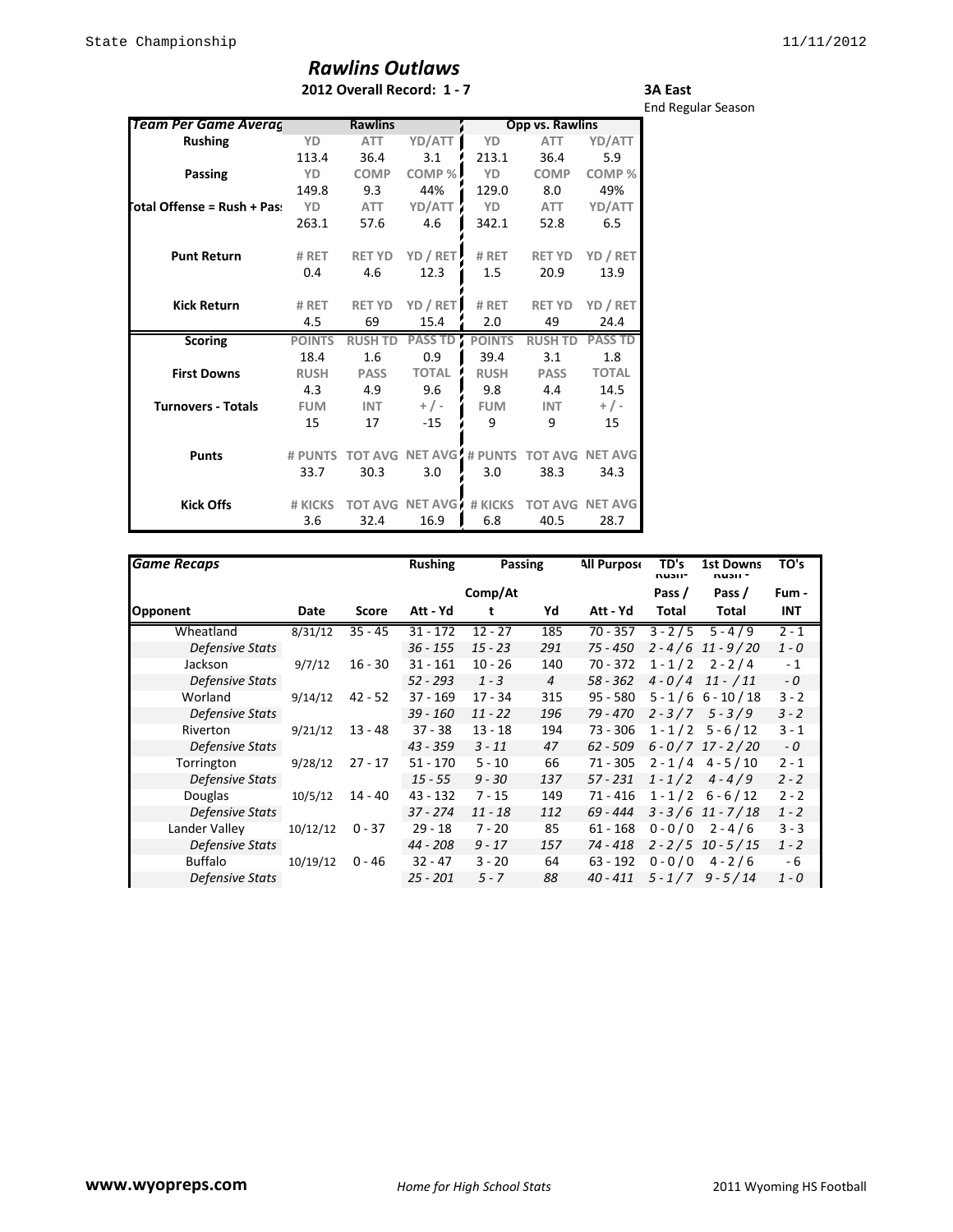| <b>RUSHING</b>         | YD/GM   | YD/ATT                                       | <b>TOT YD</b> | ATT          | TD             |         |               |    |     |
|------------------------|---------|----------------------------------------------|---------------|--------------|----------------|---------|---------------|----|-----|
| Thomas Gamblin, 40     | 71.5    | 5.2                                          | 572           | 110          | 3              |         |               |    |     |
| George Hopkins, 44     | 20.4    | 3.3                                          | 163           | 50           | $\mathbf{1}$   |         |               |    |     |
| Jalen Krening, 15      | 18.9    | 1.5                                          | 151           | 98           | 9              |         |               |    |     |
| Ivan Varela, 10        | 4.1     | 8.3                                          | 33            | 4            | 0              |         |               |    |     |
| Hopkins, 6             | 3.3     | 4.3                                          | 26            | 6            | 0              |         |               |    |     |
| Kody Palmer, 9         | $-0.3$  | $-2.0$                                       | $-2$          | 1            | 0              |         |               |    |     |
| Isaiah Jefferson, 2    | $-4.5$  | $-1.6$                                       | $-36$         | 22           | 0              |         |               |    |     |
|                        |         |                                              |               |              |                |         |               |    |     |
| <b>PASSING</b>         |         | YD/GM YD/COMP TOT YD                         |               | <b>COMP</b>  | ATT            | COMP%   | <b>QB EFF</b> | TD | INT |
| Jalen Krening, 15      | 137.8   | 15.7                                         | 1102          | 70           | 152            | 46%     | 106.4         | 7  | 12  |
| Isaiah Jefferson, 2    | 12.0    | 24.0                                         | 96            | 4            | 18             | 22%     | 11.5          | 0  | 5   |
|                        |         |                                              |               |              |                |         |               |    |     |
| <b>RECEIVING</b>       | YD/GM   | YD/REC                                       | <b>TOT YD</b> | <b>REC</b>   | TD             |         |               |    |     |
| Ivan Varela, 10        | 42.8    | 22.8                                         | 342           | 15           | $\mathbf{1}$   |         |               |    |     |
| Isaac Jefferson, 7     | 37.8    | 27.5                                         | 302           | 11           | $\overline{2}$ |         |               |    |     |
| Isaiah Jefferson, 2    | 32.5    | 11.3                                         | 260           | 23           | 3              |         |               |    |     |
| George Hopkins, 44     | 12.1    | 8.8                                          | 97            | 11           | 0              |         |               |    |     |
| Hopkins, 6             | 10.5    | 16.8                                         | 84            | 5            | 0              |         |               |    |     |
| Lucas Randolph, 8      | 5.0     | 20.0                                         | 40            | 2            | 0              |         |               |    |     |
| Jalen Krening, 15      | 3.8     | 30.0                                         | 30            | $\mathbf 1$  | 0              |         |               |    |     |
| Triston Williams, 80   | 3.3     | 13.0                                         | 26            | $\mathbf 2$  | $\mathbf{1}$   |         |               |    |     |
| Kody Palmer, 9         | 2.1     | 8.5                                          | 17            | $\mathbf 2$  | 0              |         |               |    |     |
| Thomas Gamblin, 40     | 0.4     | 3.0                                          | 3             | $\mathbf 1$  | 0              |         |               |    |     |
| Brandon Kelly, 14      | $-0.4$  | $-3.0$                                       | $-3$          | $\mathbf 1$  | $\mathbf 0$    |         |               |    |     |
|                        |         |                                              |               |              |                |         |               |    |     |
| <b>PUNT RETURN</b>     | YD/GM   | YD/RET                                       | <b>TOT YD</b> | <b>RET</b>   |                |         |               |    |     |
| Ivan Varela, 10        | 3.8     | 15.0                                         | 30            | 2            |                |         |               |    |     |
| Isaiah Jefferson, 2    | 0.9     | 7.0                                          | 7             | 1            |                |         |               |    |     |
| <b>KICK RETURN</b>     | YD/GM   | YD/RET                                       | <b>TOT YD</b> | <b>RET</b>   |                |         |               |    |     |
| Ivan Varela, 10        | 39.4    | 18.5                                         | 315           | 17           |                |         |               |    |     |
| Isaiah Jefferson, 2    | 7.9     | 10.5                                         | 63            | 6            |                |         |               |    |     |
| George Hopkins, 44     | 6.8     | 10.8                                         | 54            | 5            |                |         |               |    |     |
| Thomas Gamblin, 40     | 6.6     | 26.5                                         | 53            | $\mathbf 2$  |                |         |               |    |     |
| Kody Palmer, 9         | 4.9     | 19.5                                         | 39            | $\mathbf 2$  |                |         |               |    |     |
| Lucas Randolph, 8      | 1.9     | 15.0                                         | 15            | $\mathbf 1$  |                |         |               |    |     |
| Eli Fernandez, 21      | 1.1     | 9.0                                          | 9             | $\mathbf 1$  |                |         |               |    |     |
| Marcelino Espinoza, 33 | 0.8     | 6.0                                          | $\,6$         | $\mathbf 1$  |                |         |               |    |     |
| Triston Williams, 80   | 0.0     | 0.0                                          | 0             | $\mathbf{1}$ |                |         |               |    |     |
|                        |         |                                              |               |              |                |         |               |    |     |
|                        |         | (RUSH, PASS, RECEIVE, PUNT RET, KICK RETURN) |               |              |                |         |               |    |     |
| ALL PURPOSE OFFENSE    | YD/GM   | YD/ATT                                       | <b>TOT YD</b> | ATT          | TD             | PT/GM   |               |    |     |
| Jalen Krening, 15      | 160.4   | 5.1                                          | 1283          | 251          | 9              | 7.5     |               |    |     |
| Ivan Varela, 10        | 90.0    | 18.9                                         | 720           | 38           | 1              | $1.1\,$ |               |    |     |
| Thomas Gamblin, 40     | 78.5    | 5.6                                          | 628           | 113          | 3              | 2.5     |               |    |     |
| Isaiah Jefferson, 2    | 48.8    | 5.6                                          | 390           | 70           | 3              | 2.8     |               |    |     |
| George Hopkins, 44     | 39.3    | 4.8                                          | 314           | 66           | $\mathbf{1}$   | 0.8     |               |    |     |
| Isaac Jefferson, 7     | 37.8    | 27.5                                         | 302           | 11           | $\overline{2}$ | 1.5     |               |    |     |
| Hopkins, 6             | 13.8    | 10.0                                         | 110           | 11           | 0              | 0.0     |               |    |     |
| Lucas Randolph, 8      | 6.9     | 18.3                                         | 55            | 3            | 0              | 0.0     |               |    |     |
| Kody Palmer, 9         | 6.8     | 10.8                                         | 54            | 5            | 0              | 0.0     |               |    |     |
| Triston Williams, 80   | 3.3     | 8.7                                          | 26            | 3            | 1              | 0.8     |               |    |     |
| Eli Fernandez, 21      | $1.1\,$ | 9.0                                          | 9             | $\mathbf 1$  | 0              | 0.0     |               |    |     |
| Marcelino Espinoza, 33 | 0.8     | $6.0\,$                                      | 6             | $\mathbf 1$  | 0              | 0.0     |               |    |     |

Brandon Kelly, 14 -0.4 -3.0 -3 1 0 0.0